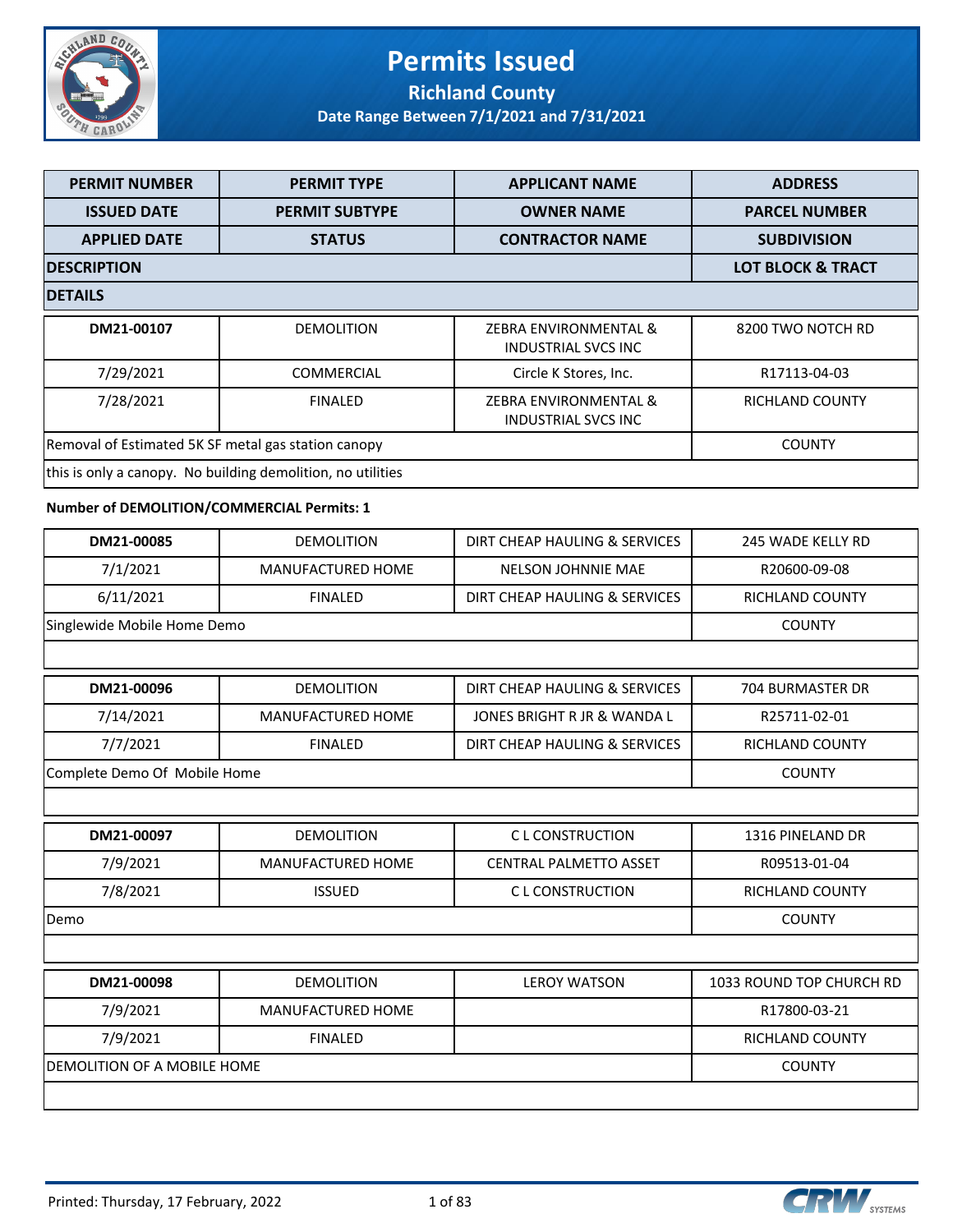

**Richland County**

**Date Range Between 7/1/2021 and 7/31/2021**

| DM21-00100               | <b>DEMOLITION</b>        | <b>COLEMAN TONY</b>           | <b>167 NATURE TRL</b>  |
|--------------------------|--------------------------|-------------------------------|------------------------|
| 7/16/2021                | <b>MANUFACTURED HOME</b> |                               | R26005-05-08           |
| 7/16/2021                | <b>ISSUED</b>            |                               | <b>RICHLAND COUNTY</b> |
| <b>DEMO</b>              |                          |                               | <b>COUNTY</b>          |
|                          |                          |                               |                        |
| DM21-00102               | <b>DEMOLITION</b>        | DIRT CHEAP HAULING & SERVICES | 3615 PERCIVAL RD 76    |
| 7/26/2021                | MANUFACTURED HOME        | SC MANUFACTURED LLC           | R22709-02-01           |
| 7/21/2021                | <b>FINALED</b>           | DIRT CHEAP HAULING & SERVICES | RICHLAND COUNTY        |
| Demo of small Doublewide |                          |                               |                        |
|                          |                          |                               |                        |
| DM21-00105               | <b>DEMOLITION</b>        | ROBERT A BULLOCK JR           | 370 DERRICK DR         |
| 7/27/2021                | MANUFACTURED HOME        |                               | R02406-02-06           |
| 7/27/2021                | <b>FINALED</b>           | ROBERT A BULLOCK JR           | <b>RICHLAND COUNTY</b> |
| DEMO OF MOBILE HOME      |                          |                               | <b>COUNTY</b>          |
|                          |                          |                               |                        |

#### **Number of DEMOLITION/MANUFACTURED HOME Permits: 7**

| DM21-00099                   | <b>DEMOLITION</b>  | <b>GREAT SOUTHERN HOMES INC</b>      | 1041 ELLETT RD         |
|------------------------------|--------------------|--------------------------------------|------------------------|
| 7/30/2021                    | <b>RES 1 STORY</b> | <b>GREAT SOUTHERN HOMES INC</b>      | R01410-01-03           |
| 7/15/2021                    | <b>ISSUED</b>      | <b>GREAT SOUTHERN HOMES INC</b>      | <b>RICHLAND COUNTY</b> |
|                              |                    |                                      | <b>COUNTY</b>          |
|                              |                    |                                      |                        |
| DM21-00104                   | <b>DEMOLITION</b>  | PIN MARK HOMES (DEMO ONLY)           | 829 PRIDMORE ST        |
| 7/26/2021                    | <b>RES 1 STORY</b> |                                      | R16314-02-02           |
| 7/26/2021                    | <b>ISSUED</b>      | PIN MARK HOMES (DEMO ONLY)           | <b>RICHLAND COUNTY</b> |
| <b>DEMO OF HOME</b>          | <b>COUNTY</b>      |                                      |                        |
|                              |                    |                                      |                        |
| DM21-00106                   | <b>DEMOLITION</b>  | <b>HAMMER TOBY J &amp; MELISSA A</b> | 1042 KINGVILLE RD      |
| 7/28/2021                    | <b>RES 1 STORY</b> | <b>HAMMER TOBY J &amp; MELISSA A</b> | R36600-05-03           |
| 7/28/2021                    | <b>ISSUED</b>      |                                      | <b>RICHLAND COUNTY</b> |
| <b>DEMOLITION OF A HOUSE</b> |                    |                                      | <b>COUNTY</b>          |
|                              |                    |                                      |                        |

**Number of DEMOLITION/RES 1 STORY Permits: 3**

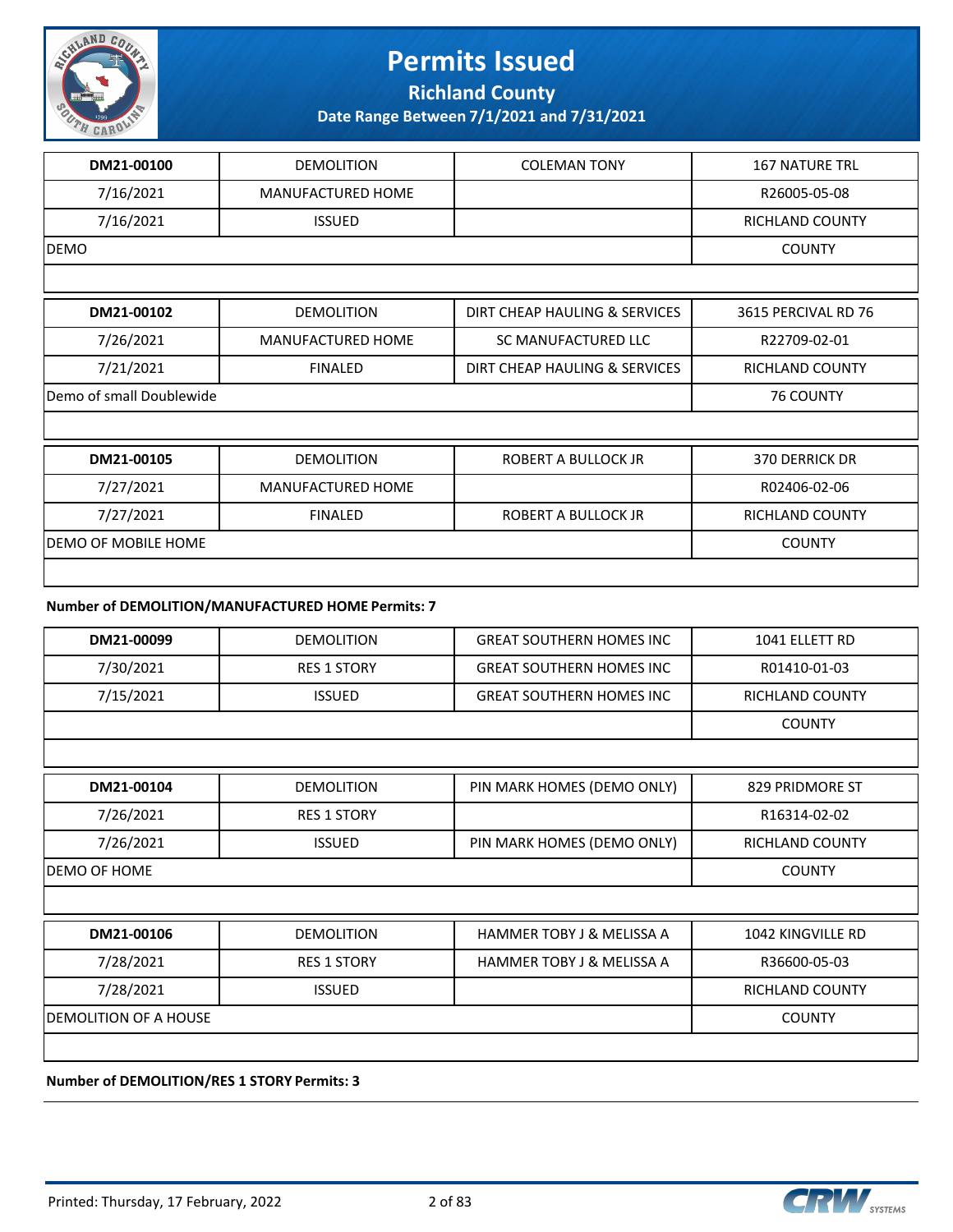

**Richland County**

**Date Range Between 7/1/2021 and 7/31/2021**

| DM21-00101 | <b>DEMOLITION</b>  | FAM MASONRY, LLC | <b>120 DURHAM CREEK CT</b> |
|------------|--------------------|------------------|----------------------------|
| 7/21/2021  | <b>RES 2 STORY</b> | Ruth White       | R20207-03-08               |
| 7/20/2021  | <b>ISSUED</b>      | FAM Masonry, LLC | RICHLAND COUNTY            |
|            |                    |                  | <b>COUNTY</b>              |
|            |                    |                  |                            |

#### **Number of DEMOLITION/RES 2 STORY Permits: 1**

| MH21-00037                | MANUFACTURED HOME | <b>Brandon Zinn</b>          | 2151 CLARKSON RD                       |
|---------------------------|-------------------|------------------------------|----------------------------------------|
| 7/26/2021                 | Unassigned        | Brandon Zinn                 | R27400-01-15                           |
| 3/23/2021                 | <b>FINALED</b>    |                              | <b>RICHLAND COUNTY</b>                 |
| putting a home on my land |                   |                              | <b>COUNTY</b>                          |
|                           |                   |                              |                                        |
| MH21-00092                | MANUFACTURED HOME | <b>WESTON RODERICK ONEAL</b> | 1116 SAINT MATTHEW CHURCH<br><b>RD</b> |
| 7/20/2021                 | Unassigned        |                              | R32800-02-10                           |
| 6/23/2021                 | <b>FINALED</b>    |                              | RICHLAND COUNTY                        |
| NEW MOBILE HOME SETUP     |                   |                              | <b>COUNTY</b>                          |
|                           |                   |                              |                                        |
| MH21-00097                | MANUFACTURED HOME | Laura Cunningham             | 6609 BLUFF RD A                        |
| 7/6/2021                  | Unassigned        |                              | R24203-01-28                           |
| 7/1/2021                  | <b>FINALED</b>    |                              | RICHLAND COUNTY                        |
| NEW MOBILE HOME SETUP     |                   |                              | A COUNTY                               |
|                           |                   |                              |                                        |
| MH21-00101                | MANUFACTURED HOME | <b>KIZZY DAVIS</b>           | 3625 PERCIVAL RD LOT 75                |
| 7/14/2021                 | Unassigned        |                              | R22709-02-01                           |
| 7/12/2021                 | <b>FINALED</b>    |                              | RICHLAND COUNTY                        |
| MOBILE HOME SET UP        |                   |                              | <b>COUNTY</b>                          |
|                           |                   |                              |                                        |
| MH21-00102                | MANUFACTURED HOME | <b>KATESHIA SCOTT</b>        | 1017 RICHARD SIMONS RD                 |
| 7/14/2021                 | Unassigned        |                              | R35200-03-11                           |
| 7/13/2021                 | <b>FINALED</b>    |                              | RICHLAND COUNTY                        |
| MOBILE HOME SET UP        |                   |                              | <b>COUNTY</b>                          |
|                           |                   |                              |                                        |
|                           |                   |                              |                                        |

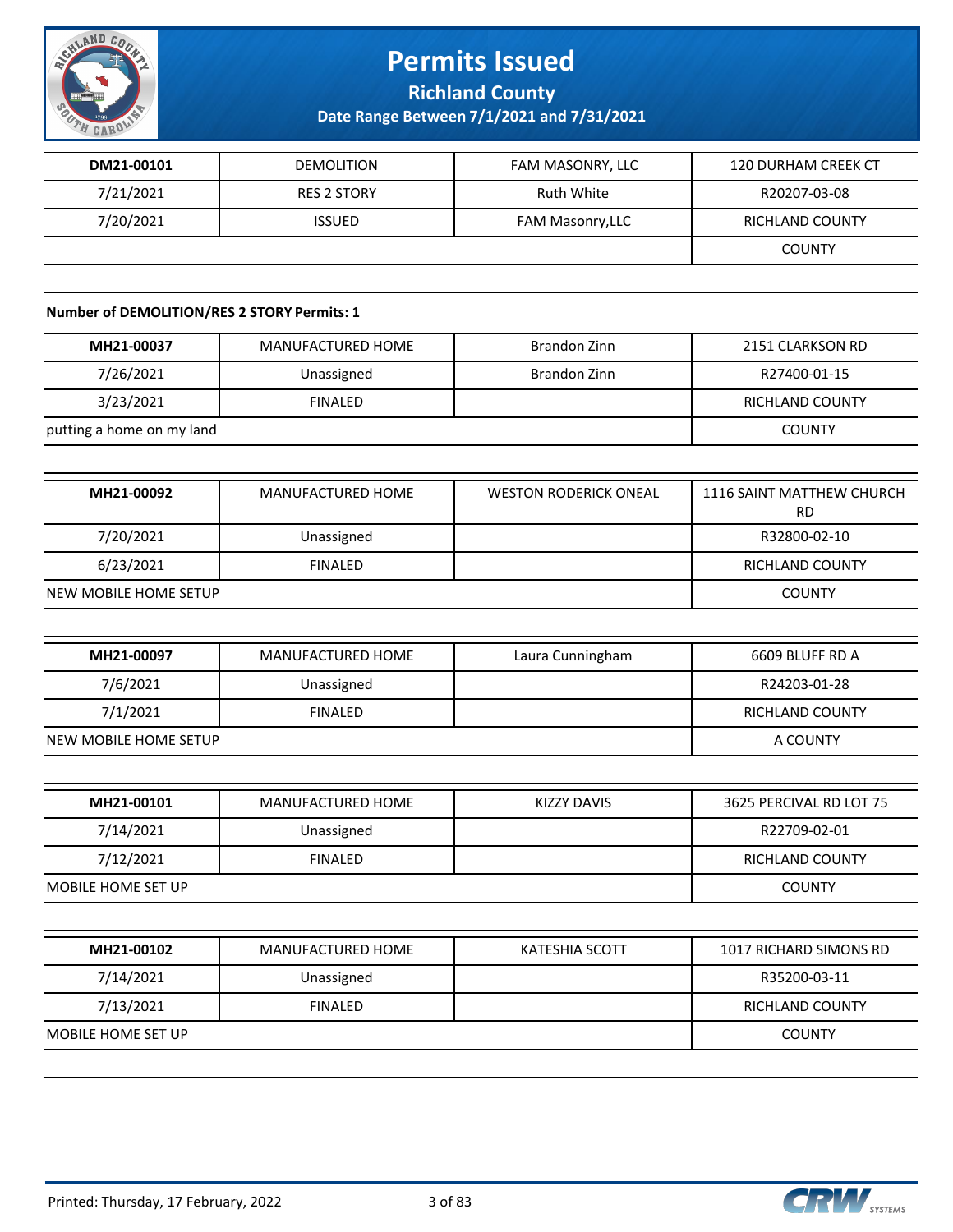

**Richland County**

**Date Range Between 7/1/2021 and 7/31/2021**

| MH21-00103         | MANUFACTURED HOME                                            | <b>CUNNINGHAM AREATHE</b> | 1212 ROUND TOP CHURCH RD |
|--------------------|--------------------------------------------------------------|---------------------------|--------------------------|
| 7/16/2021          | Unassigned                                                   | <b>CUNNINGHAM AREATHE</b> | R20600-10-32             |
| 7/13/2021          | <b>FINALED</b>                                               |                           | <b>RICHLAND COUNTY</b>   |
| MOBILE HOME SET UP |                                                              |                           | <b>COUNTY</b>            |
|                    |                                                              |                           |                          |
| MH21-00104         | MANUFACTURED HOME                                            | <b>DAYRL CHARLES RUFF</b> | 434 WILLIAM HARDIN RD    |
| 7/14/2021          | Unassigned                                                   |                           | R17210-01-02             |
| 7/13/2021          | <b>FINALED</b>                                               |                           | <b>RICHLAND COUNTY</b>   |
| MOBILE HOME SET UP |                                                              |                           | <b>COUNTY</b>            |
|                    |                                                              |                           |                          |
| MH21-00105         | MANUFACTURED HOME                                            | <b>BAZAN JUAN &amp;</b>   | 1026 ELISE GRANT RD      |
| 7/26/2021          | Unassigned                                                   | <b>BAZAN JUAN &amp;</b>   | R37904-01-05             |
| 7/14/2021          | <b>FINALED</b>                                               |                           | RICHLAND COUNTY          |
| MOBILE HOME SET UP | <b>COUNTY</b>                                                |                           |                          |
|                    |                                                              |                           |                          |
| MH21-00106         | MANUFACTURED HOME                                            | Frederick R Ange Jr       | 201 JESSIE DERRICK RD    |
| 7/20/2021          | Unassigned                                                   | Frederick R Ange Jr       | R05200-01-09             |
| 7/19/2021          | <b>ISSUED</b>                                                | Harvey McDonald Movers    | RICHLAND COUNTY          |
|                    | Moving Mobile Home from Kershaw County to Richland County    |                           | <b>COUNTY</b>            |
|                    | 1368A Barlow Dr. Lugoff SC to 201 Jessie Derrick Rd. Irmo SC |                           |                          |
| MH21-00107         | MANUFACTURED HOME                                            | URSULINA RAMIREZ JIMENEZ  | 8491 OLD PERCIVAL RD 3B  |
| 7/28/2021          | Unassigned                                                   |                           | R22603-01-07             |
| 7/22/2021          | <b>FINALED</b>                                               |                           | <b>RICHLAND COUNTY</b>   |
| MOBILE HOME SET UP |                                                              |                           | <b>3B COUNTY</b>         |
|                    |                                                              |                           |                          |
|                    |                                                              |                           |                          |

#### **Number of MANUFACTURED HOME/Unassigned Permits: 10**

| MHRT21-00005            | MANUFACTURED HOME<br><b>RETIREMENT OF TITLE</b> | ASA CONTRACTING SERVICES LLC | 139 KINGSMAN RD        |
|-------------------------|-------------------------------------------------|------------------------------|------------------------|
| 7/6/2021                | Unassigned                                      |                              | R37015-01-06           |
| 7/6/2021                | CO ISSUED                                       |                              | <b>RICHLAND COUNTY</b> |
| <b>IDETITLE OF HOME</b> |                                                 |                              | <b>COUNTY</b>          |
|                         |                                                 |                              |                        |

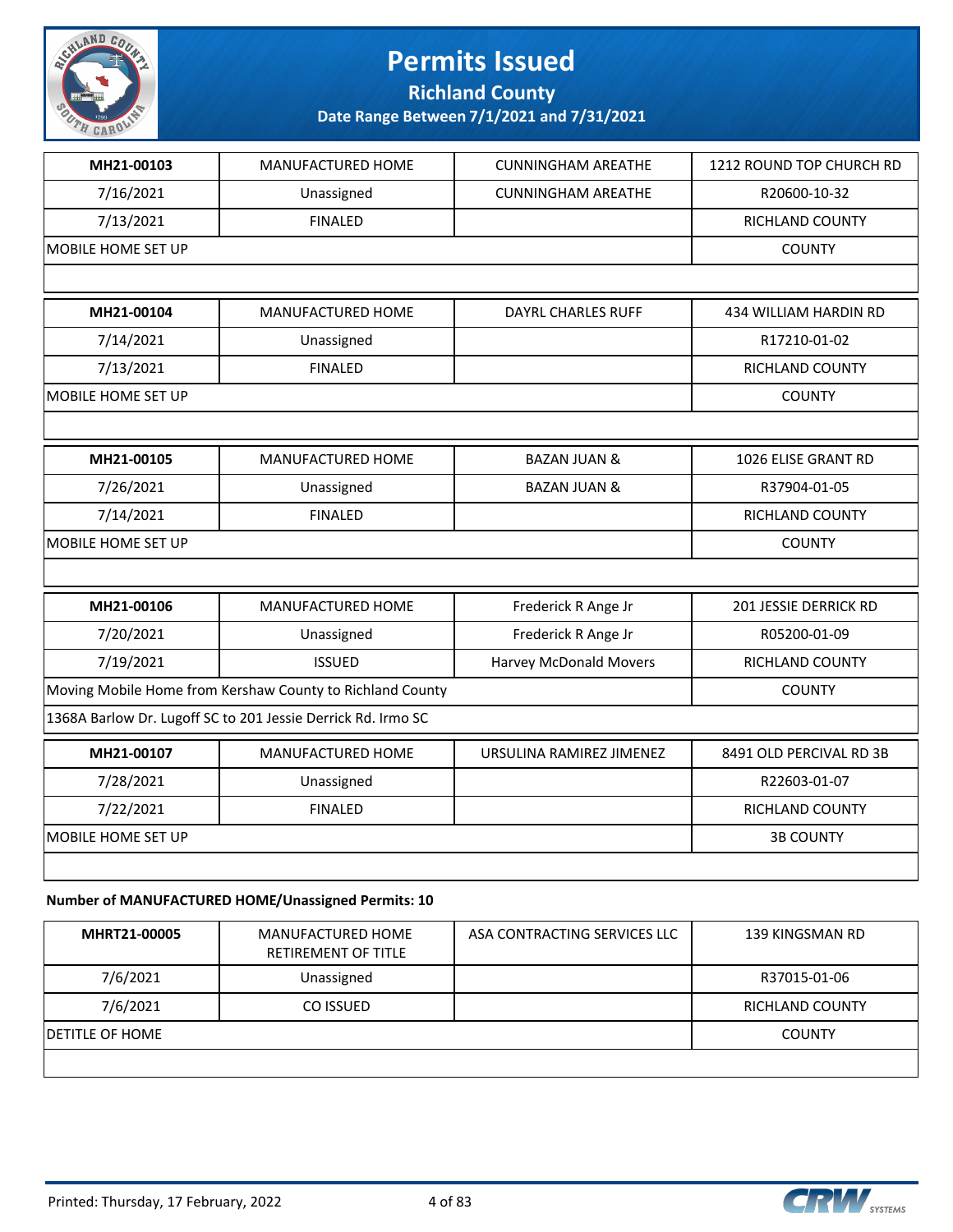

**Richland County**

**Date Range Between 7/1/2021 and 7/31/2021**

| MHRT21-00006                      | MANUFACTURED HOME<br><b>RETIREMENT OF TITLE</b> | <b>FOGLE KIRBY &amp; ALICE</b> | 300 COOPER RD   |
|-----------------------------------|-------------------------------------------------|--------------------------------|-----------------|
| 7/8/2021                          | Unassigned                                      |                                | R23608-02-03    |
| 7/8/2021                          | CO ISSUED                                       |                                | RICHLAND COUNTY |
| <b>IRETIREMENT OF MOBILE HOME</b> |                                                 |                                | <b>COUNTY</b>   |

| MHRT21-00007                   | MANUFACTURED HOME<br><b>RETIREMENT OF TITLE</b>  | MVP REAL ESTATE LLC                                                 | 620 CRAWFORD RD        |  |
|--------------------------------|--------------------------------------------------|---------------------------------------------------------------------|------------------------|--|
| 7/8/2021                       | Unassigned                                       |                                                                     | R11811-01-10           |  |
| 7/8/2021                       | CO ISSUED                                        |                                                                     | <b>RICHLAND COUNTY</b> |  |
| <b>IDETITLE OF MOBILE HOME</b> |                                                  |                                                                     | <b>COUNTY</b>          |  |
|                                |                                                  |                                                                     |                        |  |
| MHRT21-00008                   | MANUFACTURED HOME<br><u> 8531851451152551515</u> | <b>HOUTCHINGS MICHAEL D &amp; DEBRA</b><br>$\overline{\phantom{a}}$ | 125 WILSON FARM RD     |  |

|                                  | <b>RETIREMENT OF TITLE</b> |                                |                        |
|----------------------------------|----------------------------|--------------------------------|------------------------|
| 7/22/2021                        | Unassigned                 | l HOUTCHINGS MICHAEL D & DEBRA | R33210-01-04           |
|                                  |                            |                                |                        |
| 7/22/2021                        | <b>ISSUED</b>              |                                | <b>RICHLAND COUNTY</b> |
| <b>RETIREMENT OF MOBILE HOME</b> |                            |                                | <b>COUNTY</b>          |
|                                  |                            |                                |                        |

#### **Number of MANUFACTURED HOME RETIREMENT OF TITLE/Unassigned Permits: 4**

| REL21-00216                                                                                         | <b>RES ELECTRICAL</b>                                                             | POWER HOME SOLAR LLC (MC)             | 111 MIDDLEFIELD LN     |  |
|-----------------------------------------------------------------------------------------------------|-----------------------------------------------------------------------------------|---------------------------------------|------------------------|--|
| 7/1/2021                                                                                            | <b>RESIDENTIAL</b>                                                                | <b>GADOMSKI RAYMOND &amp;</b>         | R12700-01-61           |  |
| 6/23/2021                                                                                           | <b>FINALED</b>                                                                    | POWER HOME SOLAR LLC (MC)             | <b>RICHLAND COUNTY</b> |  |
| Battery and automatic transfer switch installation                                                  |                                                                                   |                                       | <b>COUNTY</b>          |  |
|                                                                                                     | Electric Provider is Dominion Energy and that is not an option on the application |                                       |                        |  |
| REL21-00218                                                                                         | <b>RES ELECTRICAL</b>                                                             | <b>FOGLE ELECTRIC COMPANY INC</b>     | 2221 ROLLING HILLS RD  |  |
| 7/1/2021                                                                                            | <b>RESIDENTIAL</b>                                                                | <b>WANG HUI</b>                       | R07506-06-17           |  |
| 6/23/2021                                                                                           | <b>ISSUED</b>                                                                     | FOGLE ELECTRIC COMPANY INC            | <b>RICHLAND COUNTY</b> |  |
|                                                                                                     |                                                                                   |                                       | <b>COUNTY</b>          |  |
|                                                                                                     |                                                                                   |                                       |                        |  |
| REL21-00221                                                                                         | <b>RES ELECTRICAL</b>                                                             | LAKE MURRAY ELECTRIC INC              | 100 JIM ADDY RD        |  |
| 7/1/2021                                                                                            | <b>RESIDENTIAL</b>                                                                | <b>WEBSTER ARIC D &amp; CHRISTY M</b> | R00900-06-08           |  |
| 6/25/2021                                                                                           | <b>FINALED</b>                                                                    | LAKE MURRAY ELECTRIC INC              | RICHLAND COUNTY        |  |
| Install an overhead service on the existing shed.                                                   | <b>COUNTY</b>                                                                     |                                       |                        |  |
| The existing underground wire has gone bad from the house to the shed under the driveway somewhere. |                                                                                   |                                       |                        |  |

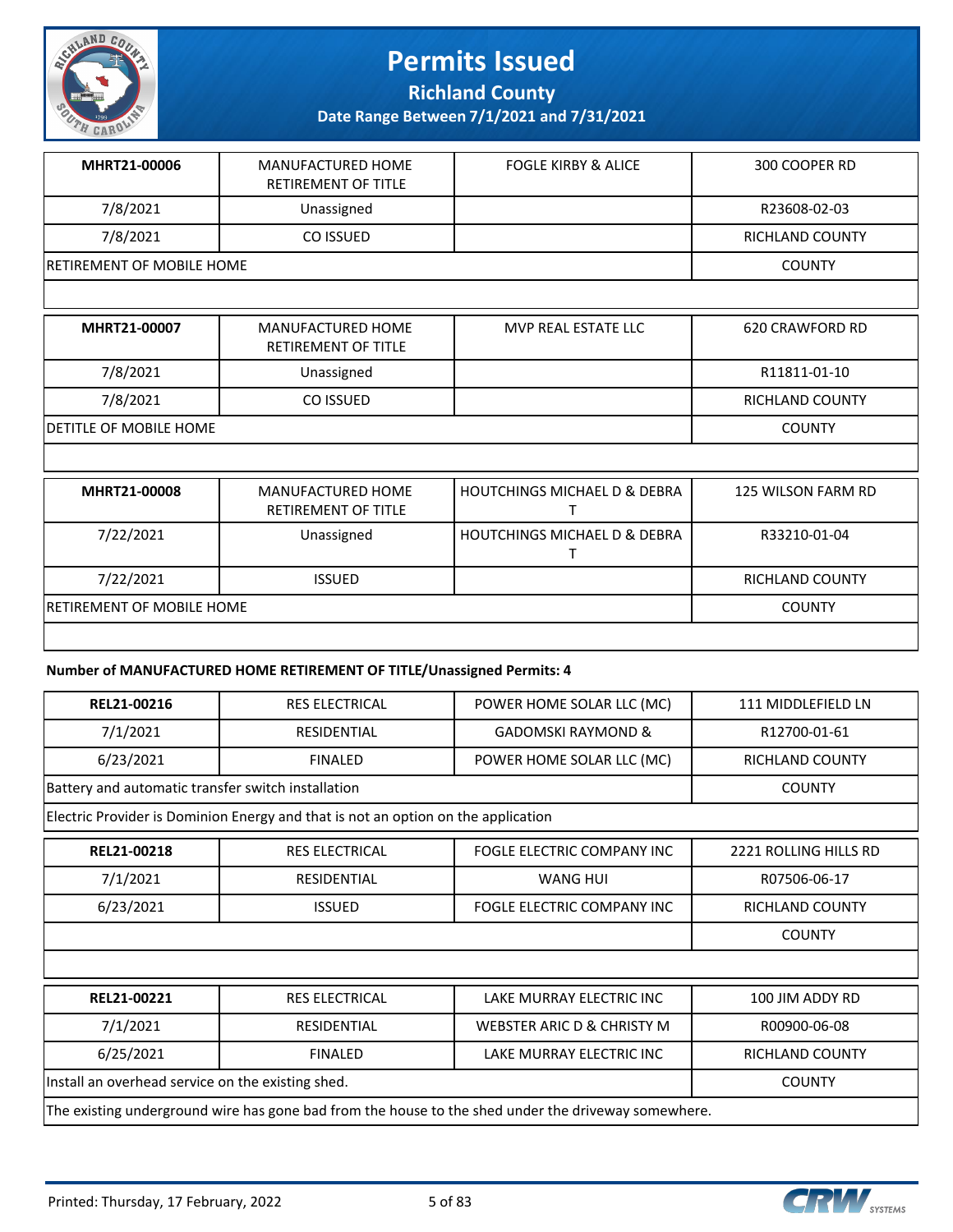

**Richland County**

| REL21-00222                                                                                                                 | RES ELECTRICAL        | <b>BUCK THOMAS ELECTRICAL SERVICE</b>                                                                                          | 8005 BAY SPRINGS RD  |
|-----------------------------------------------------------------------------------------------------------------------------|-----------------------|--------------------------------------------------------------------------------------------------------------------------------|----------------------|
| 7/13/2021                                                                                                                   | RESIDENTIAL           | <b>COLLADO FLORANTE H &amp; TERESITA</b>                                                                                       | R17013-01-08         |
| 6/25/2021                                                                                                                   | <b>ISSUED</b>         | <b>BUCK THOMAS ELECTRICAL SERVICE</b>                                                                                          | RICHLAND COUNTY      |
| Temp saw pole only                                                                                                          |                       |                                                                                                                                | <b>COUNTY</b>        |
|                                                                                                                             |                       |                                                                                                                                |                      |
| REL21-00224                                                                                                                 | <b>RES ELECTRICAL</b> | MIDLANDS ELECTRIC INC                                                                                                          | 1920 MARINA RD       |
| 7/1/2021                                                                                                                    | RESIDENTIAL           | LOY RONDA G & DAVID R                                                                                                          | R02303-01-12         |
| 6/28/2021                                                                                                                   | <b>ISSUED</b>         | MIDLANDS ELECTRIC INC                                                                                                          | RICHLAND COUNTY      |
| re connecting service                                                                                                       |                       |                                                                                                                                | <b>COUNTY</b>        |
|                                                                                                                             |                       |                                                                                                                                |                      |
| REL21-00225                                                                                                                 | RES ELECTRICAL        | JAMES E CRUEL ELECTRICAL SERVICE                                                                                               | 201 WILLIE KELLY RD  |
| 7/1/2021                                                                                                                    | RESIDENTIAL           | KELLEY WILLIE JR ETAL J/T W/R                                                                                                  | R37300-01-37         |
| 6/28/2021                                                                                                                   | <b>FINALED</b>        | JAMES E CRUEL ELECTRICAL SERVICE                                                                                               | RICHLAND COUNTY      |
| upgrade service                                                                                                             |                       |                                                                                                                                | <b>COUNTY</b>        |
|                                                                                                                             |                       |                                                                                                                                |                      |
| REL21-00227                                                                                                                 | RES ELECTRICAL        | ROBERT DONALD                                                                                                                  | 9401 WILSON BLVD 132 |
| 7/12/2021                                                                                                                   | RESIDENTIAL           | <b>Betty Miles</b>                                                                                                             | R14700-03-18         |
| 6/29/2021                                                                                                                   | <b>ISSUED</b>         | ROBERT DONALD                                                                                                                  | RICHLAND COUNTY      |
| Repair Service as need                                                                                                      | 132 COUNTY            |                                                                                                                                |                      |
|                                                                                                                             |                       |                                                                                                                                |                      |
| REL21-00229                                                                                                                 | <b>RES ELECTRICAL</b> | RYTEC ELECTRIC LLC                                                                                                             | 37 CIRCLE DR         |
| 7/2/2021                                                                                                                    | RESIDENTIAL           | WILLIAMS JOHN D & LORI A                                                                                                       | R02401-01-25         |
| 6/30/2021                                                                                                                   | <b>FINALED</b>        | RYTEC ELECTRIC LLC                                                                                                             | RICHLAND COUNTY      |
| Replace overhead power pole with outdoor panel                                                                              |                       |                                                                                                                                | <b>COUNTY</b>        |
| Service, meter and panel.                                                                                                   |                       | PVC 200 Amp Overhead Service on freestanding power pole with 200 amp 30 space outdoor panel. Install new exterior overhead PVC |                      |
| REL21-00230                                                                                                                 | RES ELECTRICAL        | MCCLERKLIN'S ELECTRICAL SERVICE<br><b>LLC</b>                                                                                  | 2903 RAWLINSON RD    |
| 7/7/2021                                                                                                                    | RESIDENTIAL           | <b>FRIERSON LUCIOUS</b>                                                                                                        | R21907-01-02         |
| 7/1/2021                                                                                                                    | <b>ISSUED</b>         | MCCLERKLIN'S ELECTRICAL SERVICE<br>LLC                                                                                         | RICHLAND COUNTY      |
| install temp power to pole                                                                                                  |                       |                                                                                                                                |                      |
| ELECTRICAL ROUGH IN INSPECTION VOIDED, BECAUSE THERE IS ANOTHER INSPECTION SETUP FOR THIS ADDRESS IN PERMIT RBD21-<br>02110 |                       |                                                                                                                                |                      |

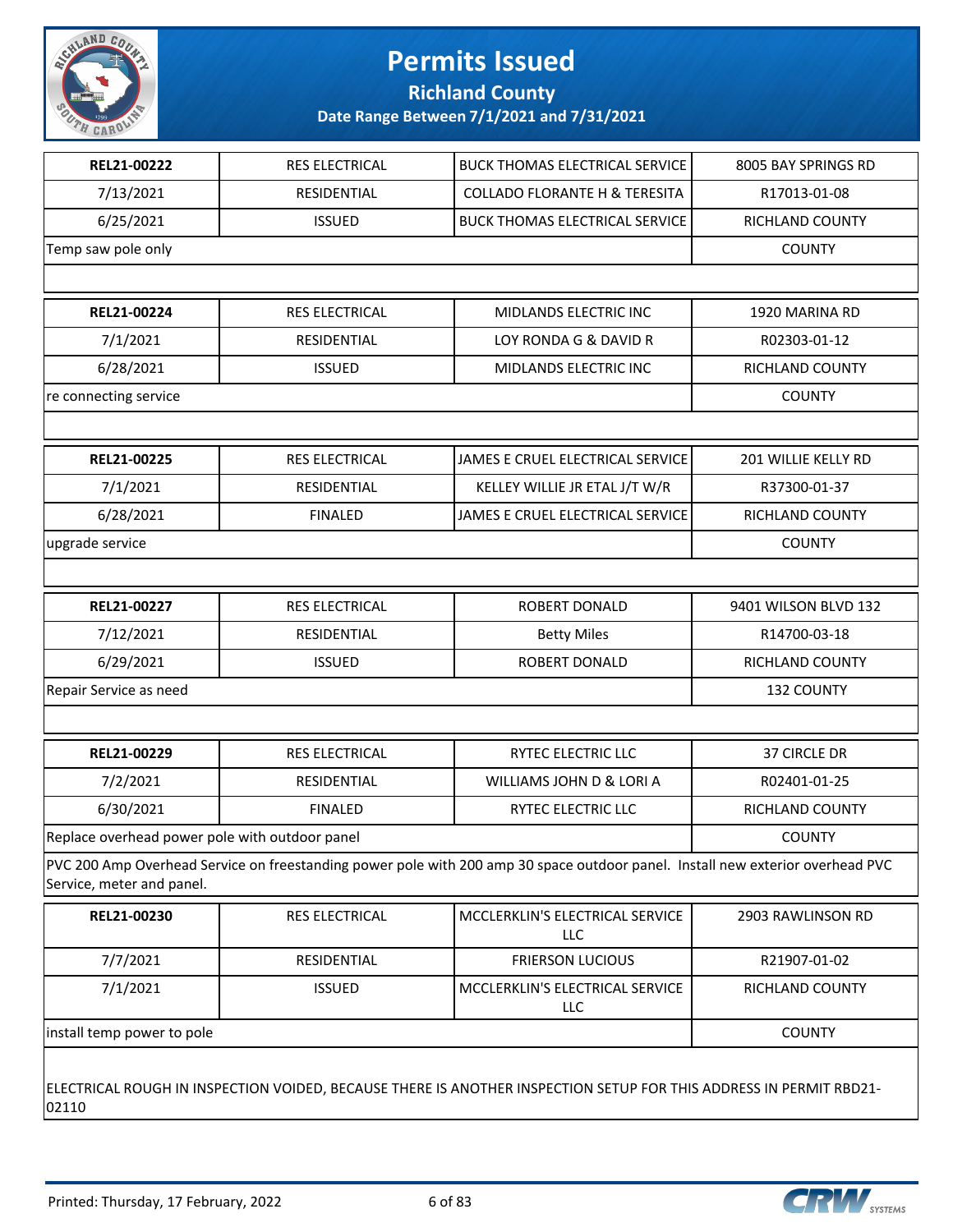

**Richland County**

| 7/26/2021<br><b>RESIDENTIAL</b><br><b>FREIRE GEORGE R &amp; EDITH M</b><br>R00513-01-13<br>7/2/2021<br><b>ISSUED</b><br><b>CORBETT ELECTRIC LLC</b><br>RICHLAND COUNTY |  |
|------------------------------------------------------------------------------------------------------------------------------------------------------------------------|--|
|                                                                                                                                                                        |  |
|                                                                                                                                                                        |  |
| <b>INSTALL 22 KW GENERATOR</b><br><b>COUNTY</b>                                                                                                                        |  |
| <b>217 HILTON VILLAGE DR</b>                                                                                                                                           |  |
| REL21-00233<br><b>RES ELECTRICAL</b><br>NICHOLAS PAUL PARKER<br>1717 ARDMORE RD                                                                                        |  |
| 7/7/2021<br>R19701-11-04<br>RESIDENTIAL<br><b>BENZIN JOSEPH</b>                                                                                                        |  |
| 7/7/2021<br>RICHLAND COUNTY<br><b>FINALED</b><br>NICHOLAS PAUL PARKER                                                                                                  |  |
| Eliminate existing main electrical panel and meter/mast.<br><b>COUNTY</b>                                                                                              |  |
|                                                                                                                                                                        |  |
| REL21-00234<br><b>RES ELECTRICAL</b><br><b>GGI ENTERPRISES INC</b><br><b>109 HARBOR DR</b>                                                                             |  |
| 7/9/2021<br>R23211-01-02<br><b>RESIDENTIAL</b><br>AL MAHDI ABDUR RAHIM S &                                                                                             |  |
| 7/7/2021<br><b>FINALED</b><br><b>GGI ENTERPRISES INC</b><br>RICHLAND COUNTY                                                                                            |  |
| Generator Install<br><b>COUNTY</b>                                                                                                                                     |  |
|                                                                                                                                                                        |  |
| REL21-00235<br><b>RES ELECTRICAL</b><br><b>CAROLINA CONDITIONS LLC</b><br>309 S HIGHLAND FOREST DR                                                                     |  |
| 7/9/2021<br>RESIDENTIAL<br><b>MACK MARY E &amp;</b><br>R11915-06-42                                                                                                    |  |
| 7/7/2021<br><b>ISSUED</b><br>CAROLINA CONDITIONS LLC<br>RICHLAND COUNTY                                                                                                |  |
| <b>Riser Repair</b><br><b>COUNTY</b>                                                                                                                                   |  |
| Repair riser that was damaged by falling tree limb.                                                                                                                    |  |
| REL21-00236<br><b>RES ELECTRICAL</b><br><b>ROBERT E MORGAN</b><br>2705 WILDFLOWER RD                                                                                   |  |
| 7/8/2021<br>RESIDENTIAL<br>R08500-01-19                                                                                                                                |  |
| 7/8/2021<br><b>ROBERT E MORGAN</b><br><b>RICHLAND COUNTY</b><br><b>FINALED</b>                                                                                         |  |
| 100 AMP SERVICE FOR GATE<br><b>COUNTY</b>                                                                                                                              |  |
|                                                                                                                                                                        |  |
| MCCLERKLIN'S ELECTRICAL SERVICE<br>REL21-00238<br>RES ELECTRICAL<br>480 SMYRNA CHURCH RD<br>LLC                                                                        |  |
| The Simoni Group<br>7/12/2021<br>RESIDENTIAL<br>R23500-03-06                                                                                                           |  |
| MCCLERKLIN'S ELECTRICAL SERVICE<br>7/9/2021<br><b>FINALED</b><br>RICHLAND COUNTY<br><b>LLC</b>                                                                         |  |
| turn on power for building that has not had power for over 1<br><b>COUNTY</b>                                                                                          |  |
| no problems found - ground rod is present about 8" underground                                                                                                         |  |

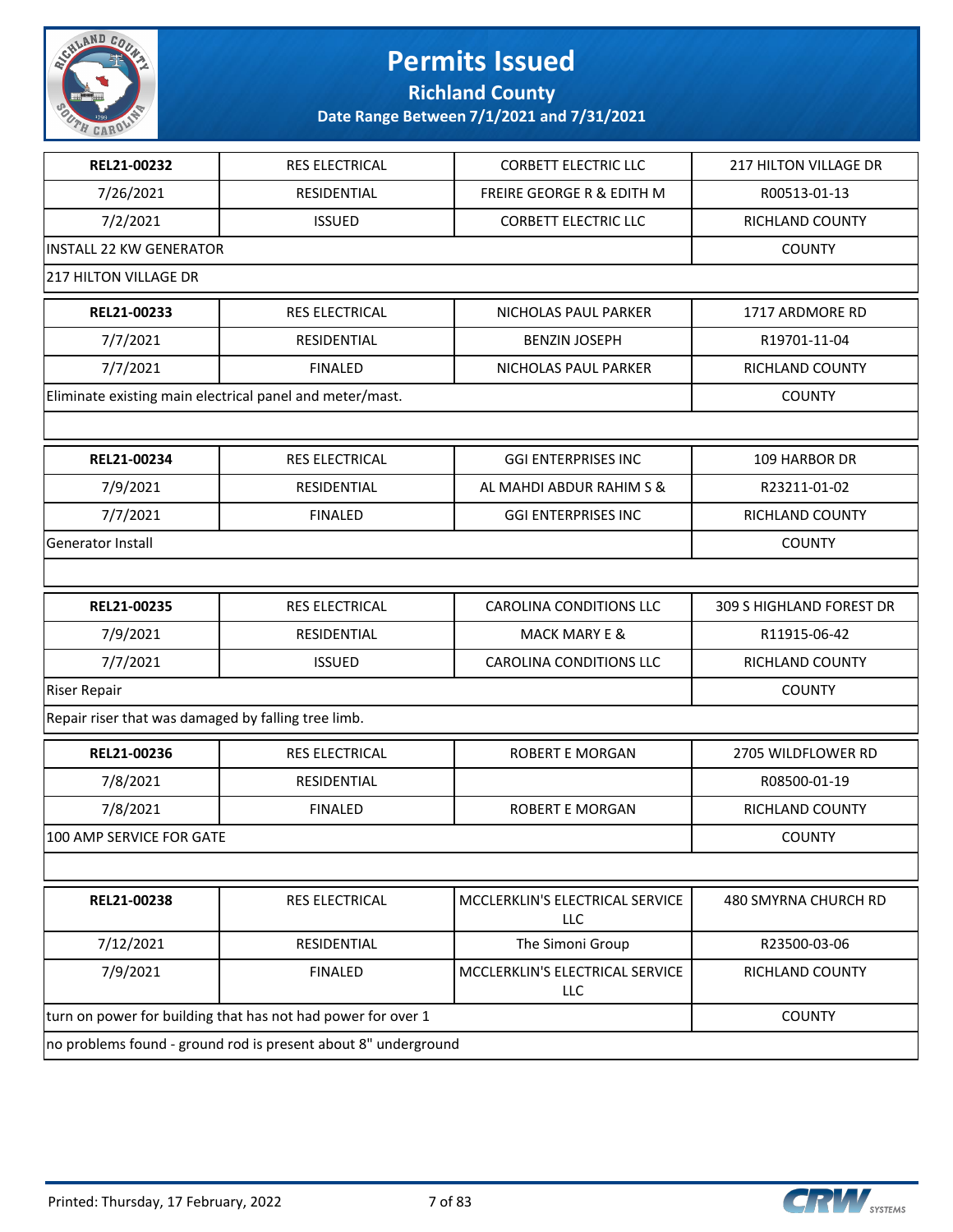

**Richland County**

| REL21-00240                                  | RES ELECTRICAL        | <b>TOLAR STEVEN &amp; AMBER</b>        | 2725 KENNERLY RD            |
|----------------------------------------------|-----------------------|----------------------------------------|-----------------------------|
| 7/12/2021                                    | RESIDENTIAL           | <b>TOLAR STEVEN &amp; AMBER</b>        | R04300-03-09                |
| 7/12/2021                                    | <b>FINALED</b>        |                                        | RICHLAND COUNTY             |
| <b>SERVICE FOR WELL PUMP</b>                 |                       |                                        | <b>COUNTY</b>               |
|                                              |                       |                                        |                             |
| REL21-00241                                  | <b>RES ELECTRICAL</b> | ONEWAY ELECTRICAL LLC                  | 3320 TROTTER RD             |
| 7/14/2021                                    | RESIDENTIAL           | THREE BROTHERS TROTTER ROAD            | R21900-03-03                |
| 7/13/2021                                    | <b>FINALED</b>        | <b>ONEWAY ELECTRICAL LLC</b>           | RICHLAND COUNTY             |
| Electrical wiring repair                     |                       |                                        | <b>COUNTY</b>               |
|                                              |                       |                                        |                             |
| REL21-00243                                  | RES ELECTRICAL        | CAROLINA CONDITIONS LLC                | 3700 HICKORY ST             |
| 7/19/2021                                    | RESIDENTIAL           | ROARK PROPERTY INVESTORS II            | R13707-24-15                |
| 7/13/2021                                    | <b>FINALED</b>        | CAROLINA CONDITIONS LLC                | RICHLAND COUNTY             |
| Electrical inspection/ reconnect             |                       |                                        | <b>COUNTY</b>               |
|                                              |                       |                                        |                             |
| REL21-00244                                  | RES ELECTRICAL        | MCCLERKLIN'S ELECTRICAL SERVICE<br>LLC | 137 FAIRLAWN CT             |
| 7/15/2021                                    | RESIDENTIAL           | MCCLAM KENYA                           | R14606-01-03                |
| 7/13/2021                                    | <b>FINALED</b>        | MCCLERKLIN'S ELECTRICAL SERVICE<br>LLC | RICHLAND COUNTY             |
| upgrade service and bring up to code         |                       |                                        | <b>COUNTY</b>               |
| upgrade to code add GFCI and Smoke detectors |                       |                                        |                             |
| REL21-00245                                  | <b>RES ELECTRICAL</b> | JENKINS ELECTRIC SERVICE               | 1416 HEYWARD BROCKINGTON RD |
| 7/14/2021                                    | RESIDENTIAL           | MOORE ZENOBIA & HENRY GADSON           | R09504-04-03                |
| 7/13/2021                                    | <b>FINALED</b>        | <b>JENKINS ELECTRIC SERVICE</b>        | RICHLAND COUNTY             |
| Inspection for electrical to be turn on      |                       |                                        | <b>COUNTY</b>               |
|                                              |                       |                                        |                             |
| REL21-00246                                  | RES ELECTRICAL        | <b>JACKSON SAM ROBERT</b>              | 156 COUNTRY PLACE LN        |
| 7/14/2021                                    | RESIDENTIAL           |                                        | R21300-02-20A               |
| 7/14/2021                                    | <b>FINALED</b>        |                                        | RICHLAND COUNTY             |
| POWER FOR WATER WELL                         |                       |                                        | <b>COUNTY</b>               |
|                                              |                       |                                        |                             |

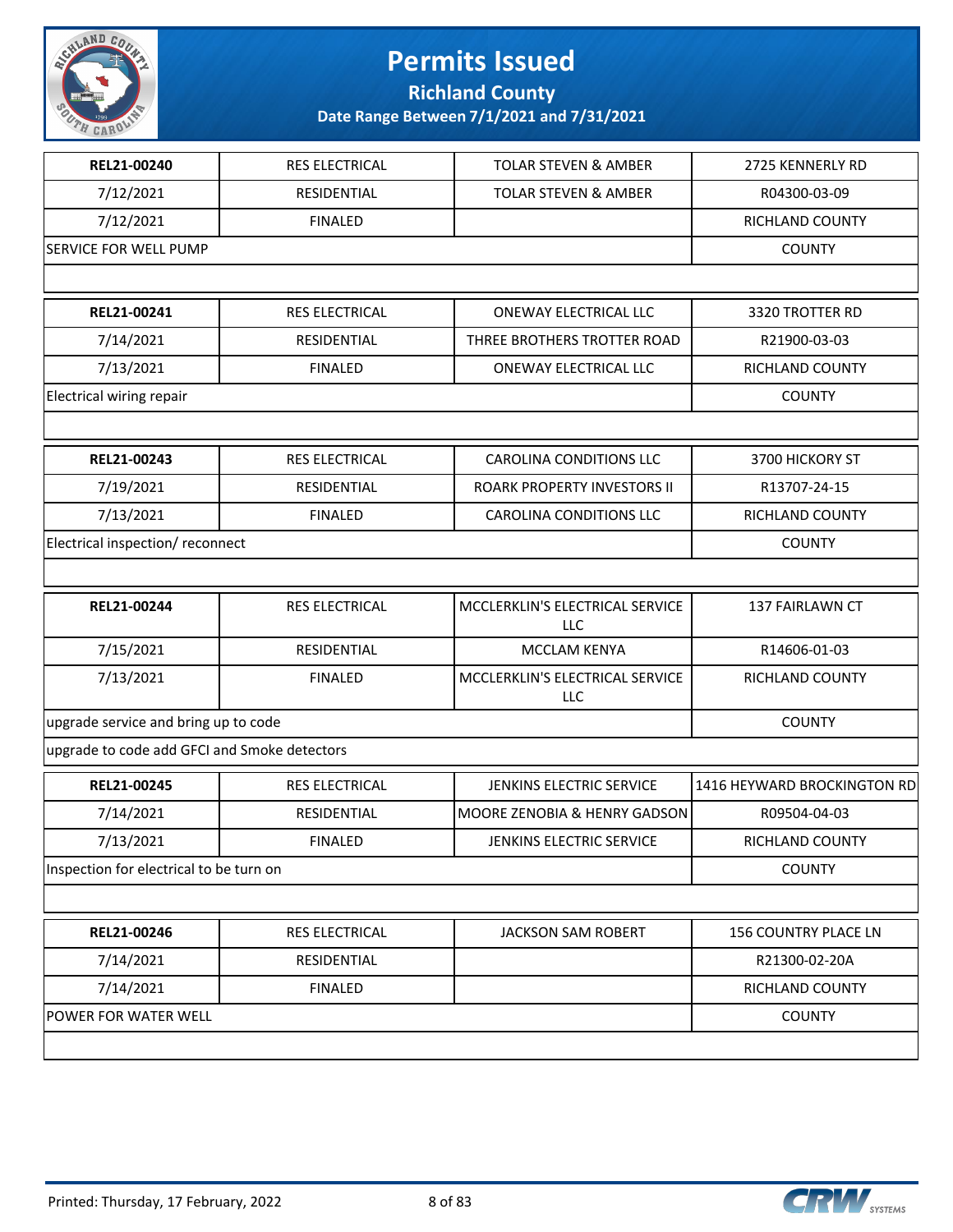

**Richland County**

| REL21-00247                                 | <b>RES ELECTRICAL</b>                                  | <b>JAMES C ARPAIA</b>                              | 3253 PERCIVAL RD      |
|---------------------------------------------|--------------------------------------------------------|----------------------------------------------------|-----------------------|
| 7/14/2021                                   | RESIDENTIAL                                            |                                                    | R22602-02-25          |
| 7/14/2021                                   | <b>FINALED</b>                                         |                                                    | RICHLAND COUNTY       |
| MOVING & UPGRADE SERVICE 400 AMP            |                                                        |                                                    | <b>COUNTY</b>         |
|                                             |                                                        |                                                    |                       |
| REL21-00248                                 | RES ELECTRICAL                                         | <b>OWENS HAROLD F JR &amp; ANGIE</b>               | 213 RUNNING DEER DR   |
| 7/15/2021                                   | RESIDENTIAL                                            |                                                    | R27982-01-13          |
| 7/15/2021                                   | <b>FINALED</b>                                         |                                                    | RICHLAND COUNTY       |
|                                             | Move Service to new meter on another wall of my house. |                                                    | <b>COUNTY</b>         |
|                                             |                                                        |                                                    |                       |
| REL21-00249                                 | RES ELECTRICAL                                         | HUDSONS ELECTRIC CO                                | 204 BURBANK ST        |
| 7/15/2021                                   | RESIDENTIAL                                            |                                                    | R07405-04-02          |
| 7/15/2021                                   | <b>ISSUED</b>                                          | HUDSONS ELECTRIC CO                                | RICHLAND COUNTY       |
| SERVICE CHANGE ROUGH IN KITCHE OUTLETS ONLY |                                                        |                                                    | <b>COUNTY</b>         |
|                                             |                                                        |                                                    |                       |
| REL21-00250                                 | RES ELECTRICAL                                         | <b>BROWN ELECTRIC LLC (MC)</b>                     | 1016 FONTAINE RD      |
| 7/16/2021                                   | RESIDENTIAL                                            | <b>GREENE ANGELINA</b>                             | R14205-05-02          |
| 7/15/2021                                   | <b>ISSUED</b>                                          | <b>BROWN ELECTRIC LLC (MC)</b>                     | RICHLAND COUNTY       |
| rewire house                                |                                                        |                                                    | <b>COUNTY</b>         |
|                                             |                                                        |                                                    |                       |
| REL21-00251                                 | RES ELECTRICAL                                         | EUGENE GUNTER DBA GUNTER<br><b>SERVICES</b>        | 7219 FROST AVE 16     |
| 7/16/2021                                   | RESIDENTIAL                                            | <b>HIOTT TJ</b>                                    | R09402-01-01          |
| 7/16/2021                                   | <b>FINALED</b>                                         | <b>EUGENE GUNTER DBA GUNTER</b><br><b>SERVICES</b> | RICHLAND COUNTY       |
| Replace damaged service wires               |                                                        |                                                    | <b>16 COUNTY</b>      |
|                                             |                                                        |                                                    |                       |
| REL21-00252                                 | RES ELECTRICAL                                         | <b>COLEMAN TONY</b>                                | <b>167 NATURE TRL</b> |
| 7/16/2021                                   | RESIDENTIAL                                            |                                                    | R26005-05-08          |
| 7/16/2021                                   | <b>ISSUED</b>                                          |                                                    | RICHLAND COUNTY       |
|                                             | TEMP POLE TO REPAIR GARAGE AND ESTABLISH POWER         |                                                    | <b>COUNTY</b>         |
|                                             |                                                        |                                                    |                       |

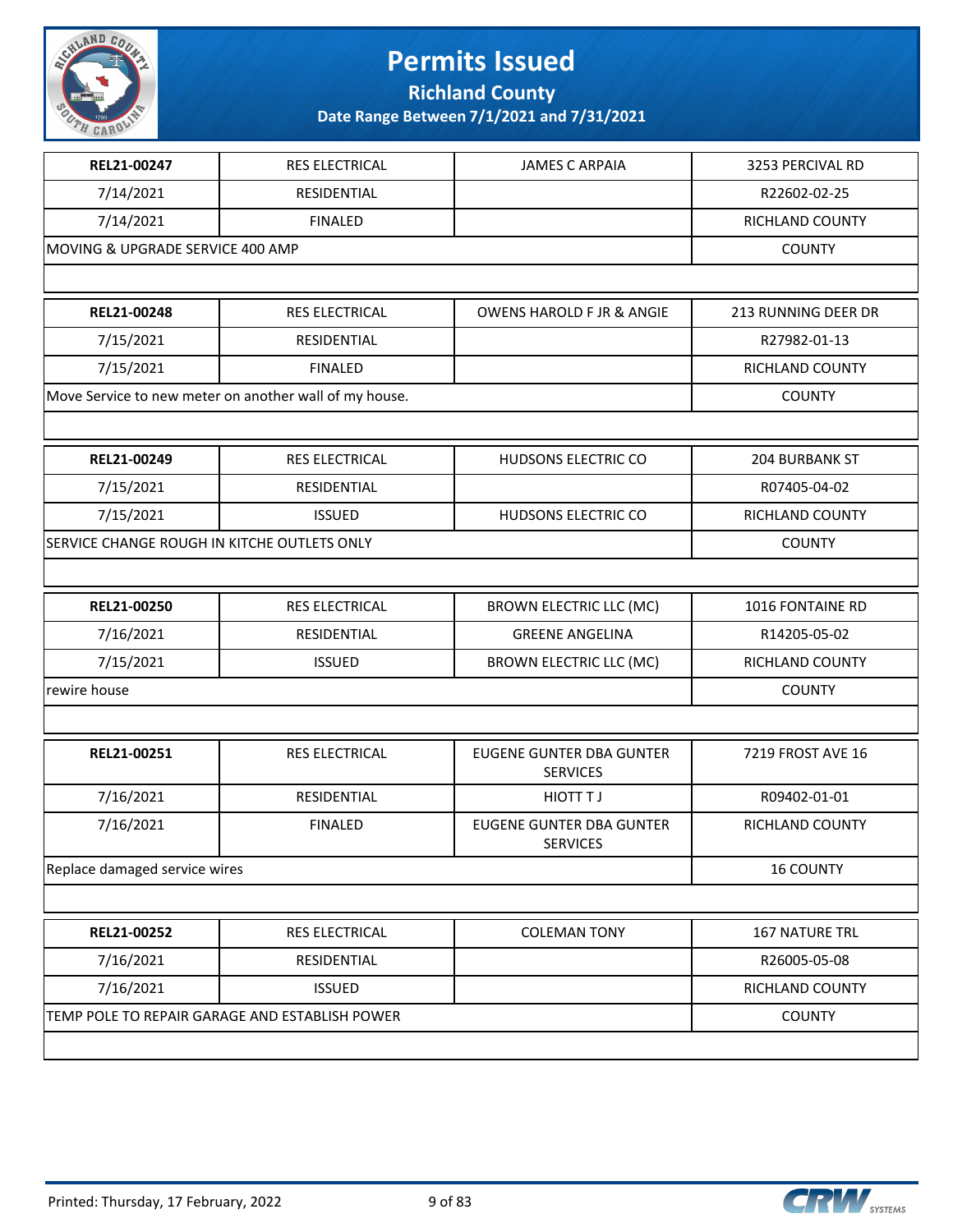

**Richland County**

| REL21-00253                                                | <b>RES ELECTRICAL</b>                                  | <b>SEGURA DALE ANTHONY</b>               | 6160 OLD LEESBURG RD   |
|------------------------------------------------------------|--------------------------------------------------------|------------------------------------------|------------------------|
| 7/16/2021                                                  | RESIDENTIAL                                            |                                          | R30900-06-86           |
| 7/16/2021                                                  | <b>ISSUED</b>                                          |                                          | RICHLAND COUNTY        |
| <b>POWER FOR WELL</b>                                      |                                                        |                                          | <b>COUNTY</b>          |
|                                                            |                                                        |                                          |                        |
| REL21-00254                                                | RES ELECTRICAL                                         | NICHOLAS PAUL PARKER                     | 1618 VAN LINGLE AVE    |
| 7/16/2021                                                  | RESIDENTIAL                                            |                                          | R07404-01-01           |
| 7/16/2021                                                  | <b>FINALED</b>                                         | NICHOLAS PAUL PARKER                     | RICHLAND COUNTY        |
|                                                            | INSPECTION AFTER FIRE DAMAGE TO CABLE INTERNET SERVICE |                                          | <b>COUNTY</b>          |
|                                                            |                                                        |                                          |                        |
| REL21-00255                                                | RES ELECTRICAL                                         | <b>HEINZ JAMES PATRICK</b>               | 1482 LITTLE RIVER RD   |
| 7/19/2021                                                  | RESIDENTIAL                                            | <b>HEINZ JAMES PATRICK</b>               | R05800-01-05           |
| 7/19/2021                                                  | <b>FINALED</b>                                         |                                          | <b>RICHLAND COUNTY</b> |
| POWER FOR WELL                                             |                                                        |                                          | <b>COUNTY</b>          |
|                                                            |                                                        |                                          |                        |
| REL21-00256                                                | RES ELECTRICAL                                         | <b>GEORGE MOORE</b>                      | 1123 CEDAR CREEK RD    |
| 7/29/2021                                                  | RESIDENTIAL                                            | WAGAMAN ALEXANDRA T &<br><b>ROBERT E</b> | R06900-01-21           |
| 7/19/2021                                                  | <b>FINALED</b>                                         | <b>GEORGE MOORE</b>                      | RICHLAND COUNTY        |
| Generator install - connecting the electrical to the panel |                                                        |                                          | <b>COUNTY</b>          |
|                                                            |                                                        |                                          |                        |
| REL21-00258                                                | <b>RES ELECTRICAL</b>                                  | <b>JENKINS ELECTRIC SERVICE</b>          | <b>1740 POULTRY LN</b> |
| 7/21/2021                                                  | RESIDENTIAL                                            | <b>STARTING EQUITY LLC</b>               | R36600-01-05           |
| 7/20/2021                                                  | <b>FINALED</b>                                         | JENKINS ELECTRIC SERVICE                 | RICHLAND COUNTY        |
| Service upgrade                                            |                                                        |                                          | <b>COUNTY</b>          |
|                                                            |                                                        |                                          |                        |
| REL21-00259                                                | RES ELECTRICAL                                         | MOYE JESSICA & BRANDON / JTWRS           | 2144 LONG TRL          |
| 7/20/2021                                                  | RESIDENTIAL                                            |                                          | R24800-06-96           |
| 7/20/2021                                                  | <b>ISSUED</b>                                          |                                          | RICHLAND COUNTY        |
| <b>INSTALL NEW SERVICE POLE</b>                            |                                                        |                                          | <b>COUNTY</b>          |
|                                                            |                                                        |                                          |                        |

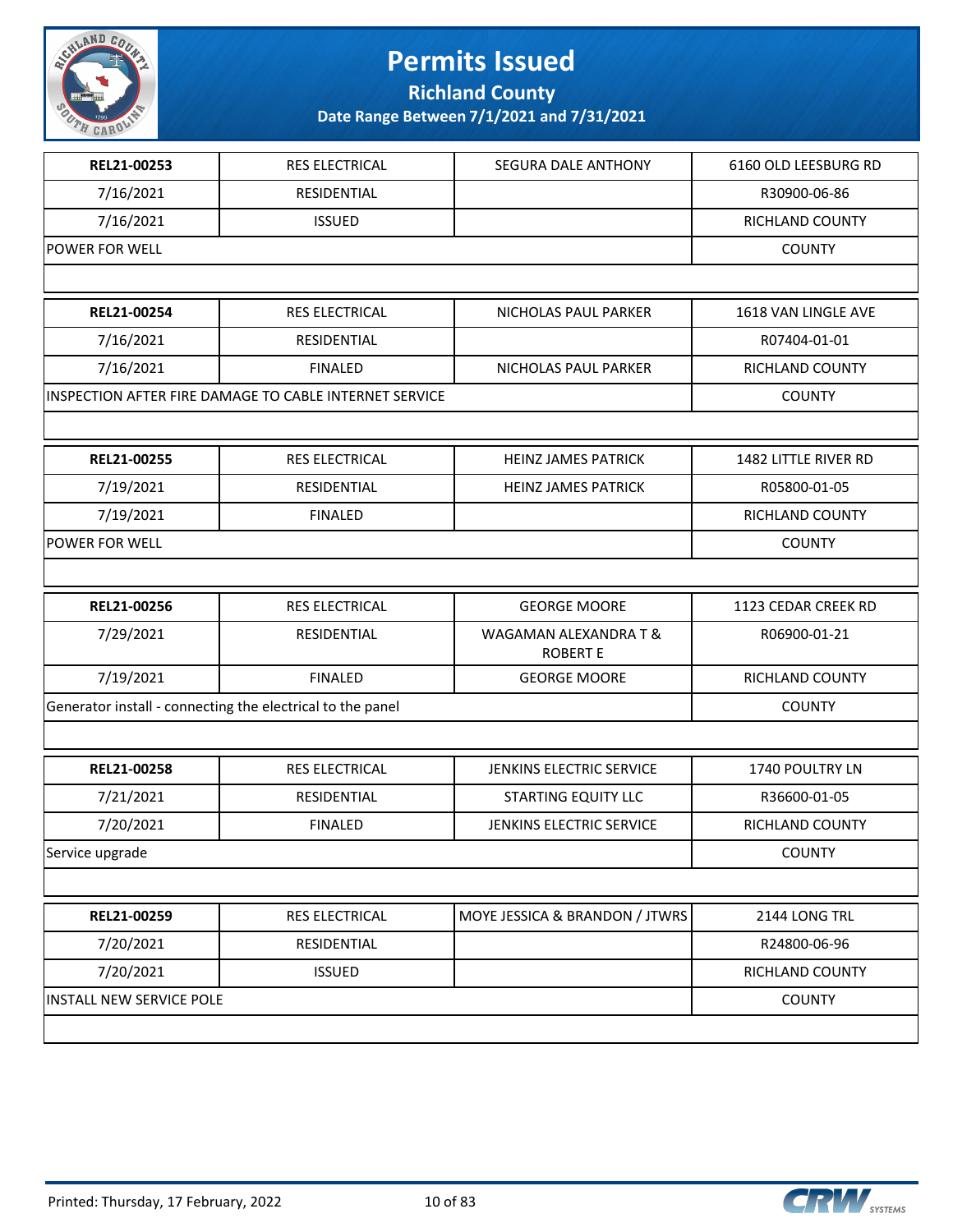

**Richland County**

| REL21-00260                                          | <b>RES ELECTRICAL</b>                                                                     | LOVE PLUMBING AIR ELECTRIC INC                                                                                                | 1114 CATE RD             |
|------------------------------------------------------|-------------------------------------------------------------------------------------------|-------------------------------------------------------------------------------------------------------------------------------|--------------------------|
| 7/22/2021                                            | RESIDENTIAL                                                                               | ANDERSON EDDIE L                                                                                                              | R37200-04-12             |
| 7/21/2021                                            | <b>FINALED</b>                                                                            | LOVE PLUMBING AIR ELECTRIC INC                                                                                                | RICHLAND COUNTY          |
|                                                      | Upgrade 100 amp panel and transferring to outside of home                                 |                                                                                                                               | <b>COUNTY</b>            |
|                                                      |                                                                                           |                                                                                                                               |                          |
| REL21-00265                                          | RES ELECTRICAL                                                                            | SNIPES ELECTRIC CO INC                                                                                                        | 823 OHIO ST              |
| 7/26/2021                                            | RESIDENTIAL                                                                               | <b>DEESE LINDA A</b>                                                                                                          | R11203-11-13             |
| 7/22/2021                                            | <b>FINALED</b>                                                                            | SNIPES ELECTRIC CO INC                                                                                                        | RICHLAND COUNTY          |
|                                                      | to have inspection requested by dominion to reconnect power                               |                                                                                                                               | <b>COUNTY</b>            |
|                                                      | to have inspection requested by dominion to reconnect power after repair to meter/service |                                                                                                                               |                          |
| REL21-00267                                          | <b>RES ELECTRICAL</b>                                                                     | ROBERT DONALD                                                                                                                 | 11 GRAFTON CT            |
| 7/29/2021                                            | <b>RESIDENTIAL</b>                                                                        | <b>GOOCH MELISSA</b>                                                                                                          | R03502-02-43             |
| 7/23/2021                                            | <b>ISSUED</b>                                                                             | ROBERT DONALD                                                                                                                 | RICHLAND COUNTY          |
| Electrical Installation of pool                      |                                                                                           |                                                                                                                               | <b>COUNTY</b>            |
|                                                      |                                                                                           |                                                                                                                               |                          |
| REL21-00268                                          | RES ELECTRICAL                                                                            | DIAMOND ELECTRICAL SERVICES LLC                                                                                               | 531 SUGAR HILL LN        |
|                                                      |                                                                                           |                                                                                                                               |                          |
| 7/28/2021                                            | <b>RESIDENTIAL</b>                                                                        | Jabbaar Diamond                                                                                                               | R11111-01-10             |
| 7/23/2021                                            | <b>ISSUED</b>                                                                             | Jabbaar Diamod                                                                                                                | RICHLAND COUNTY          |
| Provide lighting and cameras to secure the property. |                                                                                           |                                                                                                                               | <b>COUNTY</b>            |
|                                                      |                                                                                           | The owner would like lighting and cameras installed to protect the property from future trespassing and vandalism to fencing. |                          |
| REL21-00272                                          | <b>RES ELECTRICAL</b>                                                                     | <b>BOWMAN ELECTRICAL LLC</b>                                                                                                  | 2912 AINTREE DR          |
| 7/27/2021                                            | RESIDENTIAL                                                                               |                                                                                                                               | R19804-03-12             |
| 7/27/2021                                            | <b>ISSUED</b>                                                                             | <b>BOWMAN ELECTRICAL LLC</b>                                                                                                  | RICHLAND COUNTY          |
| REWIRE DWELLING & REPLACE SERVICE ENTRANCE           |                                                                                           |                                                                                                                               | <b>COUNTY</b>            |
|                                                      |                                                                                           |                                                                                                                               |                          |
| REL21-00273                                          | <b>RES ELECTRICAL</b>                                                                     | <b>BOWMAN ELECTRICAL LLC</b>                                                                                                  | <b>18 SADDLEMOUNT LN</b> |
| 7/27/2021                                            | RESIDENTIAL                                                                               |                                                                                                                               | R24600-03-29             |
| 7/27/2021                                            | <b>ISSUED</b>                                                                             | <b>BOWMAN ELECTRICAL LLC</b>                                                                                                  | RICHLAND COUNTY          |
| UPGRADE EXISTING ELECTRICAL SERVICE ENTRANCE         |                                                                                           |                                                                                                                               | <b>COUNTY</b>            |

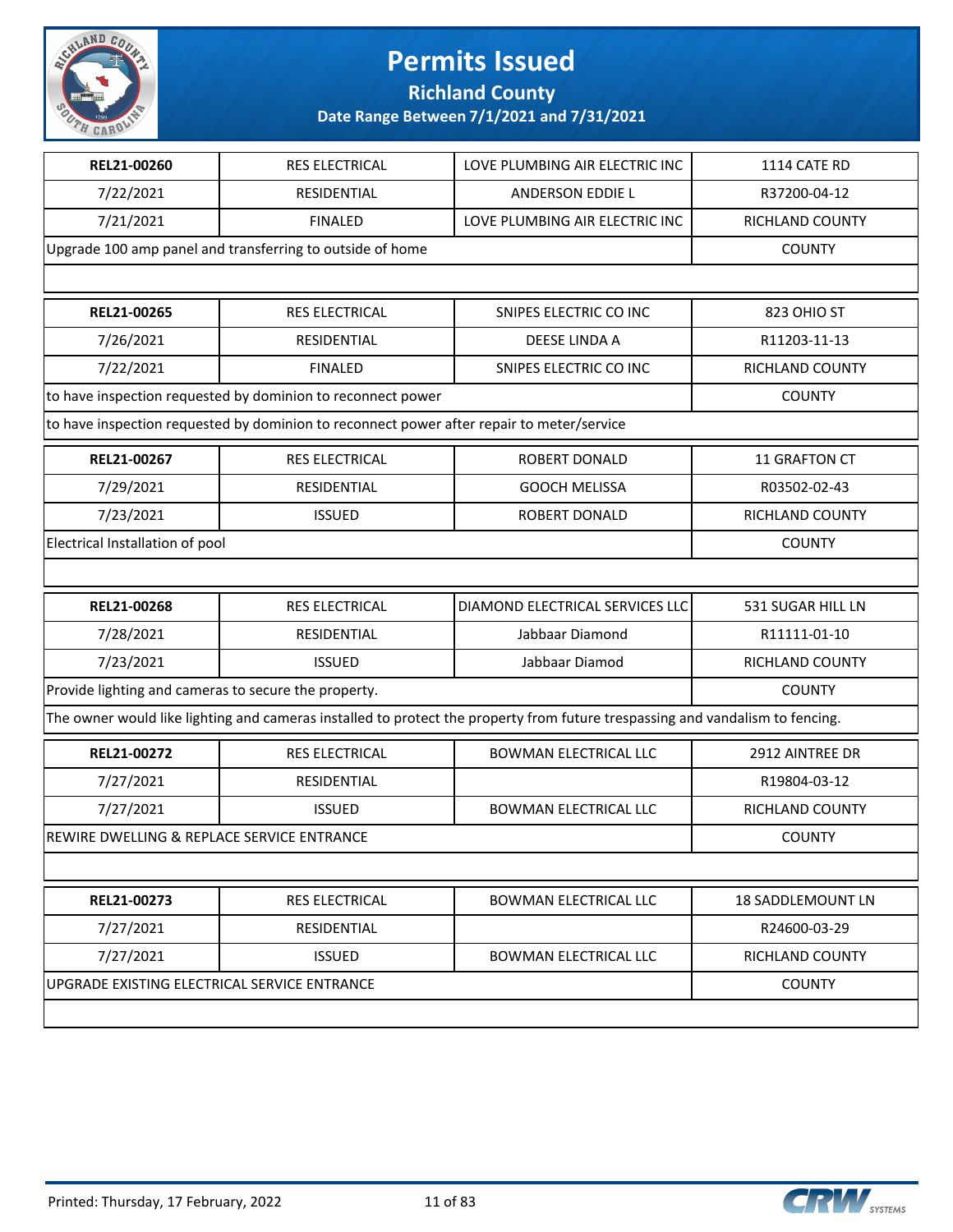

**Richland County**

**Date Range Between 7/1/2021 and 7/31/2021**

| REL21-00274                              | <b>RES ELECTRICAL</b> | <b>BROOM HEATING &amp; A C INC</b>                           | 6400 WINYAH DR         |
|------------------------------------------|-----------------------|--------------------------------------------------------------|------------------------|
| 7/28/2021                                | RESIDENTIAL           | <b>DOULAS SUANNE H &amp;</b>                                 | R09304-02-27           |
| 7/27/2021                                | <b>FINALED</b>        | <b>BROOM HEATING &amp; A C INC</b>                           | RICHLAND COUNTY        |
| Repair service mast                      |                       |                                                              | <b>COUNTY</b>          |
|                                          |                       |                                                              |                        |
| REL21-00275                              | <b>RES ELECTRICAL</b> | <b>ISAAC DAVIS</b>                                           | 33 HOUSE CIR           |
| 7/28/2021                                | RESIDENTIAL           | <b>WIDER SHIRLEY HOPKINS</b>                                 | R35000-02-18           |
| 7/28/2021                                | <b>FINALED</b>        | <b>ISAAC DAVIS</b>                                           | RICHLAND COUNTY        |
| RESTORE POWER ADD 2ND GROUND ROD WIRE    |                       |                                                              | <b>COUNTY</b>          |
|                                          |                       |                                                              |                        |
| REL21-00277                              | <b>RES ELECTRICAL</b> | <b>KEETON CHARLES R &amp; DINAH K</b>                        | 359 PINE GROVE RD      |
| 7/29/2021                                | RESIDENTIAL           |                                                              | R10400-01-10           |
| 7/29/2021                                | <b>ISSUED</b>         |                                                              | <b>RICHLAND COUNTY</b> |
| INSTALL 6X6 POLE FOR UNDERGROUND SERVICE |                       |                                                              | <b>COUNTY</b>          |
|                                          |                       |                                                              |                        |
| REL21-00278                              | <b>RES ELECTRICAL</b> |                                                              | 617 FORE AVE           |
| 7/29/2021                                | RESIDENTIAL           | RODRIGUEZ FRANCISCO                                          | R25707-02-10           |
| 7/29/2021                                | <b>FINALED</b>        |                                                              | RICHLAND COUNTY        |
| MOVE POWER POLE IN YARD                  | <b>COUNTY</b>         |                                                              |                        |
|                                          |                       |                                                              |                        |
| REL21-00280                              | <b>RES ELECTRICAL</b> | ECLECTIC ELECTRIC SERVICE LLC DBA<br>MR.ELECTRIC OF COLUMBIA | 428 MAYPOP LN          |
| 7/30/2021                                | RESIDENTIAL           | DR. CHARLES JORDAN                                           | R03516-03-08           |
| 7/30/2021                                | <b>FINALED</b>        | ECLECTIC ELECTRIC SERVICE LLC DBA<br>MR ELECTRIC OF COLUMBIA | RICHLAND COUNTY        |
| Circuit to shed and electrical in shed   |                       |                                                              | <b>COUNTY</b>          |
|                                          |                       |                                                              |                        |
| REL21-00281                              | <b>RES ELECTRICAL</b> | MVSA ELECTRIC LLC                                            | 2118 WILDFLOWER RD     |
| 7/30/2021                                | RESIDENTIAL           | <b>BETHEL LINDA Y</b>                                        | R07000-02-36           |
| 7/30/2021                                | <b>ISSUED</b>         | MVSA ELECTRIC LLC                                            | <b>RICHLAND COUNTY</b> |
| <b>ELECTRICAL ROUGH</b>                  |                       |                                                              | <b>COUNTY</b>          |
|                                          |                       |                                                              |                        |

**Number of RES ELECTRICAL/RESIDENTIAL Permits: 45**

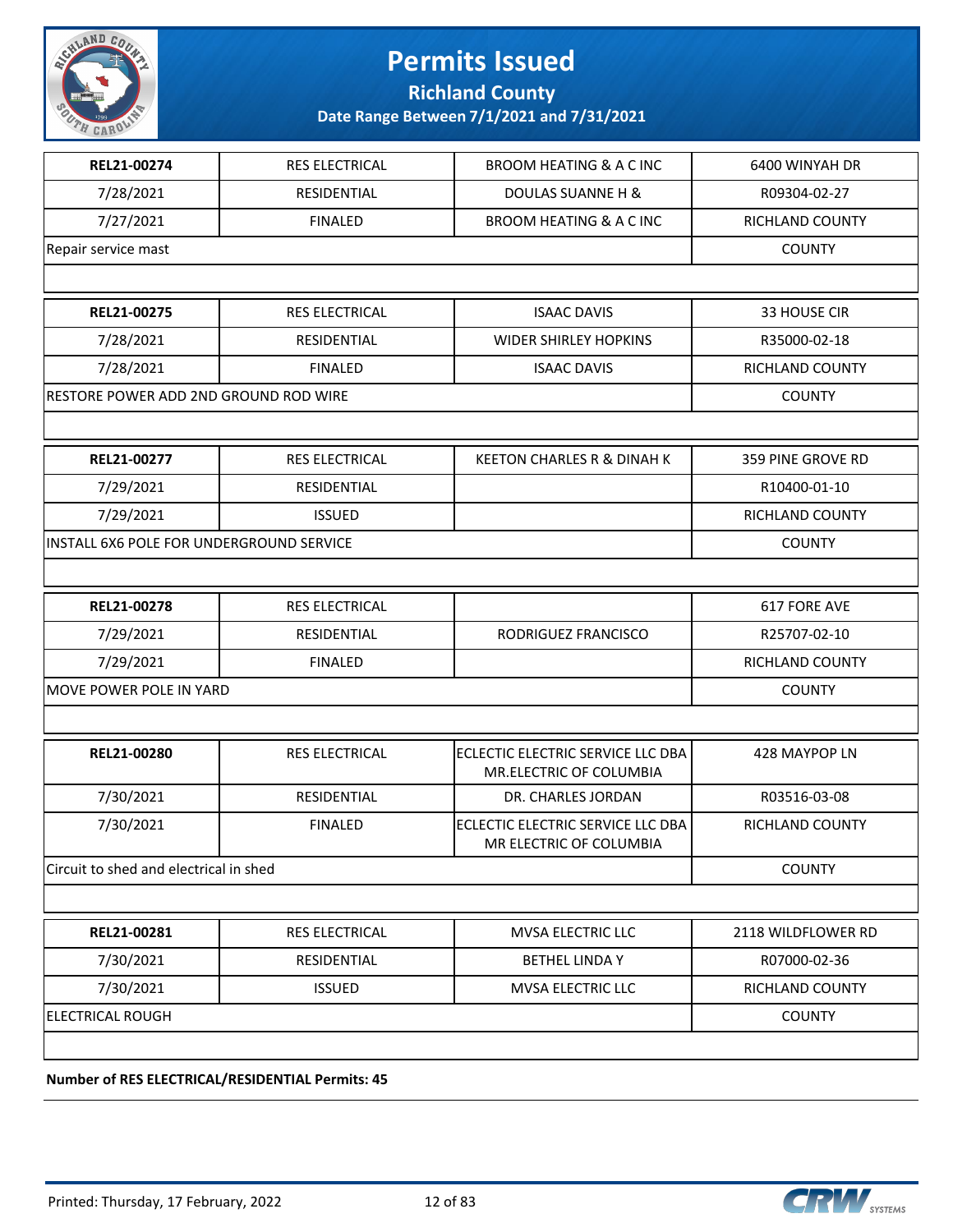

**Richland County**

| RMG21-00738                   | RES MECHANICAL/GAS | JOE BURNS HEATING AND AIR LLC                               | 129 UPLAND TRAIL RD |
|-------------------------------|--------------------|-------------------------------------------------------------|---------------------|
| 7/1/2021                      | Unassigned         | NAIL JOEL K ETAL                                            | R25811-04-08        |
| 6/22/2021                     | <b>FINALED</b>     | JOE BURNS HEATING AND AIR LLC                               | RICHLAND COUNTY     |
| Install HVAC unit             |                    |                                                             | <b>COUNTY</b>       |
|                               |                    |                                                             |                     |
| RMG21-00745                   | RES MECHANICAL/GAS | AMERICAN RESIDENTIAL SERVICES<br>LLC                        | 14 SUNRISE PT       |
| 7/6/2021                      | Unassigned         | SOLOMON SUSAN M & KEITH A                                   | R02308-02-25        |
| 6/24/2021                     | <b>ISSUED</b>      | AMERICAN RESIDENTIAL SERVICES<br>LLC                        | RICHLAND COUNTY     |
| <b>HVAC Change out</b>        |                    |                                                             | <b>COUNTY</b>       |
|                               |                    |                                                             |                     |
| RMG21-00746                   | RES MECHANICAL/GAS | AMERICAN RESIDENTIAL SERVICES<br>LLC                        | 505 ALMEDA DR       |
| 7/6/2021                      | Unassigned         | MURRAY TOMEAKA YOLANDA                                      | R20115-05-07        |
| 6/24/2021                     | <b>ISSUED</b>      | AMERICAN RESIDENTIAL SERVICES<br>LLC                        | RICHLAND COUNTY     |
| <b>HVAC Change out</b>        | <b>COUNTY</b>      |                                                             |                     |
|                               |                    |                                                             |                     |
| RMG21-00748                   | RES MECHANICAL/GAS | AMERICAN RESIDENTIAL SERVICES<br>LLC                        | 217 LAKE FRONT DR   |
| 7/6/2021                      | Unassigned         | NIEMEYER ALVIN H &                                          | R05182-04-08        |
| 6/24/2021                     | <b>ISSUED</b>      | AMERICAN RESIDENTIAL SERVICES<br><b>LLC</b>                 | RICHLAND COUNTY     |
| <b>HVAC Change out</b>        |                    |                                                             | <b>COUNTY</b>       |
|                               |                    |                                                             |                     |
| RMG21-00749                   | RES MECHANICAL/GAS | <b>CASSELL BROTHERS HEATING &amp;</b><br><b>COOLING LLC</b> | 4 FALBROOK CT       |
| 7/1/2021                      | Unassigned         | PENNINGTON THOMAS E SR &                                    | R03416-04-04        |
| 6/24/2021                     | <b>ISSUED</b>      | <b>CASSELL BROTHERS HEATING &amp;</b><br><b>COOLING LLC</b> | RICHLAND COUNTY     |
| INSTALL 4 TON SPLIT HEAT PUMP |                    |                                                             | <b>COUNTY</b>       |
| 4 FALBROOK CT                 |                    |                                                             |                     |

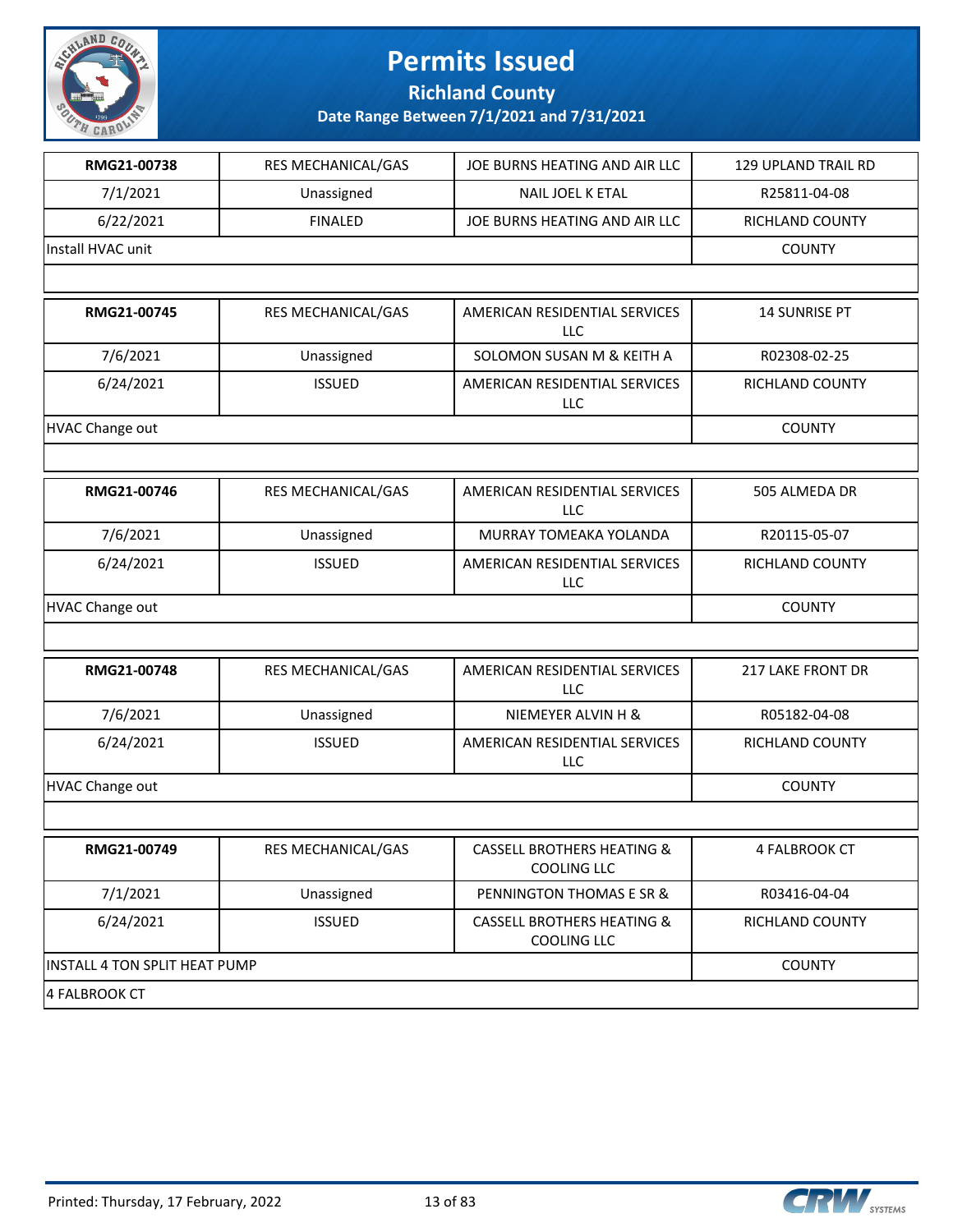

**Richland County**

**Date Range Between 7/1/2021 and 7/31/2021**

| RMG21-00750                            | RES MECHANICAL/GAS                                          | <b>CASSELL BROTHERS HEATING &amp;</b><br>COOLING LLC        | 538 BOYD BRANCH CRSG       |
|----------------------------------------|-------------------------------------------------------------|-------------------------------------------------------------|----------------------------|
| 7/1/2021                               | Unassigned                                                  | WILLIAMS LINDSAY ANNE &                                     | R02612-03-06               |
| 6/24/2021                              | <b>ISSUED</b>                                               | <b>CASSELL BROTHERS HEATING &amp;</b><br><b>COOLING LLC</b> | RICHLAND COUNTY            |
|                                        | INSTALL 2.5 TON SPLIT HEAT PUMP AC CONDENSER COIL & FURNACE |                                                             | <b>COUNTY</b>              |
| 538 BOYD BRANCH CROSSING               |                                                             |                                                             |                            |
| RMG21-00752                            | RES MECHANICAL/GAS                                          | 1ST DEGREE HEATING & COOLING<br><b>LLC</b>                  | 144 WINDMILL ORCHARD RD    |
| 7/1/2021                               | Unassigned                                                  | <b>GREENE LYDIA</b>                                         | R22905-01-25               |
| 6/24/2021                              | <b>ISSUED</b>                                               | 1ST DEGREE HEATING & COOLING<br>LLC                         | RICHLAND COUNTY            |
| Replacement of 1.5 ton split heat pump |                                                             |                                                             | <b>COUNTY</b>              |
|                                        |                                                             |                                                             |                            |
| RMG21-00754                            | RES MECHANICAL/GAS                                          | <b>CASSELL BROTHERS HEATING &amp;</b><br><b>COOLING LLC</b> | <b>113 OLLIE DAILEY RD</b> |
| 7/1/2021                               | Unassigned                                                  | DRAKE GREGORY A & JACQUELINE L                              | R04400-03-14               |
| 6/25/2021                              | <b>ISSUED</b>                                               | <b>CASSELL BROTHERS HEATING &amp;</b><br>COOLING LLC        | RICHLAND COUNTY            |
| <b>INSTALL 22 KW GENERATOR</b>         | <b>COUNTY</b>                                               |                                                             |                            |
| 113 OLLIE DAILEY RD                    |                                                             |                                                             |                            |
| RMG21-00756                            | RES MECHANICAL/GAS                                          | AMERICAN RESIDENTIAL SERVICES<br>LLC                        | <b>205 ASHLEY CREST DR</b> |
| 7/6/2021                               | Unassigned                                                  | JONES ERNESTINE A                                           | R20303-04-13               |
| 6/25/2021                              | <b>ISSUED</b>                                               | AMERICAN RESIDENTIAL SERVICES<br><b>LLC</b>                 | RICHLAND COUNTY            |
| <b>HVAC Change out</b>                 |                                                             |                                                             | <b>COUNTY</b>              |
|                                        |                                                             |                                                             |                            |
| RMG21-00758                            | RES MECHANICAL/GAS                                          | AMERICAN RESIDENTIAL SERVICES<br><b>LLC</b>                 | 300 LONG RIDGE DR          |
| 7/6/2021                               | Unassigned                                                  | PATINO ANA G & JOSE L                                       | R23102-07-45               |

HVAC Change out COUNTY

LLC

6/28/2021 | ISSUED | AMERICAN RESIDENTIAL SERVICES



RICHLAND COUNTY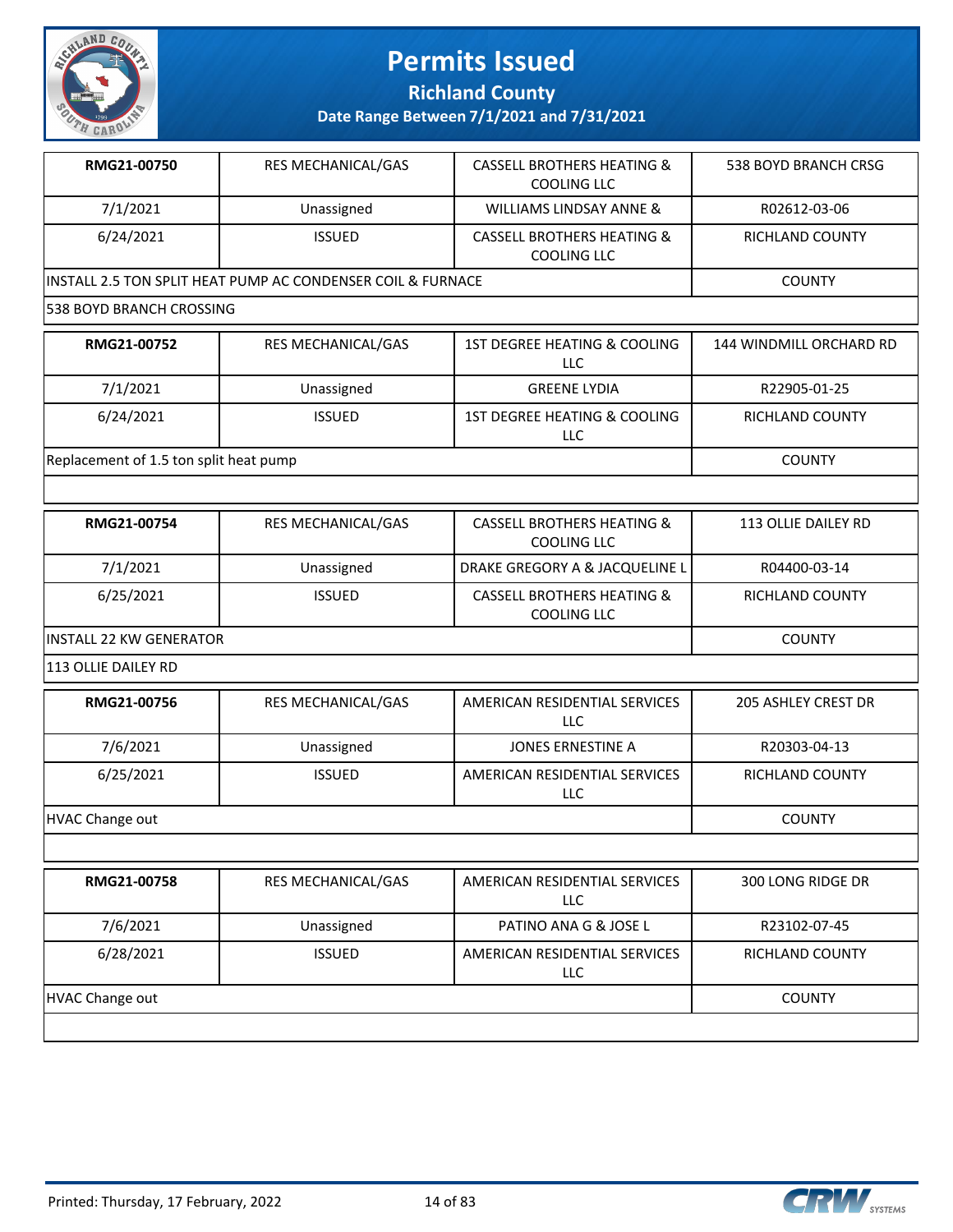

**Richland County**

| RMG21-00759                   | RES MECHANICAL/GAS | <b>CAROLINA CONDITIONS LLC</b>              | <b>19 RUNNING FOX RD</b> |
|-------------------------------|--------------------|---------------------------------------------|--------------------------|
| 7/9/2021                      | Unassigned         | NARASIMHAN MEERA                            | R22805-01-16             |
| 6/28/2021                     | <b>ISSUED</b>      | <b>CAROLINA CONDITIONS LLC</b>              | RICHLAND COUNTY          |
| <b>HVAC replacement</b>       |                    |                                             | <b>COUNTY</b>            |
|                               |                    |                                             |                          |
| RMG21-00763                   | RES MECHANICAL/GAS | TIMOTHY P NIVER                             | 324 WHITE BIRCH CIR      |
| 7/27/2021                     | Unassigned         | Earl Chatman                                | R22710-08-07             |
| 6/29/2021                     | <b>ISSUED</b>      | <b>TIMOTHY P NIVER</b>                      | RICHLAND COUNTY          |
| Gas Drop To Gas Log Fireplace |                    |                                             | <b>COUNTY</b>            |
| Gas Drop to fireplace         |                    |                                             |                          |
| RMG21-00764                   | RES MECHANICAL/GAS | JOE BURNS HEATING AND AIR LLC               | 323 AMBERWOOD CIR        |
| 7/8/2021                      | Unassigned         | MCCAIN MATTHEW & JESSICA                    | R04108-03-11             |
| 6/29/2021                     | <b>FINALED</b>     | JOE BURNS HEATING AND AIR LLC               | RICHLAND COUNTY          |
| <b>HVAC</b> install           |                    |                                             | <b>COUNTY</b>            |
|                               |                    |                                             |                          |
| RMG21-00767                   | RES MECHANICAL/GAS | AMERICAN RESIDENTIAL SERVICES<br>LLC        | 8108 GREENBROOK RD       |
| 7/7/2021                      | Unassigned         | HEATH-CHERRY MARY D                         | R17105-04-01             |
| 6/30/2021                     | <b>ISSUED</b>      | AMERICAN RESIDENTIAL SERVICES<br>LLC        | RICHLAND COUNTY          |
| <b>HVAC Change out</b>        |                    |                                             | <b>COUNTY</b>            |
|                               |                    |                                             |                          |
| RMG21-00768                   | RES MECHANICAL/GAS | AMERICAN RESIDENTIAL SERVICES<br>LLC        | 533 ABBEYHILL DR         |
| 7/7/2021                      | Unassigned         | JARRETT WINSTON & ALICE                     | R23309-02-27             |
| 6/30/2021                     | <b>ISSUED</b>      | AMERICAN RESIDENTIAL SERVICES<br>LLC        | RICHLAND COUNTY          |
| <b>HVAC Change out</b>        |                    |                                             | <b>COUNTY</b>            |
|                               |                    |                                             |                          |
| RMG21-00769                   | RES MECHANICAL/GAS | AMERICAN RESIDENTIAL SERVICES<br><b>LLC</b> | 136 GRIFFINS CREEK RD    |
| 7/9/2021                      | Unassigned         | <b>COLEMAN IRIS P</b>                       | R34700-01-11             |
| 6/30/2021                     | <b>ISSUED</b>      | AMERICAN RESIDENTIAL SERVICES<br><b>LLC</b> | RICHLAND COUNTY          |
| HVAC Change out               |                    |                                             | <b>COUNTY</b>            |
|                               |                    |                                             |                          |

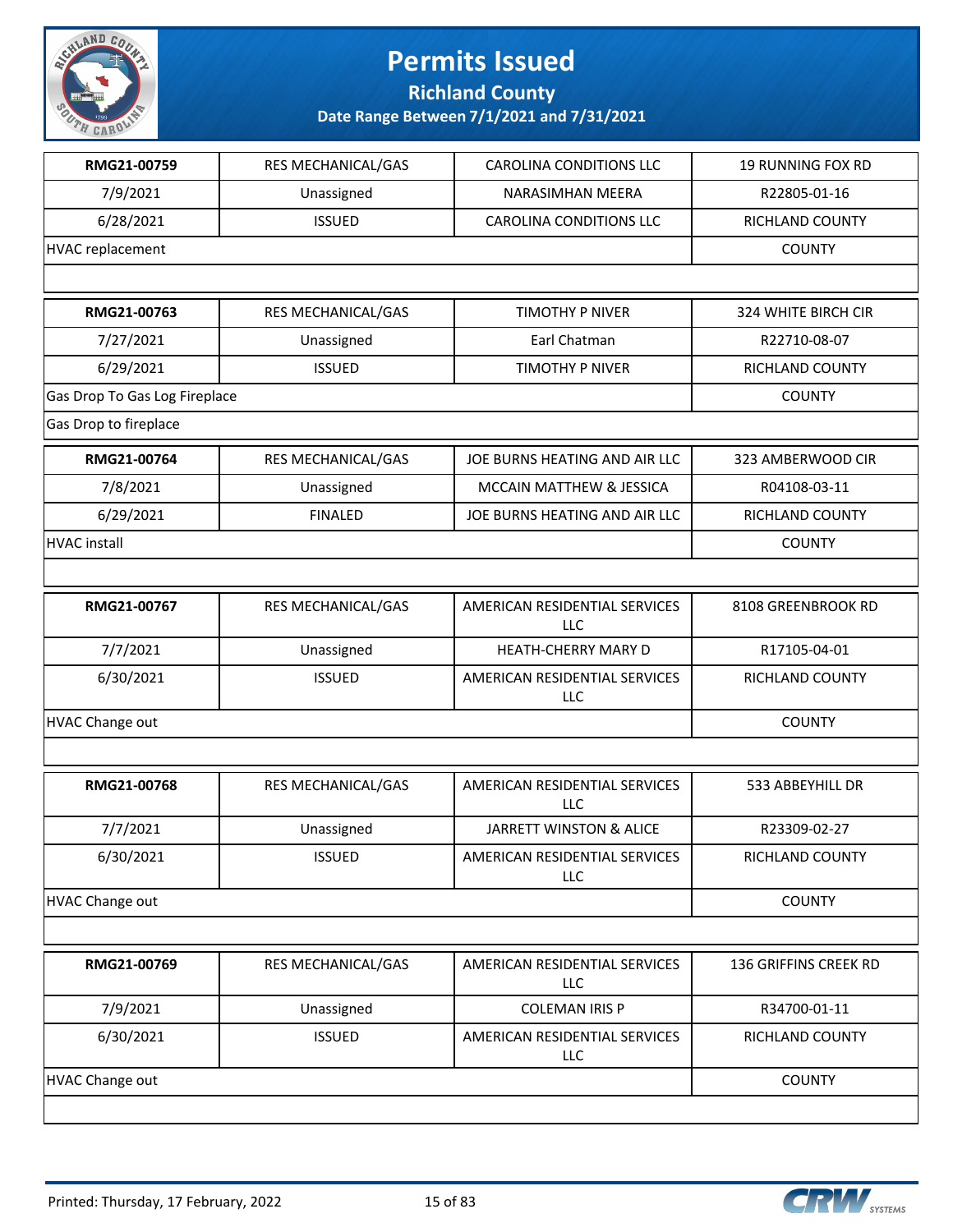

**Richland County**

| RMG21-00771                                       | <b>RES MECHANICAL/GAS</b> | 2ND WIND HEATING AND AIR<br>CONDITIONING INC        | 533 BITTERNUT DR |
|---------------------------------------------------|---------------------------|-----------------------------------------------------|------------------|
| 7/7/2021                                          | Unassigned                | <b>CHARLES &amp; MICHELLE WILLIAMS</b>              | R22010-06-04     |
| 6/30/2021                                         | <b>FINALED</b>            | 2ND WIND HEATING AND AIR<br><b>CONDITIONING INC</b> | RICHLAND COUNTY  |
| To install Tempstar 2 Ton 16 Seer Split Heat Pump |                           |                                                     | <b>COUNTY</b>    |

| RMG21-00772                | RES MECHANICAL/GAS | CRYSTAL POOLS LLC (MC)      | 305 PARK SHORE DR E |
|----------------------------|--------------------|-----------------------------|---------------------|
| 7/6/2021                   | Unassigned         | MACNEIL THOMAS M & SHELBY N | R20008-07-13        |
| 7/1/2021                   | <b>ISSUED</b>      | CRYSTAL POOLS LLC (MC)      | RICHLAND COUNTY     |
| Pool Heater and grill drop |                    |                             | <b>COUNTY</b>       |

| RMG21-00773 | <b>RES MECHANICAL/GAS</b>                             | 2ND WIND HEATING AND AIR<br><b>CONDITIONING INC</b> | 625 APPALOOSA DR |
|-------------|-------------------------------------------------------|-----------------------------------------------------|------------------|
| 7/7/2021    | Unassigned                                            | <b>GRIFFIN KATHLEEN MAE &amp; BENNIE</b>            | R24600-01-04     |
| 7/1/2021    | <b>ISSUED</b>                                         | 2ND WIND HEATING AND AIR<br><b>CONDITIONING INC</b> | RICHLAND COUNTY  |
|             | To install Tempstar 2 Ton 14.5 Seer Package Heat Pump |                                                     |                  |

| RMG21-00774                | <b>RES MECHANICAL/GAS</b> | <b>CASSELL BROTHERS HEATING &amp;</b><br>COOLING LLC | <b>205 CRICKET HILL RD</b> |
|----------------------------|---------------------------|------------------------------------------------------|----------------------------|
| 7/7/2021                   | Unassigned                | COTHRAN CYNTHIA H / ETAL                             | R22810-02-09               |
| 7/1/2021                   | <b>ISSUED</b>             | <b>CASSELL BROTHERS HEATING &amp;</b><br>COOLING LLC | <b>RICHLAND COUNTY</b>     |
| INSTALL 3 TON DUCT SYSTEM  |                           |                                                      | <b>COUNTY</b>              |
| <b>205 CRICKET HILL RD</b> |                           |                                                      |                            |
| RMG21-00775                | <b>RES MECHANICAL/GAS</b> | LEE BROTHERS CONSTRUCTION CO<br>(MC)                 | 6611 CROSSFIELD RD         |
| 7/1/2021                   | Unassigned                | <b>DENT BERTHA</b>                                   | R16808-06-03               |
| 7/1/2021                   | <b>FINALED</b>            | LEE BROTHERS CONSTRUCTION CO<br>(MC)                 | RICHLAND COUNTY            |
| gas line inspection test   |                           |                                                      | <b>COUNTY</b>              |

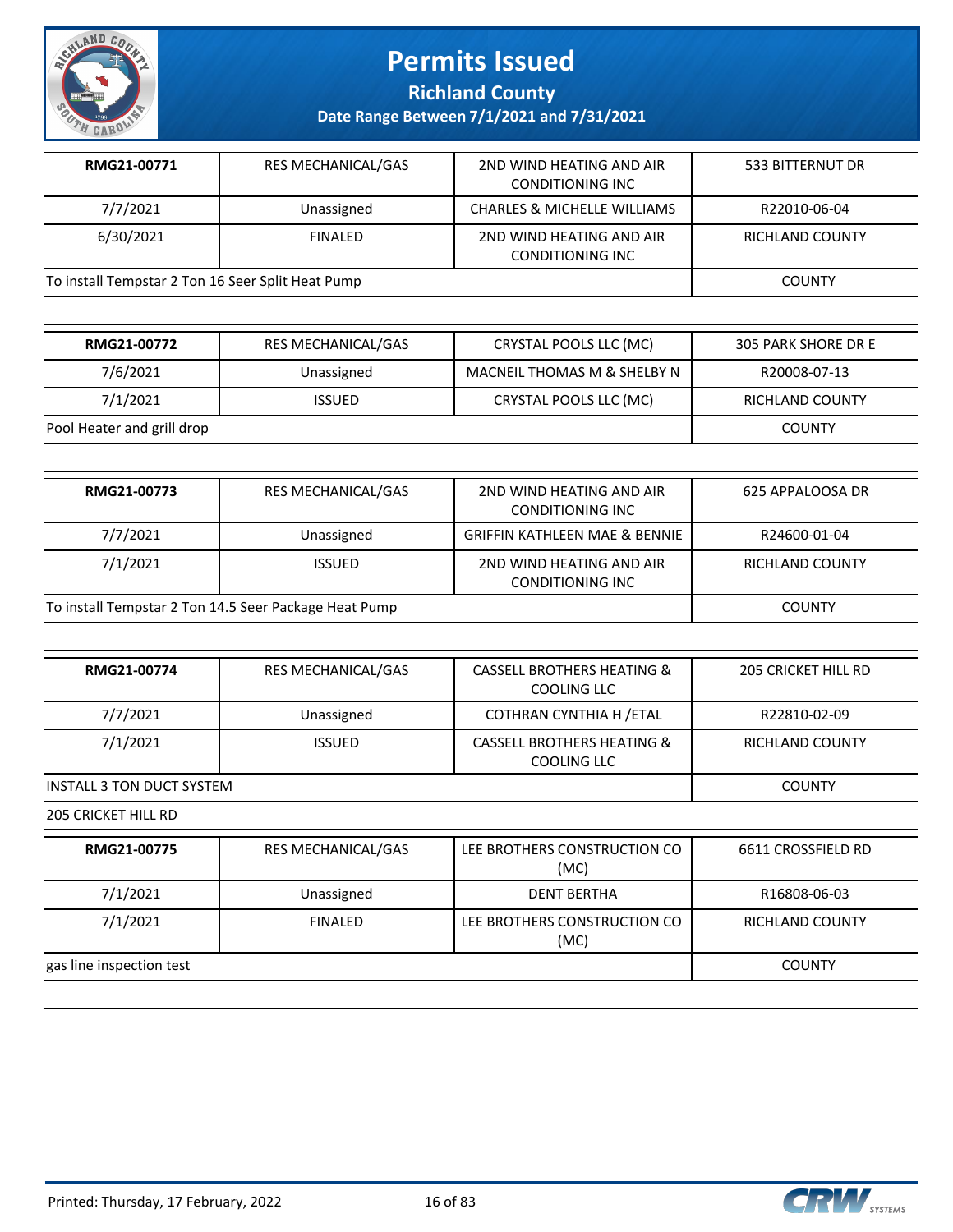

**Richland County**

| RMG21-00776                    | RES MECHANICAL/GAS                                    | <b>CASSELL BROTHERS HEATING &amp;</b><br><b>COOLING LLC</b> | 217 HILTON VILLAGE DR  |
|--------------------------------|-------------------------------------------------------|-------------------------------------------------------------|------------------------|
| 7/7/2021                       | Unassigned                                            | FREIRE GEORGE R & EDITH M                                   | R00513-01-13           |
| 7/2/2021                       | <b>ISSUED</b>                                         | <b>CASSELL BROTHERS HEATING &amp;</b><br>COOLING LLC        | <b>RICHLAND COUNTY</b> |
| <b>INSTALL 22 KW GENERATOR</b> |                                                       |                                                             | <b>COUNTY</b>          |
| <b>217 HILTON VILLAGE DR</b>   |                                                       |                                                             |                        |
| RMG21-00777                    | RES MECHANICAL/GAS                                    | 2ND WIND HEATING AND AIR<br><b>CONDITIONING INC</b>         | 2508 CARDINGTON DR     |
| 7/7/2021                       | Unassigned                                            | <b>JOHNSON LORRAINE</b>                                     | R19215-03-07           |
| 7/2/2021                       | <b>ISSUED</b>                                         | 2ND WIND HEATING AND AIR<br><b>CONDITIONING INC</b>         | RICHLAND COUNTY        |
|                                | To install Tempstar 3.5 Ton 14 Seer Package Heat Pump |                                                             | <b>COUNTY</b>          |
|                                |                                                       |                                                             |                        |
| RMG21-00778                    | RES MECHANICAL/GAS                                    | <b>CARL D GREEN</b>                                         | 106 BIRCH RIDGE DR     |
| 7/2/2021                       | Unassigned                                            |                                                             | R20314-04-03           |
| 7/2/2021                       | <b>FINALED</b>                                        | <b>CARL D GREEN</b>                                         | RICHLAND COUNTY        |
| REPLACE HVAC UNIT              | <b>COUNTY</b>                                         |                                                             |                        |
|                                |                                                       |                                                             |                        |
| RMG21-00780                    | RES MECHANICAL/GAS                                    | AMERICAN RESIDENTIAL SERVICES<br><b>LLC</b>                 | 550 SUMMIT TERRACE CT  |
| 7/9/2021                       | Unassigned                                            | <b>GLENN COLTON J &amp; MAYA</b>                            | R23007-04-73           |
| 7/6/2021                       |                                                       |                                                             |                        |
|                                | <b>ISSUED</b>                                         | AMERICAN RESIDENTIAL SERVICES<br>LLC                        | RICHLAND COUNTY        |
| <b>HVAC Change out</b>         |                                                       |                                                             | <b>COUNTY</b>          |
|                                |                                                       |                                                             |                        |
| RMG21-00781                    | RES MECHANICAL/GAS                                    | AMERICAN RESIDENTIAL SERVICES<br><b>LLC</b>                 | 12 FALLSTAFF CT        |
| 7/9/2021                       | Unassigned                                            | <b>DIXON GLORIA</b>                                         | R17515-02-02           |
| 7/6/2021                       | <b>ISSUED</b>                                         | AMERICAN RESIDENTIAL SERVICES<br><b>LLC</b>                 | <b>RICHLAND COUNTY</b> |

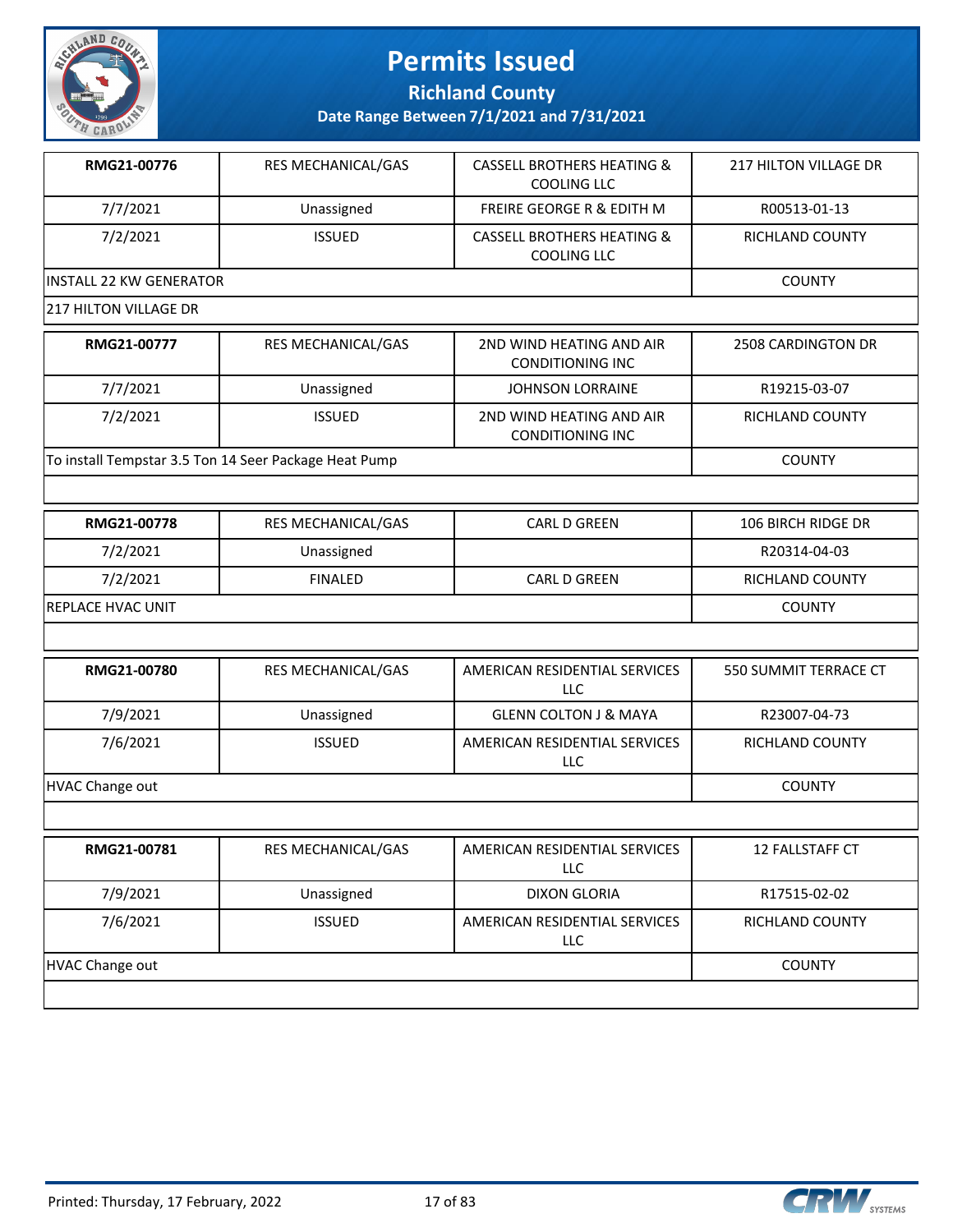

**Richland County**

| RMG21-00782                                          | RES MECHANICAL/GAS                                                 | AMERICAN RESIDENTIAL SERVICES<br>LLC                 | 131 CRESTLAND DR       |  |  |
|------------------------------------------------------|--------------------------------------------------------------------|------------------------------------------------------|------------------------|--|--|
| 7/9/2021                                             | Unassigned                                                         | <b>KENNEDY MARIA L</b>                               | R06111-06-34           |  |  |
| 7/6/2021                                             | <b>ISSUED</b>                                                      | AMERICAN RESIDENTIAL SERVICES<br>LLC                 | <b>RICHLAND COUNTY</b> |  |  |
| <b>HVAC Change out</b>                               |                                                                    |                                                      | <b>COUNTY</b>          |  |  |
|                                                      |                                                                    |                                                      |                        |  |  |
| RMG21-00783                                          | RES MECHANICAL/GAS                                                 | WILSON HEATING & COOLING CO                          | 109 BELFAIR RD         |  |  |
| 7/7/2021                                             | Unassigned                                                         | JACKSON JAMES E JR & LAVERNE L                       | R04209-02-09           |  |  |
| 7/6/2021                                             | <b>ISSUED</b>                                                      | WILSON HEATING & COOLING CO                          | RICHLAND COUNTY        |  |  |
| Install new Trane 2.50 ton 15.0 SEER split heat pump |                                                                    |                                                      | <b>COUNTY</b>          |  |  |
|                                                      | Remove and dispose of existing heat pump. Install new duct system. |                                                      |                        |  |  |
| RMG21-00786                                          | RES MECHANICAL/GAS                                                 | <b>SUPERIOR PLUMBING &amp; GAS INC</b>               | 5941 SYLVAN DR         |  |  |
| 7/9/2021                                             | Unassigned                                                         | Laurin Boggero                                       | R14113-04-08           |  |  |
| 7/6/2021                                             | <b>ISSUED</b>                                                      | <b>SUPERIOR PLUMBING &amp; GAS INC</b>               | RICHLAND COUNTY        |  |  |
| Install gas line for pool heater.                    |                                                                    |                                                      | <b>COUNTY</b>          |  |  |
| Gas meter needs to be upgraded to a 2 pound meter.   |                                                                    |                                                      |                        |  |  |
| RMG21-00787                                          | RES MECHANICAL/GAS                                                 | <b>CASSELL BROTHERS HEATING &amp;</b><br>COOLING LLC | 518 BROOKSONG CT       |  |  |
| 7/9/2021                                             | Unassigned                                                         | <b>BUCKSON KELLY S &amp; RYAN R II</b>               | R03311-05-12           |  |  |
| 7/7/2021                                             | <b>ISSUED</b>                                                      | <b>CASSELL BROTHERS HEATING &amp;</b><br>COOLING LLC | RICHLAND COUNTY        |  |  |
| <b>INSTALL 2 TON SPLIT HEAT PUMP</b>                 |                                                                    |                                                      | <b>COUNTY</b>          |  |  |
| 518 BROOKSONG CT                                     |                                                                    |                                                      |                        |  |  |
| RMG21-00789                                          | RES MECHANICAL/GAS                                                 | AMERICAN RESIDENTIAL SERVICES<br><b>LLC</b>          | 7526 PINEDALE DR       |  |  |
| 7/9/2021                                             | Unassigned                                                         | MILLER CHRISTINA J                                   | R17001-02-12           |  |  |
| 7/7/2021                                             | <b>ISSUED</b>                                                      | AMERICAN RESIDENTIAL SERVICES<br>LLC                 | RICHLAND COUNTY        |  |  |
| <b>HVAC Change out</b>                               |                                                                    |                                                      |                        |  |  |
|                                                      |                                                                    |                                                      |                        |  |  |
| RMG21-00791                                          | RES MECHANICAL/GAS                                                 | <b>AERO SERVICES INC</b>                             | 148 BOYLSTON RD        |  |  |
| 7/9/2021                                             | Unassigned                                                         | PITTMAN CHARLES ROBERT &                             | R14508-02-02           |  |  |
| 7/7/2021                                             | <b>ISSUED</b>                                                      | <b>AERO SERVICES INC</b>                             | RICHLAND COUNTY        |  |  |
|                                                      | Convert LP tankless and LP cooktop to natural gas                  |                                                      |                        |  |  |

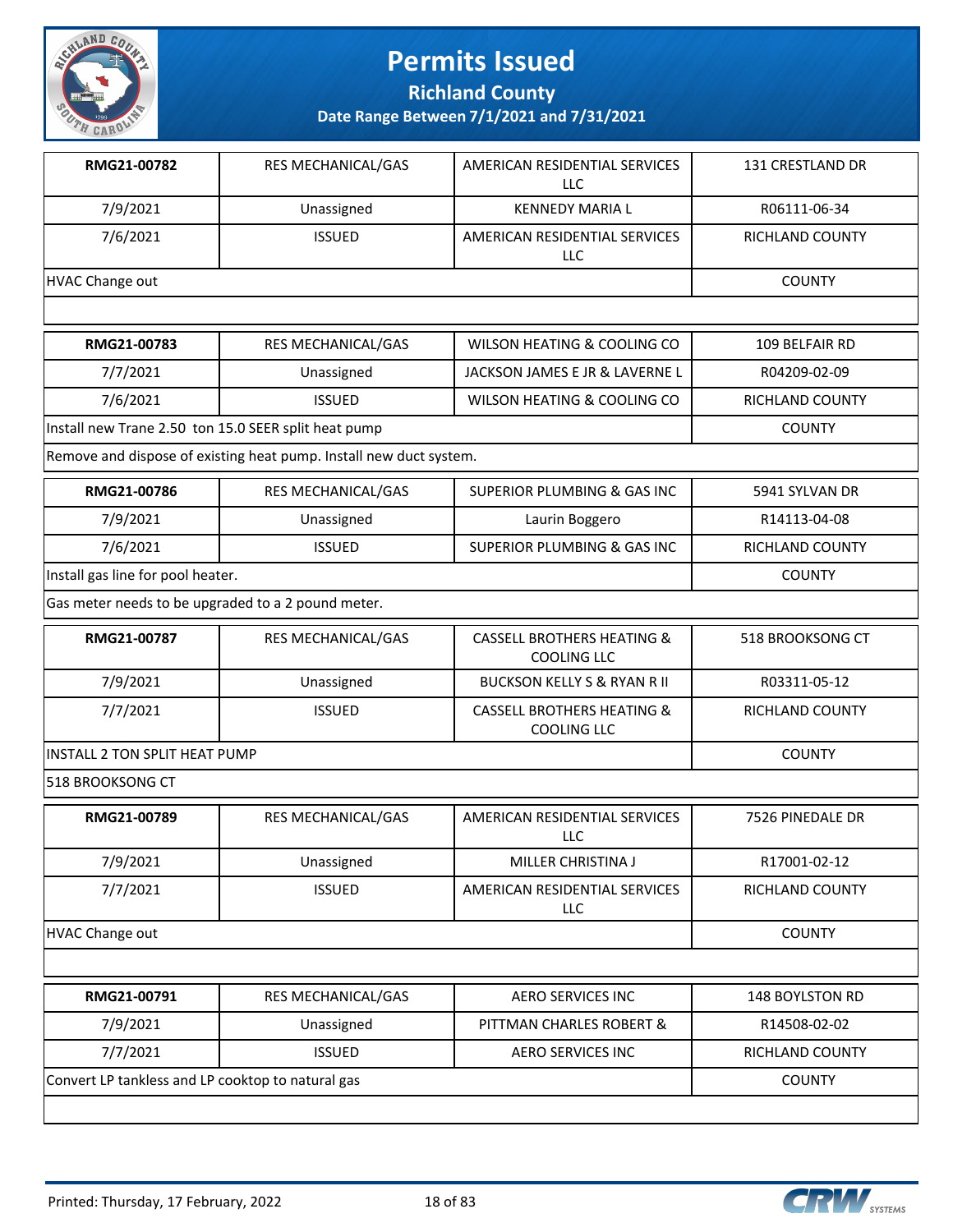

**Richland County**

| RMG21-00792            | RES MECHANICAL/GAS                                          | <b>GGI ENTERPRISES INC</b>                          | 109 HARBOR DR       |  |  |
|------------------------|-------------------------------------------------------------|-----------------------------------------------------|---------------------|--|--|
| 7/9/2021               | Unassigned                                                  | AL MAHDI ABDUR RAHIM S &                            | R23211-01-02        |  |  |
| 7/7/2021               | <b>FINALED</b>                                              | <b>GGI ENTERPRISES INC</b>                          | RICHLAND COUNTY     |  |  |
|                        | running gas lines to generator                              |                                                     |                     |  |  |
|                        |                                                             |                                                     |                     |  |  |
| RMG21-00794            | RES MECHANICAL/GAS                                          | AMERICAN RESIDENTIAL SERVICES<br>LLC                | 333 ASH TREE RD     |  |  |
| 7/9/2021               | Unassigned                                                  | <b>MORRISON CLEVELAND</b>                           | R23101-02-75        |  |  |
| 7/7/2021               | <b>ISSUED</b>                                               | AMERICAN RESIDENTIAL SERVICES<br>LLC                | RICHLAND COUNTY     |  |  |
| <b>HVAC Change out</b> |                                                             |                                                     | <b>COUNTY</b>       |  |  |
|                        |                                                             |                                                     |                     |  |  |
| RMG21-00796            | RES MECHANICAL/GAS                                          | AMERICAN RESIDENTIAL SERVICES<br><b>LLC</b>         | 7429 PARKVIEW DR    |  |  |
| 7/9/2021               | Unassigned                                                  | <b>OUTLAW EARNEST JR &amp; SHIRLEY L</b>            | R14314-01-10        |  |  |
| 7/8/2021               | <b>ISSUED</b>                                               | AMERICAN RESIDENTIAL SERVICES<br>LLC                | RICHLAND COUNTY     |  |  |
| <b>HVAC Change out</b> |                                                             |                                                     | <b>COUNTY</b>       |  |  |
|                        |                                                             |                                                     |                     |  |  |
| RMG21-00797            | RES MECHANICAL/GAS                                          | CAROLINA CONDITIONS LLC                             | 139 CALLOWAY CT     |  |  |
| 7/13/2021              | Unassigned                                                  | <b>HAMPTON PATRICIA A</b>                           | R19803-01-26        |  |  |
| 7/8/2021               | <b>FINALED</b>                                              | CAROLINA CONDITIONS LLC                             | RICHLAND COUNTY     |  |  |
| Duct replacement       | <b>COUNTY</b>                                               |                                                     |                     |  |  |
|                        |                                                             |                                                     |                     |  |  |
| RMG21-00798            | RES MECHANICAL/GAS                                          | 2ND WIND HEATING AND AIR<br><b>CONDITIONING INC</b> | 13 GRANBURY CT      |  |  |
| 7/14/2021              | Unassigned                                                  | SARAH D VESSELEE                                    | R23309-05-21        |  |  |
| 7/8/2021               | <b>FINALED</b>                                              | 2ND WIND HEATING AND AIR<br><b>CONDITIONING INC</b> | RICHLAND COUNTY     |  |  |
|                        | To install Tempstar 2.5 Ton 14 Seer AC Condenser & Coil and |                                                     | <b>COUNTY</b>       |  |  |
| 90BTU 93% Gas Furnace  |                                                             |                                                     |                     |  |  |
| RMG21-00799            | RES MECHANICAL/GAS                                          | AMERICAN RESIDENTIAL SERVICES<br><b>LLC</b>         | 113 BEECH BRANCH DR |  |  |
| 7/13/2021              | Unassigned                                                  | DAVENPORT SANDRA                                    | R05301-06-14        |  |  |
| 7/8/2021               | <b>ISSUED</b>                                               | AMERICAN RESIDENTIAL SERVICES<br><b>LLC</b>         | RICHLAND COUNTY     |  |  |
| <b>HVAC Change out</b> |                                                             |                                                     | <b>COUNTY</b>       |  |  |
|                        |                                                             |                                                     |                     |  |  |

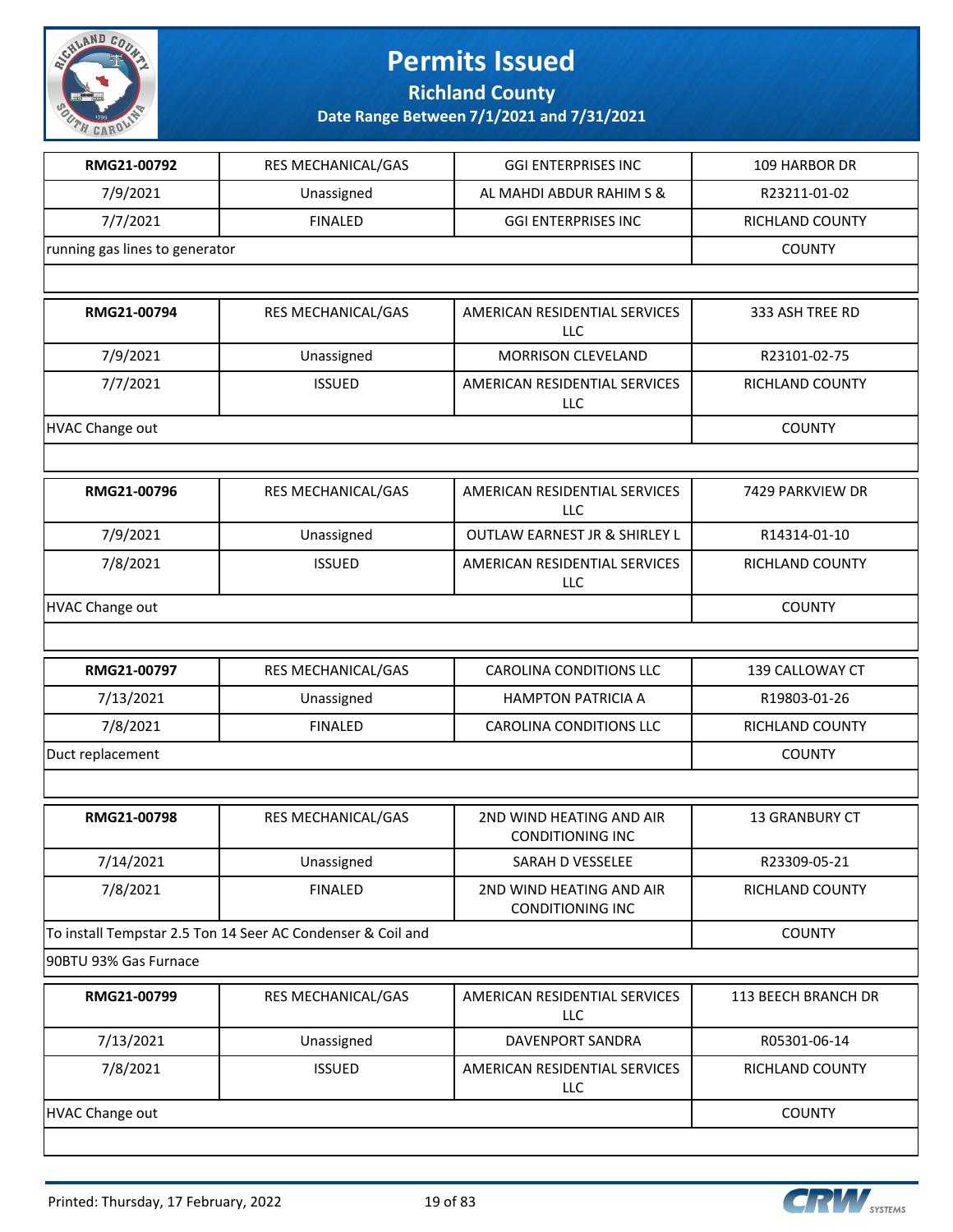

**Richland County**

| RMG21-00800                                  | RES MECHANICAL/GAS | <b>CASSELL BROTHERS HEATING &amp;</b><br>COOLING LLC        | 765 KIMSEY DR          |  |
|----------------------------------------------|--------------------|-------------------------------------------------------------|------------------------|--|
| 7/12/2021                                    | Unassigned         | <b>STEVENS CECIL CARL JR</b>                                | R02603-10-11           |  |
| 7/8/2021                                     | <b>ISSUED</b>      | <b>CASSELL BROTHERS HEATING &amp;</b><br><b>COOLING LLC</b> | <b>RICHLAND COUNTY</b> |  |
| INSTALL 2.5 TON AC CONDENSER, COIL & FURNACE |                    |                                                             | <b>COUNTY</b>          |  |
| 765 KIMSEY DR                                |                    |                                                             |                        |  |
| RMG21-00801                                  | RES MECHANICAL/GAS | <b>CASSELL BROTHERS HEATING &amp;</b><br><b>COOLING LLC</b> | 109 POND EDGE LN       |  |
| 7/12/2021                                    | Unassigned         | <b>DEERE BRENDA RUNYON</b>                                  | R01505-03-10           |  |
| 7/8/2021                                     | <b>ISSUED</b>      | <b>CASSELL BROTHERS HEATING &amp;</b><br>COOLING LLC        | <b>RICHLAND COUNTY</b> |  |
| INSTALL 3.5 TON AC CONDENSER, COIL & FURNACE | <b>COUNTY</b>      |                                                             |                        |  |
| 109 POND EDGE LANE                           |                    |                                                             |                        |  |
| RMG21-00802                                  | RES MECHANICAL/GAS | AMERICAN RESIDENTIAL SERVICES<br>LLC.                       | 1914 CHANEY ST         |  |
| 7/13/2021                                    | Unassigned         | <b>WRIGHT MARY C</b>                                        | R14104-04-29           |  |
| 7/9/2021                                     | <b>ISSUED</b>      | AMERICAN RESIDENTIAL SERVICES<br>LLC                        | <b>RICHLAND COUNTY</b> |  |
| <b>HVAC Change out</b>                       |                    |                                                             |                        |  |

| RMG21-00803     | <b>RES MECHANICAL/GAS</b> | AMERICAN RESIDENTIAL SERVICES<br>LLC | <b>115 LARKSPUR LN</b> |
|-----------------|---------------------------|--------------------------------------|------------------------|
| 7/13/2021       | Unassigned                | <b>BROWN CAROLYN</b>                 | R20216-06-38           |
| 7/9/2021        | <b>ISSUED</b>             | AMERICAN RESIDENTIAL SERVICES<br>LLC | RICHLAND COUNTY        |
| HVAC Change out |                           |                                      | <b>COUNTY</b>          |

| RMG21-00804     | <b>RES MECHANICAL/GAS</b> | AMERICAN RESIDENTIAL SERVICES<br>LLC. | 241 DEVOE DR           |
|-----------------|---------------------------|---------------------------------------|------------------------|
| 7/13/2021       | Unassigned                | JETER MARSHA YVETTE &                 | R14207-07-11           |
| 7/9/2021        | <b>ISSUED</b>             | AMERICAN RESIDENTIAL SERVICES<br>LLC. | <b>RICHLAND COUNTY</b> |
| HVAC Change out |                           |                                       | <b>COUNTY</b>          |
|                 |                           |                                       |                        |

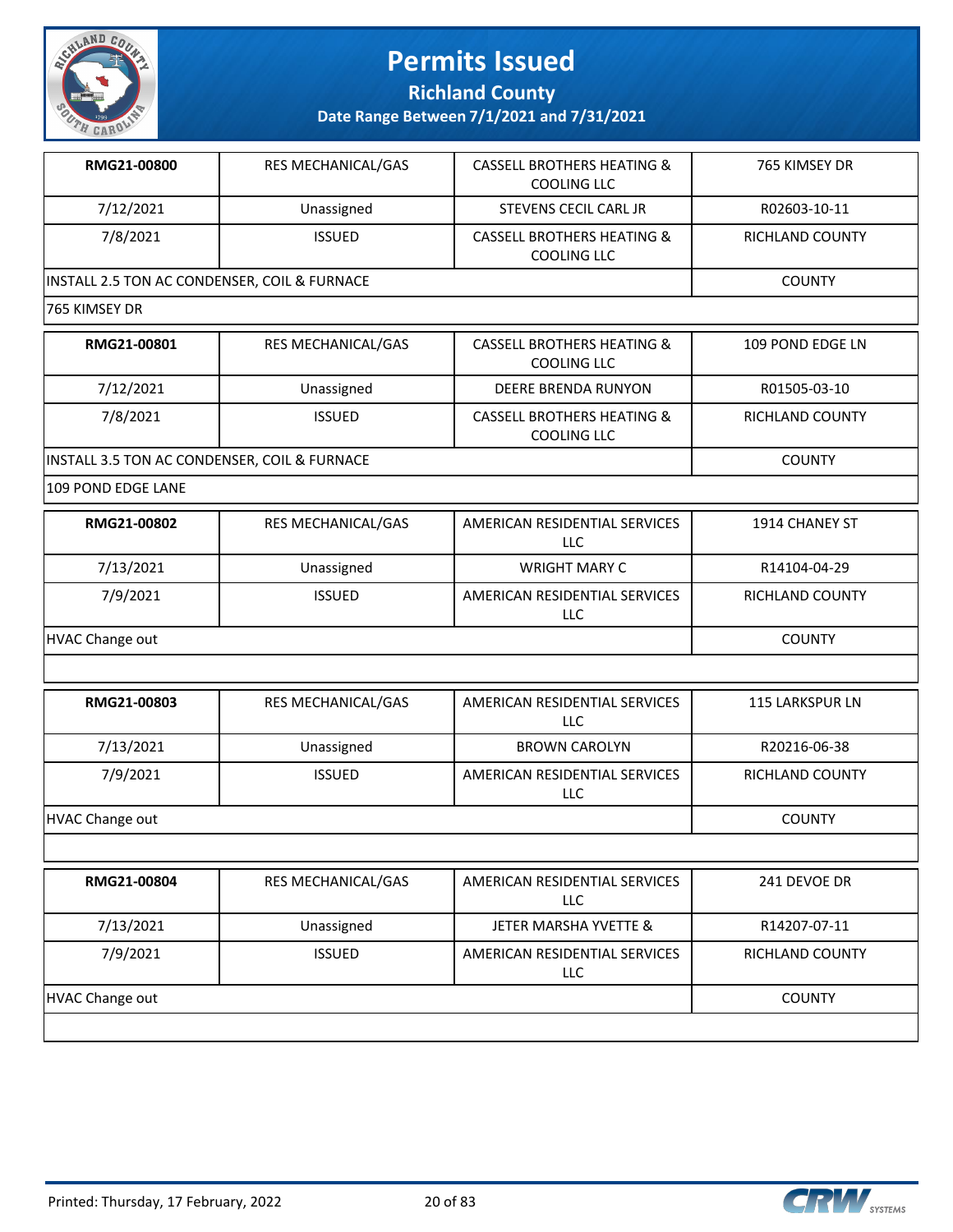

**Richland County**

| RMG21-00806            | <b>RES MECHANICAL/GAS</b> | AMERICAN RESIDENTIAL SERVICES<br><b>LLC</b> | <b>201 STONINGTON DR</b> |
|------------------------|---------------------------|---------------------------------------------|--------------------------|
| 7/13/2021              | Unassigned                | <b>WESLEY FRANKLIN JR</b>                   | R14809-09-06             |
| 7/9/2021               | <b>ISSUED</b>             | AMERICAN RESIDENTIAL SERVICES<br>LLC        | RICHLAND COUNTY          |
| <b>HVAC Change out</b> |                           |                                             | <b>COUNTY</b>            |
|                        |                           |                                             |                          |
| RMG21-00807            | RES MECHANICAL/GAS        | AMERICAN RESIDENTIAL SERVICES<br>LLC        | 2720 S PARTRIDGE CIR     |
| 7/13/2021              | Unassigned                | <b>CANNON CARROLL E JR</b>                  | R21911-06-14             |
| 7/9/2021               | <b>ISSUED</b>             | AMERICAN RESIDENTIAL SERVICES<br>LLC        | RICHLAND COUNTY          |
| <b>HVAC Change out</b> |                           |                                             | <b>COUNTY</b>            |
|                        |                           |                                             |                          |
| RMG21-00808            | RES MECHANICAL/GAS        | AMERICAN RESIDENTIAL SERVICES<br><b>LLC</b> | 261 CASTLEBURY DR        |
| 7/13/2021              | Unassigned                | JACKSON ANTWANE TERRELL &                   | R23305-08-09             |
| 7/12/2021              | <b>ISSUED</b>             | AMERICAN RESIDENTIAL SERVICES<br>LLC        | RICHLAND COUNTY          |
| <b>HVAC Change out</b> |                           |                                             | <b>COUNTY</b>            |
|                        |                           |                                             |                          |
| RMG21-00809            | RES MECHANICAL/GAS        | AMERICAN RESIDENTIAL SERVICES<br><b>LLC</b> | 2 VALHALLA CT            |
| 7/13/2021              | Unassigned                | <b>ANDREWS FRANK K</b>                      | R22815-04-06             |
| 7/12/2021              | <b>ISSUED</b>             | AMERICAN RESIDENTIAL SERVICES<br><b>LLC</b> | <b>RICHLAND COUNTY</b>   |
| <b>HVAC Change out</b> |                           |                                             | <b>COUNTY</b>            |
|                        |                           |                                             |                          |
| RMG21-00811            | RES MECHANICAL/GAS        | AMERICAN RESIDENTIAL SERVICES<br><b>LLC</b> | 103 LARKSPUR LN          |
| 7/13/2021              | Unassigned                | <b>GRAHAM JACQUELINE M</b>                  | R20216-06-33             |
| 7/12/2021              | <b>ISSUED</b>             | AMERICAN RESIDENTIAL SERVICES<br>LLC        | RICHLAND COUNTY          |
| HVAC Change out        |                           |                                             | <b>COUNTY</b>            |
|                        |                           |                                             |                          |

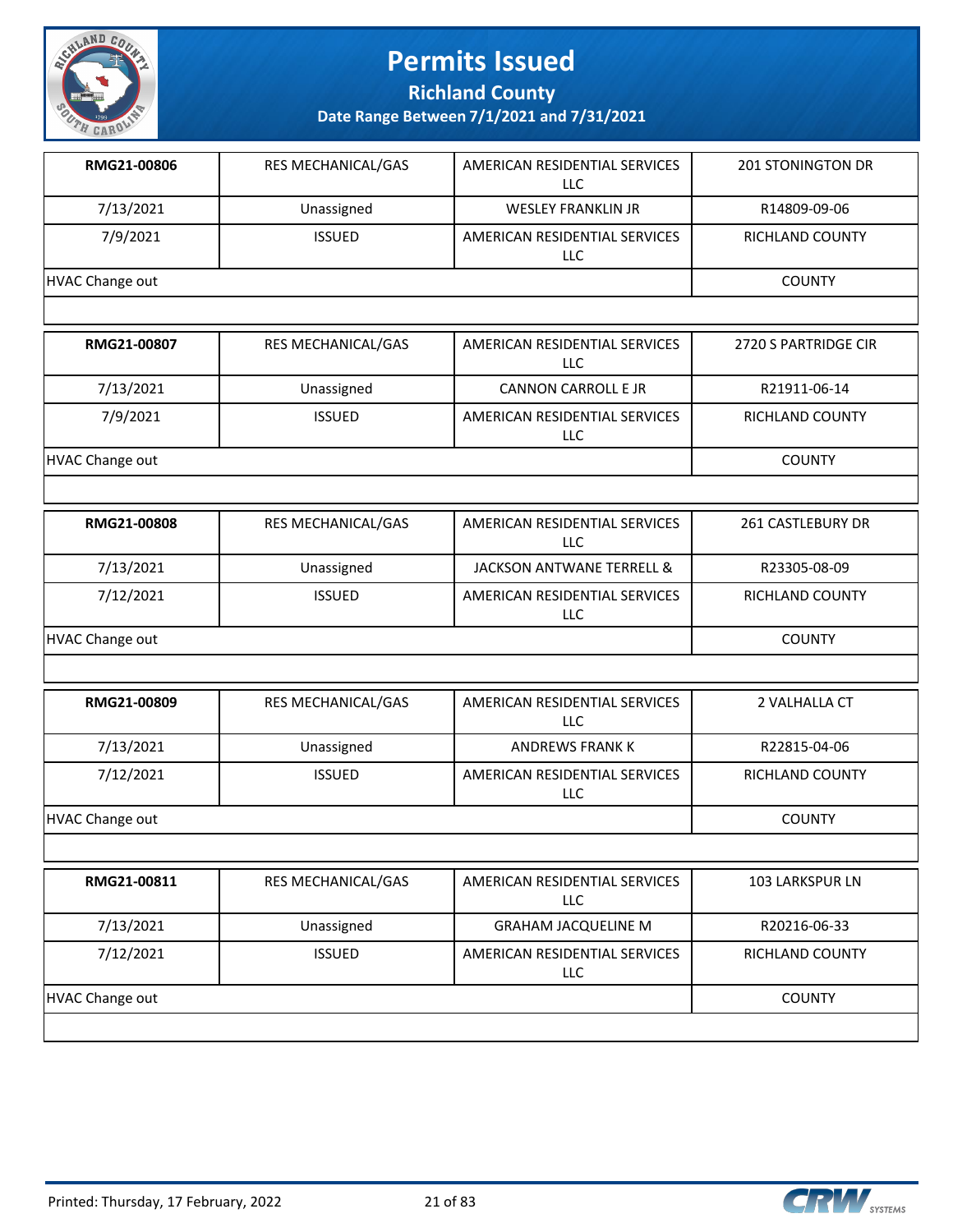

**Richland County**

| RMG21-00813                      | RES MECHANICAL/GAS | CAROLINA COMFORT INC                                        | 51 GLEN ORD CT            |
|----------------------------------|--------------------|-------------------------------------------------------------|---------------------------|
| 7/15/2021                        | Unassigned         | SORIAL RACHEL K & HANY H                                    | R14807-02-38              |
| 7/12/2021                        | <b>FINALED</b>     | CAROLINA COMFORT INC                                        | RICHLAND COUNTY           |
| HVAC change out                  |                    |                                                             | <b>COUNTY</b>             |
|                                  |                    |                                                             |                           |
| RMG21-00814                      | RES MECHANICAL/GAS | CAROLINA COMFORT INC                                        | 11 BENT WATER CT          |
| 7/15/2021                        | Unassigned         | <b>DESAI ASHISH K &amp;</b>                                 | R03402-01-18              |
| 7/12/2021                        | <b>FINALED</b>     | CAROLINA COMFORT INC                                        | RICHLAND COUNTY           |
| HVAC change out                  |                    |                                                             | <b>COUNTY</b>             |
|                                  |                    |                                                             |                           |
| RMG21-00815                      | RES MECHANICAL/GAS | <b>CASSELL BROTHERS HEATING &amp;</b><br>COOLING LLC        | 3718 GREENLEAF RD         |
| 7/15/2021                        | Unassigned         | <b>HEGEDUS MARIA D</b>                                      | R16811-08-10              |
| 7/12/2021                        | <b>ISSUED</b>      | <b>CASSELL BROTHERS HEATING &amp;</b><br><b>COOLING LLC</b> | RICHLAND COUNTY           |
| <b>INSTALL 5 TON DUCT SYSTEM</b> |                    |                                                             | <b>COUNTY</b>             |
| 3718 GREENLEAF RD                |                    |                                                             |                           |
| RMG21-00816                      | RES MECHANICAL/GAS | 2ND WIND HEATING AND AIR<br><b>CONDITIONING INC</b>         | <b>516 AIKEN HUNT CIR</b> |
| 7/26/2021                        | Unassigned         | <b>WEAVER CORY J &amp;</b>                                  | R25603-01-22              |
| 7/12/2021                        | <b>ISSUED</b>      | 2ND WIND HEATING AND AIR<br><b>CONDITIONING INC</b>         | RICHLAND COUNTY           |
| Install Tempstar 3.5T, 16S GP    |                    |                                                             | <b>COUNTY</b>             |
|                                  |                    |                                                             |                           |
| RMG21-00817                      | RES MECHANICAL/GAS | AMERICAN RESIDENTIAL SERVICES<br>LLC                        | 114 POLO HILL RD          |
| 7/27/2021                        | Unassigned         | URS MAHENDRARAJ & SHARMILA                                  | R20013-01-29              |
| 7/13/2021                        | <b>ISSUED</b>      | AMERICAN RESIDENTIAL SERVICES<br>LLC                        | RICHLAND COUNTY           |
| <b>HVAC Change out</b>           |                    |                                                             | <b>COUNTY</b>             |
|                                  |                    |                                                             |                           |
| RMG21-00818                      | RES MECHANICAL/GAS | AMERICAN RESIDENTIAL SERVICES<br>LLC                        | 492 FOX TROT DR           |
| 7/27/2021                        | Unassigned         | PRINGLE TAYLOR R                                            | R23115-01-43              |
| 7/13/2021                        | <b>ISSUED</b>      | AMERICAN RESIDENTIAL SERVICES<br>LLC                        | RICHLAND COUNTY           |
| <b>HVAC Change out</b>           |                    |                                                             | <b>COUNTY</b>             |
|                                  |                    |                                                             |                           |

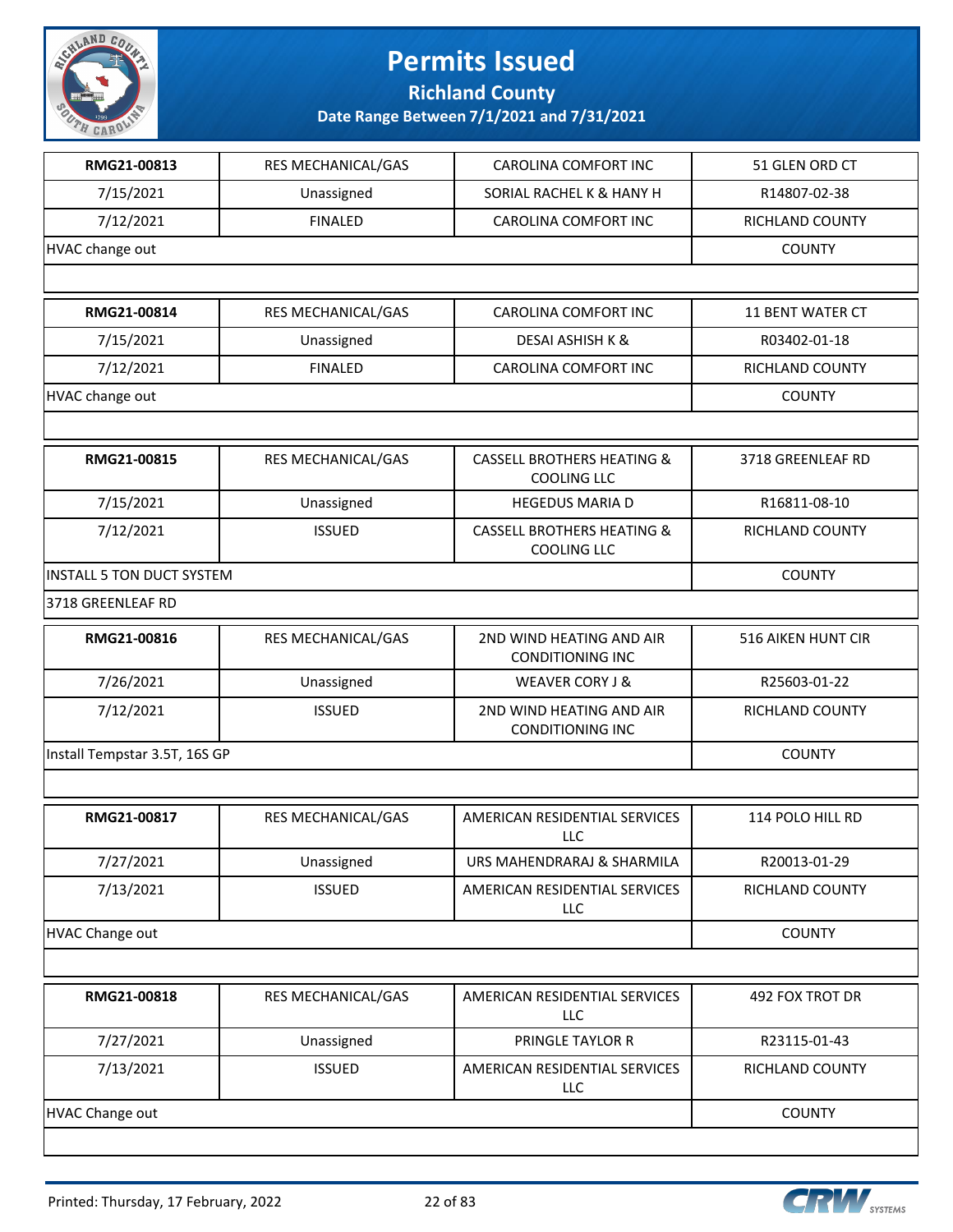

**Richland County**

| RMG21-00819                        | <b>RES MECHANICAL/GAS</b>                                     | AMERICAN RESIDENTIAL SERVICES<br>LLC                        | 3 FOUNDERS LAKE CT         |
|------------------------------------|---------------------------------------------------------------|-------------------------------------------------------------|----------------------------|
| 7/27/2021                          | Unassigned                                                    | <b>HOLLEY ROSE &amp; CHARITY MCCOY</b>                      | R23107-07-17               |
| 7/13/2021                          | <b>ISSUED</b>                                                 | AMERICAN RESIDENTIAL SERVICES<br>LLC                        | RICHLAND COUNTY            |
| <b>HVAC Change out</b>             |                                                               |                                                             | <b>COUNTY</b>              |
|                                    |                                                               |                                                             |                            |
| RMG21-00820                        | RES MECHANICAL/GAS                                            | <b>HESTER GARY W &amp; LAURA J</b>                          | <b>109 HORSE GUARDS LN</b> |
| 7/13/2021                          | Unassigned                                                    |                                                             | R23002-08-05               |
| 7/13/2021                          | <b>ISSUED</b>                                                 |                                                             | RICHLAND COUNTY            |
|                                    | INSTALL NEW GAAS PIPE FOR STOVE AND TANKLESS WATER HEATER     |                                                             | <b>COUNTY</b>              |
|                                    |                                                               |                                                             |                            |
| RMG21-00822                        | RES MECHANICAL/GAS                                            | <b>CASSELL BROTHERS HEATING &amp;</b><br><b>COOLING LLC</b> | 192 ESSO LN                |
| 7/15/2021                          | Unassigned                                                    | JOINER PETER &                                              | R31704-03-01               |
| 7/13/2021                          | <b>ISSUED</b>                                                 | <b>CASSELL BROTHERS HEATING &amp;</b><br><b>COOLING LLC</b> | <b>RICHLAND COUNTY</b>     |
| INSTALL 22 KW GENERATOR            | <b>COUNTY</b>                                                 |                                                             |                            |
| 192 ESSO LANE                      |                                                               |                                                             |                            |
| RMG21-00823                        | RES MECHANICAL/GAS                                            | <b>CASSELL BROTHERS HEATING &amp;</b><br><b>COOLING LLC</b> | 1930 MELISSA LN            |
| 7/15/2021                          | Unassigned                                                    | WHITE DAVID E & EARLINE F                                   | R07308-05-04               |
| 7/13/2021                          | <b>ISSUED</b>                                                 | <b>CASSELL BROTHERS HEATING &amp;</b><br><b>COOLING LLC</b> | RICHLAND COUNTY            |
|                                    | INSTALL 3.5 TON AC CONDENSER, COIL, FURNACE & DUCT CHANGE OUT |                                                             | <b>COUNTY</b>              |
| 1930 MELISSA LANE                  |                                                               |                                                             |                            |
| RMG21-00825                        | RES MECHANICAL/GAS                                            | <b>JAMES C ARPAIA</b>                                       | 3253 PERCIVAL RD           |
| 7/14/2021                          | Unassigned                                                    |                                                             | R22602-02-25               |
| 7/14/2021                          | <b>FINALED</b>                                                |                                                             | RICHLAND COUNTY            |
| MOVING GAS METER TO FRONT OF HOUSE |                                                               |                                                             | <b>COUNTY</b>              |
|                                    |                                                               |                                                             |                            |

| RMG21-00827            | <b>RES MECHANICAL/GAS</b> | AMERICAN RESIDENTIAL SERVICES<br>LLC | <b>204 ELDERS POND DR</b> |
|------------------------|---------------------------|--------------------------------------|---------------------------|
| 7/27/2021              | Unassigned                | <b>ODUBENA JAMES</b>                 | R20313-08-25              |
| 7/15/2021              | <b>ISSUED</b>             | AMERICAN RESIDENTIAL SERVICES<br>LLC | RICHLAND COUNTY           |
| <b>HVAC Change out</b> |                           |                                      | <b>COUNTY</b>             |
|                        |                           |                                      |                           |

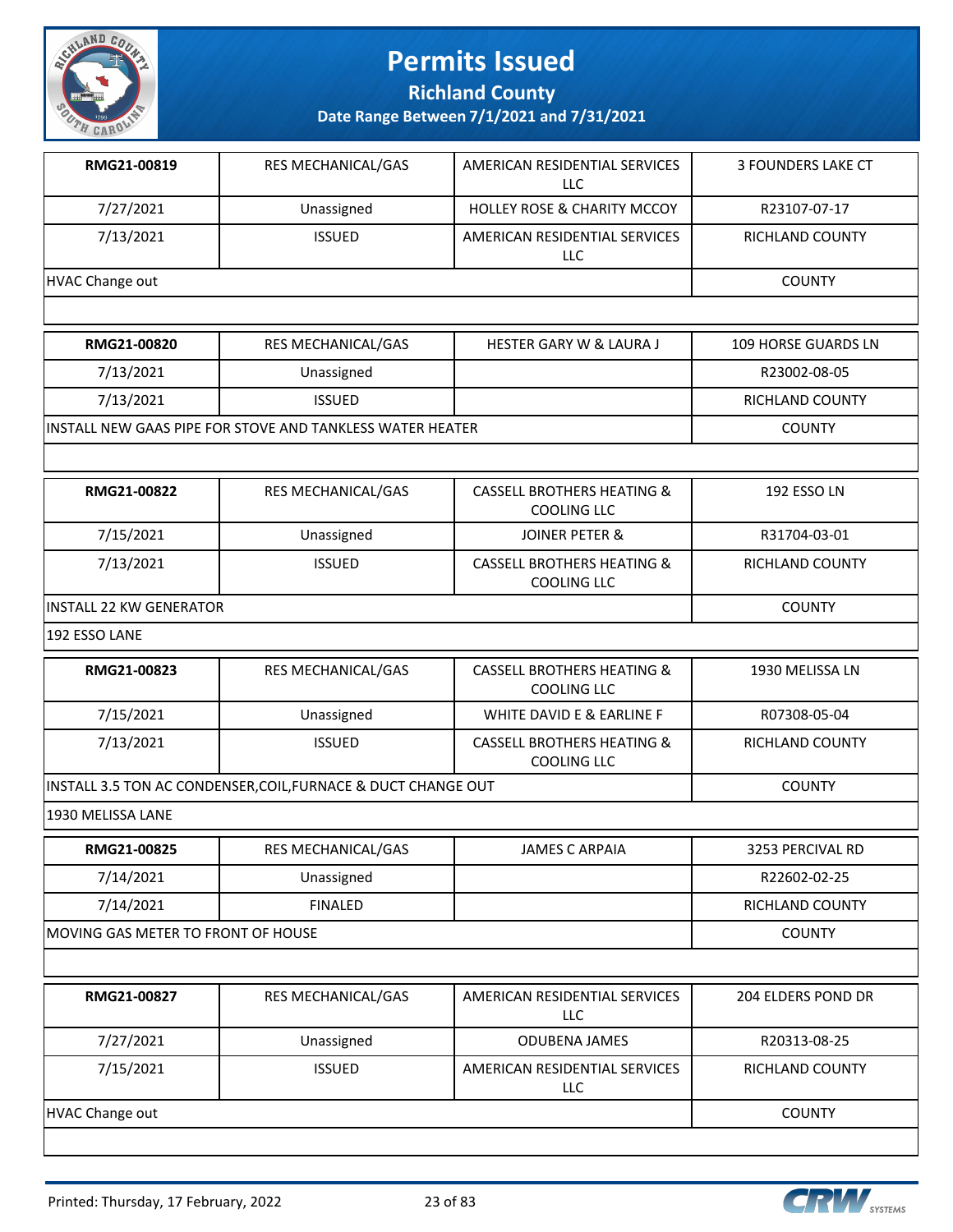

**Richland County**

| RMG21-00829                                 | RES MECHANICAL/GAS | AMERICAN RESIDENTIAL SERVICES<br><b>LLC</b>         | <b>200 FOLKSTONE RD</b> |
|---------------------------------------------|--------------------|-----------------------------------------------------|-------------------------|
| 7/27/2021                                   | Unassigned         | <b>HILLIAN JOYCE B</b>                              | R17213-08-20            |
| 7/15/2021                                   | <b>ISSUED</b>      | AMERICAN RESIDENTIAL SERVICES<br>LLC                | RICHLAND COUNTY         |
| <b>HVAC Change out</b>                      |                    |                                                     | <b>COUNTY</b>           |
|                                             |                    |                                                     |                         |
| RMG21-00831                                 | RES MECHANICAL/GAS | AMERICAN RESIDENTIAL SERVICES<br>LLC                | 6111 CRABTREE RD        |
| 7/29/2021                                   | Unassigned         | WOODWARD JOAN T                                     | R16810-07-27            |
| 7/15/2021                                   | <b>ISSUED</b>      | AMERICAN RESIDENTIAL SERVICES<br><b>LLC</b>         | RICHLAND COUNTY         |
| <b>HVAC Change out</b>                      |                    |                                                     | <b>COUNTY</b>           |
|                                             |                    |                                                     |                         |
| RMG21-00832                                 | RES MECHANICAL/GAS | AMERICAN RESIDENTIAL SERVICES<br><b>LLC</b>         | 301 WILLIE WILSON RD    |
| 7/27/2021                                   | Unassigned         | <b>ONTIVEROS MONIQUE &amp;</b>                      | R35300-01-09            |
| 7/15/2021                                   | <b>ISSUED</b>      | AMERICAN RESIDENTIAL SERVICES<br>LLC                | RICHLAND COUNTY         |
| <b>HVAC Change out</b>                      |                    |                                                     | <b>COUNTY</b>           |
|                                             |                    |                                                     |                         |
| RMG21-00833                                 | RES MECHANICAL/GAS | AMERICAN RESIDENTIAL SERVICES<br><b>LLC</b>         | 144 ROBERT MCKENZIE RD  |
| 7/27/2021                                   | Unassigned         | ANY ASSOCIATES INC.                                 | R37200-06-40            |
| 7/15/2021                                   | <b>ISSUED</b>      | AMERICAN RESIDENTIAL SERVICES<br>LLC                | RICHLAND COUNTY         |
| <b>HVAC Change out</b>                      |                    |                                                     | <b>COUNTY</b>           |
|                                             |                    |                                                     |                         |
| RMG21-00834                                 | RES MECHANICAL/GAS | 2ND WIND HEATING AND AIR<br><b>CONDITIONING INC</b> | 129 PINEWAY RD          |
| 7/26/2021                                   | Unassigned         | STOUT JAMES R & VIRGINIA G                          | R09900-09-61            |
| 7/15/2021                                   | <b>ISSUED</b>      | 2ND WIND HEATING AND AIR<br><b>CONDITIONING INC</b> | RICHLAND COUNTY         |
| To install Tempstar 3.5 Ton 14 Seer Gas Pac |                    |                                                     | <b>COUNTY</b>           |
|                                             |                    |                                                     |                         |

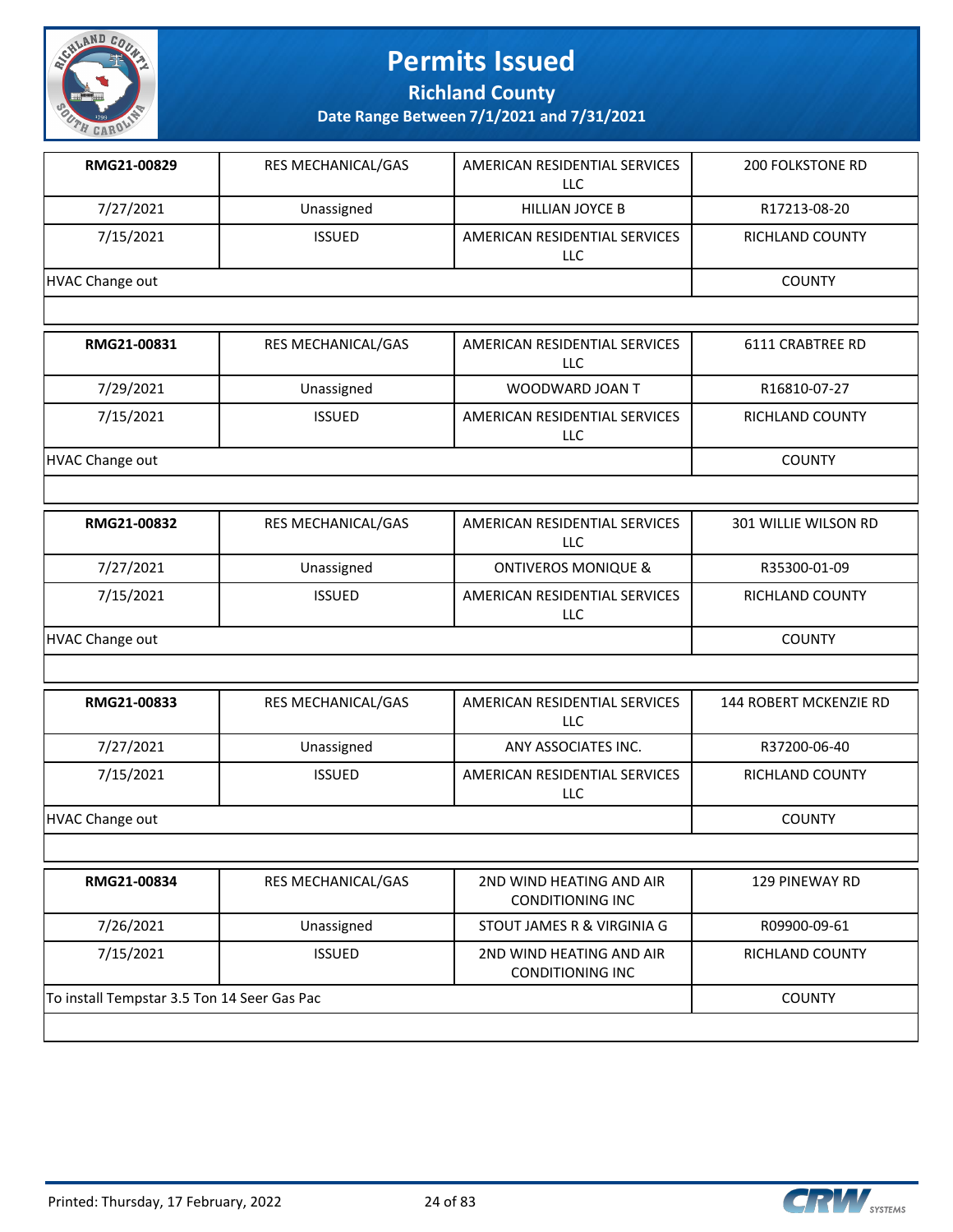

**Richland County**

**Date Range Between 7/1/2021 and 7/31/2021**

| RMG21-00835     | <b>RES MECHANICAL/GAS</b> | AMERICAN RESIDENTIAL SERVICES<br>LLC | 2316 BEE RIDGE RD |
|-----------------|---------------------------|--------------------------------------|-------------------|
| 7/27/2021       | Unassigned                | LINDMAN CHARLES TIMOTHY ETAL         | R20016-03-02      |
| 7/15/2021       | <b>ISSUED</b>             | AMERICAN RESIDENTIAL SERVICES<br>LLC | RICHLAND COUNTY   |
| HVAC Change out |                           |                                      | <b>COUNTY</b>     |

| RMG21-00836                                                 | <b>RES MECHANICAL/GAS</b> | <b>CASSELL BROTHERS HEATING &amp;</b><br><b>COOLING LLC</b> | 230 TALLTREE LN |
|-------------------------------------------------------------|---------------------------|-------------------------------------------------------------|-----------------|
| 7/19/2021                                                   | Unassigned                | WING JASON                                                  | R22881-02-23    |
| 7/15/2021                                                   | <b>ISSUED</b>             | <b>CASSELL BROTHERS HEATING &amp;</b><br>COOLING LLC        | RICHLAND COUNTY |
| INSTALL 3 TON AC CONDENSER, COIL, FURNACE & DUCT CHANGE OUT |                           |                                                             | <b>COUNTY</b>   |

230 TALLTREE LANE

| RMG21-00837     | <b>RES MECHANICAL/GAS</b> | AMERICAN RESIDENTIAL SERVICES<br>LLC | 1817 WOODTRAIL DR |
|-----------------|---------------------------|--------------------------------------|-------------------|
| 7/27/2021       | Unassigned                | MANNING NATHANIEL JR &               | R07408-04-18      |
| 7/16/2021       | <b>ISSUED</b>             | AMERICAN RESIDENTIAL SERVICES<br>LLC | RICHLAND COUNTY   |
| HVAC Change out |                           |                                      | <b>COUNTY</b>     |

| RMG21-00838                   | <b>RES MECHANICAL/GAS</b> | <b>CASSELL BROTHERS HEATING &amp;</b><br>COOLING LLC | 906 WHITEWATER DR |
|-------------------------------|---------------------------|------------------------------------------------------|-------------------|
| 7/20/2021                     | Unassigned                | PACE WILLIAM B & BRITTANY M                          | R02607-02-03      |
| 7/19/2021                     | <b>ISSUED</b>             | <b>CASSELL BROTHERS HEATING &amp;</b><br>COOLING LLC | RICHLAND COUNTY   |
| INSTALL 9,,000 BTU MINI SPLIT |                           |                                                      | <b>COUNTY</b>     |

906 WHITEWATER DR

| RMG21-00839                    | <b>RES MECHANICAL/GAS</b> | <b>CASSELL BROTHERS HEATING &amp;</b><br>COOLING LLC | 301 BRIDGECREEK DR |
|--------------------------------|---------------------------|------------------------------------------------------|--------------------|
| 7/20/2021                      | Unassigned                | SCHEIBLICH MARTHA HUDSON                             | R23113-02-33       |
| 7/19/2021                      | <b>ISSUED</b>             | CASSELL BROTHERS HEATING &<br>COOLING LLC            | RICHLAND COUNTY    |
| <b>IINSTALL 3 TON GAS PACK</b> |                           |                                                      | <b>COUNTY</b>      |
| 1301 BRIDGECREEK DR            |                           |                                                      |                    |

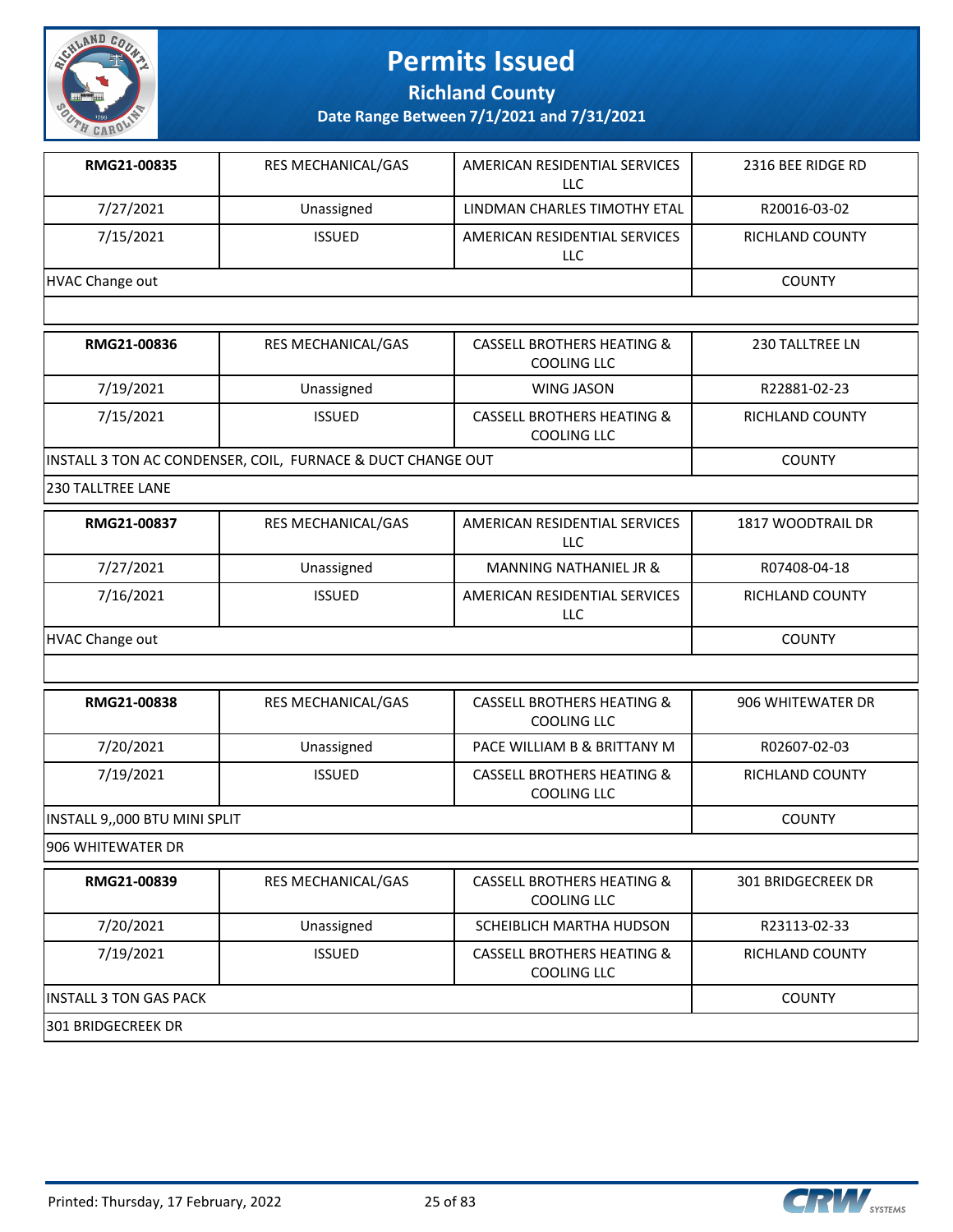

**Richland County**

**Date Range Between 7/1/2021 and 7/31/2021**

| RMG21-00841     | <b>RES MECHANICAL/GAS</b> | AMERICAN RESIDENTIAL SERVICES<br>LLC. | <b>148 DEER HOUND TRL</b> |
|-----------------|---------------------------|---------------------------------------|---------------------------|
| 7/27/2021       | Unassigned                | DARNELL MITCHELL & MARTHA M           | R22844-07-01              |
| 7/19/2021       | <b>ISSUED</b>             | AMERICAN RESIDENTIAL SERVICES<br>LLC. | <b>RICHLAND COUNTY</b>    |
| HVAC Change out |                           |                                       | <b>COUNTY</b>             |
|                 |                           |                                       |                           |
| RMG21-00843     | <b>RES MECHANICAL/GAS</b> | AMERICAN RESIDENTIAL SERVICES<br>LLC. | 509 PATIO PL              |
| 7/27/2021       | Unassigned                | <b>TODD FRIEDA C</b>                  | R05110-09-04              |
| 7/20/2021       | <b>ISSUED</b>             | AMERICAN RESIDENTIAL SERVICES         | <b>RICHLAND COUNTY</b>    |

LLC

3-3.5 ton Complete Duct System COUNTY

| RMG21-00846     | <b>RES MECHANICAL/GAS</b> | AMERICAN RESIDENTIAL SERVICES<br>LLC  | 601 N SUMMERS WAY |
|-----------------|---------------------------|---------------------------------------|-------------------|
| 7/27/2021       | Unassigned                | <b>CRUMP MIRANDA &amp;</b>            | R21909-02-23      |
| 7/22/2021       | <b>ISSUED</b>             | AMERICAN RESIDENTIAL SERVICES<br>LLC. | RICHLAND COUNTY   |
| HVAC Change out |                           |                                       | <b>COUNTY</b>     |

| RMG21-00847     | <b>RES MECHANICAL/GAS</b> | AMERICAN RESIDENTIAL SERVICES<br>LLC.       | 110 RED COAT LN |
|-----------------|---------------------------|---------------------------------------------|-----------------|
| 7/27/2021       | Unassigned                | <b>FREE MELANIE L</b>                       | R22844-01-13    |
| 7/22/2021       | <b>ISSUED</b>             | AMERICAN RESIDENTIAL SERVICES<br><b>LLC</b> | RICHLAND COUNTY |
| HVAC Change out |                           |                                             | <b>COUNTY</b>   |

| RMG21-00848              | <b>RES MECHANICAL/GAS</b> | <b>CASSELL BROTHERS HEATING &amp;</b><br>COOLING LLC | 8 BROAD BLUFF CT |
|--------------------------|---------------------------|------------------------------------------------------|------------------|
| 7/29/2021                | Unassigned                | <b>FRENCH CAROL ANN</b>                              | R04413-01-08     |
| 7/22/2021                | <b>ISSUED</b>             | <b>CASSELL BROTHERS HEATING &amp;</b><br>COOLING LLC | RICHLAND COUNTY  |
| lINSTALL 22 KW GENERATOR | <b>COUNTY</b>             |                                                      |                  |
| 18 BROAD BLUFF CT        |                           |                                                      |                  |

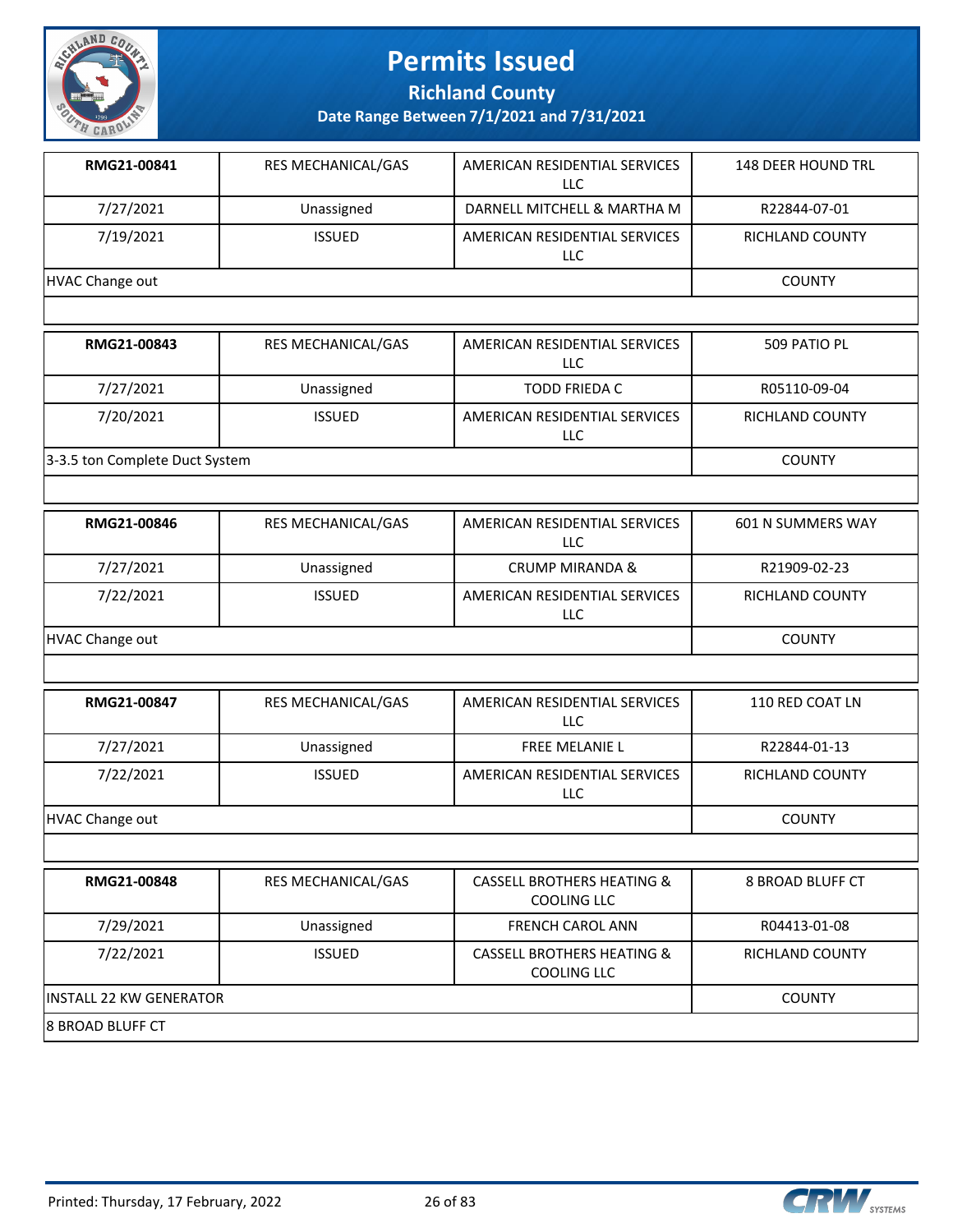

**Richland County**

| RMG21-00849                    | RES MECHANICAL/GAS | <b>CASSELL BROTHERS HEATING &amp;</b><br>COOLING LLC        | 1526 BOOKMAN LOOP         |
|--------------------------------|--------------------|-------------------------------------------------------------|---------------------------|
| 7/29/2021                      | Unassigned         | <b>HOWLAND NICOLE</b>                                       | R05500-02-19              |
| 7/22/2021                      | <b>FINALED</b>     | <b>CASSELL BROTHERS HEATING &amp;</b><br><b>COOLING LLC</b> | RICHLAND COUNTY           |
| <b>INSTALL 22 KW GENERATOR</b> |                    |                                                             | <b>COUNTY</b>             |
| 1526 BOOKMAN LOOP              |                    |                                                             |                           |
| RMG21-00850                    | RES MECHANICAL/GAS | <b>CASSELL BROTHERS HEATING &amp;</b><br><b>COOLING LLC</b> | 123 OLD CREEK RD          |
| 7/29/2021                      | Unassigned         | KIRKLAND JOHN F & MARY B                                    | R21511-02-08              |
| 7/22/2021                      | <b>ISSUED</b>      | <b>CASSELL BROTHERS HEATING &amp;</b><br><b>COOLING LLC</b> | RICHLAND COUNTY           |
| <b>INSTALL 22 KW GENERATOR</b> |                    |                                                             | <b>COUNTY</b>             |
| 123 OLD CREEK RD               |                    |                                                             |                           |
| RMG21-00851                    | RES MECHANICAL/GAS | AMERICAN RESIDENTIAL SERVICES<br>LLC                        | <b>176 TRADITIONS CIR</b> |
| 7/27/2021                      | Unassigned         | <b>KING SANDRA A</b>                                        | R17515-07-18              |
| 7/22/2021                      | <b>ISSUED</b>      | AMERICAN RESIDENTIAL SERVICES<br>LLC                        | RICHLAND COUNTY           |
| <b>HVAC Change out</b>         |                    |                                                             | <b>COUNTY</b>             |
|                                |                    |                                                             |                           |
| RMG21-00852                    | RES MECHANICAL/GAS | <b>CASSELL BROTHERS HEATING &amp;</b><br><b>COOLING LLC</b> | 13 WINNING COLORS CT      |
| 7/27/2021                      | Unassigned         | <b>ELLISON KELVIN</b>                                       | R25906-10-09              |
| 7/22/2021                      | <b>ISSUED</b>      | <b>CASSELL BROTHERS HEATING &amp;</b><br><b>COOLING LLC</b> | RICHLAND COUNTY           |
| INSTALL 3 TON SPLIT HEAT PUMP  |                    |                                                             | <b>COUNTY</b>             |
| 13 WINNING COLORS CT           |                    |                                                             |                           |
| RMG21-00853                    | RES MECHANICAL/GAS | AMERICAN RESIDENTIAL SERVICES<br><b>LLC</b>                 | 113 BLOXOME DR            |
| 7/27/2021                      | Unassigned         | HINTON JC DEANGELO                                          | R21913-05-06              |
| 7/22/2021                      | <b>ISSUED</b>      | AMERICAN RESIDENTIAL SERVICES<br>LLC                        | RICHLAND COUNTY           |
| <b>HVAC Change out</b>         |                    |                                                             | <b>COUNTY</b>             |
|                                |                    |                                                             |                           |

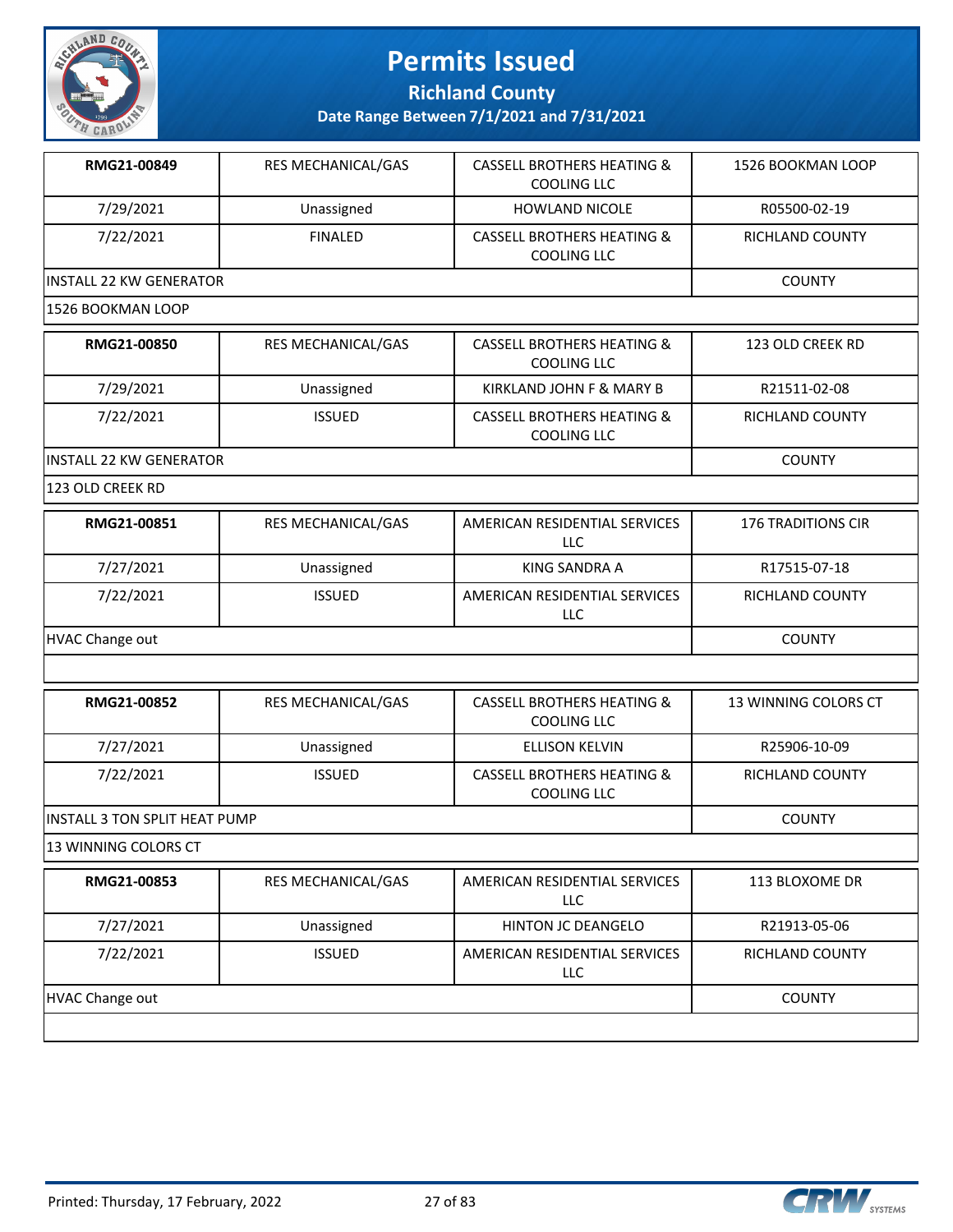

**Richland County**

| RMG21-00854                          | RES MECHANICAL/GAS | <b>CASSELL BROTHERS HEATING &amp;</b><br><b>COOLING LLC</b> | 222 WHITE WING DR      |
|--------------------------------------|--------------------|-------------------------------------------------------------|------------------------|
| 7/27/2021                            | Unassigned         | <b>MIMS NATONYA</b>                                         | R20314-08-22           |
| 7/22/2021                            | <b>ISSUED</b>      | <b>CASSELL BROTHERS HEATING &amp;</b><br><b>COOLING LLC</b> | <b>RICHLAND COUNTY</b> |
| <b>INSTALL 3 TON SPLIT HEAT PUMP</b> |                    |                                                             | <b>COUNTY</b>          |
| 222 WHITE WING DR                    |                    |                                                             |                        |
| RMG21-00856                          | RES MECHANICAL/GAS | AMERICAN RESIDENTIAL SERVICES<br><b>LLC</b>                 | <b>108 MARBUN RD</b>   |
| 7/27/2021                            | Unassigned         | WASHINGTON SHELIAAND D                                      | R19716-02-04           |
| 7/22/2021                            | <b>ISSUED</b>      | AMERICAN RESIDENTIAL SERVICES<br><b>LLC</b>                 | RICHLAND COUNTY        |
| <b>HVAC Change out</b>               |                    |                                                             | <b>COUNTY</b>          |
|                                      |                    |                                                             |                        |
| RMG21-00857                          | RES MECHANICAL/GAS | <b>CASSELL BROTHERS HEATING &amp;</b><br><b>COOLING LLC</b> | 1040 KOON RD           |
| 7/27/2021                            | Unassigned         | LEYDIG DONALD L & MARIE I                                   | R04200-06-48           |
| 7/23/2021                            | <b>ISSUED</b>      | <b>CASSELL BROTHERS HEATING &amp;</b><br><b>COOLING LLC</b> | <b>RICHLAND COUNTY</b> |
| <b>INSTALL 3 TON DUCT SYSTEM</b>     |                    | <b>COUNTY</b>                                               |                        |
| 1040 KOON RD                         |                    |                                                             |                        |
| RMG21-00859                          | RES MECHANICAL/GAS | AMERICAN RESIDENTIAL SERVICES<br>LLC                        | 320 SOUTH SHIELDS RD   |
| 7/27/2021                            | Unassigned         | POSTOLOFF JON M & PAULA M                                   | R20003-02-15           |
| 7/23/2021                            | <b>ISSUED</b>      | AMERICAN RESIDENTIAL SERVICES<br><b>LLC</b>                 | RICHLAND COUNTY        |
| <b>HVAC Change out</b>               |                    |                                                             | <b>COUNTY</b>          |
|                                      |                    |                                                             |                        |
| RMG21-00860                          | RES MECHANICAL/GAS | AMERICAN RESIDENTIAL SERVICES<br><b>LLC</b>                 | <b>346 PATRICK DR</b>  |
| 7/27/2021                            | Unassigned         | WEEDEN JAMES DAVID & SARANY K                               | R22906-15-14           |
| 7/23/2021                            | <b>ISSUED</b>      | AMERICAN RESIDENTIAL SERVICES<br>LLC                        | RICHLAND COUNTY        |
| <b>HVAC Change out</b>               |                    |                                                             | <b>COUNTY</b>          |
|                                      |                    |                                                             |                        |

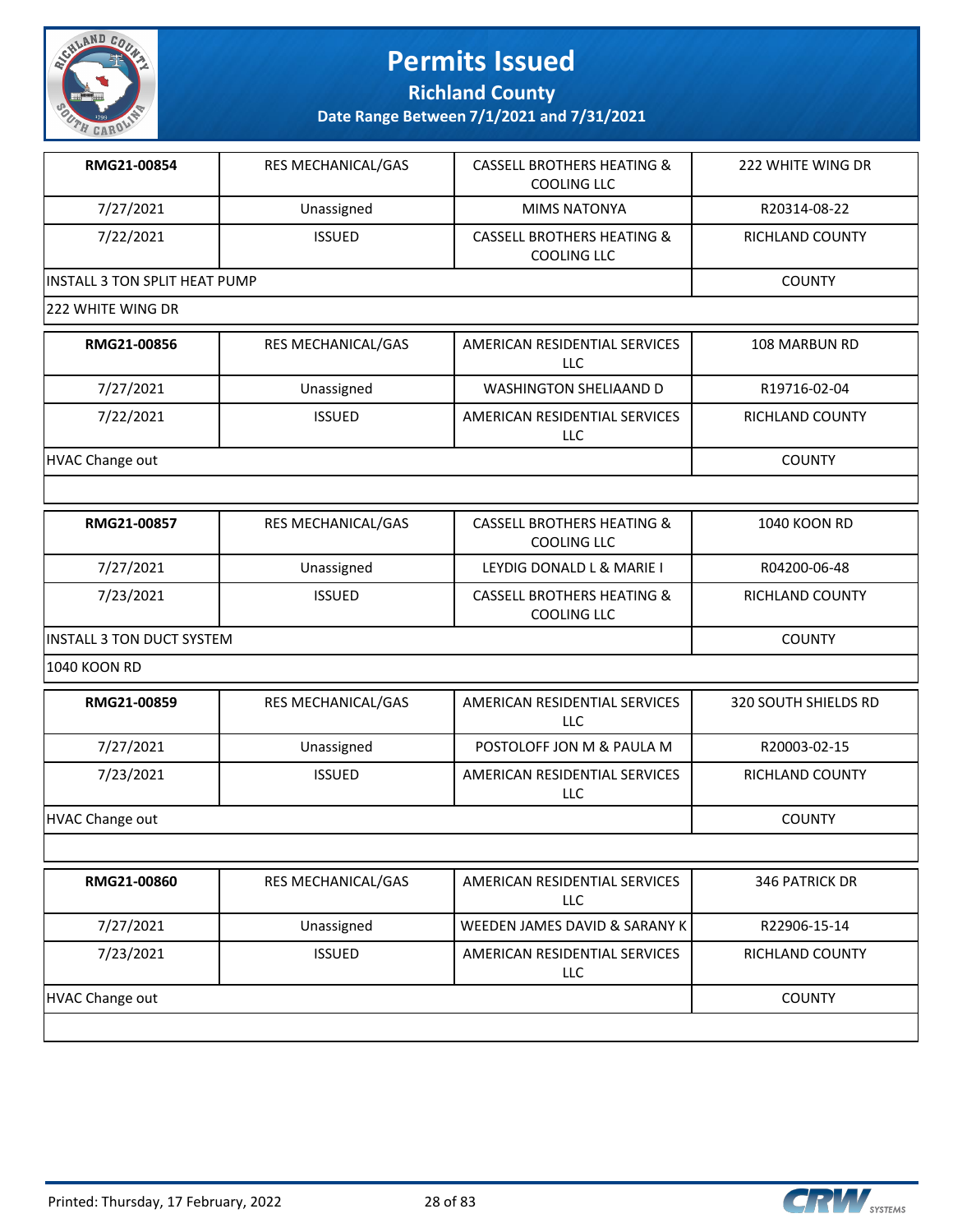

#### **Richland County**

| RMG21-00861                                    | RES MECHANICAL/GAS        | <b>EVANS HEATING &amp; COOLING</b>          | <b>6 OLD PARK CIR</b> |
|------------------------------------------------|---------------------------|---------------------------------------------|-----------------------|
| 7/23/2021                                      | Unassigned                | <b>BASILICO MATTHEW &amp; JENNIFER</b>      | R20216-01-46          |
| 7/23/2021                                      | <b>ISSUED</b>             | <b>EVANS HEATING &amp; COOLING</b>          | RICHLAND COUNTY       |
| Installation of HVAC condenser and gas furnace |                           |                                             | <b>COUNTY</b>         |
|                                                |                           |                                             |                       |
| RMG21-00863                                    | RES MECHANICAL/GAS        | AMERICAN RESIDENTIAL SERVICES<br>LLC        | 115 BRASSIE CT        |
| 7/29/2021                                      | Unassigned                | <b>KOSTOVA TATIANA &amp;</b>                | R22815-01-31          |
| 7/26/2021                                      | <b>ISSUED</b>             | AMERICAN RESIDENTIAL SERVICES<br><b>LLC</b> | RICHLAND COUNTY       |
| <b>HVAC Change out</b>                         |                           |                                             | <b>COUNTY</b>         |
|                                                |                           |                                             |                       |
| RMG21-00864                                    | RES MECHANICAL/GAS        | AMERICAN RESIDENTIAL SERVICES<br>LLC        | 63 SUMMER BROOK CT    |
| 7/29/2021                                      | Unassigned                | DAVIS STERLING Q                            | R14813-04-24          |
| 7/26/2021                                      | <b>ISSUED</b>             | AMERICAN RESIDENTIAL SERVICES<br>LLC        | RICHLAND COUNTY       |
| <b>HVAC Change out</b>                         |                           |                                             | <b>COUNTY</b>         |
|                                                |                           |                                             |                       |
| RMG21-00866                                    | RES MECHANICAL/GAS        | AMERICAN RESIDENTIAL SERVICES<br>LLC        | 1352 OMAREST DR       |
| 7/29/2021                                      | Unassigned                | LATTERELL TAMMIE SUE                        | R07405-06-23          |
| 7/26/2021                                      | <b>ISSUED</b>             | AMERICAN RESIDENTIAL SERVICES<br>LLC        | RICHLAND COUNTY       |
| <b>HVAC Change out</b>                         |                           |                                             | <b>COUNTY</b>         |
|                                                |                           |                                             |                       |
| RMG21-00867                                    | <b>RES MECHANICAL/GAS</b> | AMERICAN RESIDENTIAL SERVICES<br>LLC        | 7200 CLIFFORD DR      |
| 7/29/2021                                      | Unassigned                | <b>JUSTICE MARY E</b>                       | R14216-08-04          |
| 7/26/2021                                      | <b>ISSUED</b>             | AMERICAN RESIDENTIAL SERVICES<br>LLC        | RICHLAND COUNTY       |
| <b>HVAC Change out</b>                         |                           |                                             | <b>COUNTY</b>         |
|                                                |                           |                                             |                       |

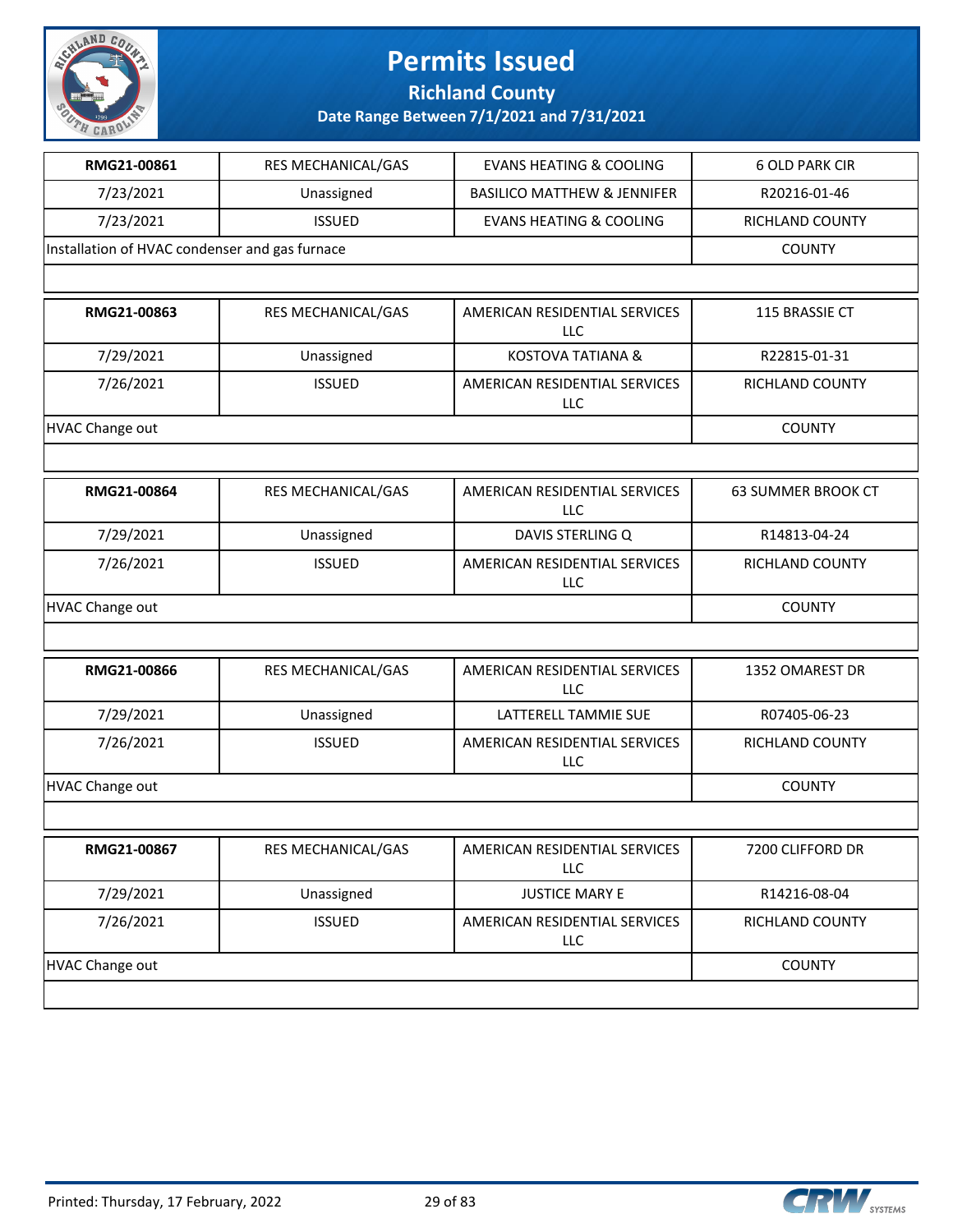

**Richland County**

| RMG21-00871                                        | RES MECHANICAL/GAS | <b>CASSELL BROTHERS HEATING &amp;</b><br><b>COOLING LLC</b> | <b>414 WHITEWATER DR</b>     |
|----------------------------------------------------|--------------------|-------------------------------------------------------------|------------------------------|
| 7/29/2021                                          | Unassigned         | <b>KELLEY CHRISTIAN RACHEL &amp;</b>                        | R02607-05-23                 |
| 7/26/2021                                          | <b>ISSUED</b>      | <b>CASSELL BROTHERS HEATING &amp;</b><br>COOLING LLC        | RICHLAND COUNTY              |
| INSTALL 3 TON AC CONDENSER, COIL & FURNACE         |                    |                                                             | <b>COUNTY</b>                |
| 414 WHITEWATER DR                                  |                    |                                                             |                              |
| RMG21-00872                                        | RES MECHANICAL/GAS | CAROLINA CONDITIONS LLC                                     | 308 CANONERO CT              |
| 7/29/2021                                          | Unassigned         | <b>DICKERSON ENOCH</b>                                      | R17514-02-36                 |
| 7/26/2021                                          | <b>ISSUED</b>      | CAROLINA CONDITIONS LLC                                     | RICHLAND COUNTY              |
| Mini Split installation                            |                    |                                                             | <b>COUNTY</b>                |
|                                                    |                    |                                                             |                              |
| RMG21-00874                                        | RES MECHANICAL/GAS | AMERICAN RESIDENTIAL SERVICES<br><b>LLC</b>                 | 228 HAVERFORD DR             |
| 7/29/2021                                          | Unassigned         | <b>GANTT JACQUELINE W</b>                                   | R07613-03-08                 |
| 7/27/2021                                          | <b>ISSUED</b>      | AMERICAN RESIDENTIAL SERVICES<br><b>LLC</b>                 | RICHLAND COUNTY              |
| HVAC Change out                                    |                    |                                                             | <b>COUNTY</b>                |
|                                                    |                    |                                                             |                              |
| RMG21-00876                                        | RES MECHANICAL/GAS | <b>WPG GROUP LLC</b>                                        | 97 WINTERBERRY LN A          |
| 7/29/2021                                          | Unassigned         | <b>ENGLISH Z ANDREA V</b>                                   | R20001-01-23                 |
| 7/27/2021                                          | <b>ISSUED</b>      | WPG GROUP LLC                                               | RICHLAND COUNTY              |
| New Service: Electric to Gas Tankless Water Heater |                    |                                                             | A COUNTY                     |
|                                                    |                    |                                                             |                              |
| RMG21-00878                                        | RES MECHANICAL/GAS | <b>CASSELL BROTHERS HEATING &amp;</b><br>COOLING LLC        | <b>156 RIDDLE LANDING RD</b> |
| 7/29/2021                                          | Unassigned         | PURVIS EDITH A & CHERYL C                                   | R01315-01-04                 |
| 7/27/2021                                          | <b>ISSUED</b>      | <b>CASSELL BROTHERS HEATING &amp;</b><br>COOLING LLC        | RICHLAND COUNTY              |
| INSTALL 12,000 BTU MINI SPLIT                      |                    |                                                             | <b>COUNTY</b>                |
| 156 RIDDLE LANDING                                 |                    |                                                             |                              |
| RMG21-00879                                        | RES MECHANICAL/GAS | <b>CASSELL BROTHERS HEATING &amp;</b><br><b>COOLING LLC</b> | <b>12 MOUNTAIN LAUREL CT</b> |
| 7/29/2021                                          | Unassigned         | <b>BARTON TOBIN J</b>                                       | R20110-02-41                 |
| 7/27/2021                                          | <b>FINALED</b>     | <b>CASSELL BROTHERS HEATING &amp;</b><br><b>COOLING LLC</b> | RICHLAND COUNTY              |
| <b>INSTALL 22 KW GENERATOR</b>                     |                    |                                                             | <b>COUNTY</b>                |
| 12 MOUNTAIN LAUREL CT                              |                    |                                                             |                              |

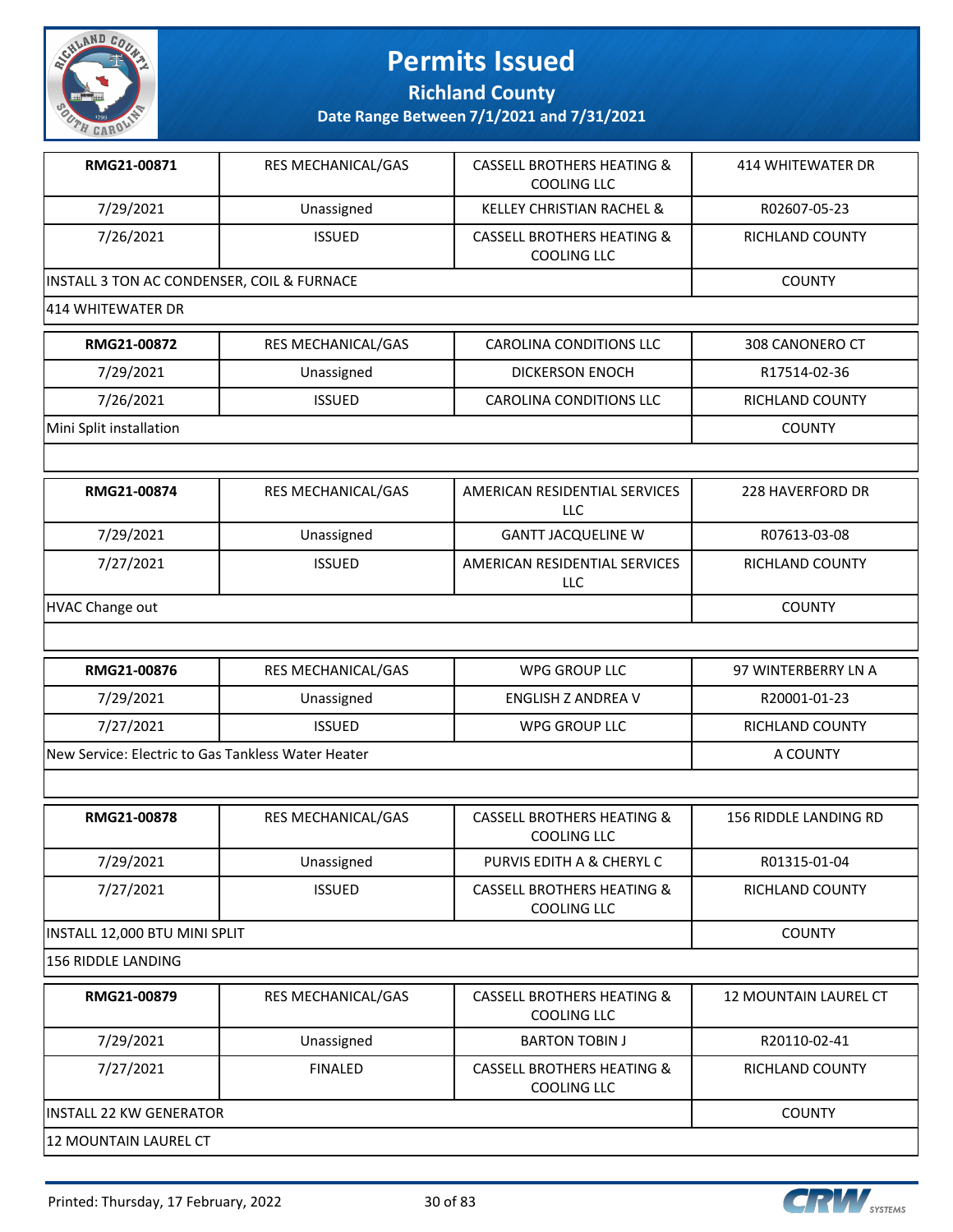

**Richland County**

**Date Range Between 7/1/2021 and 7/31/2021**

| RMG21-00880                                | RES MECHANICAL/GAS        | <b>CASSELL BROTHERS HEATING &amp;</b><br><b>COOLING LLC</b> | 116 BAILEY SLICE RD      |
|--------------------------------------------|---------------------------|-------------------------------------------------------------|--------------------------|
| 7/29/2021                                  | Unassigned                | <b>BROWN DAVIS RAY JR</b>                                   | R01700-01-11             |
| 7/27/2021                                  | <b>ISSUED</b>             | <b>CASSELL BROTHERS HEATING &amp;</b><br><b>COOLING LLC</b> | RICHLAND COUNTY          |
| INSTALL 42,000 BTU MINI SPLIT              | <b>COUNTY</b>             |                                                             |                          |
| 116 BAILEY SLICE RD                        |                           |                                                             |                          |
| RMG21-00881                                | RES MECHANICAL/GAS        | AMERICAN RESIDENTIAL SERVICES<br>LLC                        | 219 DELAINE WOODS DR     |
| 7/29/2021                                  | Unassigned                | BRENNAN DUANE A & REVIRA E                                  | R05205-06-67             |
| 7/27/2021                                  | <b>ISSUED</b>             | AMERICAN RESIDENTIAL SERVICES<br>LLC                        | RICHLAND COUNTY          |
| <b>HVAC Change out</b>                     |                           |                                                             | <b>COUNTY</b>            |
|                                            |                           |                                                             |                          |
| RMG21-00882                                | RES MECHANICAL/GAS        | AMERICAN RESIDENTIAL SERVICES<br><b>LLC</b>                 | 2008 WILKINSON DR        |
| 7/29/2021                                  | Unassigned                | LASHLEY GAIL G                                              | R17512-08-12             |
| 7/28/2021                                  | <b>ISSUED</b>             | AMERICAN RESIDENTIAL SERVICES<br>LLC                        | RICHLAND COUNTY          |
| HVAC Change out                            |                           |                                                             | <b>COUNTY</b>            |
|                                            |                           |                                                             |                          |
| RMG21-00883                                | RES MECHANICAL/GAS        | <b>CASSELL BROTHERS HEATING &amp;</b><br>COOLING LLC        | 333 SIENNA DR            |
| 7/29/2021                                  | Unassigned                | LAMBETH JAMES C & JANE C                                    | R01513-02-39             |
| 7/28/2021                                  | <b>ISSUED</b>             | <b>CASSELL BROTHERS HEATING &amp;</b><br>COOLING LLC        | RICHLAND COUNTY          |
| INSTALL 3 TON AC CONDENSER, COIL & FURNACE |                           |                                                             | <b>COUNTY</b>            |
| 333 SIENNA DR                              |                           |                                                             |                          |
| RMG21-00889                                | <b>RES MECHANICAL/GAS</b> | <b>CASSELL BROTHERS HEATING &amp;</b><br>COOLING LLC        | <b>65 ROUND TABLE CT</b> |
| 7/30/2021                                  | Unassigned                | <b>HOPE KEVIN K &amp;</b>                                   | R19115-08-18             |
| 7/29/2021                                  | <b>ISSUED</b>             | <b>CASSELL BROTHERS HEATING &amp;</b><br><b>COOLING LLC</b> | RICHLAND COUNTY          |
| INSTALL 2 TON AC CONDENSER, COIL & FURNACE |                           |                                                             | <b>COUNTY</b>            |
|                                            |                           |                                                             |                          |

65 ROUND TABLE CT

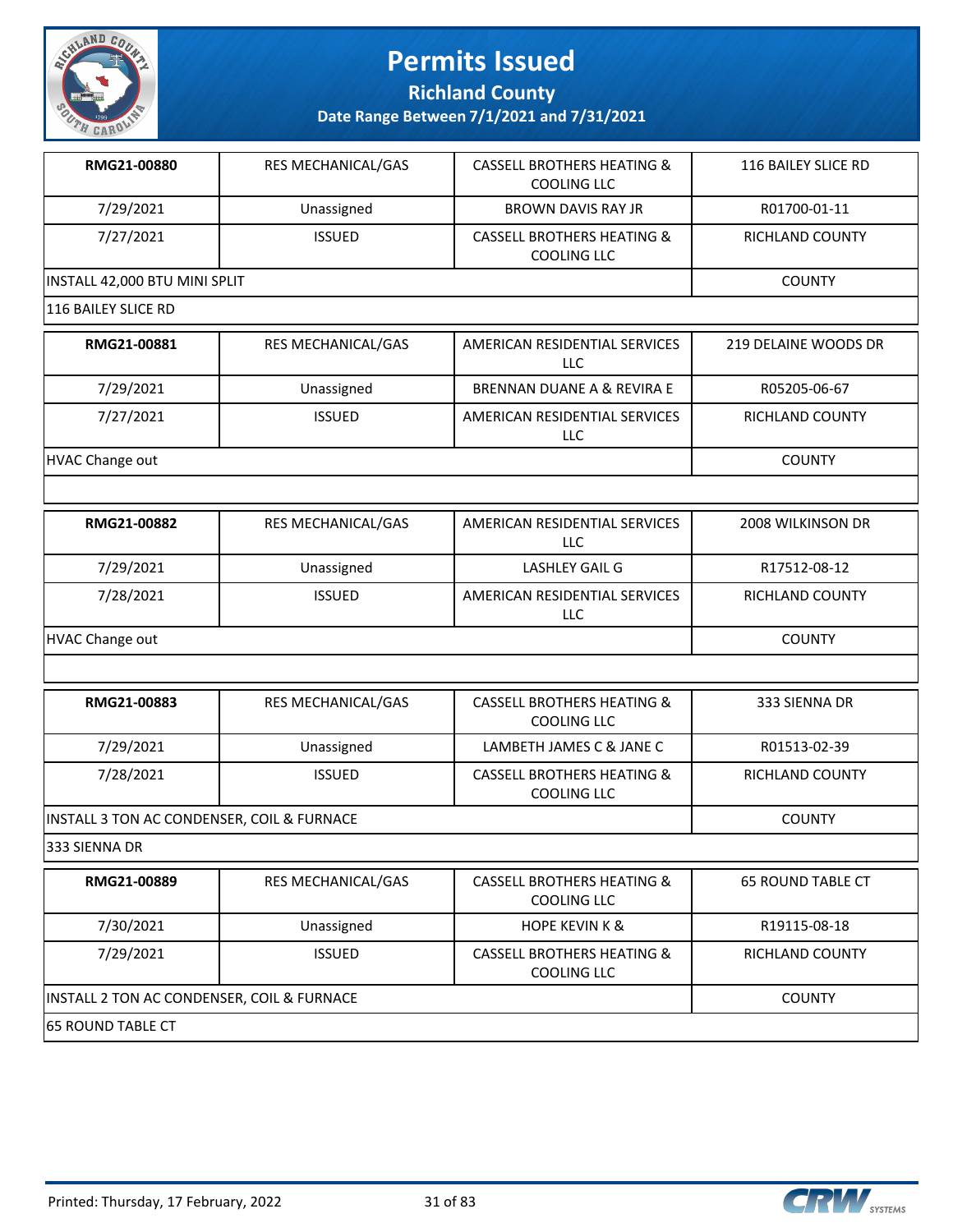

**Richland County**

**Date Range Between 7/1/2021 and 7/31/2021**

| RMG21-00894                    | <b>RES MECHANICAL/GAS</b> | LOVE PLUMBING AIR ELECTRIC INC | 1807 ATLAS RD   |
|--------------------------------|---------------------------|--------------------------------|-----------------|
| 7/30/2021                      | Unassigned                |                                | R16204-10-05    |
| 7/30/2021                      | <b>ISSUED</b>             | LOVE PLUMBING AIR ELECTRIC INC | RICHLAND COUNTY |
| <b>IPRESSURE TEST GAS LINE</b> |                           |                                | <b>COUNTY</b>   |
|                                |                           |                                |                 |

#### **Number of RES MECHANICAL/GAS/Unassigned Permits: 102**

| RPL21-00052                                           | <b>RES PLUMBING</b>                                                  | <b>INTECH MAINTENANCE SOLUTIONS</b><br><b>LLC</b> | 2232 HILLBECK DR       |
|-------------------------------------------------------|----------------------------------------------------------------------|---------------------------------------------------|------------------------|
| 7/8/2021                                              | Unassigned                                                           | SFR3 LLC                                          | R07506-06-06           |
| 6/28/2021                                             | <b>FINALED</b>                                                       | <b>INTECH MAINTENANCE SOLUTIONS</b><br>LLC        | <b>RICHLAND COUNTY</b> |
| Repairing old piping under the home for the gas.      |                                                                      |                                                   | <b>COUNTY</b>          |
|                                                       | Once completed we will have the power company reinstall a gas meter. |                                                   |                        |
| RPL21-00053                                           | <b>RES PLUMBING</b>                                                  | FLOW-RITE PLUMBING LLC                            | 1 WOODPINE CT          |
| 7/1/2021                                              | Unassigned                                                           | KELLY GARY A & LYNDA M                            | R04916-04-71           |
| 6/29/2021                                             | VOID                                                                 | <b>FLOW-RITE PLUMBING LLC</b>                     | <b>RICHLAND COUNTY</b> |
| Replacement/ Installation 3/4" Gas Line Supply Piping |                                                                      |                                                   | <b>COUNTY</b>          |
| Above Ground Rough In                                 |                                                                      |                                                   |                        |
| SITE FINAL INSPECTION WAS COMPLETED.                  |                                                                      |                                                   |                        |
| RPL21-00054                                           | <b>RES PLUMBING</b>                                                  | <b>FLOW-RITE PLUMBING LLC</b>                     | 108 HARWELL DR         |
| 7/6/2021                                              | Unassigned                                                           | ROBERT EDWARD YORK JR TRUST                       | R25702-05-02           |
| 7/1/2021                                              | <b>FINALED</b>                                                       | FLOW-RITE PLUMBING LLC                            | RICHLAND COUNTY        |
| Repair 20' Sewer line Section of roots                |                                                                      |                                                   | <b>COUNTY</b>          |
|                                                       |                                                                      |                                                   |                        |
| RPL21-00056                                           | <b>RES PLUMBING</b>                                                  | <b>CAROLINA CONDITIONS LLC</b>                    | 1013 TOMS CREEK RD     |
| 7/9/2021                                              | Unassigned                                                           | <b>JOHNSON TINA &amp;</b>                         | R33200-02-71           |
| 7/5/2021                                              | <b>ISSUED</b>                                                        | <b>CAROLINA CONDITIONS LLC</b>                    | RICHLAND COUNTY        |
| Drain and water line for new bathroom                 |                                                                      |                                                   | <b>COUNTY</b>          |
|                                                       |                                                                      |                                                   |                        |
| RPL21-00057                                           | <b>RES PLUMBING</b>                                                  | <b>CAROLINA CONDITIONS LLC</b>                    | 6053 CEDAR RIDGE RD    |
| 7/9/2021                                              | Unassigned                                                           | MILLER ASHLEY N                                   | R16809-02-20           |
| 7/5/2021                                              | <b>ISSUED</b>                                                        | <b>CAROLINA CONDITIONS LLC</b>                    | RICHLAND COUNTY        |
|                                                       | Tankless water heater install with natural Gas -new gas line         |                                                   | <b>COUNTY</b>          |
|                                                       |                                                                      |                                                   |                        |

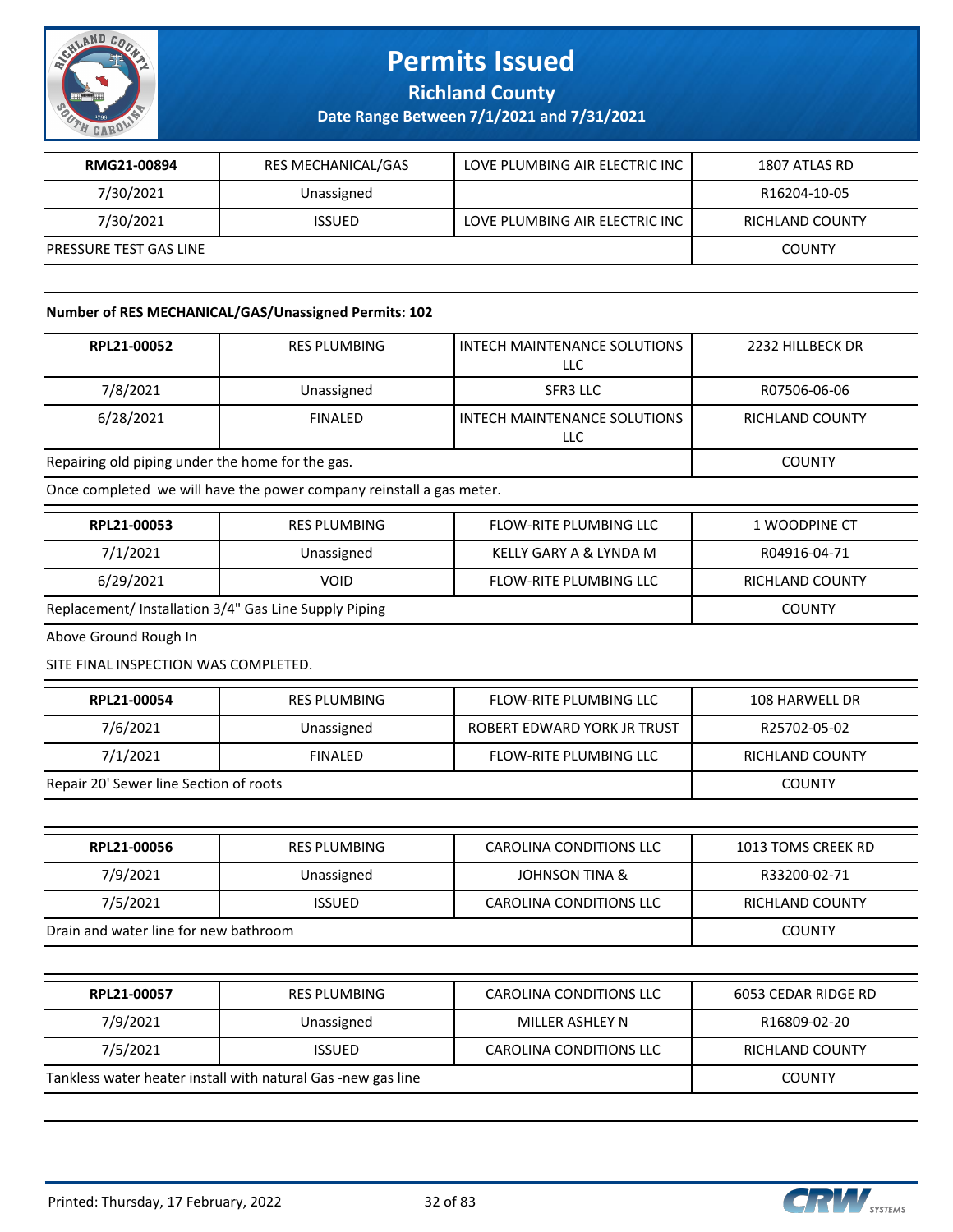

**Richland County**

#### **Date Range Between 7/1/2021 and 7/31/2021**

| RPL21-00059                                 | <b>RES PLUMBING</b> | <b>CAROLINA CONDITIONS LLC</b>                       | 103 CLOUSER DR       |
|---------------------------------------------|---------------------|------------------------------------------------------|----------------------|
| 7/19/2021                                   | Unassigned          | <b>BYRUM KAREN B</b>                                 | R05106-11-06         |
| 7/12/2021                                   | <b>ISSUED</b>       | <b>CAROLINA CONDITIONS LLC</b>                       | RICHLAND COUNTY      |
| Whole home repipe                           |                     |                                                      | <b>COUNTY</b>        |
|                                             |                     |                                                      |                      |
| RPL21-00062                                 | <b>RES PLUMBING</b> | <b>CLARENCE ALSTON</b>                               | 113 HOUNDS CT S      |
| 7/15/2021                                   | Unassigned          |                                                      | R22844-03-01         |
| 7/15/2021                                   | <b>FINALED</b>      |                                                      | RICHLAND COUNTY      |
| <b>WATER HEATER INSTALL</b>                 |                     |                                                      | <b>COUNTY</b>        |
|                                             |                     |                                                      |                      |
| RPL21-00063                                 | <b>RES PLUMBING</b> | BRYAN K. MASON/STORMY<br><b>PLUMBING</b>             | 2129 RIDING RIDGE RD |
| 7/30/2021                                   | Unassigned          | <b>BEARD KEVIN C &amp; ERIN /JTWRS</b>               | R20012-01-08         |
| 7/19/2021                                   | <b>ISSUED</b>       | BRYAN K. MASON/STORMY<br><b>PLUMBING</b>             | RICHLAND COUNTY      |
| Run new gas line & tankless water heater.   |                     |                                                      | <b>COUNTY</b>        |
|                                             |                     |                                                      |                      |
| RPL21-00071                                 | <b>RES PLUMBING</b> | <b>CUZ PLUMBING LLC</b>                              | 2100 WILDFLOWER RD   |
| 7/28/2021                                   | Unassigned          |                                                      | R07000-02-28         |
| 7/28/2021                                   | <b>ISSUED</b>       | <b>CUZ PLUMBING LLC</b>                              | RICHLAND COUNTY      |
| ROUGH IN 3 BATHS, 3 TOILETS, 3BTHRM, 3SINKS |                     |                                                      | <b>COUNTY</b>        |
|                                             |                     |                                                      |                      |
| RPL21-00073                                 | <b>RES PLUMBING</b> | CASTLE AUTOMATIC SPRINKLER CO<br><b>INC</b>          | 309 LOST TREE DR     |
| 7/30/2021                                   | Unassigned          | <b>BURROWS RITA A</b>                                | R20110-02-21         |
| 7/29/2021                                   | <b>FINALED</b>      | CASTLE AUTOMATIC SPRINKLER CO<br><b>INC</b>          | RICHLAND COUNTY      |
| Install IRC P-2904 fire sprinkler system    |                     |                                                      | <b>COUNTY</b>        |
|                                             |                     |                                                      |                      |
| RPL21-00074                                 | <b>RES PLUMBING</b> | <b>CUZ PLUMBING LLC</b>                              | 2118 WILDFLOWER RD   |
| 7/29/2021                                   | Unassigned          | <b>BETHEL LINDA Y</b>                                | R07000-02-36         |
| 7/29/2021                                   | <b>ISSUED</b>       | <b>S2 ENGINEERING &amp; CONSULTING</b><br><b>LLC</b> | RICHLAND COUNTY      |
| <b>ROUGH IN PLUMBING</b>                    |                     |                                                      | <b>COUNTY</b>        |
|                                             |                     |                                                      |                      |

**Number of RES PLUMBING/Unassigned Permits: 11**

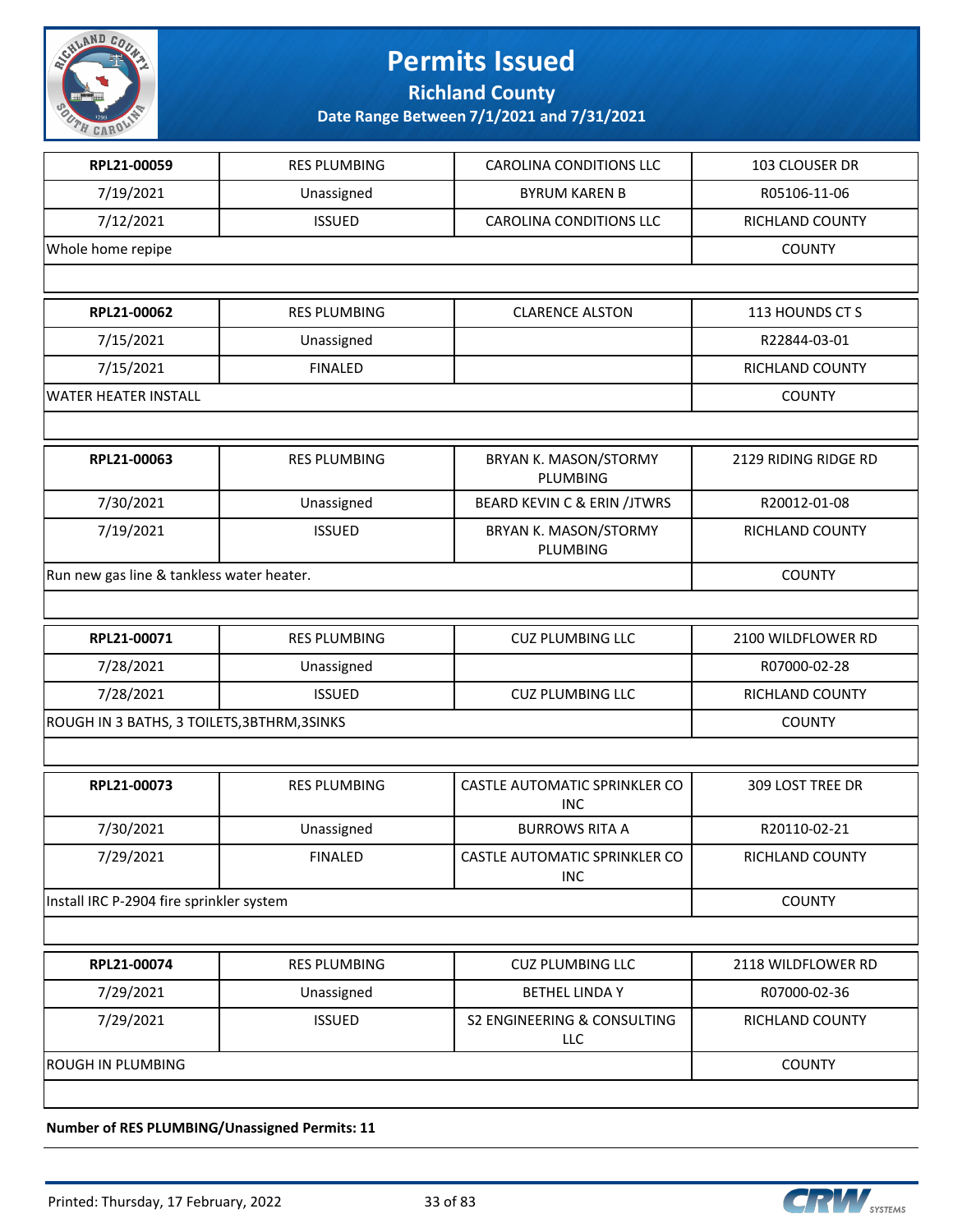

**Richland County**

| RRF21-00308                                       | <b>RES ROOFING</b> | MICHAEL G. WILSON DBA WILSON'S<br><b>ROOFING</b>              | 253 ASHBURY ST            |
|---------------------------------------------------|--------------------|---------------------------------------------------------------|---------------------------|
| 7/1/2021                                          | Unassigned         | <b>KELLY CLEVELAND &amp; NORA</b>                             | R17309-01-03              |
| 4/24/2021                                         | <b>ISSUED</b>      | MICHAEL G. WILSON DBA WILSON'S<br><b>ROOFING</b>              | <b>RICHLAND COUNTY</b>    |
| Tear Off & Install                                |                    |                                                               | <b>COUNTY</b>             |
|                                                   |                    |                                                               |                           |
| RRF21-00309                                       | <b>RES ROOFING</b> | MICHAEL G. WILSON DBA WILSON'S<br><b>ROOFING</b>              | 3948 CANDLELITE DR        |
| 7/1/2021                                          | Unassigned         | <b>SPELL LORENZO</b>                                          | R16201-03-01              |
| 4/24/2021                                         | <b>ISSUED</b>      | MICHAEL G. WILSON DBA WILSON'S<br><b>ROOFING</b>              | RICHLAND COUNTY           |
| Tear Off & Install                                |                    |                                                               | <b>COUNTY</b>             |
|                                                   |                    |                                                               |                           |
| RRF21-00414                                       | <b>RES ROOFING</b> | <b>BURGIN RESIDENTIAL &amp;</b><br><b>COMMERCIAL SVCS INC</b> | <b>3654 NORTHSHORE RD</b> |
| 7/1/2021                                          | Unassigned         | ASLIN ASHLI U & MATTHEW W                                     | R16810-04-09              |
| 6/8/2021                                          | <b>ISSUED</b>      | <b>BURGIN RESIDENTIAL &amp;</b><br><b>COMMERCIAL SVCS INC</b> | <b>RICHLAND COUNTY</b>    |
| Roof Replacement                                  |                    |                                                               | <b>COUNTY</b>             |
|                                                   |                    |                                                               |                           |
| RRF21-00456                                       | <b>RES ROOFING</b> | <b>GUY ROOFING INC</b>                                        | 305 EAGLES RIDGE DR       |
| 7/28/2021                                         | Unassigned         | NICCUM CHERYL L                                               | R17703-02-03              |
| 6/23/2021                                         | <b>FINALED</b>     | <b>GUY ROOFING INC</b>                                        | RICHLAND COUNTY           |
| Repair and replace 64 squares of asphalt shingles |                    |                                                               | <b>COUNTY</b>             |
|                                                   |                    |                                                               |                           |
| RRF21-00458                                       | <b>RES ROOFING</b> | PREMIERE ROOFING LLC (GC)                                     | 1636 LEGRAND RD           |
| 7/9/2021                                          | Unassigned         | LYBRAND FELICIA ETAL                                          | R17109-05-02              |
| 6/25/2021                                         | <b>FINALED</b>     | PREMIERE ROOFING LLC (GC)                                     | RICHLAND COUNTY           |
| Roof Installation                                 |                    |                                                               | <b>COUNTY</b>             |
|                                                   |                    |                                                               |                           |
| RRF21-00466                                       | <b>RES ROOFING</b> | PREMIERE ROOFING LLC (GC)                                     | 208 SCANLEY RD            |
| 7/9/2021                                          | Unassigned         | PARKER SHANE MICHAEL                                          | R04109-01-24              |
| 6/29/2021                                         | <b>FINALED</b>     | PREMIERE ROOFING LLC (GC)                                     | RICHLAND COUNTY           |
| Roof Installation                                 |                    |                                                               | <b>COUNTY</b>             |
|                                                   |                    |                                                               |                           |

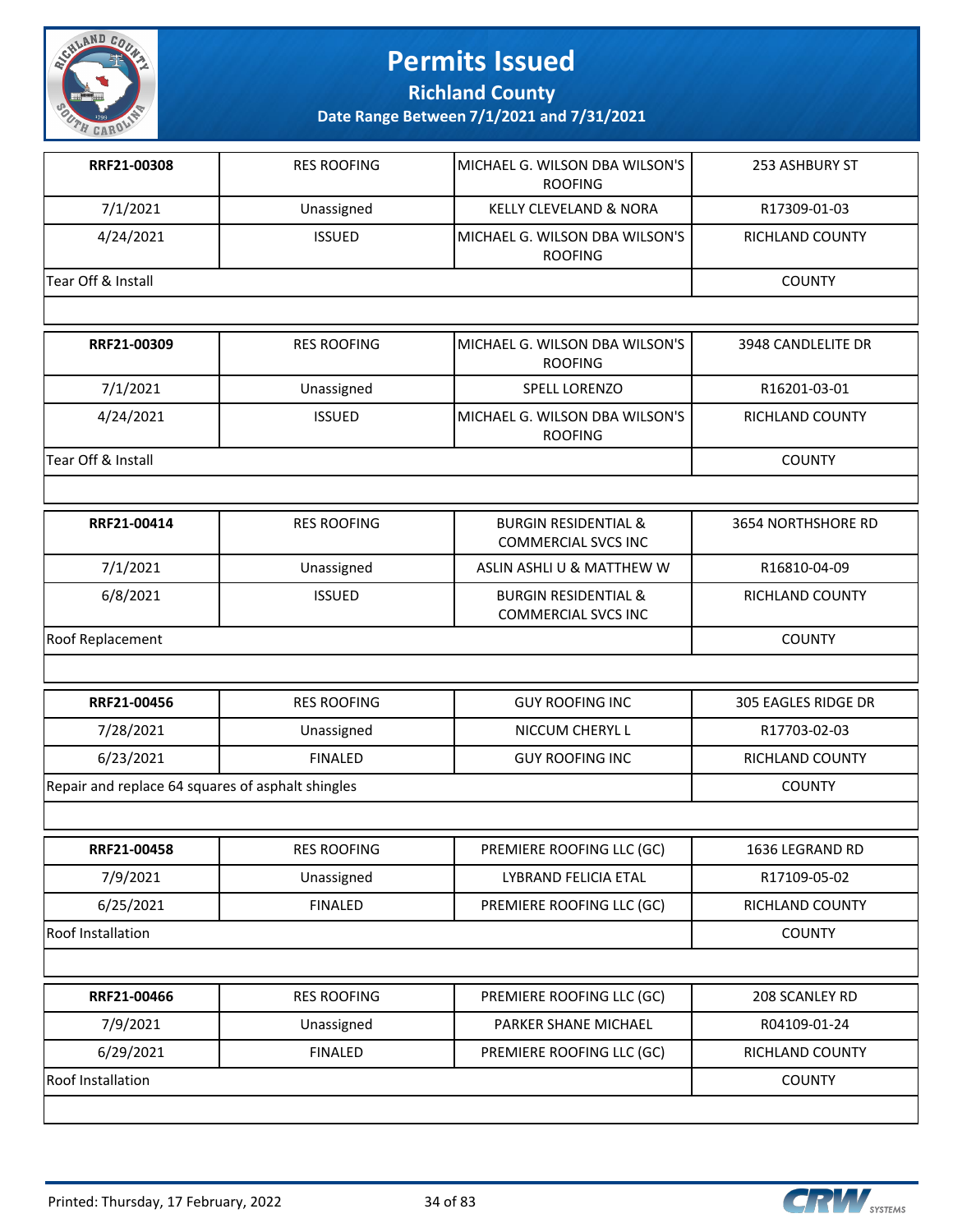

**Richland County**

| RRF21-00467             | <b>RES ROOFING</b> | THE RED SHIRT GUYS ROOFING LLC                                | 1130 EASTMONT DR      |
|-------------------------|--------------------|---------------------------------------------------------------|-----------------------|
| 7/1/2021                | Unassigned         | <b>WEBER CHRISTINE E &amp;</b>                                | R19111-03-05          |
| 6/30/2021               | <b>ISSUED</b>      | THE RED SHIRT GUYS ROOFING LLC                                | RICHLAND COUNTY       |
| Tear off and Re-roof    |                    |                                                               | <b>COUNTY</b>         |
| Roofing                 |                    |                                                               |                       |
| RRF21-00468             | <b>RES ROOFING</b> | <b>CUSTOM ROOFING &amp; PAINTING</b><br><b>COMPANY</b>        | 532 RUSTING OAK DR    |
| 7/1/2021                | Unassigned         | <b>SHANK CLIFFORD J</b>                                       | R22009-15-16          |
| 6/30/2021               | <b>ISSUED</b>      | <b>CUSTOM ROOFING &amp; PAINTING</b><br>COMPANY               | RICHLAND COUNTY       |
| Re-roofing              |                    |                                                               | <b>COUNTY</b>         |
|                         |                    |                                                               |                       |
| RRF21-00469             | <b>RES ROOFING</b> | <b>BURGIN RESIDENTIAL &amp;</b><br><b>COMMERCIAL SVCS INC</b> | 9660 GARNERS FERRY RD |
| 7/12/2021               | Unassigned         | <b>KIRBY FAMILY TRUST</b>                                     | R24800-06-26          |
| 6/30/2021               | <b>ISSUED</b>      | <b>BURGIN RESIDENTIAL &amp;</b><br><b>COMMERCIAL SVCS INC</b> | RICHLAND COUNTY       |
| <b>Roof Replacement</b> |                    |                                                               | <b>COUNTY</b>         |
|                         |                    |                                                               |                       |
| RRF21-00470             | <b>RES ROOFING</b> | <b>BURGIN RESIDENTIAL &amp;</b><br><b>COMMERCIAL SVCS INC</b> | 1600 MULLIS RD        |
| 7/12/2021               | Unassigned         | <b>BENNETT LYNN C &amp; LAURA C</b>                           | R20914-01-02          |
| 6/30/2021               | <b>ISSUED</b>      | <b>BURGIN RESIDENTIAL &amp;</b><br><b>COMMERCIAL SVCS INC</b> | RICHLAND COUNTY       |
| Roof Replacement        |                    |                                                               | <b>COUNTY</b>         |
|                         |                    |                                                               |                       |
| RRF21-00471             | <b>RES ROOFING</b> | <b>BURGIN RESIDENTIAL &amp;</b><br><b>COMMERCIAL SVCS INC</b> | 207 HILL TRACE TRL    |
| 7/9/2021                | Unassigned         | THOMAS HEYWARD M                                              | R05308-01-02          |
| 6/30/2021               | <b>ISSUED</b>      | <b>BURGIN RESIDENTIAL &amp;</b><br><b>COMMERCIAL SVCS INC</b> | RICHLAND COUNTY       |
| <b>Roof Replacement</b> |                    |                                                               | <b>COUNTY</b>         |
|                         |                    |                                                               |                       |

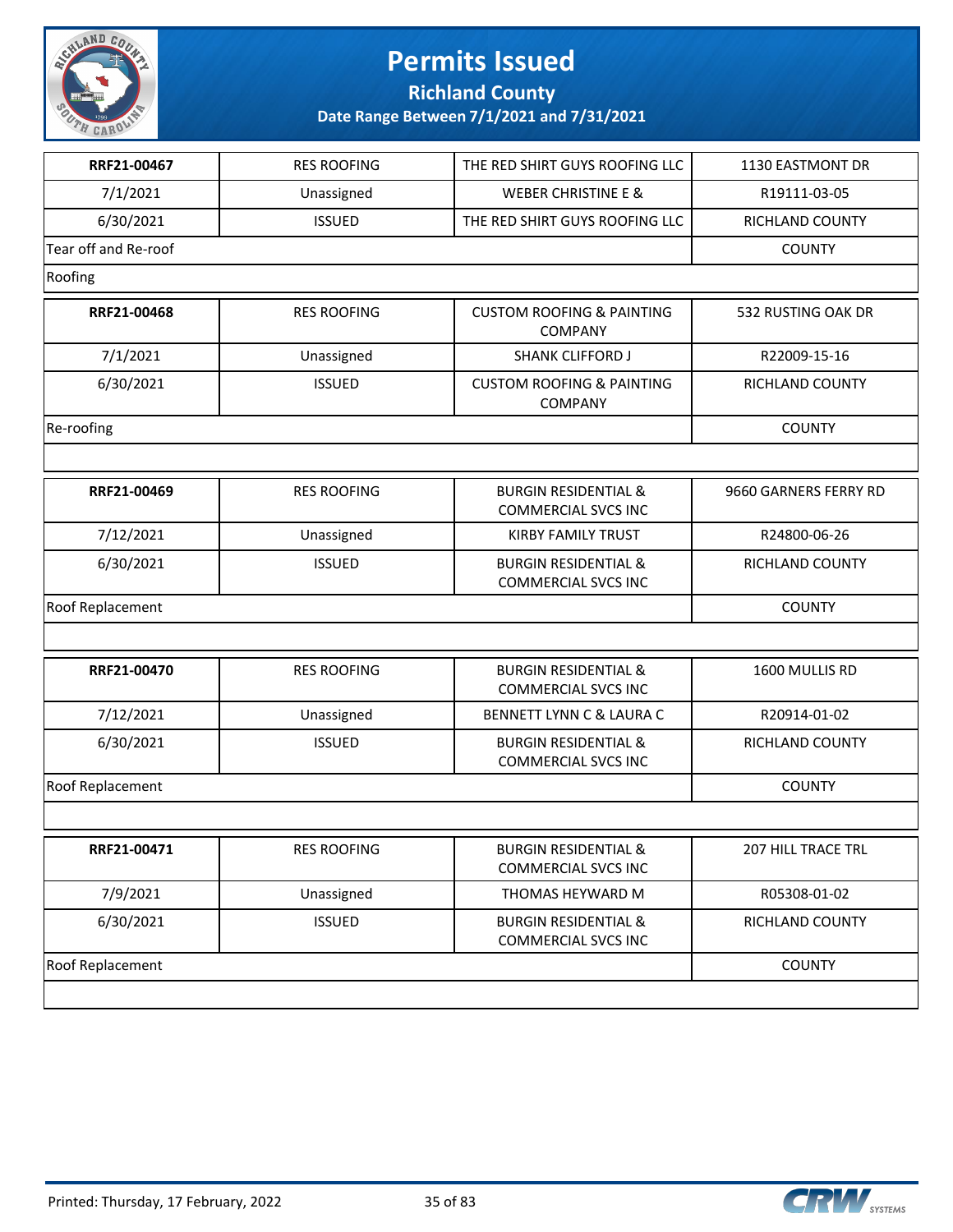

**Richland County**

| RRF21-00472            | <b>RES ROOFING</b> | <b>BURGIN RESIDENTIAL &amp;</b><br><b>COMMERCIAL SVCS INC</b> | 311 LONG RIDGE DR |
|------------------------|--------------------|---------------------------------------------------------------|-------------------|
| 7/13/2021              | Unassigned         | STEELE KATHLEEN H & WILLIAM R                                 | R23102-07-51      |
| 6/30/2021              | <b>ISSUED</b>      | <b>BURGIN RESIDENTIAL &amp;</b><br><b>COMMERCIAL SVCS INC</b> | RICHLAND COUNTY   |
| <b>ROOF REPAIR</b>     |                    |                                                               | <b>COUNTY</b>     |
|                        |                    |                                                               |                   |
| RRF21-00473            | <b>RES ROOFING</b> | <b>SHORT APRIL &amp;</b>                                      | 309 STAFFWOOD DR  |
| 7/1/2021               | Unassigned         |                                                               | R03416-03-18      |
| 7/1/2021               | <b>ISSUED</b>      |                                                               | RICHLAND COUNTY   |
| <b>RE SHINGLE HOME</b> |                    |                                                               | <b>COUNTY</b>     |
|                        |                    |                                                               |                   |
| RRF21-00475            | <b>RES ROOFING</b> | PREMIERE ROOFING LLC (GC)                                     | 22 ANGELA DAWN CT |
| 7/9/2021               | Unassigned         | <b>HARMON CLAYBOURNE E</b>                                    | R02408-05-06      |
| 7/1/2021               | <b>FINALED</b>     | PREMIERE ROOFING LLC (GC)                                     | RICHLAND COUNTY   |
| Roof Installation      |                    |                                                               | <b>COUNTY</b>     |
|                        |                    |                                                               |                   |
| RRF21-00476            | <b>RES ROOFING</b> | MAYS CONTRACTING COMPANY LLC<br>(GC)                          | 4128 SANDWOOD DR  |
| 7/6/2021               | Unassigned         |                                                               | R16808-02-19      |
| 7/6/2021               | <b>ISSUED</b>      | MAYS CONTRACTING COMPANY LLC<br>(GC)                          | RICHLAND COUNTY   |
| <b>REROOF</b>          |                    |                                                               | <b>COUNTY</b>     |
|                        |                    |                                                               |                   |
| RRF21-00477            | <b>RES ROOFING</b> | KARL DARRELL ANDERSON                                         | 11 CLEYERA CT     |
| 7/6/2021               | Unassigned         |                                                               | R23110-07-06      |
| 7/6/2021               | <b>ISSUED</b>      | KARL DARRELL ANDERSON                                         | RICHLAND COUNTY   |
| <b>REROOF</b>          |                    |                                                               | <b>COUNTY</b>     |
|                        |                    |                                                               |                   |
| RRF21-00478            |                    | PREMIERE ROOFING LLC (GC)                                     | 9 HALO CT         |
|                        | <b>RES ROOFING</b> |                                                               |                   |
| 7/9/2021               | Unassigned         | MIELECH DAVID & JULIE / JTWRS                                 | R03408-06-71      |
| 7/6/2021               | <b>FINALED</b>     | PREMIERE ROOFING LLC (GC)                                     | RICHLAND COUNTY   |
| Roof Installation      |                    |                                                               | <b>COUNTY</b>     |

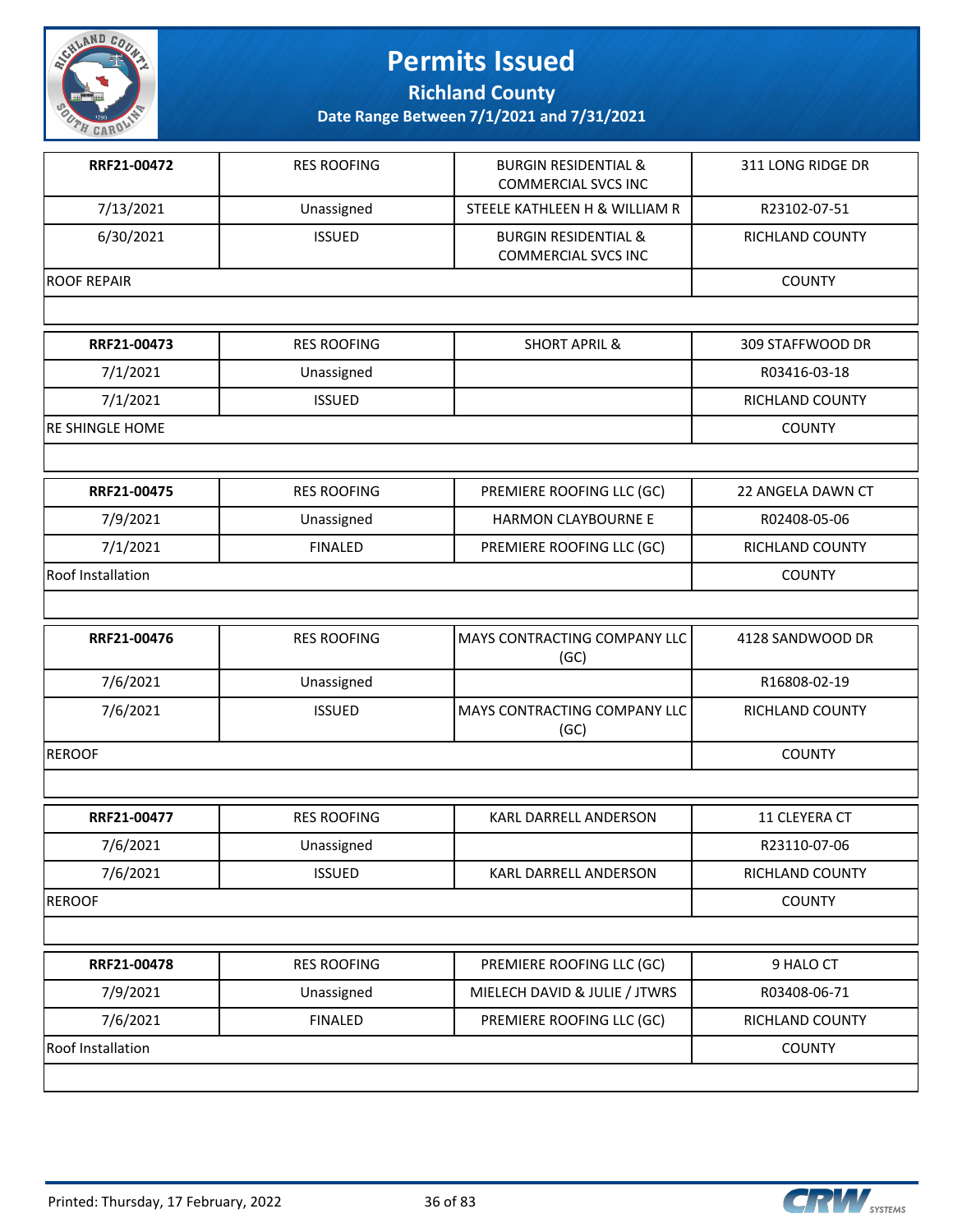

**Richland County**

| RRF21-00481               | <b>RES ROOFING</b> | THE RED SHIRT GUYS ROOFING LLC          | <b>5 CHESAPEAKE CT</b> |
|---------------------------|--------------------|-----------------------------------------|------------------------|
| 7/13/2021                 | Unassigned         |                                         | R19863-01-12           |
| 7/9/2021                  | <b>ISSUED</b>      | THE RED SHIRT GUYS ROOFING LLC          | RICHLAND COUNTY        |
| Tear off and re-roof      |                    |                                         | <b>COUNTY</b>          |
| Roofing                   |                    |                                         |                        |
| RRF21-00482               | <b>RES ROOFING</b> | <b>RANDY R HARDEE</b>                   | 232 SWEET GUM RD       |
| 7/9/2021                  | Unassigned         | THOMAS DONALD L & SANDRA N              | R20004-06-07           |
| 7/9/2021                  | <b>FINALED</b>     | <b>RANDY R HARDEE</b>                   | RICHLAND COUNTY        |
| <b>Residential ReRoof</b> |                    |                                         | <b>COUNTY</b>          |
|                           |                    |                                         |                        |
| RRF21-00484               | <b>RES ROOFING</b> | KARL DARRELL ANDERSON                   | 19 CLEYERA CT          |
| 7/12/2021                 | Unassigned         |                                         | R23110-07-08           |
| 7/12/2021                 | <b>ISSUED</b>      | KARL DARRELL ANDERSON                   | RICHLAND COUNTY        |
| REPAIR/REPLACEMNT         |                    |                                         | <b>COUNTY</b>          |
|                           |                    |                                         |                        |
| RRF21-00485               | <b>RES ROOFING</b> | PAUL RENNISON                           | 1629 OVERHILL RD       |
| 7/13/2021                 | Unassigned         | <b>BURNS KEVIN B</b>                    | R16816-09-11           |
| 7/12/2021                 | <b>FINALED</b>     | PAUL RENNISON                           | RICHLAND COUNTY        |
| Roof Replacement          |                    |                                         | <b>COUNTY</b>          |
|                           |                    |                                         |                        |
| RRF21-00486               | <b>RES ROOFING</b> | SOUTHERN SIDING & WINDOW<br><b>CORP</b> | 209 WILLIAM DUFFIE RD  |
| 7/30/2021                 | Unassigned         | STRAITER EDWARD & JEANETTE F            | R12100-02-07           |
| 7/12/2021                 | <b>ISSUED</b>      | SOUTHERN SIDING & WINDOW<br><b>CORP</b> | <b>RICHLAND COUNTY</b> |
| replace roofing           |                    |                                         | <b>COUNTY</b>          |
|                           |                    |                                         |                        |
| RRF21-00487               | <b>RES ROOFING</b> | SOUTHERN SIDING & WINDOW<br><b>CORP</b> | 1631 FAIRHAVEN DR      |
| 7/30/2021                 | Unassigned         | <b>CANTRELL RETA C</b>                  | R06013-01-17           |
| 7/12/2021                 | <b>ISSUED</b>      | SOUTHERN SIDING & WINDOW<br><b>CORP</b> | RICHLAND COUNTY        |
| replace roofing           |                    |                                         | <b>COUNTY</b>          |
|                           |                    |                                         |                        |

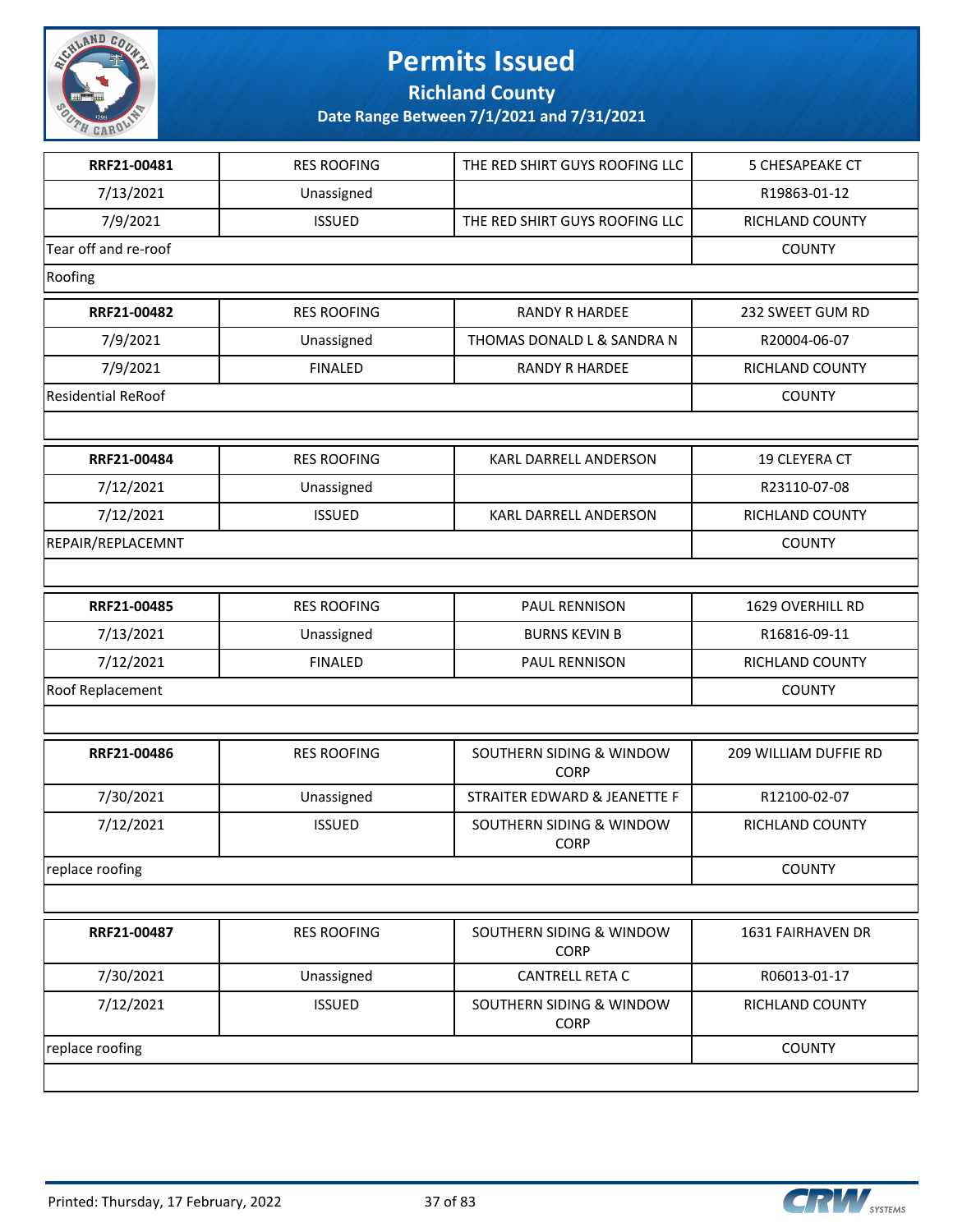

**Richland County**

| RRF21-00488       | <b>RES ROOFING</b> | <b>BURGIN RESIDENTIAL &amp;</b><br><b>COMMERCIAL SVCS INC</b> | 231 LAURENT WAY            |
|-------------------|--------------------|---------------------------------------------------------------|----------------------------|
| 7/26/2021         | Unassigned         | PALMER ROBERT O & TERRY L                                     | R04214-06-04               |
| 7/12/2021         | <b>ISSUED</b>      | <b>BURGIN RESIDENTIAL &amp;</b><br><b>COMMERCIAL SVCS INC</b> | RICHLAND COUNTY            |
| Roof Replacement  |                    |                                                               | <b>COUNTY</b>              |
|                   |                    |                                                               |                            |
| RRF21-00489       | <b>RES ROOFING</b> | PREMIERE ROOFING LLC (GC)                                     | 1150 JACK STOUDEMAYER RD   |
| 7/15/2021         | Unassigned         | MOORE CURTIS L JR & KAREN R                                   | R01000-03-34               |
| 7/13/2021         | <b>FINALED</b>     | PREMIERE ROOFING LLC (GC)                                     | RICHLAND COUNTY            |
| Roof Installation |                    |                                                               | <b>COUNTY</b>              |
|                   |                    |                                                               |                            |
| RRF21-00490       | <b>RES ROOFING</b> | PREMIERE ROOFING LLC (GC)                                     | 12 HOLLY CREEK CT          |
| 7/15/2021         | Unassigned         | TUCKER CRISTINA M ETAL                                        | R05108-02-14               |
| 7/13/2021         | <b>FINALED</b>     | PREMIERE ROOFING LLC (GC)                                     | RICHLAND COUNTY            |
| Roof Installation |                    |                                                               | <b>COUNTY</b>              |
|                   |                    |                                                               |                            |
| RRF21-00491       | <b>RES ROOFING</b> | PREMIERE ROOFING LLC (GC)                                     | 10663 TWO NOTCH RD         |
| 7/15/2021         | Unassigned         | <b>GOFF HANK B &amp; CATHERINE L</b>                          | R25800-02-04               |
| 7/13/2021         | <b>FINALED</b>     | PREMIERE ROOFING LLC (GC)                                     | RICHLAND COUNTY            |
| Roof Installation |                    |                                                               | <b>COUNTY</b>              |
|                   |                    |                                                               |                            |
| RRF21-00492       | <b>RES ROOFING</b> | PREMIERE ROOFING LLC (GC)                                     | <b>602 SWEET THORNE RD</b> |
| 7/15/2021         | Unassigned         | <b>HLA PROPERTIES LLC</b>                                     | R04110-01-23               |
| 7/13/2021         | <b>FINALED</b>     | PREMIERE ROOFING LLC (GC)                                     | <b>RICHLAND COUNTY</b>     |
| Roof Installation |                    |                                                               | <b>COUNTY</b>              |
|                   |                    |                                                               |                            |
| RRF21-00493       | <b>RES ROOFING</b> | PREMIERE ROOFING LLC (GC)                                     | 1717 JOHNSON MARINA RD     |
| 7/15/2021         | Unassigned         | <b>CHARPING WANDA KAY</b>                                     | R01411-02-20               |
| 7/13/2021         | <b>FINALED</b>     | PREMIERE ROOFING LLC (GC)                                     | RICHLAND COUNTY            |
| Roof Installation |                    |                                                               | <b>COUNTY</b>              |
|                   |                    |                                                               |                            |

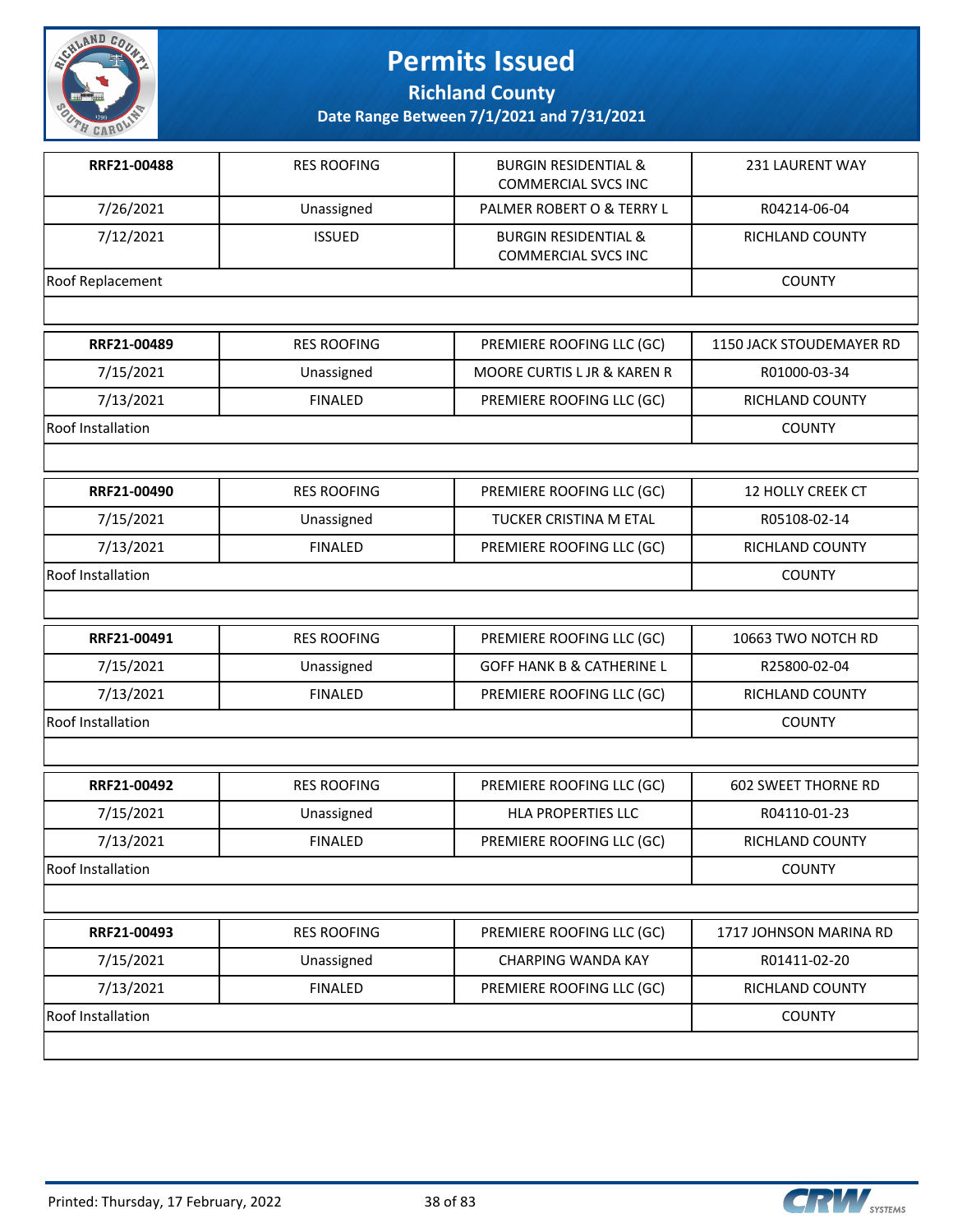

**Richland County**

| RRF21-00494               | <b>RES ROOFING</b> | PREMIERE ROOFING LLC (GC)     | 37 CIRCLE DR             |
|---------------------------|--------------------|-------------------------------|--------------------------|
| 7/19/2021                 | Unassigned         | WILLIAMS JOHN D & LORI A      | R02401-01-25             |
| 7/13/2021                 | <b>FINALED</b>     | PREMIERE ROOFING LLC (GC)     | RICHLAND COUNTY          |
| <b>Roof Installation</b>  |                    |                               | <b>COUNTY</b>            |
|                           |                    |                               |                          |
| RRF21-00495               | <b>RES ROOFING</b> | PREMIERE ROOFING LLC (GC)     | <b>105 SADDLEROCK DR</b> |
| 7/15/2021                 | Unassigned         | MURRAY KENNETH B & DEMETRIS S | R05202-03-08             |
| 7/13/2021                 | <b>FINALED</b>     | PREMIERE ROOFING LLC (GC)     | RICHLAND COUNTY          |
| Roof Installation         |                    |                               | <b>COUNTY</b>            |
|                           |                    |                               |                          |
| RRF21-00496               | <b>RES ROOFING</b> | PREMIERE ROOFING LLC (GC)     | 118 OSBORNE LN           |
| 7/15/2021                 | Unassigned         | MITCHELL RONNIE C & ROBIN S   | R04301-02-23             |
| 7/13/2021                 | <b>FINALED</b>     | PREMIERE ROOFING LLC (GC)     | <b>RICHLAND COUNTY</b>   |
| Roof Installation         |                    |                               | <b>COUNTY</b>            |
|                           |                    |                               |                          |
| RRF21-00497               | <b>RES ROOFING</b> | <b>RANDY R HARDEE</b>         | 316 RIVERWALK WAY        |
| 7/15/2021                 | Unassigned         | <b>STONE MICHELLE R</b>       | R05012-01-24             |
| 7/13/2021                 | <b>FINALED</b>     | <b>RANDY R HARDEE</b>         | RICHLAND COUNTY          |
| <b>Residential ReRoof</b> |                    |                               | <b>COUNTY</b>            |
|                           |                    |                               |                          |
| RRF21-00501               | <b>RES ROOFING</b> | PREMIERE ROOFING LLC (GC)     | 706 WHITEWATER DR        |
| 7/15/2021                 | Unassigned         | <b>OLSEN MICHAEL BRADEN</b>   | R02608-02-35             |
| 7/15/2021                 | <b>FINALED</b>     | PREMIERE ROOFING LLC (GC)     | RICHLAND COUNTY          |
| <b>Roof Installation</b>  |                    |                               | <b>COUNTY</b>            |
|                           |                    |                               |                          |
| RRF21-00502               | <b>RES ROOFING</b> | PREMIERE ROOFING LLC (GC)     | 337 LAKE FRONT DR        |
| 7/15/2021                 | Unassigned         | CANTEY DEAN K & SEAN E        | R05182-05-11             |
| 7/15/2021                 | <b>FINALED</b>     | PREMIERE ROOFING LLC (GC)     | RICHLAND COUNTY          |
| <b>Roof Installation</b>  |                    |                               | <b>COUNTY</b>            |
|                           |                    |                               |                          |

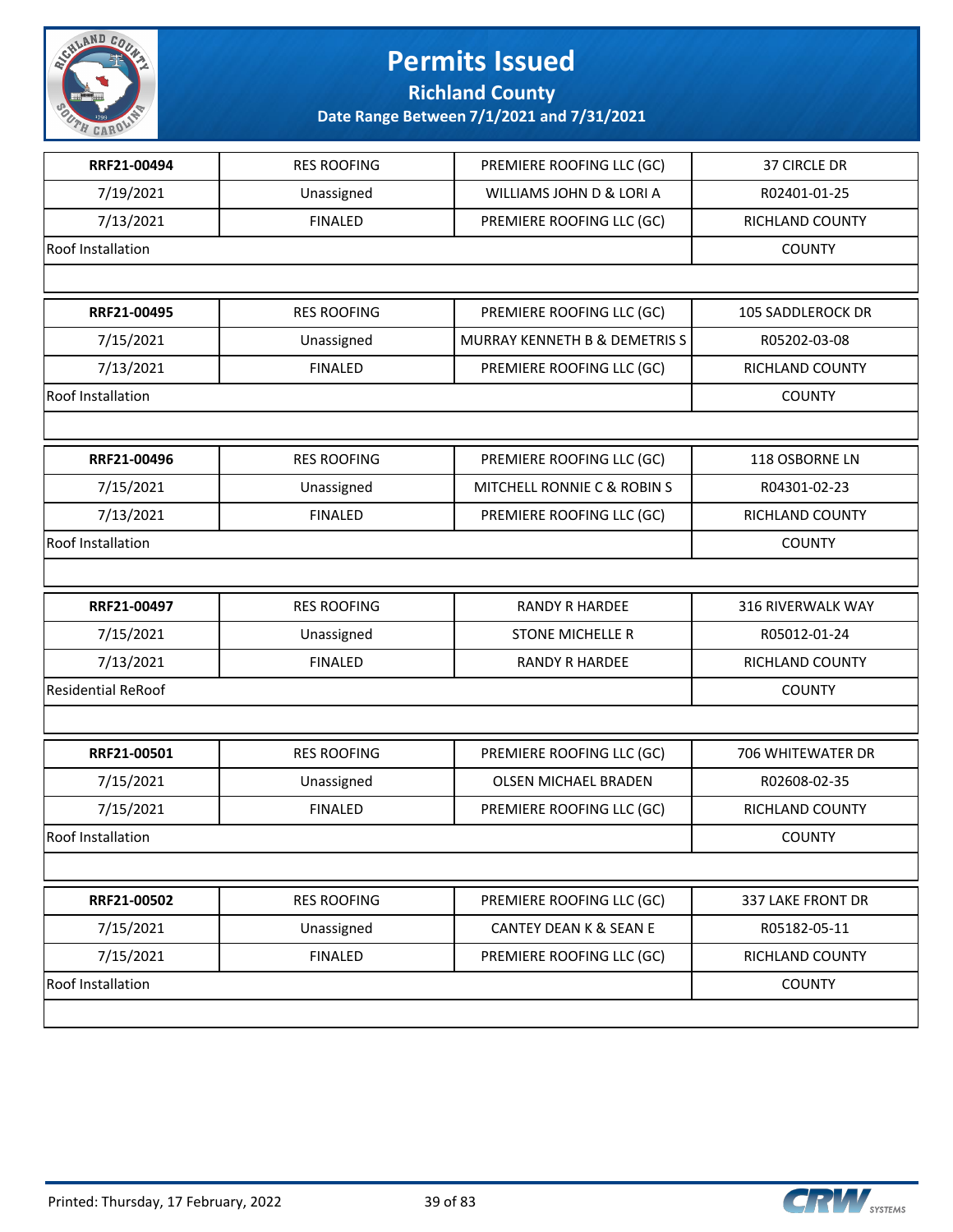

**Richland County**

| RRF21-00503                       | <b>RES ROOFING</b> | PREMIERE ROOFING LLC (GC)                          | 216 ARISTIDES DR             |
|-----------------------------------|--------------------|----------------------------------------------------|------------------------------|
| 7/15/2021                         | Unassigned         | <b>BRENTIN RAYMOND JOSEPH &amp;</b>                | R04115-02-07                 |
| 7/15/2021                         | <b>FINALED</b>     | PREMIERE ROOFING LLC (GC)                          | RICHLAND COUNTY              |
| Roof Installation                 |                    |                                                    | <b>COUNTY</b>                |
|                                   |                    |                                                    |                              |
| RRF21-00504                       | <b>RES ROOFING</b> | <b>DEREK JOYE</b>                                  | <b>205 SOUTH SHIELDS RD</b>  |
| 7/15/2021                         | Unassigned         | THURBER LAURA JOYCE                                | R17215-05-07                 |
| 7/15/2021                         | <b>FINALED</b>     | <b>DEREK JOYE</b>                                  | RICHLAND COUNTY              |
| Re-Roof                           |                    |                                                    | <b>COUNTY</b>                |
|                                   |                    |                                                    |                              |
| RRF21-00505                       | <b>RES ROOFING</b> | PATRICK J TROMPETER                                | <b>145 CHEROKEE RIDGE DR</b> |
| 7/21/2021                         | Unassigned         | <b>BURNS MATTHEW D &amp; KIMBERLY D</b>            | R23614-01-22                 |
| 7/15/2021                         | <b>FINALED</b>     | PATRICK J TROMPETER                                | RICHLAND COUNTY              |
| Tear off and install new shingles |                    |                                                    | <b>COUNTY</b>                |
|                                   |                    |                                                    |                              |
| RRF21-00507                       | <b>RES ROOFING</b> |                                                    | 309 DEERWOOD ST              |
| 7/16/2021                         | Unassigned         |                                                    | R13805-04-08                 |
| 7/16/2021                         | <b>ISSUED</b>      | <b>WILLIAM B TURNER</b>                            | RICHLAND COUNTY              |
| REPAIR/REPLACEMENT                |                    |                                                    | <b>COUNTY</b>                |
|                                   |                    |                                                    |                              |
| RRF21-00509                       | <b>RES ROOFING</b> | <b>CLYDE NETTLES ROOFING &amp;</b><br>PAINTING INC | 91 SARATOGA RD               |
| 7/21/2021                         | Unassigned         | <b>RODGERS C TERRY &amp;</b>                       | R02405-01-14                 |
| 7/20/2021                         | <b>ISSUED</b>      | <b>CLYDE NETTLES ROOFING &amp;</b><br>PAINTING INC | <b>RICHLAND COUNTY</b>       |
| Re Roof                           |                    |                                                    | <b>COUNTY</b>                |
|                                   |                    |                                                    |                              |
| RRF21-00516                       | <b>RES ROOFING</b> | MAYHEM ROOFING AND<br><b>CONSTRUCTION LLC</b>      | 1129 PARLIAMENT LAKE DR      |
| 7/30/2021                         | Unassigned         | PEGUES SHENNA M                                    | R19807-01-16                 |
| 7/22/2021                         | <b>ISSUED</b>      | MAYHEM ROOFING AND<br><b>CONSTRUCTION LLC</b>      | RICHLAND COUNTY              |
| <b>Replace Shingle Roofing</b>    |                    |                                                    | <b>COUNTY</b>                |
|                                   |                    |                                                    |                              |

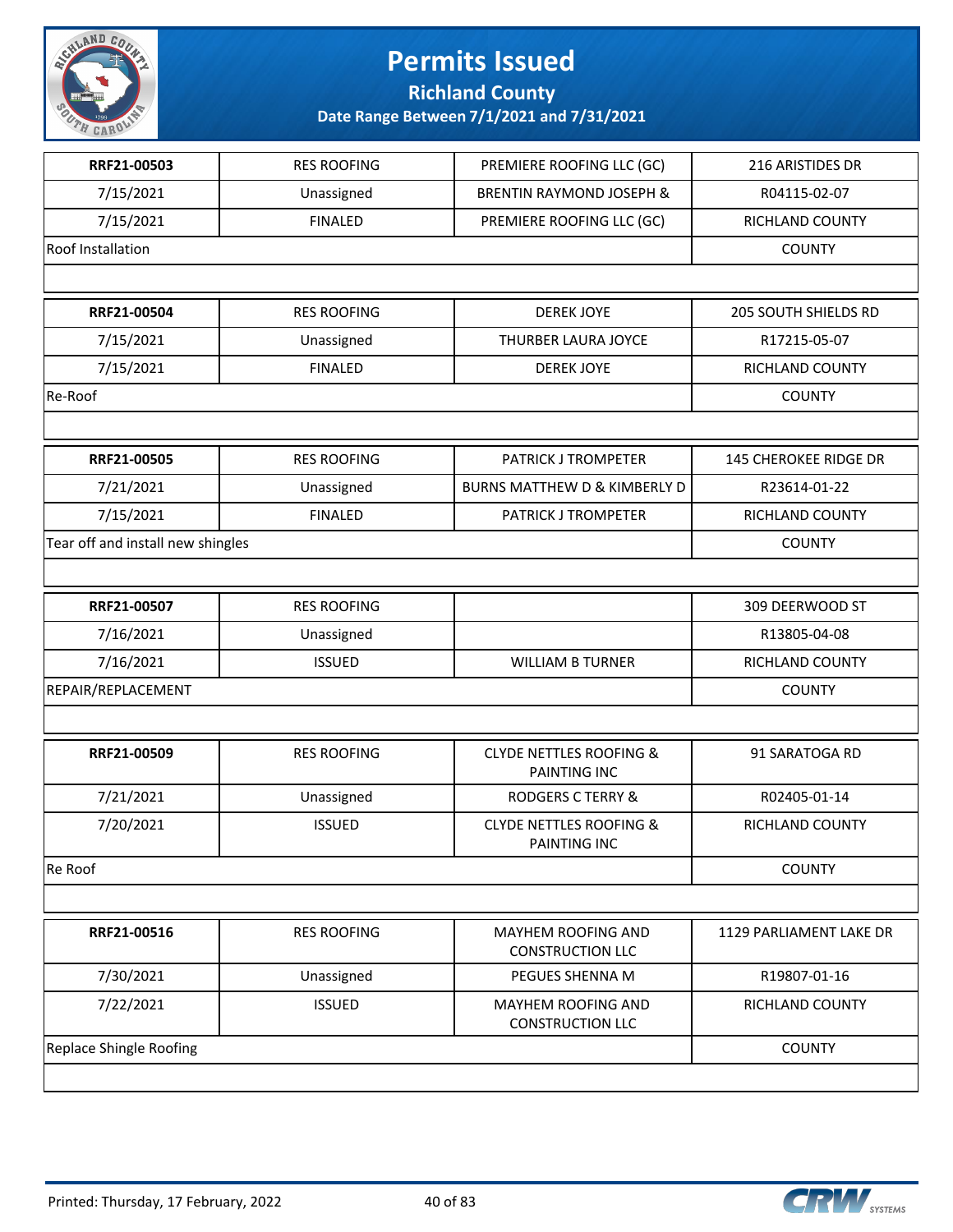

**Richland County**

| RRF21-00517                               | <b>RES ROOFING</b> | <b>GUY ROOFING INC</b>              | 213 RABON SPRINGS RD     |
|-------------------------------------------|--------------------|-------------------------------------|--------------------------|
| 7/26/2021                                 | Unassigned         | BEAUDRE JASON M & JUDYMARIE         | R20001-05-29             |
| 7/22/2021                                 | <b>FINALED</b>     | <b>GUY ROOFING INC</b>              | RICHLAND COUNTY          |
| remove and replace 10 squares of shingles |                    |                                     | <b>COUNTY</b>            |
|                                           |                    |                                     |                          |
| RRF21-00520                               | <b>RES ROOFING</b> | <b>MARK A GRAHAM</b>                | 101 ELKHORN LN           |
| 7/23/2021                                 | Unassigned         | OLIVER BARBARA A                    | R20216-04-16             |
| 7/23/2021                                 | <b>FINALED</b>     | <b>MARK A GRAHAM</b>                | RICHLAND COUNTY          |
| Tear off and replace                      |                    |                                     | <b>COUNTY</b>            |
|                                           |                    |                                     |                          |
| RRF21-00521                               | <b>RES ROOFING</b> | <b>MARK A GRAHAM</b>                | 217 RICHCREEK RD         |
| 7/26/2021                                 | Unassigned         | RICHARD ALBERTA                     | R09208-13-33             |
| 7/23/2021                                 | <b>FINALED</b>     | <b>MARK A GRAHAM</b>                | <b>RICHLAND COUNTY</b>   |
| Tear off and replace                      |                    |                                     | <b>COUNTY</b>            |
|                                           |                    |                                     |                          |
| RRF21-00522                               | <b>RES ROOFING</b> | KARL DARRELL ANDERSON               | 1440 LEGION DR           |
| 7/23/2021                                 | Unassigned         |                                     | R23110-01-10             |
| 7/23/2021                                 | <b>ISSUED</b>      | KARL DARRELL ANDERSON               | RICHLAND COUNTY          |
| <b>RE ROOF</b>                            |                    |                                     | <b>COUNTY</b>            |
|                                           |                    |                                     |                          |
| RRF21-00525                               | <b>RES ROOFING</b> | MARCOS ENRIQUE ARANGO               | 135 CAROL ANN DR         |
| 7/30/2021                                 | Unassigned         | jewel kirk                          | R19813-02-03             |
| 7/27/2021                                 | <b>ISSUED</b>      | MARCOS ARANGO                       | RICHLAND COUNTY          |
| <b>RE ROOF</b>                            |                    |                                     | <b>COUNTY</b>            |
|                                           |                    |                                     |                          |
| RRF21-00528                               | <b>RES ROOFING</b> | PREMIERE ROOFING LLC (GC)           | <b>6 AUTUMN BROOK CT</b> |
| 7/30/2021                                 | Unassigned         | <b>BROWN ALBERT &amp; ALFREDA L</b> | R05108-02-03             |
| 7/28/2021                                 | <b>FINALED</b>     | PREMIERE ROOFING LLC (GC)           | RICHLAND COUNTY          |
| Roof Installation                         |                    |                                     | <b>COUNTY</b>            |
|                                           |                    |                                     |                          |

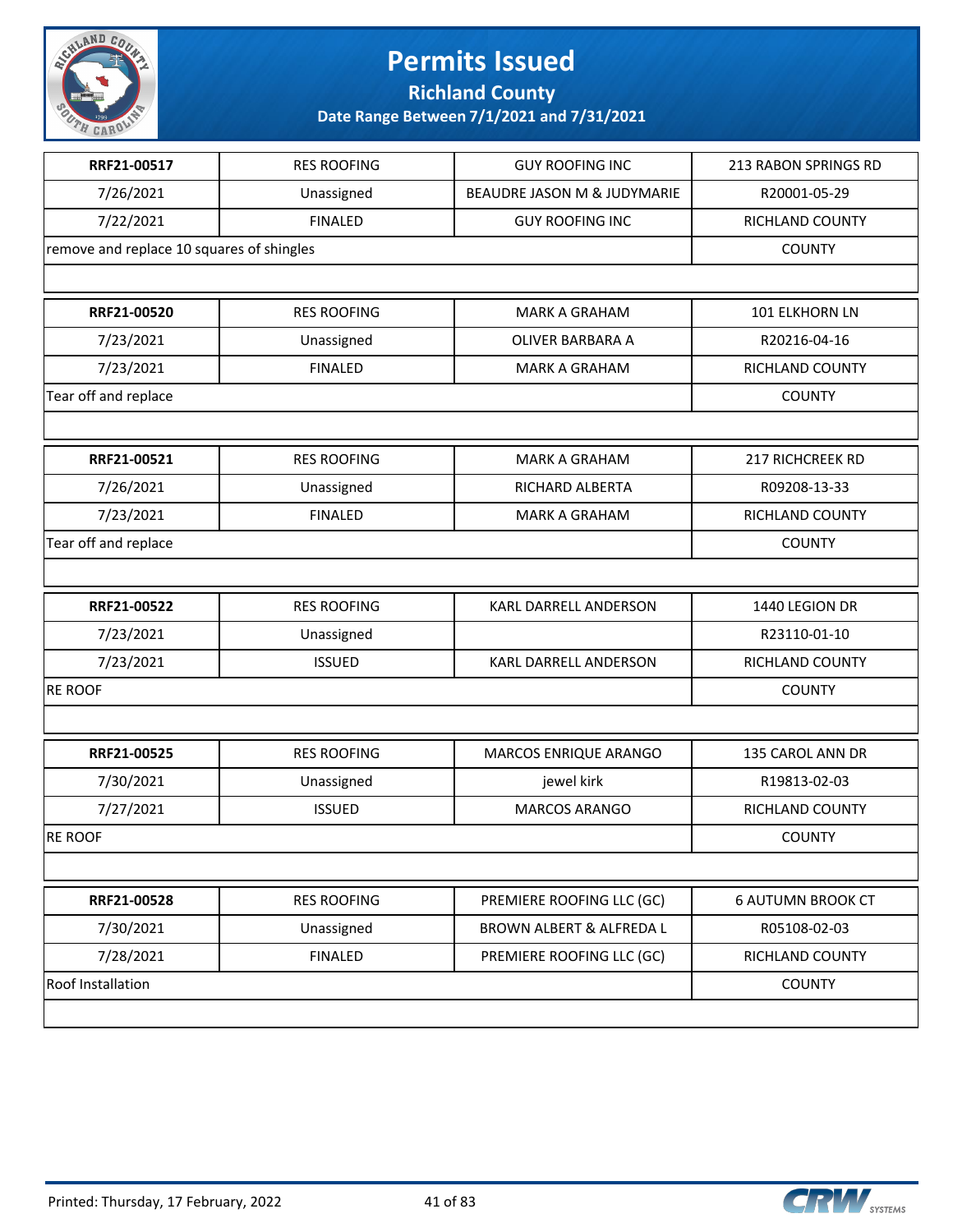

#### **Date Range Between 7/1/2021 and 7/31/2021**

| RRF21-00529       | <b>RES ROOFING</b> | PREMIERE ROOFING LLC (GC)      | 113 CADDIS CREEK RD |
|-------------------|--------------------|--------------------------------|---------------------|
| 7/30/2021         | Unassigned         | <b>REYES LISZETE</b>           | R05107-01-23        |
| 7/28/2021         | <b>FINALED</b>     | PREMIERE ROOFING LLC (GC)      | RICHLAND COUNTY     |
| Roof Installation |                    |                                | <b>COUNTY</b>       |
|                   |                    |                                |                     |
| RRF21-00530       | <b>RES ROOFING</b> | PREMIERE ROOFING LLC (GC)      | <b>26 BUXTON DR</b> |
| 7/30/2021         | Unassigned         | <b>KARN KEITH R &amp;</b>      | R20112-01-17        |
| 7/28/2021         | <b>FINALED</b>     | PREMIERE ROOFING LLC (GC)      | RICHLAND COUNTY     |
| Roof Installation |                    |                                | <b>COUNTY</b>       |
|                   |                    |                                |                     |
| RRF21-00531       | <b>RES ROOFING</b> | PREMIERE ROOFING LLC (GC)      | 1 WOODPINE CT       |
| 7/30/2021         | Unassigned         | KELLY GARY A & LYNDA M         | R04916-04-71        |
| 7/28/2021         | <b>FINALED</b>     | PREMIERE ROOFING LLC (GC)      | RICHLAND COUNTY     |
| Roof Installation | <b>COUNTY</b>      |                                |                     |
|                   |                    |                                |                     |
| RRF21-00534       | <b>RES ROOFING</b> | PREMIERE ROOFING LLC (GC)      | 9 CANDLEWOOD LN     |
| 7/29/2021         | Unassigned         | <b>BANKS KRISPIN COVINGTON</b> | R22005-02-07        |
| 7/28/2021         | <b>ISSUED</b>      | PREMIERE ROOFING LLC (GC)      | RICHLAND COUNTY     |
| Roof Installation |                    |                                | <b>COUNTY</b>       |
|                   |                    |                                |                     |
| RRF21-00535       | <b>RES ROOFING</b> | PREMIERE ROOFING LLC (GC)      | 811 PEACEHAVEN RD   |
| 7/29/2021         | Unassigned         | <b>BARFIELD WILLIAM E</b>      | R00600-01-38        |
| 7/28/2021         | <b>FINALED</b>     | PREMIERE ROOFING LLC (GC)      | RICHLAND COUNTY     |
| Roof Installation |                    |                                | <b>COUNTY</b>       |
|                   |                    |                                |                     |
|                   |                    |                                |                     |

#### **Number of RES ROOFING/Unassigned Permits: 52**

| RBD21-00971                     | RESIDENTIAL ADDITIONS & ADD/ALT RAMIREZ ESPERANZA HERNANDEZ |                                  | 7115 SPROTT ST  |
|---------------------------------|-------------------------------------------------------------|----------------------------------|-----------------|
| 7/12/2021                       | ADDITION                                                    | RAMIREZ ESPERANZA HERNANDEZ<br>α | R14216-01-14    |
| 4/22/2021                       | <b>FINALED</b>                                              |                                  | RICHLAND COUNTY |
| <b>PORCH &amp; DINNING ROOM</b> |                                                             |                                  | <b>COUNTY</b>   |
|                                 |                                                             |                                  |                 |

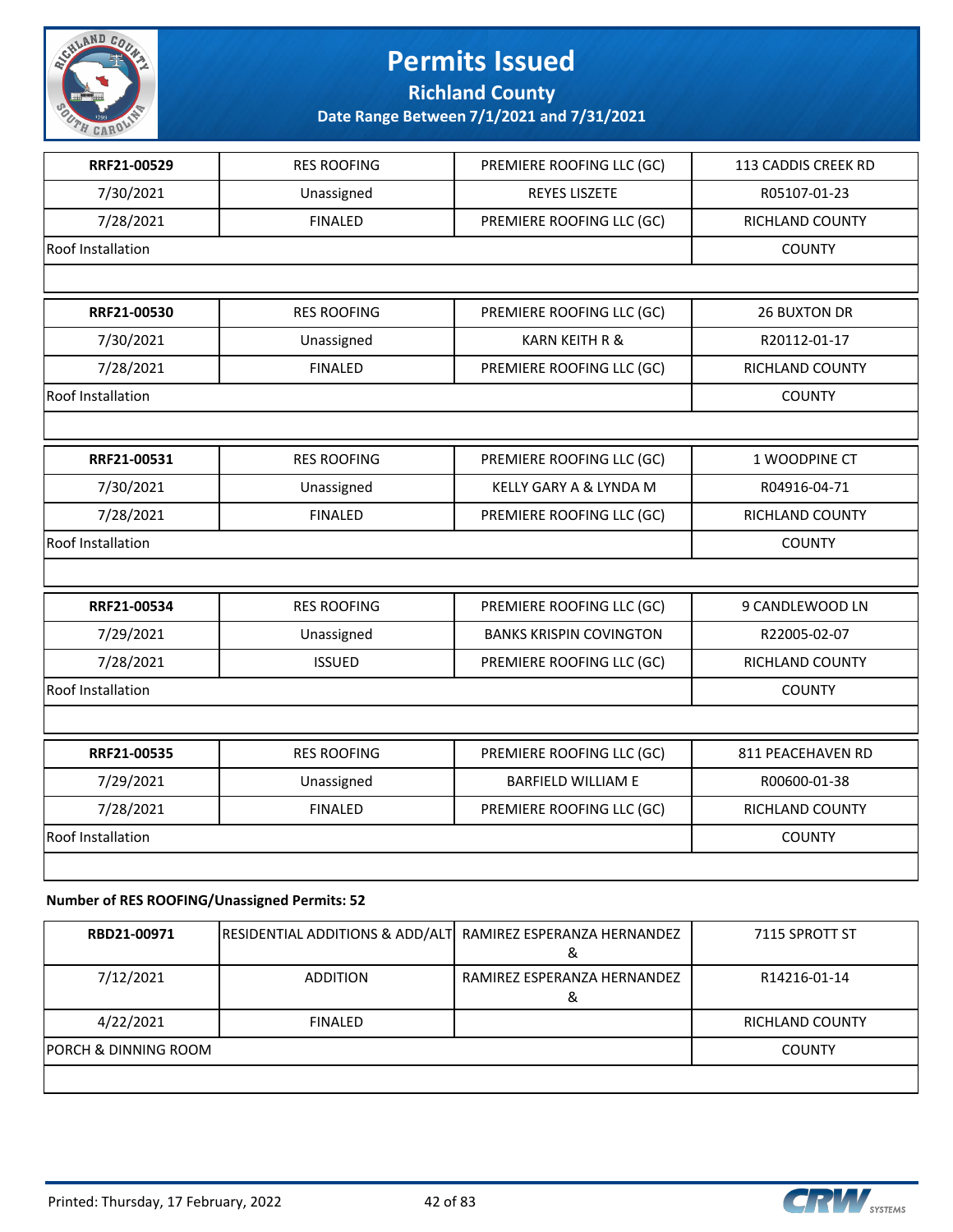

**Date Range Between 7/1/2021 and 7/31/2021**

| RBD21-00998          | <b>RESIDENTIAL ADDITIONS &amp; ADD/ALT</b> | MARIA MUNOZ | 620 BURMASTER DR |
|----------------------|--------------------------------------------|-------------|------------------|
| 7/8/2021             | <b>ADDITION</b>                            |             | R25708-04-16     |
| 4/27/2021            | <b>ISSUED</b>                              | MARIA MUNOZ | RICHLAND COUNTY  |
| ITWO BEDROOM ADDITON | <b>COUNTY</b>                              |             |                  |
|                      |                                            |             |                  |

| RBD21-01172                      | <b>RESIDENTIAL ADDITIONS &amp; ADD/ALT</b> | <b>MOTA DESIGN</b>  | 17 SHORELINE DR |
|----------------------------------|--------------------------------------------|---------------------|-----------------|
| 7/7/2021                         | <b>ADDITION</b>                            | JOHNSON REATHA P    | R23201-01-02    |
| 5/11/2021                        | ISSUED.                                    | MOTA DESIGN LLC(GC) | RICHLAND COUNTY |
| Adding a Garage to Existing home |                                            |                     | <b>COUNTY</b>   |

Hello my name is Reatha Johnson,

I am owner of the property above. I've had to part ways with the contractor "Mota Design". This was effective 12-14-2021. I've spoken to Lindsey (my inspector)and Mike Zap previously about my dissatisfaction with the contractor. I would like for Lindsey or Mike Zap to cal me to discuss how I proceed from here to finish my two car garage.

I can be reached via cell at 803 556-2960 or home 803 788-1231.

Thanks,

Reatha Johnson

| RBD21-01518                         | RESIDENTIAL ADDITIONS & ADD/ALT                      | RICHARD DELOYD ENGLAND                      | 93 JOHNNY LORICK RD     |
|-------------------------------------|------------------------------------------------------|---------------------------------------------|-------------------------|
| 7/14/2021                           | <b>ADDITION</b>                                      | <b>HTOO NAW LWE &amp; TAR MLA</b>           | R05102-05-07            |
| 6/16/2021                           | <b>ISSUED</b>                                        | <b>Richard England</b>                      | <b>RICHLAND COUNTY</b>  |
|                                     | New patio with aluminum screen walls and panel roof. |                                             | <b>COUNTY</b>           |
| NO PLANS, NO PLAT, AND NO CONTRACT. |                                                      |                                             |                         |
| RBD21-01527                         | RESIDENTIAL ADDITIONS & ADD/ALT                      | MICHAEL C REU DBA ARCHADECK<br>OF CENTRALSC | <b>1 SPRINGSDANS LN</b> |
| 7/26/2021                           | <b>ADDITION</b>                                      | <b>ALLEN SHELY E</b>                        | R25703-03-37            |
| 6/17/2021                           | <b>ISSUED</b>                                        | MICHAEL C REU DBA ARCHADECK<br>OF CENTRALSC | <b>RICHLAND COUNTY</b>  |
| Constructing a 23x8 front porch     |                                                      |                                             | <b>COUNTY</b>           |
|                                     |                                                      |                                             |                         |
| RBD21-01609                         | RESIDENTIAL ADDITIONS & ADD/ALT                      | <b>KEVIN M HARRIS</b>                       | 1140 OLYMPIA AVE        |
| 7/30/2021                           | <b>ADDITION</b>                                      | <b>NALBONE SAMUEL A III</b>                 | R11203-12-02            |
| 6/24/2021                           | <b>ISSUED</b>                                        | <b>KEVIN M HARRIS</b>                       | <b>RICHLAND COUNTY</b>  |
| adding a bedroom and bathroom       |                                                      |                                             | <b>COUNTY</b>           |
|                                     |                                                      |                                             |                         |

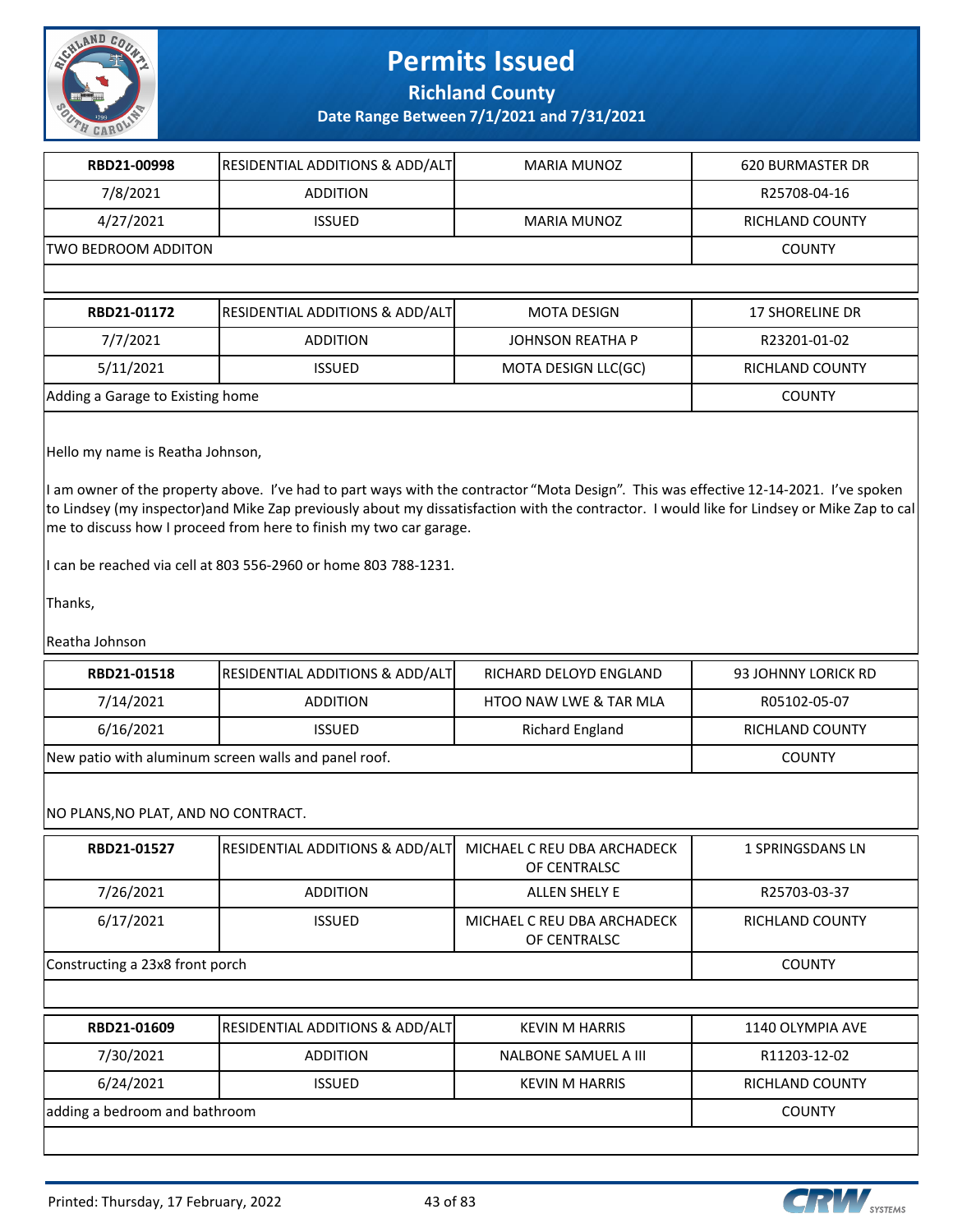

**Richland County**

**Date Range Between 7/1/2021 and 7/31/2021**

| RBD21-01636                                                 | RESIDENTIAL ADDITIONS & ADD/ALT | <b>MCRAE GREGORY</b>                            | <b>309 GREENGATE DR</b>       |  |
|-------------------------------------------------------------|---------------------------------|-------------------------------------------------|-------------------------------|--|
| 7/29/2021                                                   | <b>ADDITION</b>                 |                                                 | R19904-06-08                  |  |
| 6/29/2021                                                   | <b>ISSUED</b>                   | <b>MCRAE GREGORY</b>                            | <b>RICHLAND COUNTY</b>        |  |
| 30*36 ADDITION TO EXISTING HOME                             |                                 |                                                 | <b>COUNTY</b>                 |  |
|                                                             |                                 |                                                 |                               |  |
| RBD21-01658                                                 | RESIDENTIAL ADDITIONS & ADD/ALT | RESIDENTIAL CONSTRUCTION<br><b>SERVICES LLC</b> | <b>309 HERITAGE FOREST DR</b> |  |
| 7/23/2021                                                   | <b>ADDITION</b>                 |                                                 | R17612-02-12                  |  |
| 7/2/2021                                                    | <b>ISSUED</b>                   | RESIDENTIAL CONSTRUCTION<br><b>SERVICES LLC</b> | <b>RICHLAND COUNTY</b>        |  |
|                                                             | BED AND BTHRM ADDITION          |                                                 |                               |  |
| waiting on contractor to send plans to Clevelyn             |                                 |                                                 |                               |  |
| RBD21-01685                                                 | RESIDENTIAL ADDITIONS & ADD/ALT | <b>JOHN EVERETT BARBOUR</b>                     | 7707 TEAGUE RD                |  |
| 7/26/2021                                                   | <b>ADDITION</b>                 | <b>SIRCY ROBERT C &amp; ARLENE</b>              | R19209-02-07                  |  |
| 7/8/2021                                                    | <b>ISSUED</b>                   | JOHN EVERETT BARBOUR                            | <b>RICHLAND COUNTY</b>        |  |
| Build 626 SF of deck, build 336 SF porch on section of deck |                                 |                                                 | <b>COUNTY</b>                 |  |
|                                                             |                                 |                                                 |                               |  |
| RBD21-01798                                                 | RESIDENTIAL ADDITIONS & ADD/ALT | J.C. HOLSTON HOME<br><b>IMPROVEMENT</b>         | 9 BELLMEADE PL                |  |
| 7/27/2021                                                   | <b>ADDITION</b>                 |                                                 | R19006-01-09                  |  |
| 7/20/2021                                                   | <b>ISSUED</b>                   | J.C. HOLSTON HOME<br><b>IMPROVEMENT</b>         | <b>RICHLAND COUNTY</b>        |  |
| 18' x 16' bedroom addition                                  |                                 |                                                 | <b>COUNTY</b>                 |  |
|                                                             |                                 |                                                 |                               |  |

#### **Number of RESIDENTIAL ADDITIONS & ADD/ALT/ADDITION Permits: 10**

| RBD21-01281                                      | <b>RESIDENTIAL ADDITIONS &amp; ADD/ALT</b> | MICHAEL C REU DBA ARCHADECK<br>OF CENTRALSC | 100 ROSEBANK DR    |
|--------------------------------------------------|--------------------------------------------|---------------------------------------------|--------------------|
| 7/6/2021                                         | ADDITION/ALTERATION                        | <b>POSTON MARY E</b>                        | R13616-04-29       |
| 5/21/2021                                        | <b>FINALED</b>                             | MICHAEL C REU DBA ARCHADECK<br>OF CENTRALSC | RICHLAND COUNTY    |
| Replacing existing deck with a 330 sq. ft. deck. | <b>COUNTY</b>                              |                                             |                    |
|                                                  |                                            |                                             |                    |
| RBD21-01731                                      | <b>RESIDENTIAL ADDITIONS &amp; ADD/ALT</b> | JOHN EVERETT BARBOUR                        | 121 LAKE HILTON DR |

| RBD21-01731                           | <b>RESIDENTIAL ADDITIONS &amp; ADD/ALT</b> | JOHN EVERETT BARBOUR        | 121 LAKE HILTON DR |
|---------------------------------------|--------------------------------------------|-----------------------------|--------------------|
| 7/29/2021                             | ADDITION/ALTERATION                        | THOMAS & LOUISE JOHNS TRUST | R00416-01-12       |
| 7/14/2021                             | <b>FINALED</b>                             | JOHN EVERETT BARBOUR        | RICHLAND COUNTY    |
| 4x14 engineered aluminum screen porch |                                            |                             | <b>COUNTY</b>      |
| Built on existing deck                |                                            |                             |                    |

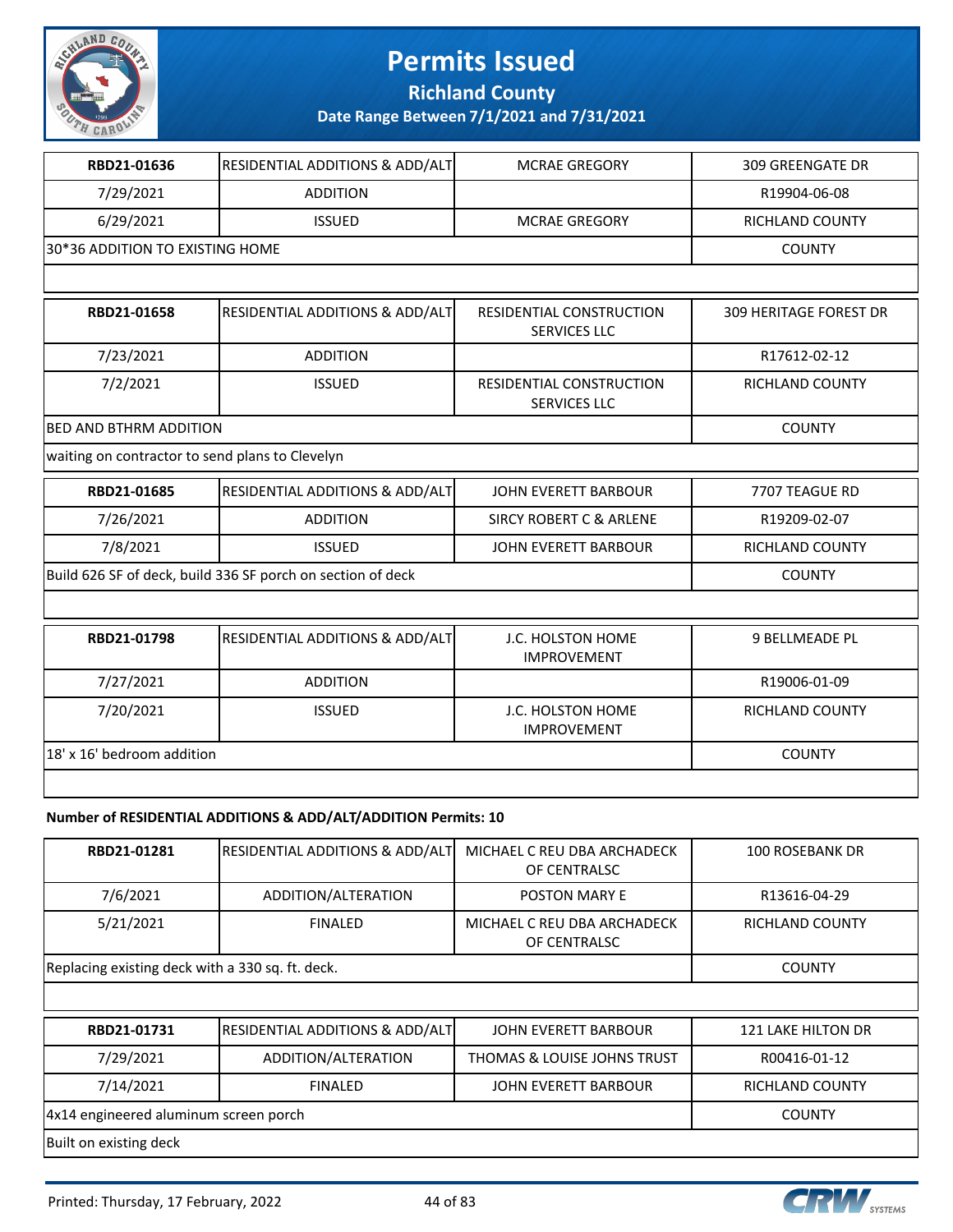

**Date Range Between 7/1/2021 and 7/31/2021**

#### **Number of RESIDENTIAL ADDITIONS & ADD/ALT/ADDITION/ALTERATION Permits: 2**

| RBD21-01664                                                  | RESIDENTIAL ALTERATIONS | JMAC GENERAL CONTRACTOR LLC | 203 CAMDEN CHASE |
|--------------------------------------------------------------|-------------------------|-----------------------------|------------------|
| 7/26/2021                                                    | ACCESSORY ALTERATION    | BROWN KEITH R & JANET N     | R25604-07-05     |
| 7/6/2021                                                     | <b>VOID</b>             | JMAC GENERAL CONTRACTOR LLC | RICHLAND COUNTY  |
| Remodeling Kitchen, Adding Pocket Door, Relocating some elec |                         |                             | <b>COUNTY</b>    |
|                                                              |                         |                             |                  |

| RBD21-01699                                 | RESIDENTIAL ALTERATIONS | CHAMPION WINDOW OF<br>COLUMBIA | 201 ASHWOOD DR  |
|---------------------------------------------|-------------------------|--------------------------------|-----------------|
| 7/27/2021                                   | ACCESSORY ALTERATION    | PECK J E A/K/A JOANNE E PECK   | R05206-06-11    |
| 7/9/2021                                    | <b>FINALED</b>          | CHAMPION WINDOW OF<br>COLUMBIA | RICHLAND COUNTY |
| 10X24 POLYDECK FOR PATIO ROOM W/STUDIO ROOF | <b>COUNTY</b>           |                                |                 |
| 4" STUDIO ROOF PATIO ROOM                   |                         |                                |                 |

#### **Number of RESIDENTIAL ALTERATIONS/ACCESSORY ALTERATION Permits: 2**

| RBD21-01173                                                                            | RESIDENTIAL ALTERATIONS | <b>MOTA DESIGN</b>            | 1016 FONTAINE RD           |
|----------------------------------------------------------------------------------------|-------------------------|-------------------------------|----------------------------|
| 7/7/2021                                                                               | <b>ALTERATIONS</b>      | LIG-ON PROPERTY SOLUTIONS INC | R14205-05-02               |
| 5/11/2021                                                                              | <b>ISSUED</b>           | NEW CREATION CONSTRUCTION     | <b>RICHLAND COUNTY</b>     |
| Remodeling Interior and Exterior of home                                               |                         |                               | <b>COUNTY</b>              |
|                                                                                        |                         |                               |                            |
| RBD21-01174                                                                            | RESIDENTIAL ALTERATIONS | <b>MOTA DESIGN</b>            | <b>6536 SHAKESPEARE RD</b> |
| 7/7/2021                                                                               | <b>ALTERATIONS</b>      | PEOPLES HOLDINGS LLC          | R14215-09-06               |
| 5/11/2021                                                                              | <b>ISSUED</b>           | MOTA DESIGN LLC(GC)           | <b>RICHLAND COUNTY</b>     |
| Remodeling Interior, Exterior of home, BTH & BEDROOM(NO MEP'S                          |                         |                               | <b>COUNTY</b>              |
| WAITING ON CONFIRMATION ON WHO THE CONTRACTOR IS.<br>MEP'S NEED TO PULL THEIR PERMITS. |                         |                               |                            |
| RBD21-01252                                                                            | RESIDENTIAL ALTERATIONS | <b>KROTISH DEBRA &amp;</b>    | <b>12 SUNRISE PT</b>       |
| 7/15/2021                                                                              | <b>ALTERATIONS</b>      |                               | R02308-02-11               |
| 5/19/2021                                                                              | <b>ISSUED</b>           |                               | <b>RICHLAND COUNTY</b>     |
| <b>RENOVATIONS OF HOME INTERIOR</b>                                                    |                         |                               | <b>COUNTY</b>              |

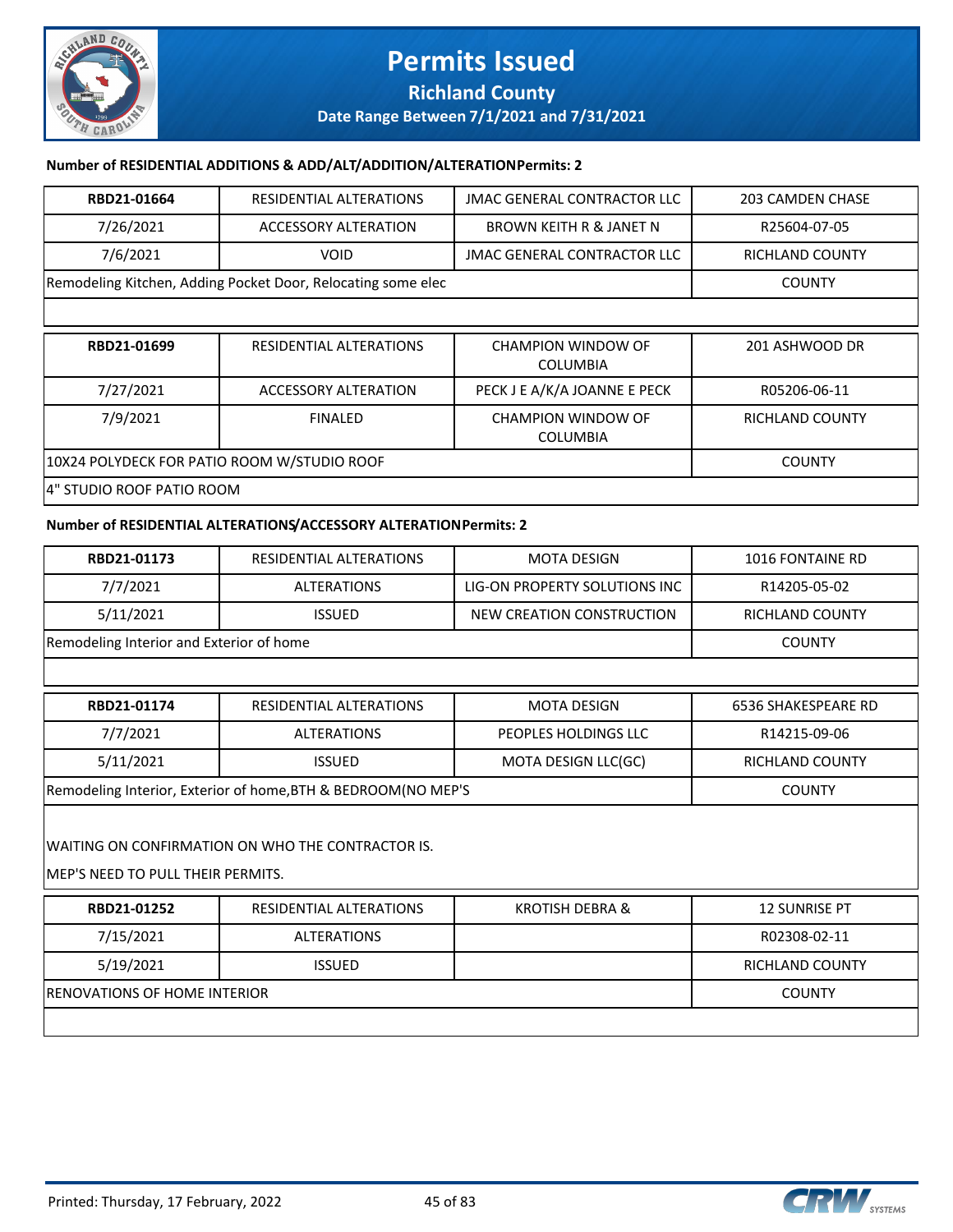

#### **Richland County**

#### **Date Range Between 7/1/2021 and 7/31/2021**

| RBD21-01317                                                                | RESIDENTIAL ALTERATIONS                                       | INTEGRATED REPAIR SOLUTIONS LLC    | 7602 HUNT CLUB RD P106  |
|----------------------------------------------------------------------------|---------------------------------------------------------------|------------------------------------|-------------------------|
| 7/19/2021                                                                  | <b>ALTERATIONS</b>                                            | STEVENS JOSHUA EDWIN & ERIN M      | R16939-01-22            |
| 5/25/2021                                                                  | <b>ISSUED</b>                                                 | INTEGRATED REPAIR SOLUTIONS LLC    | RICHLAND COUNTY         |
| <b>COVERED PORCH</b>                                                       |                                                               |                                    | P106 COUNTY             |
|                                                                            |                                                               |                                    |                         |
| RBD21-01477                                                                | RESIDENTIAL ALTERATIONS                                       | <b>ECS CONSTRUCTION LLC</b>        | 6331 WESTSHORE RD       |
| 7/30/2021                                                                  | <b>ALTERATIONS</b>                                            | <b>HENDRICK MATTHEW R &amp;</b>    | R16803-05-11            |
| 6/10/2021                                                                  | <b>ISSUED</b>                                                 | <b>ECS CONSTRUCTION LLC</b>        | RICHLAND COUNTY         |
|                                                                            | Remodel master bathroom, kitchen, and refinishing hardwoods   |                                    | <b>COUNTY</b>           |
| WRONG TYPE, SUB TYPE AND NO SIGNED CONTRACT.                               |                                                               |                                    |                         |
| RBD21-01628                                                                | RESIDENTIAL ALTERATIONS                                       | <b>LIBERTY BUILDERS INC</b>        | 208 BEAVER DAM RD       |
| 7/14/2021                                                                  | <b>ALTERATIONS</b>                                            | Thomas Taylor                      | R22708-02-02            |
| 6/28/2021                                                                  | <b>ISSUED</b>                                                 | <b>LIBERTY BUILDERS INC</b>        | RICHLAND COUNTY         |
| Converting bedroom into bathroom                                           |                                                               |                                    | <b>COUNTY</b>           |
| covert bedroom into bathroom and closet                                    |                                                               |                                    |                         |
| RBD21-01631                                                                | RESIDENTIAL ALTERATIONS                                       | <b>JASON BRIGHT</b>                | 216 N WOODLAKE DR       |
| 7/19/2021                                                                  | <b>ALTERATIONS</b>                                            | MAYBERRY THOMAS A & MARY E         | R26002-03-02            |
| 6/28/2021                                                                  | <b>FINALED</b>                                                | <b>JASON BRIGHT</b>                | RICHLAND COUNTY         |
| 14 x 19 sunroom wall system                                                |                                                               |                                    | <b>COUNTY</b>           |
|                                                                            |                                                               |                                    |                         |
| RBD21-01815                                                                | RESIDENTIAL ALTERATIONS                                       | <b>JUSTIN CLARK GRAHAM</b>         | <b>200 STOCKLAND RD</b> |
| 7/23/2021                                                                  | <b>ALTERATIONS</b>                                            | <b>STARKS MARY &amp; TIMOTHY</b>   | R05104-06-37            |
| 7/21/2021                                                                  | <b>FINALED</b>                                                | <b>JUSTIN CLARK GRAHAM</b>         | RICHLAND COUNTY         |
|                                                                            | ADA Bathroom remodel-replace shower, toilet, sink, floor, ram |                                    | <b>COUNTY</b>           |
| Correct previous contractor's work and complete bathroom per SC DDSN plans |                                                               |                                    |                         |
| RBD21-01847                                                                | RESIDENTIAL ALTERATIONS                                       | <b>JMAC GENERAL CONTRACTOR LLC</b> | 203 CAMDEN CHASE        |
| 7/26/2021                                                                  | <b>ALTERATIONS</b>                                            |                                    | R25604-07-05            |
| 7/26/2021                                                                  | <b>FINALED</b>                                                | <b>JMAC GENERAL CONTRACTOR LLC</b> | RICHLAND COUNTY         |
| REMODEL KITCHEN, ADD POCKET DOOR, RELOCATE ELECTRIC                        | <b>COUNTY</b>                                                 |                                    |                         |
|                                                                            |                                                               |                                    |                         |

#### **Number of RESIDENTIAL ALTERATIONS/ALTERATIONS Permits: 9**

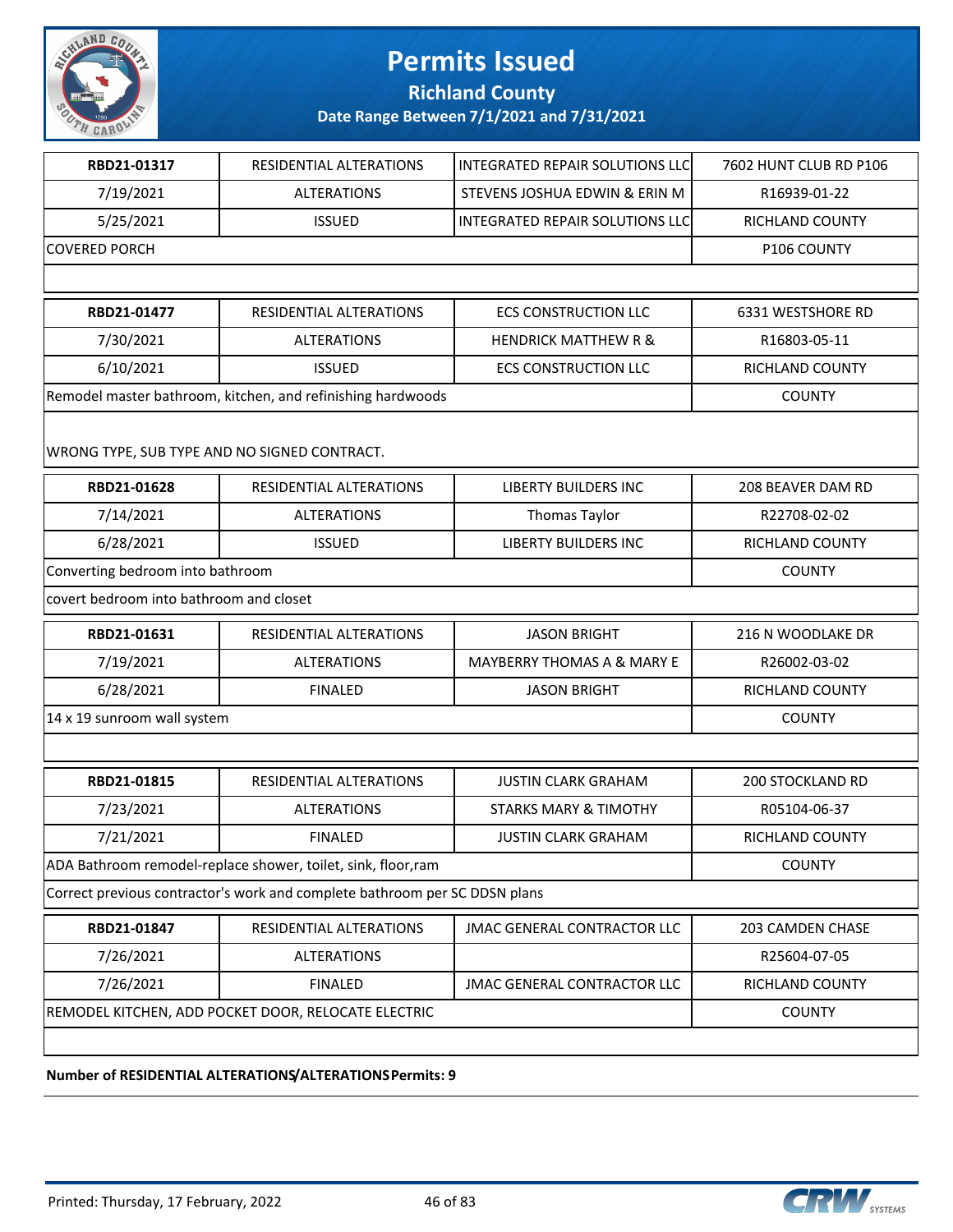

**Richland County**

| RBD21-00530                                  | RESIDENTIAL NEW ACCESSORY<br><b>STRUCTURE</b>                       | RANDOLPH ROMEO                               | 173 JASPER RANDOLPH DR    |
|----------------------------------------------|---------------------------------------------------------------------|----------------------------------------------|---------------------------|
| 7/15/2021                                    | Unassigned                                                          | RANDOLPH ROMEO                               | R24416-01-17              |
| 3/4/2021                                     | <b>ISSUED</b>                                                       |                                              | RICHLAND COUNTY           |
| TAC BUILDING(HORSE EQUIPMENT)                |                                                                     |                                              | <b>COUNTY</b>             |
|                                              |                                                                     |                                              |                           |
| RBD21-00865                                  | RESIDENTIAL NEW ACCESSORY<br><b>STRUCTURE</b>                       | <b>JOSH BROWN</b>                            | 1082 HOWARD COOGLER RD    |
| 7/2/2021                                     | Unassigned                                                          |                                              | R04100-08-34              |
| 4/12/2021                                    | <b>FINALED</b>                                                      |                                              | RICHLAND COUNTY           |
| METAL BUILDING ACCESSORY STRUCTURE           |                                                                     |                                              | <b>COUNTY</b>             |
|                                              |                                                                     |                                              |                           |
| RBD21-00997                                  | RESIDENTIAL NEW ACCESSORY<br><b>STRUCTURE</b>                       | RAYMOND R MATTHEWS JR                        | 10151 MONTICELLO RD       |
| 7/1/2021                                     | Unassigned                                                          | <b>GABLE WILLIAM THOMAS &amp;</b>            | R06800-01-03              |
| 4/26/2021                                    | <b>ISSUED</b>                                                       | RAYMOND R MATTHEWS JR                        | RICHLAND COUNTY           |
| metal prefab building                        |                                                                     |                                              | <b>COUNTY</b>             |
|                                              |                                                                     |                                              |                           |
| RBD21-01200                                  | RESIDENTIAL NEW ACCESSORY<br><b>STRUCTURE</b>                       | STEEL BUILDINGS AND STRUCTURES<br><b>INC</b> | 2141 CHAPIN RD            |
| 7/8/2021                                     | Unassigned                                                          | LANFEAR JAMES A & MICHELLE T                 | R00700-01-12              |
| 5/13/2021                                    | <b>ISSUED</b>                                                       | STEEL BUILDINGS AND STRUCTURES<br><b>INC</b> | RICHLAND COUNTY           |
| R00700-01-12                                 |                                                                     |                                              | <b>COUNTY</b>             |
|                                              | 36x26 Detached Accessory structure to be installed n ground. No MEP |                                              |                           |
| RBD21-01335                                  | RESIDENTIAL NEW ACCESSORY<br><b>STRUCTURE</b>                       | THE DURHAM COMPANY                           | <b>147 SID BICKLEY RD</b> |
| 7/1/2021                                     | Unassigned                                                          | THE DURHAM COMPANY                           | R00500-05-09              |
| 5/27/2021                                    | <b>ISSUED</b>                                                       | THE DURHAM COMPANY                           | <b>RICHLAND COUNTY</b>    |
| Pole Barn                                    |                                                                     |                                              | <b>COUNTY</b>             |
| Affidavit for Farm use attached              |                                                                     |                                              |                           |
| RBD21-01432                                  | RESIDENTIAL NEW ACCESSORY<br><b>STRUCTURE</b>                       | <b>HEISLER LARRY J &amp;</b>                 | 1033 SID SITES RD         |
| 7/9/2021                                     | Unassigned                                                          | <b>HEISLER LARRY J &amp;</b>                 | R02700-07-11              |
| 6/7/2021                                     | <b>FINALED</b>                                                      |                                              | RICHLAND COUNTY           |
| STORAGE/GARAGE/WORKSHOP                      | <b>COUNTY</b>                                                       |                                              |                           |
| PER MIKE ZAP OK TO RENEW PERMIT FOR 90 DAYS. |                                                                     |                                              |                           |

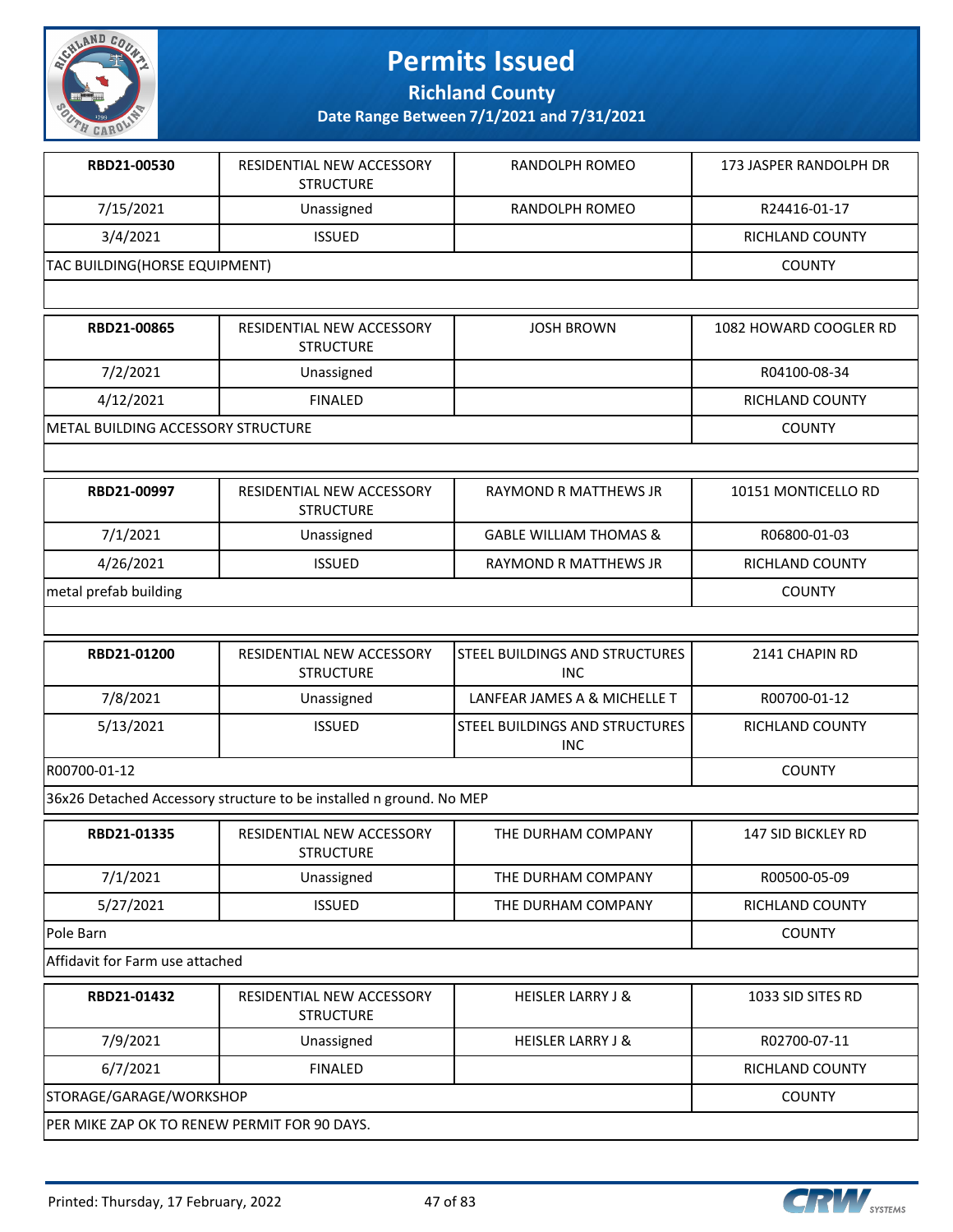

**Richland County**

| RBD21-01472                | RESIDENTIAL NEW ACCESSORY<br><b>STRUCTURE</b>                | <b>GAGE CONSTRUCTION LLC</b>                | 104 GEORGE ADDY RD      |
|----------------------------|--------------------------------------------------------------|---------------------------------------------|-------------------------|
| 7/14/2021                  | Unassigned                                                   | KAREN LARRABEE ESTATE PLANNING              | R01900-06-61            |
| 6/9/2021                   | <b>ISSUED</b>                                                | <b>GAGE CONSTRUCTION LLC</b>                | RICHLAND COUNTY         |
| Detached garage            |                                                              |                                             | <b>COUNTY</b>           |
|                            |                                                              |                                             |                         |
| RBD21-01495                | RESIDENTIAL NEW ACCESSORY<br><b>STRUCTURE</b>                | <b>GLYMPH JOHNNY C JR &amp;</b>             | 4123 HARD SCRABBLE RD   |
| 7/21/2021                  | Unassigned                                                   | <b>GLYMPH JOHNNY C JR &amp;</b>             | R20281-01-09            |
| 6/11/2021                  | <b>FINALED</b>                                               |                                             | RICHLAND COUNTY         |
| <b>DETACHED GARAGE</b>     |                                                              |                                             | <b>COUNTY</b>           |
|                            |                                                              |                                             |                         |
| RBD21-01517                | RESIDENTIAL NEW ACCESSORY<br><b>STRUCTURE</b>                | CRAWFORD DARRELL T & LISA                   | <b>441 PREAKNESS LN</b> |
| 7/13/2021                  | Unassigned                                                   | <b>CRAWFORD DARRELL T &amp; LISA</b>        | R25911-05-31            |
| 6/16/2021                  | <b>ISSUED</b>                                                |                                             | <b>RICHLAND COUNTY</b>  |
| <b>SHED</b>                |                                                              |                                             | <b>COUNTY</b>           |
|                            |                                                              |                                             |                         |
| RBD21-01537                | RESIDENTIAL NEW ACCESSORY<br><b>STRUCTURE</b>                | <b>BENFORD ERIN L</b>                       | 6315 NOBLE AVE          |
| 7/7/2021                   | Unassigned                                                   | <b>BENFORD ERIN L</b>                       | R09304-03-11            |
| 6/18/2021                  | <b>ISSUED</b>                                                |                                             | RICHLAND COUNTY         |
| <b>GARAGE/STORAGE SHED</b> |                                                              |                                             | <b>COUNTY</b>           |
|                            |                                                              |                                             |                         |
| RBD21-01561                | RESIDENTIAL NEW ACCESSORY<br><b>STRUCTURE</b>                | HOOVER BUILDINGS OF LEXINGTON<br><b>INC</b> | 416 LANGFORD RD         |
| 7/9/2021                   | Unassigned                                                   | <b>CORCORAN WILLIAM J III &amp;</b>         | R17800-04-48            |
| 6/22/2021                  | <b>ISSUED</b>                                                | HOOVER BUILDINGS OF LEXINGTON<br><b>INC</b> | RICHLAND COUNTY         |
|                            | 20'x24'x10' Pole Building(Shell Only) Private Storage/Garage |                                             | <b>COUNTY</b>           |
| (SHELL ONLY)               |                                                              |                                             |                         |
| RBD21-01575                | RESIDENTIAL NEW ACCESSORY<br><b>STRUCTURE</b>                | ALAN V SYLACUSE                             | 1363 OLD TAMAH RD       |
| 7/16/2021                  | Unassigned                                                   |                                             | R04300-05-17            |
| 6/23/2021                  | <b>FINALED</b>                                               |                                             | RICHLAND COUNTY         |
| <b>GARAGE STORAGE</b>      |                                                              |                                             | <b>COUNTY</b>           |
|                            |                                                              |                                             |                         |

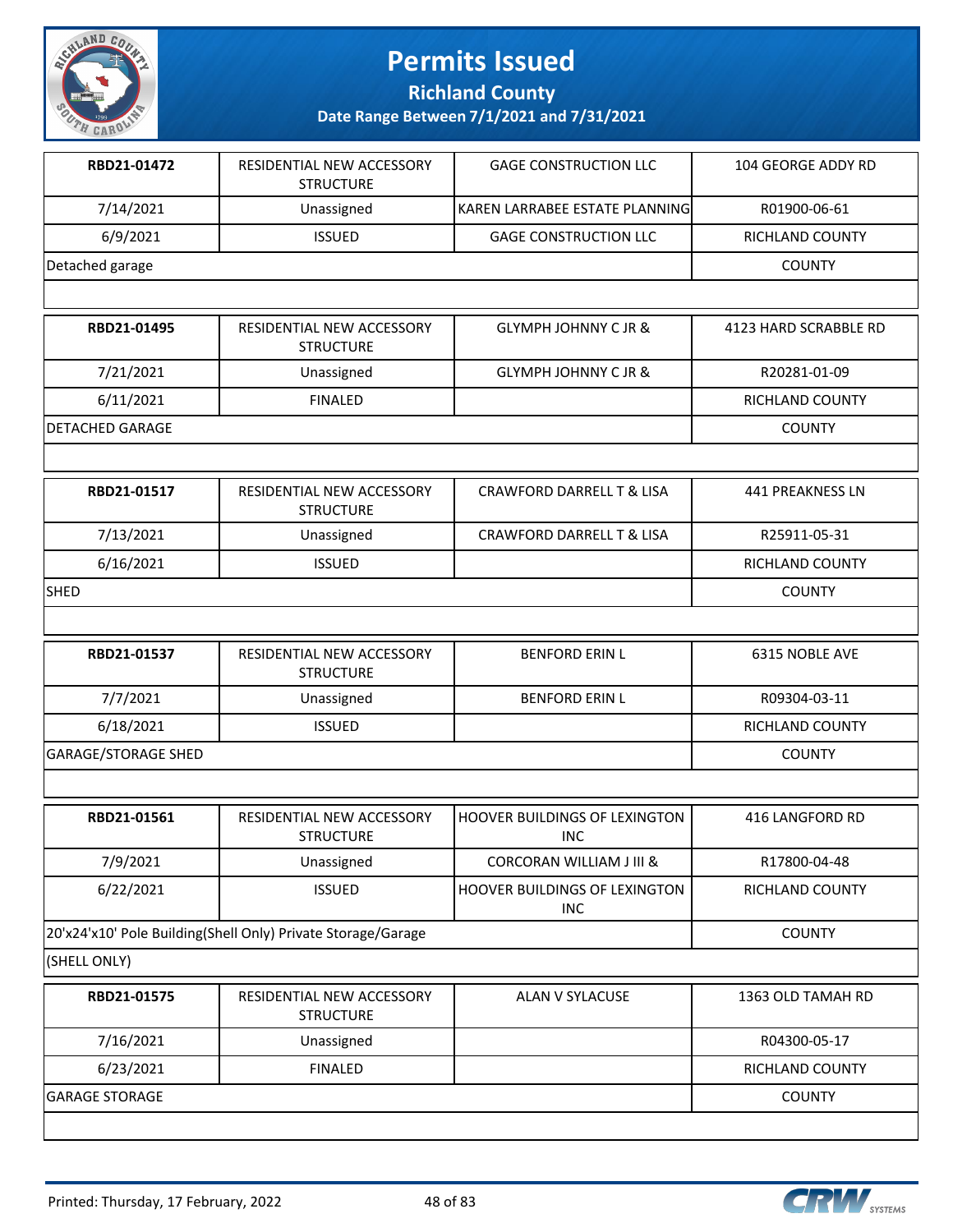

**Richland County**

| RBD21-01576                                                 | RESIDENTIAL NEW ACCESSORY<br><b>STRUCTURE</b> | <b>WESTON RODERICK ONEAL</b>                        | <b>1116 SAINT MATTHEW CHURCH</b><br><b>RD</b> |
|-------------------------------------------------------------|-----------------------------------------------|-----------------------------------------------------|-----------------------------------------------|
| 7/20/2021                                                   | Unassigned                                    |                                                     | R32800-02-10                                  |
| 6/23/2021                                                   | <b>ISSUED</b>                                 | <b>WESTON RODERICK ONEAL</b>                        | RICHLAND COUNTY                               |
| <b>FARM EQUIPMENT SHED</b>                                  |                                               |                                                     | <b>COUNTY</b>                                 |
|                                                             |                                               |                                                     |                                               |
| RBD21-01627                                                 | RESIDENTIAL NEW ACCESSORY<br><b>STRUCTURE</b> | PINNACLE BUILDING SOLUTIONS LLC<br>(GC)             | <b>441 LANGFORD RD</b>                        |
| 7/13/2021                                                   | Unassigned                                    | RIDGEWAY NORRIS W & REJEANNE T                      | R17800-01-77                                  |
| 6/28/2021                                                   | <b>FINALED</b>                                | PINNACLE BUILDING SOLUTIONS LLC<br>(GC)             | <b>RICHLAND COUNTY</b>                        |
| Storage Barn                                                |                                               |                                                     | <b>COUNTY</b>                                 |
|                                                             |                                               |                                                     |                                               |
| RBD21-01634                                                 | RESIDENTIAL NEW ACCESSORY<br><b>STRUCTURE</b> | <b>JARVIS RALPH DAVID &amp;</b>                     | 309 MOUNT VALLEY RD                           |
| 7/26/2021                                                   | Unassigned                                    | <b>JARVIS RALPH DAVID &amp;</b>                     | R12366-01-18                                  |
| 6/29/2021                                                   | <b>FINALED</b>                                |                                                     | RICHLAND COUNTY                               |
| <b>STORAGE BUILDING</b>                                     |                                               |                                                     | <b>COUNTY</b>                                 |
|                                                             |                                               |                                                     |                                               |
| RBD21-01659                                                 | RESIDENTIAL NEW ACCESSORY<br><b>STRUCTURE</b> | SOUTHERN REFLECTION BUILDING<br>& REMODELIN         | 206 PERSIMMON FORK RD                         |
| 7/22/2021                                                   | Unassigned                                    | <b>SCHLOSSER JON AARON &amp;</b>                    | R12700-01-63                                  |
| 7/2/2021                                                    | <b>FINALED</b>                                | SOUTHERN REFLECTION BUILDING<br>& REMODELIN         | RICHLAND COUNTY                               |
| POLE BLDG WITH/ELECTRICITY                                  |                                               |                                                     | <b>COUNTY</b>                                 |
|                                                             |                                               |                                                     |                                               |
| RBD21-01688                                                 | RESIDENTIAL NEW ACCESSORY<br><b>STRUCTURE</b> | <b>STEEL BUILDINGS AND STRUCTURES</b><br><b>INC</b> | 2141 CHAPIN RD                                |
| 7/29/2021                                                   | Unassigned                                    | LANFEAR JAMES A & MICHELLE T                        | R00700-01-12                                  |
| 7/8/2021                                                    | <b>ISSUED</b>                                 | STEEL BUILDINGS AND STRUCTURES<br><b>INC</b>        | RICHLAND COUNTY                               |
| 18x31 Detached Accessory Shell. no foundation, grading, MEP | <b>COUNTY</b>                                 |                                                     |                                               |
|                                                             |                                               |                                                     |                                               |

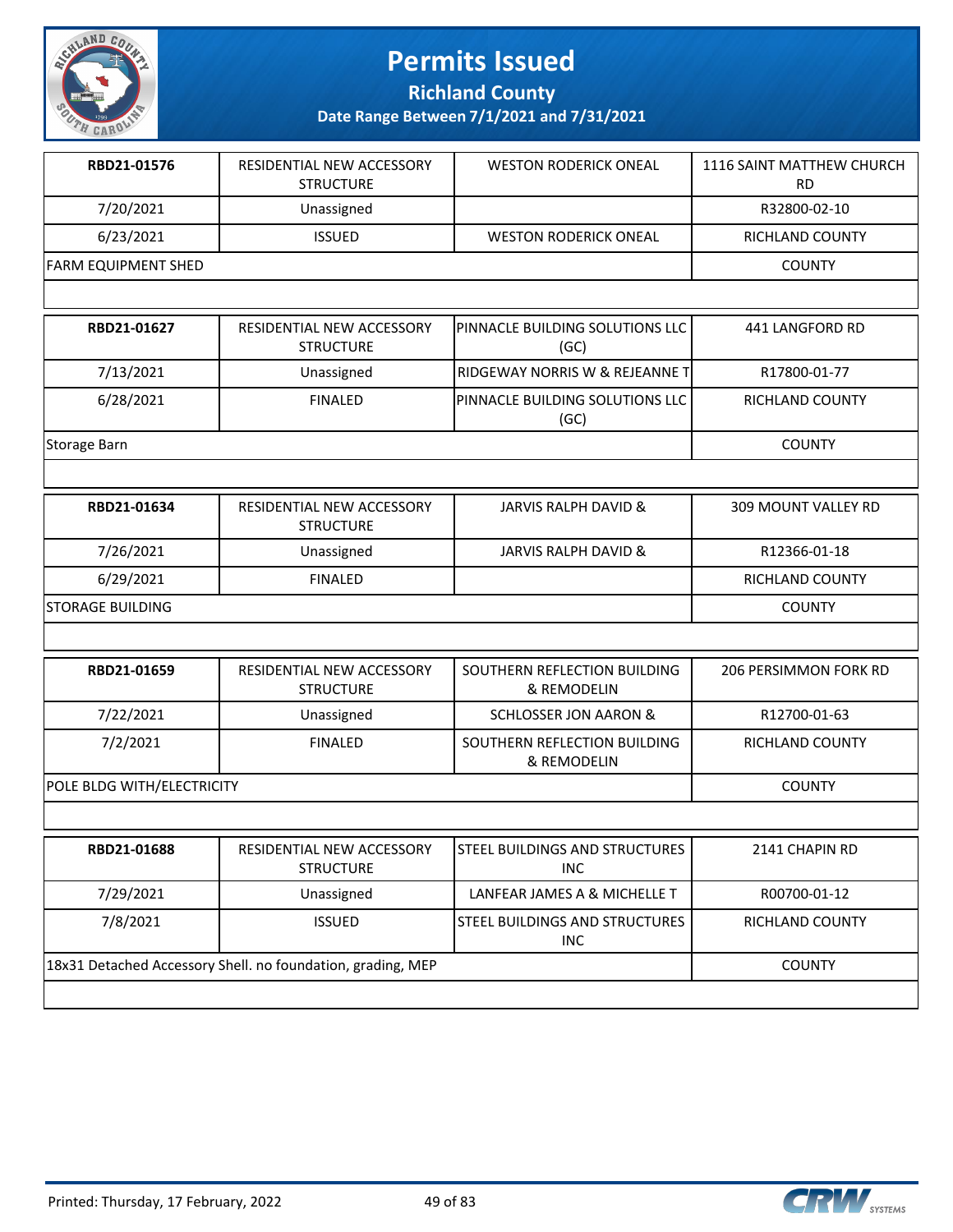

**Richland County**

**Date Range Between 7/1/2021 and 7/31/2021**

| RBD21-01693                              | RESIDENTIAL NEW ACCESSORY<br><b>STRUCTURE</b> | <b>EAGLE CARPORTS INC</b> | 7516 SUNVIEW CIR       |
|------------------------------------------|-----------------------------------------------|---------------------------|------------------------|
| 7/23/2021                                | Unassigned                                    | Alicia Torres             | R19210-02-18           |
| 7/8/2021                                 | <b>ISSUED</b>                                 | <b>EAGLE CARPORTS INC</b> | <b>RICHLAND COUNTY</b> |
| install detached metal carport structure |                                               |                           | <b>COUNTY</b>          |

| RBD21-01747 | RESIDENTIAL NEW ACCESSORY<br><b>STRUCTURE</b> | WADE CONSTRUCTION GROUP LLC | 1208 HINNANTS STORE RD |
|-------------|-----------------------------------------------|-----------------------------|------------------------|
| 7/30/2021   | Unassigned                                    |                             | R06900-01-01           |
| 7/15/2021   | <b>ISSUED</b>                                 | WADE CONSTRUCTION GROUP LLC | <b>RICHLAND COUNTY</b> |
| IPOLE BARN  |                                               |                             | <b>COUNTY</b>          |
|             |                                               |                             |                        |

#### **Number of RESIDENTIAL NEW ACCESSORY STRUCTURE/Unassigned Permits: 19**

| RBD21-01726                            | RESIDENTIAL NEW CONSTRUCTION | LPB OF SOUTH CAROLINA INC     | 111 LAGUNA VISTA DR |
|----------------------------------------|------------------------------|-------------------------------|---------------------|
| 7/13/2021                              | CMPL OF NEW CON              | HARP RYAN & CHRISTINE / JTWRS | R02315-01-30        |
| 7/13/2021                              | CO ISSUED                    | LPB OF SOUTH CAROLINA INC     | RICHLAND COUNTY     |
| <b>ICOMPLETION OF NEW CONSTRUCTION</b> |                              |                               | <b>COUNTY</b>       |

Per Mr. Harper and house plans in the Trakit, his front door will face 111 Laguna Vista Dr instead of 19 Teracotta Ct (see screenshot below).

Please update your files to reflect 111 Laguna Vista Dr, Irmo SC 29063 instead of 19 Teracotta Ct (see attached E9-1-1 Address Map). And pass on the appropriate inspector, etc.

Should you have any questions, please feel free to contact me. Thanks,

ALFREDA W. TINDAL E 9-1-1 Addressing Coordinator Richland County Government Community Planning & Development Department tindal.alfreda@richlandcountysc.gov

#### **Number of RESIDENTIAL NEW CONSTRUCTION/CMPL OF NEW CON Permits: 1**

| RBD21-01764                                    | RESIDENTIAL NEW CONSTRUCTION | <b>PRESTIGE CONSTRUCTION GROUP</b><br><b>LLC</b> | 1650 HORSESHOE DR B |
|------------------------------------------------|------------------------------|--------------------------------------------------|---------------------|
| 7/19/2021                                      | SINGLE FAM TOWNHOME          |                                                  | R17012-01-03        |
| 7/19/2021                                      | <b>ISSUED</b>                | <b>PRESTIGE CONSTRUCTION GROUP</b><br>LLC        | RICHLAND COUNTY     |
| Construct of single family townhomes           | <b>B COUNTY</b>              |                                                  |                     |
| REFER TO RBD20-01640 FOR ALL OTHER ATTACHMENTS |                              |                                                  |                     |

#### **Number of RESIDENTIAL NEW CONSTRUCTION/SINGLE FAM TOWNHOME Permits: 1**

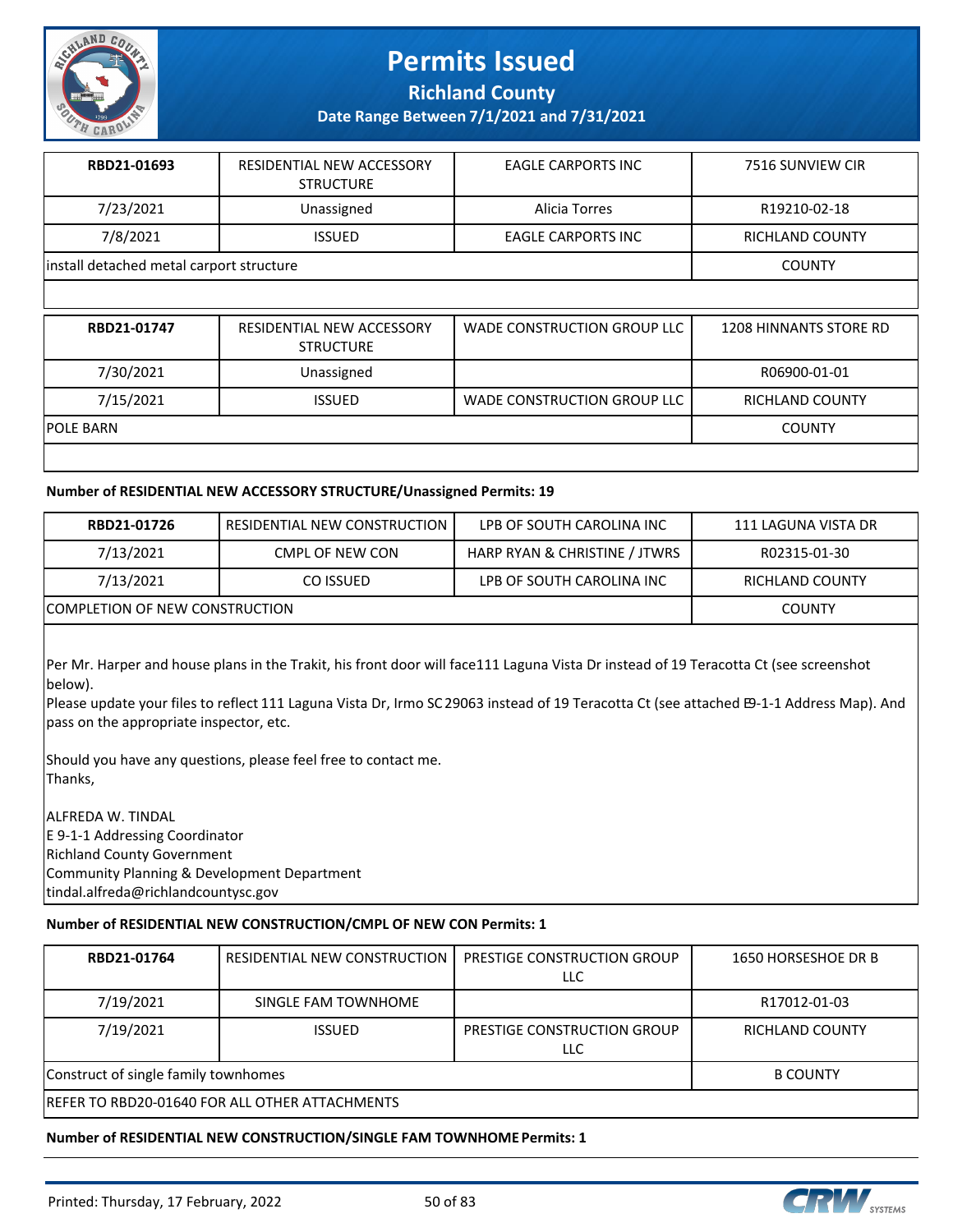

**Richland County**

#### **Date Range Between 7/1/2021 and 7/31/2021**

| RBD21-00967          | RESIDENTIAL NEW CONSTRUCTION | HURRICANE CONSTRUCTION INC | <b>48 DALMORE CT</b> |  |  |
|----------------------|------------------------------|----------------------------|----------------------|--|--|
| 7/8/2021             | SINGLE FAMILY RES            | RAVENWOOD DEVELOPMENT LLC  | R14807-09-01         |  |  |
| 4/22/2021            | <b>ISSUED</b>                | HURRICANE CONSTRUCTION INC | RICHLAND COUNTY      |  |  |
| Lot #79, Amber Creek |                              |                            | <b>COUNTY</b>        |  |  |
| 48 Dalmore Ct.       |                              |                            |                      |  |  |
| RBD21-00968          | RESIDENTIAL NEW CONSTRUCTION | HURRICANE CONSTRUCTION INC | 638 ROSERIDGE DR     |  |  |
| 7/8/2021             | SINGLE FAMILY RES            | HURRICANE CONSTRUCTION INC | R14806-05-03         |  |  |
| 4/22/2021            | <b>ISSUED</b>                | HURRICANE CONSTRUCTION INC | RICHLAND COUNTY      |  |  |
| Lot #83, Amber Creek | <b>COUNTY</b>                |                            |                      |  |  |

37 Dalmore Ct.

PER ALFREDA TINDAL THE ADDRESS WAS CHANGED FROM 37 DALMORE COURT TO 638 ROSERIDGE DRIVE ON 12-8-2021.(SEE ATTACHED ADDRESS FORM)

| RBD21-01147                                               | RESIDENTIAL NEW CONSTRUCTION | JERAMY SIGHTLER        | 6 STRATMOOR CT  |
|-----------------------------------------------------------|------------------------------|------------------------|-----------------|
| 7/27/2021                                                 | SINGLE FAMILY RES            | JAMES ANTOINE          | R27907-01-15    |
| 5/9/2021                                                  | ISSUED.                      | <b>JERAMY SIGHTLER</b> | RICHLAND COUNTY |
| construction of a new, site-built single-family residence | <b>COUNTY</b>                |                        |                 |

#### DO NOT FINAL UNTIL FLOOD OKs

| RBD21-01158                    | RESIDENTIAL NEW CONSTRUCTION         | MUNGO HOMES PROPERTIES LLC         | 1243 FRICK RD          |  |  |
|--------------------------------|--------------------------------------|------------------------------------|------------------------|--|--|
| 7/7/2021                       | SINGLE FAMILY RES                    | CALDWELL KEIONDA C & QUENTIN<br>U  | R08500-05-05           |  |  |
| 5/10/2021                      | <b>ISSUED</b>                        | MUNGO HOMES PROPERTIES LLC         | RICHLAND COUNTY        |  |  |
|                                | Construct New Single Family Dwelling |                                    |                        |  |  |
|                                |                                      |                                    |                        |  |  |
| RBD21-01194                    | RESIDENTIAL NEW CONSTRUCTION         | D R HORTON INC (COA)               | 1021 BELMONT GREEN RD  |  |  |
| 7/8/2021                       | SINGLE FAMILY RES                    | <b>GATEWAY ONE DEVELOPMENT LLC</b> | R22006-02-03           |  |  |
| 5/13/2021                      | CO ISSUED                            | D R HORTON INC (COA)               | <b>RICHLAND COUNTY</b> |  |  |
| Single Family New Construction | <b>COUNTY</b>                        |                                    |                        |  |  |
|                                |                                      |                                    |                        |  |  |

| RBD21-01195                    | RESIDENTIAL NEW CONSTRUCTION | D R HORTON INC (COA)                 | 1035 BELMONT GREEN RD |
|--------------------------------|------------------------------|--------------------------------------|-----------------------|
| 7/7/2021                       | SINGLE FAMILY RES            | <b>GATEWAY ONE DEVELOPMENT LLC I</b> | R22006-02-03          |
| 5/13/2021                      | CO ISSUED                    | D R HORTON INC (COA)                 | RICHLAND COUNTY       |
| Single Family New Construction | <b>COUNTY</b>                |                                      |                       |
|                                |                              |                                      |                       |

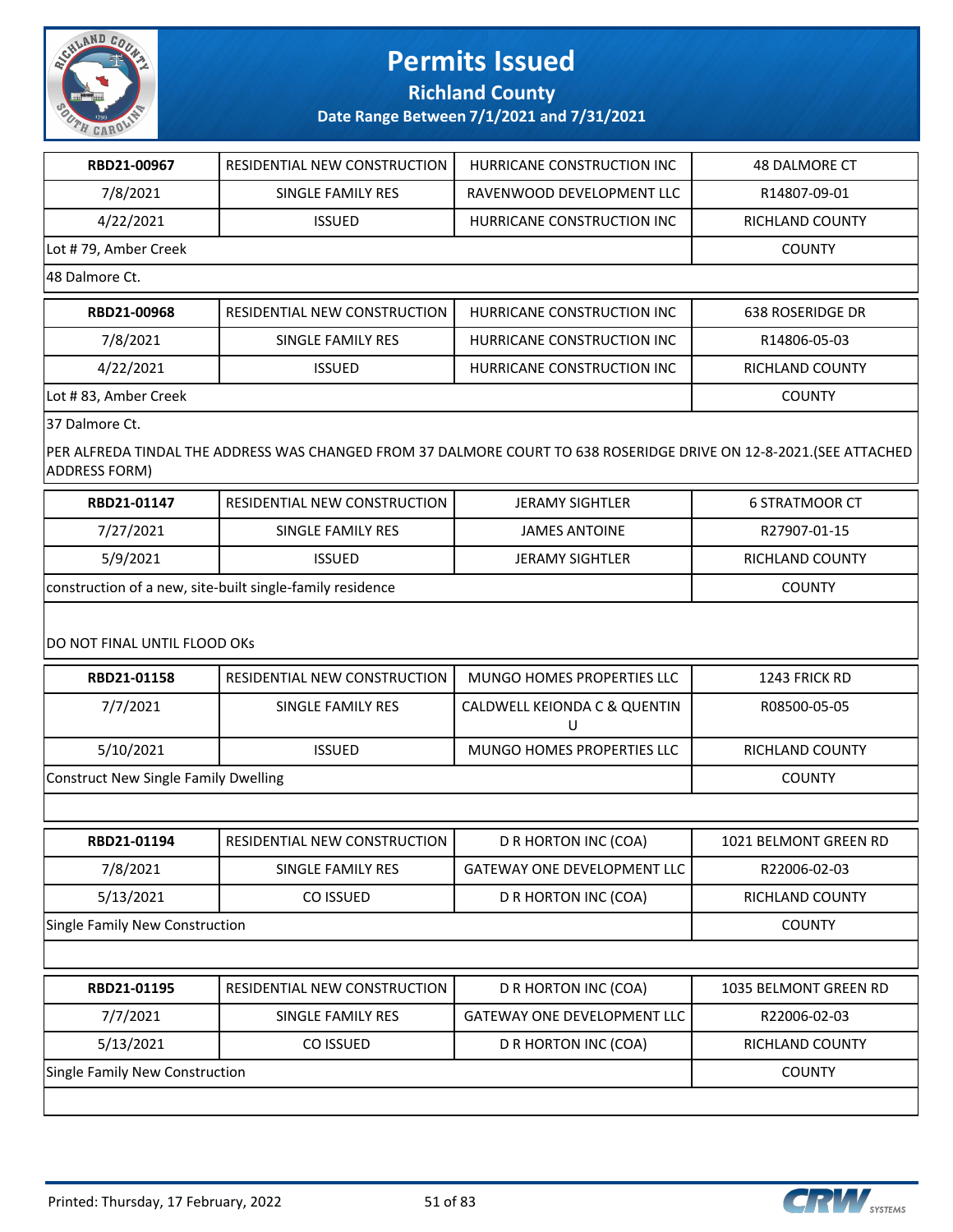

**Richland County**

| RBD21-01196                    | <b>RESIDENTIAL NEW CONSTRUCTION</b> | D R HORTON INC (COA)               | 1014 BELMONT GREEN RD  |
|--------------------------------|-------------------------------------|------------------------------------|------------------------|
| 7/7/2021                       | SINGLE FAMILY RES                   | <b>GATEWAY ONE DEVELOPMENT LLC</b> | R22006-02-03           |
| 5/13/2021                      | CO ISSUED                           | D R HORTON INC (COA)               | <b>RICHLAND COUNTY</b> |
| Single Family New Construction |                                     |                                    | <b>COUNTY</b>          |
|                                |                                     |                                    |                        |
| RBD21-01215                    | RESIDENTIAL NEW CONSTRUCTION        | D R HORTON INC (COA)               | 1027 BELMONT GREEN RD  |
| 7/8/2021                       | SINGLE FAMILY RES                   | <b>GATEWAY ONE DEVELOPMENT LLC</b> | R22006-02-03           |
| 5/17/2021                      | CO ISSUED                           | D R HORTON INC (COA)               | RICHLAND COUNTY        |
| Single Family New Construction |                                     |                                    | <b>COUNTY</b>          |
|                                |                                     |                                    |                        |
| RBD21-01220                    | RESIDENTIAL NEW CONSTRUCTION        | D R HORTON INC (COA)               | 1018 BELMONT GREEN RD  |
| 7/7/2021                       | SINGLE FAMILY RES                   | <b>GATEWAY ONE DEVELOPMENT LLC</b> | R22006-02-03           |
| 5/17/2021                      | CO ISSUED                           | D R HORTON INC (COA)               | RICHLAND COUNTY        |
| Single Family New Construction |                                     |                                    | <b>COUNTY</b>          |
|                                |                                     |                                    |                        |
| RBD21-01222                    | RESIDENTIAL NEW CONSTRUCTION        | D R HORTON INC (COA)               | 1039 BELMONT GREEN RD  |
| 7/7/2021                       | SINGLE FAMILY RES                   | <b>GATEWAY ONE DEVELOPMENT LLC</b> | R22006-02-03           |
| 5/17/2021                      | CO ISSUED                           | D R HORTON INC (COA)               | RICHLAND COUNTY        |
| Single Family New Construction |                                     |                                    | <b>COUNTY</b>          |
|                                |                                     |                                    |                        |
| RBD21-01260                    | RESIDENTIAL NEW CONSTRUCTION        | D R HORTON INC (COA)               | 169 BELGRAVE DR        |
| 7/15/2021                      | SINGLE FAMILY RES                   | <b>WINDING PATH LLC</b>            | R14800-05-22           |
| 5/19/2021                      | <b>ISSUED</b>                       | D R HORTON INC (COA)               | RICHLAND COUNTY        |
| Single Family New Construction |                                     |                                    | <b>COUNTY</b>          |
|                                |                                     |                                    |                        |
| RBD21-01304                    | RESIDENTIAL NEW CONSTRUCTION        | D R HORTON INC (COA)               | 358 COMPASS TRL        |
| 7/1/2021                       | SINGLE FAMILY RES                   | COATBRIDGE DEVELOPMENT LLC         | R20510-11-01           |
|                                |                                     |                                    |                        |
| 5/25/2021                      | CO ISSUED                           | D R HORTON INC (COA)               | RICHLAND COUNTY        |
| Single Family New Construction |                                     |                                    | <b>COUNTY</b>          |

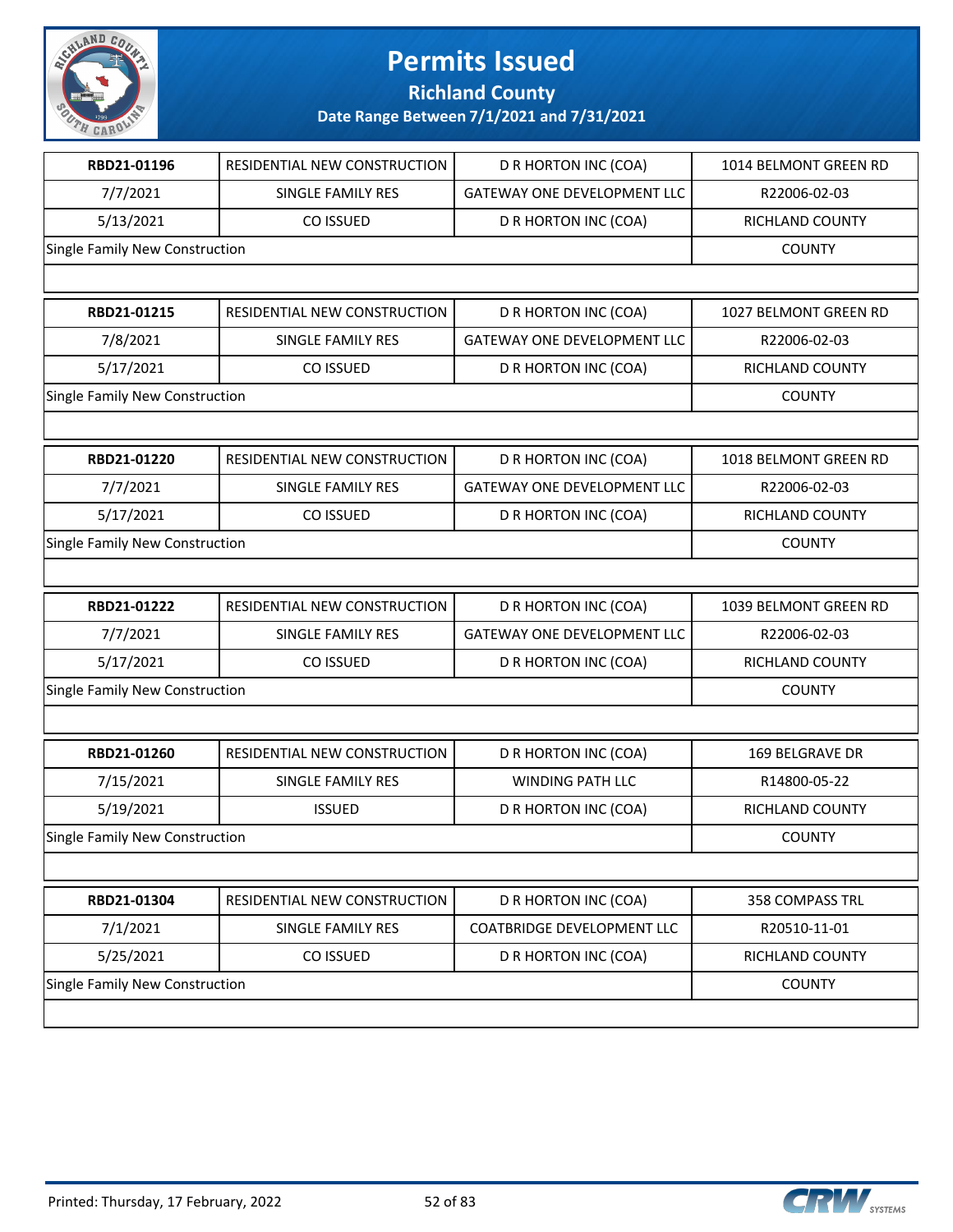

**Richland County**

| RBD21-01334                                       | <b>RESIDENTIAL NEW CONSTRUCTION</b> | <b>SOWARDS BARRY DEAN &amp;</b>                                                                                                    | 1045 KENNERLY RD          |
|---------------------------------------------------|-------------------------------------|------------------------------------------------------------------------------------------------------------------------------------|---------------------------|
| 7/1/2021                                          | <b>SINGLE FAMILY RES</b>            | <b>SOWARDS BARRY DEAN &amp;</b>                                                                                                    | R05100-02-06              |
| 5/27/2021                                         | <b>ISSUED</b>                       | PINNACLE BUILDING SOLUTIONS LLC                                                                                                    | RICHLAND COUNTY           |
| SINGLE FAMILY NEW CONSTRUCTION                    | <b>COUNTY</b>                       |                                                                                                                                    |                           |
|                                                   |                                     | We will be constructing the house shell only and concrete (which will included under slab plumbing taken care of by the homeowner) |                           |
| RBD21-01454                                       | RESIDENTIAL NEW CONSTRUCTION        | JEREMY D LEWIS                                                                                                                     | 220 BETHVIEW DR           |
| 7/12/2021                                         | SINGLE FAMILY RES                   | <b>CHAPMAN SHARLENE L</b>                                                                                                          | R02406-02-04              |
| 6/8/2021                                          | <b>ISSUED</b>                       | JEREMY D LEWIS                                                                                                                     | RICHLAND COUNTY           |
| Construction of 2,000 sq. ft. single family home. |                                     |                                                                                                                                    | <b>COUNTY</b>             |
|                                                   |                                     |                                                                                                                                    |                           |
| RBD21-01458                                       | RESIDENTIAL NEW CONSTRUCTION        | <b>GAGE CONSTRUCTION LLC</b>                                                                                                       | 104 GEORGE ADDY RD        |
| 7/14/2021                                         | SINGLE FAMILY RES                   | KAREN LARRABEE ESTATE PLANNING                                                                                                     | R01900-06-61              |
| 6/8/2021                                          | <b>ISSUED</b>                       | <b>GAGE CONSTRUCTION LLC</b>                                                                                                       | RICHLAND COUNTY           |
| New home construction                             |                                     |                                                                                                                                    | <b>COUNTY</b>             |
| Larrabee                                          |                                     |                                                                                                                                    |                           |
| RBD21-01480                                       | RESIDENTIAL NEW CONSTRUCTION        | <b>CHARLES E MERRIWEATHER</b>                                                                                                      | 301 CREEK RIDGE LOOP      |
| 7/20/2021                                         | SINGLE FAMILY RES                   | <b>VILLAVECES ALVARO</b>                                                                                                           | R23608-05-02              |
| 6/10/2021                                         | <b>ISSUED</b>                       | <b>CHARLES E MERRIWEATHER</b>                                                                                                      | RICHLAND COUNTY           |
| <b>Construct New HOme</b>                         |                                     |                                                                                                                                    | <b>COUNTY</b>             |
|                                                   |                                     |                                                                                                                                    |                           |
| RBD21-01499                                       | RESIDENTIAL NEW CONSTRUCTION        | MUNGO HOMES PROPERTIES LLC                                                                                                         | <b>63 STARRY NIGHT CT</b> |
| 7/6/2021                                          | SINGLE FAMILY RES                   | MUNGO HOMES PROPERTIES LLC                                                                                                         | R01700-04-12              |
| 6/14/2021                                         | <b>ISSUED</b>                       |                                                                                                                                    | RICHLAND COUNTY           |
| Single family dwelling                            |                                     |                                                                                                                                    | <b>COUNTY</b>             |
|                                                   |                                     |                                                                                                                                    |                           |
| RBD21-01505                                       | RESIDENTIAL NEW CONSTRUCTION        | SOUTHERN TRADITIONAL HOMES<br><b>INC</b>                                                                                           | 294 COMPASS TRL           |
| 7/1/2021                                          | SINGLE FAMILY RES                   | <b>COATBRIDGE DEVELOPMENT LLC</b>                                                                                                  | R20506-08-29              |
| 6/15/2021                                         | CO ISSUED                           | SOUTHERN TRADITIONAL HOMES<br><b>INC</b>                                                                                           | RICHLAND COUNTY           |
| 294 Compass Trail                                 |                                     |                                                                                                                                    | <b>COUNTY</b>             |
| Lot 161 Long Cove                                 |                                     |                                                                                                                                    |                           |

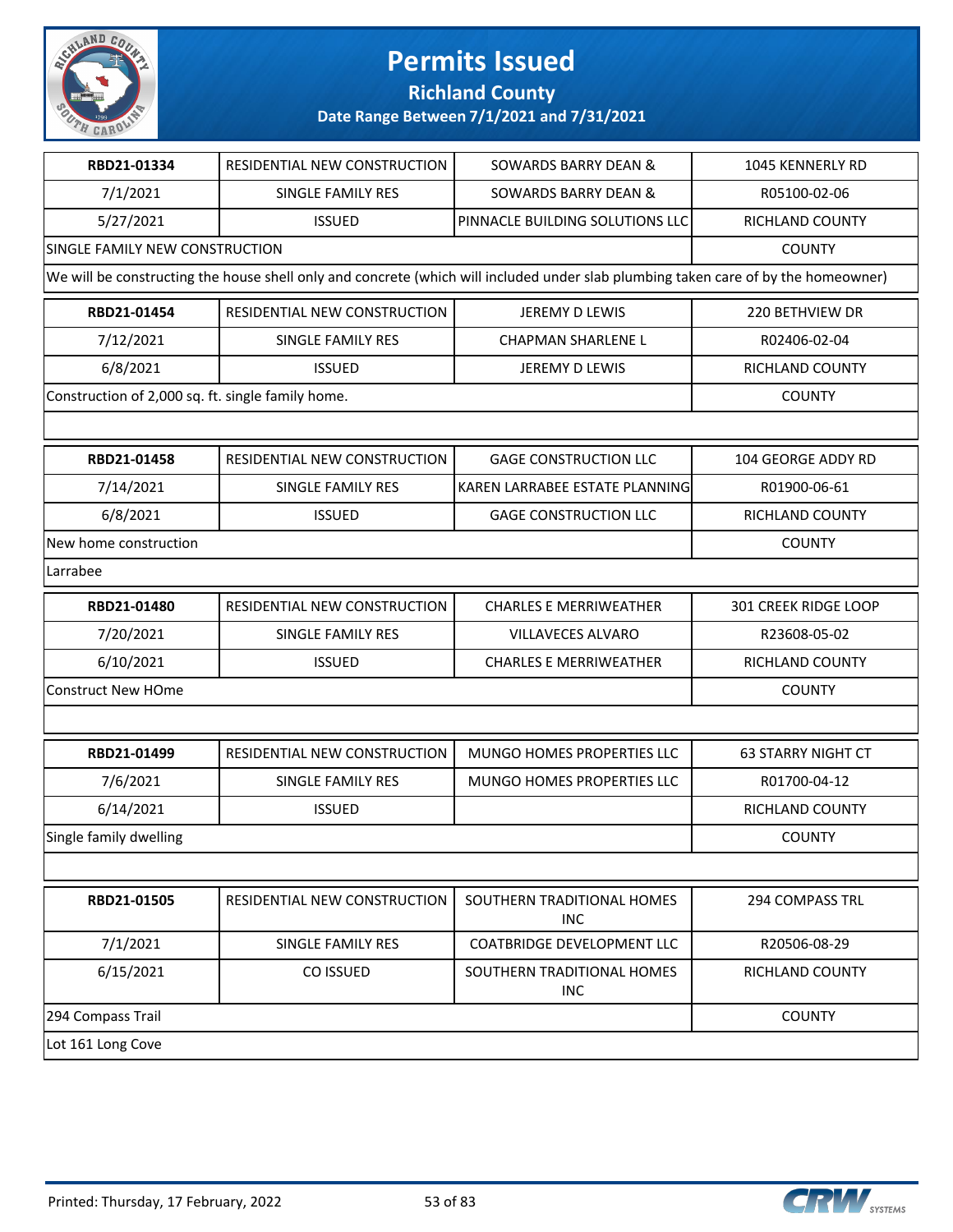

**Richland County**

| RBD21-01519                | RESIDENTIAL NEW CONSTRUCTION                                                                       | PARADIME CONSTRUCTION INC              | 3 WINDING WOOD CT      |
|----------------------------|----------------------------------------------------------------------------------------------------|----------------------------------------|------------------------|
| 7/16/2021                  | SINGLE FAMILY RES                                                                                  | <b>BATTISTE WILLIAM HENRY IV &amp;</b> | R17615-02-04           |
| 6/16/2021                  | <b>ISSUED</b>                                                                                      | PARADIME CONSTRUCTION INC              | RICHLAND COUNTY        |
|                            |                                                                                                    |                                        | <b>COUNTY</b>          |
|                            |                                                                                                    |                                        |                        |
| RBD21-01520                | RESIDENTIAL NEW CONSTRUCTION                                                                       | EASTWOOD HOMES LLC                     | 15 WHISK FERN CT       |
| 7/1/2021                   | SINGLE FAMILY RES                                                                                  | EASTWOOD HOMES LLC                     | R20515-12-08           |
| 6/16/2021                  | <b>ISSUED</b>                                                                                      |                                        | RICHLAND COUNTY        |
| Single Family residential  |                                                                                                    |                                        | <b>COUNTY</b>          |
|                            |                                                                                                    |                                        |                        |
| RBD21-01523                | RESIDENTIAL NEW CONSTRUCTION                                                                       | MUNGO HOMES PROPERTIES LLC             | 657 FROW DR            |
| 7/1/2021                   | SINGLE FAMILY RES                                                                                  | MUNGO HOMES PROPERTIES LLC             | R25807-06-15           |
| 6/17/2021                  | <b>ISSUED</b>                                                                                      |                                        | RICHLAND COUNTY        |
| Single family dwelling     |                                                                                                    |                                        | <b>COUNTY</b>          |
|                            |                                                                                                    |                                        |                        |
|                            |                                                                                                    |                                        |                        |
| RBD21-01524                | RESIDENTIAL NEW CONSTRUCTION                                                                       | ORLANDO FELICIANO DE JESUS             | 12 FOUNDERS LAKE CT    |
| 7/8/2021                   | SINGLE FAMILY RES                                                                                  |                                        | R23111-04-05           |
| 6/17/2021                  | CO ISSUED                                                                                          | ORLANDO FELICIANO DE JESUS             | RICHLAND COUNTY        |
| NEW SINGLE FAMILY DWELLING |                                                                                                    |                                        | <b>COUNTY</b>          |
|                            |                                                                                                    |                                        |                        |
| RBD21-01526                | <b>RESIDENTIAL NEW CONSTRUCTION</b>                                                                | TREVIS Q COOPER                        | <b>149 STANFORD ST</b> |
| 7/27/2021                  | SINGLE FAMILY RES                                                                                  |                                        | R11807-08-24           |
| 6/17/2021                  | <b>ISSUED</b>                                                                                      | TREVIS Q COOPER                        | <b>RICHLAND COUNTY</b> |
| NEW SINGLE FAMILY DWELLING |                                                                                                    |                                        | <b>COUNTY</b>          |
|                            | CONTRACTOR LICENSE LIMITED TO NON MECHANICAL. MUST HAVE SEPERATE ELECTRIC, MECHANICAL AND PLUMBING |                                        |                        |
| RBD21-01528                | RESIDENTIAL NEW CONSTRUCTION                                                                       | MUNGO HOMES PROPERTIES LLC             | 277 WINDFALL RD        |
| 7/1/2021                   | SINGLE FAMILY RES                                                                                  | MUNGO HOMES PROPERTIES LLC             | R14800-04-18           |
| 6/17/2021                  | <b>ISSUED</b>                                                                                      |                                        | RICHLAND COUNTY        |
| Single family dwelling     |                                                                                                    |                                        | <b>COUNTY</b>          |

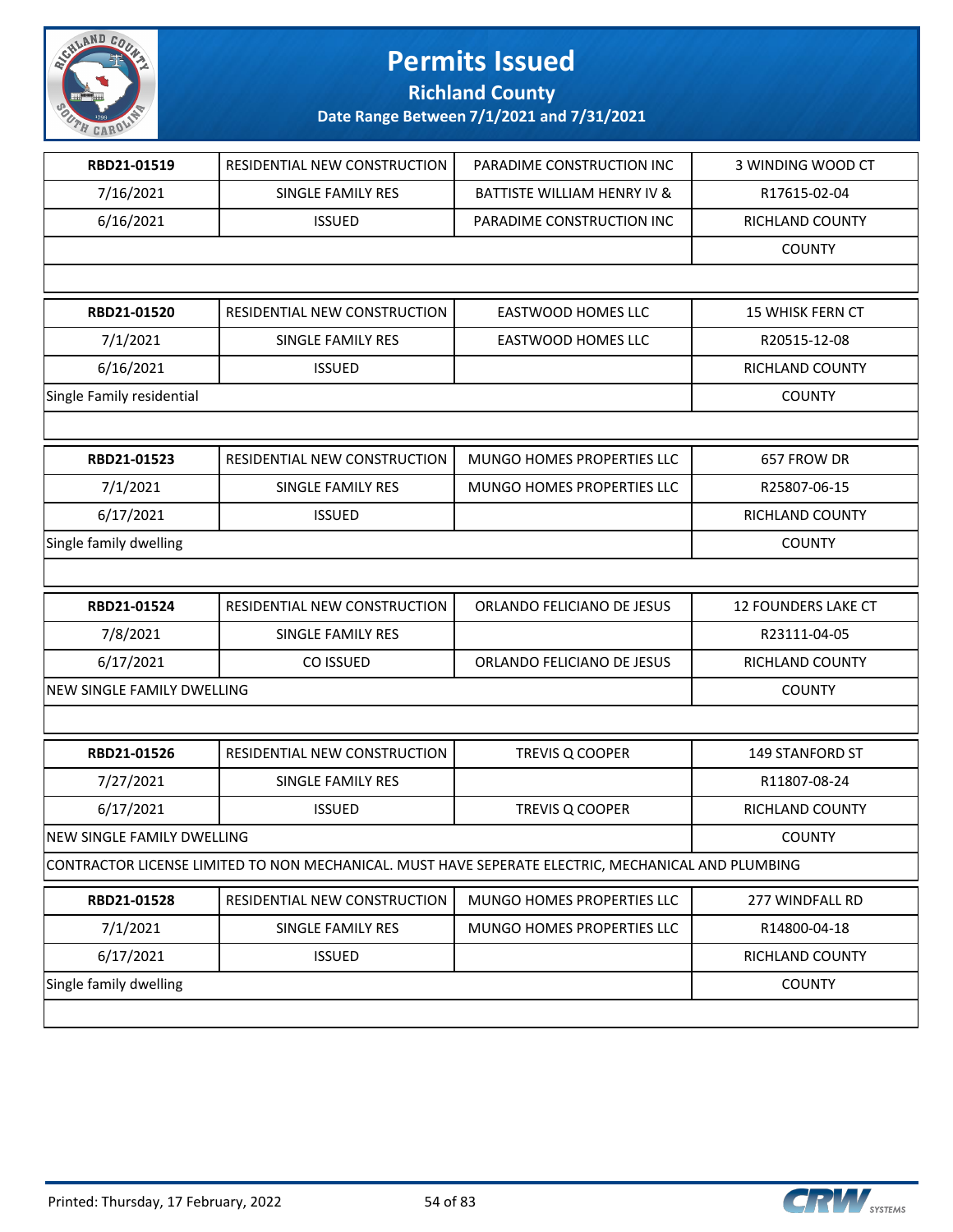

### **Richland County**

| RBD21-01533                   | RESIDENTIAL NEW CONSTRUCTION | <b>GREAT SOUTHERN HOMES INC</b>   | 426 WILLOW WIND RD     |
|-------------------------------|------------------------------|-----------------------------------|------------------------|
| 7/8/2021                      | SINGLE FAMILY RES            | <b>GREAT SOUTHERN HOMES INC</b>   | R21700-04-11           |
| 6/18/2021                     | <b>ISSUED</b>                | <b>GREAT SOUTHERN HOMES INC</b>   | RICHLAND COUNTY        |
| Willow Wind B                 |                              |                                   | <b>COUNTY</b>          |
|                               |                              |                                   |                        |
| RBD21-01534                   | RESIDENTIAL NEW CONSTRUCTION | <b>GREAT SOUTHERN HOMES INC</b>   | 448 WILLOW WIND RD     |
| 7/8/2021                      | SINGLE FAMILY RES            | <b>GREAT SOUTHERN HOMES INC</b>   | R21700-04-11           |
| 6/18/2021                     | <b>ISSUED</b>                | <b>GREAT SOUTHERN HOMES INC</b>   | RICHLAND COUNTY        |
| Willow Wind B                 |                              |                                   | <b>COUNTY</b>          |
|                               |                              |                                   |                        |
| RBD21-01535                   | RESIDENTIAL NEW CONSTRUCTION | <b>GREAT SOUTHERN HOMES INC</b>   | 458 WILLOW WIND RD     |
| 7/8/2021                      | SINGLE FAMILY RES            | <b>GREAT SOUTHERN HOMES INC</b>   | R21700-04-11           |
| 6/18/2021                     | <b>ISSUED</b>                | <b>GREAT SOUTHERN HOMES INC</b>   | RICHLAND COUNTY        |
| Willow Wind A                 |                              |                                   | <b>COUNTY</b>          |
|                               |                              |                                   |                        |
|                               |                              |                                   |                        |
| RBD21-01538                   | RESIDENTIAL NEW CONSTRUCTION | STANLEY MARTIN HOMES LLC          | 955 NORTH SAGE DROP RD |
| 7/7/2021                      | SINGLE FAMILY RES            | <b>SAND FARM LLC</b>              | R20513-03-36           |
| 6/18/2021                     | <b>ISSUED</b>                | STANLEY MARTIN HOMES LLC          | RICHLAND COUNTY        |
| Build single family residence |                              |                                   | <b>COUNTY</b>          |
|                               |                              |                                   |                        |
| RBD21-01539                   | RESIDENTIAL NEW CONSTRUCTION | <b>MUNGO HOMES PROPERTIES LLC</b> | <b>15 HAIGLER CT</b>   |
| 7/7/2021                      | SINGLE FAMILY RES            | MUNGO HOMES PROPERTIES LLC        | R25800-03-52           |
| 6/18/2021                     | <b>ISSUED</b>                |                                   | RICHLAND COUNTY        |
| Single family dwelling        |                              |                                   | <b>COUNTY</b>          |
|                               |                              |                                   |                        |
| RBD21-01541                   | RESIDENTIAL NEW CONSTRUCTION | MUNGO HOMES PROPERTIES LLC        | 287 WINDFALL RD        |
| 7/7/2021                      | SINGLE FAMILY RES            | MUNGO HOMES PROPERTIES LLC        | R14800-04-18           |
| 6/21/2021                     | CO ISSUED                    |                                   | RICHLAND COUNTY        |
| Single family dwelling        |                              |                                   | <b>COUNTY</b>          |

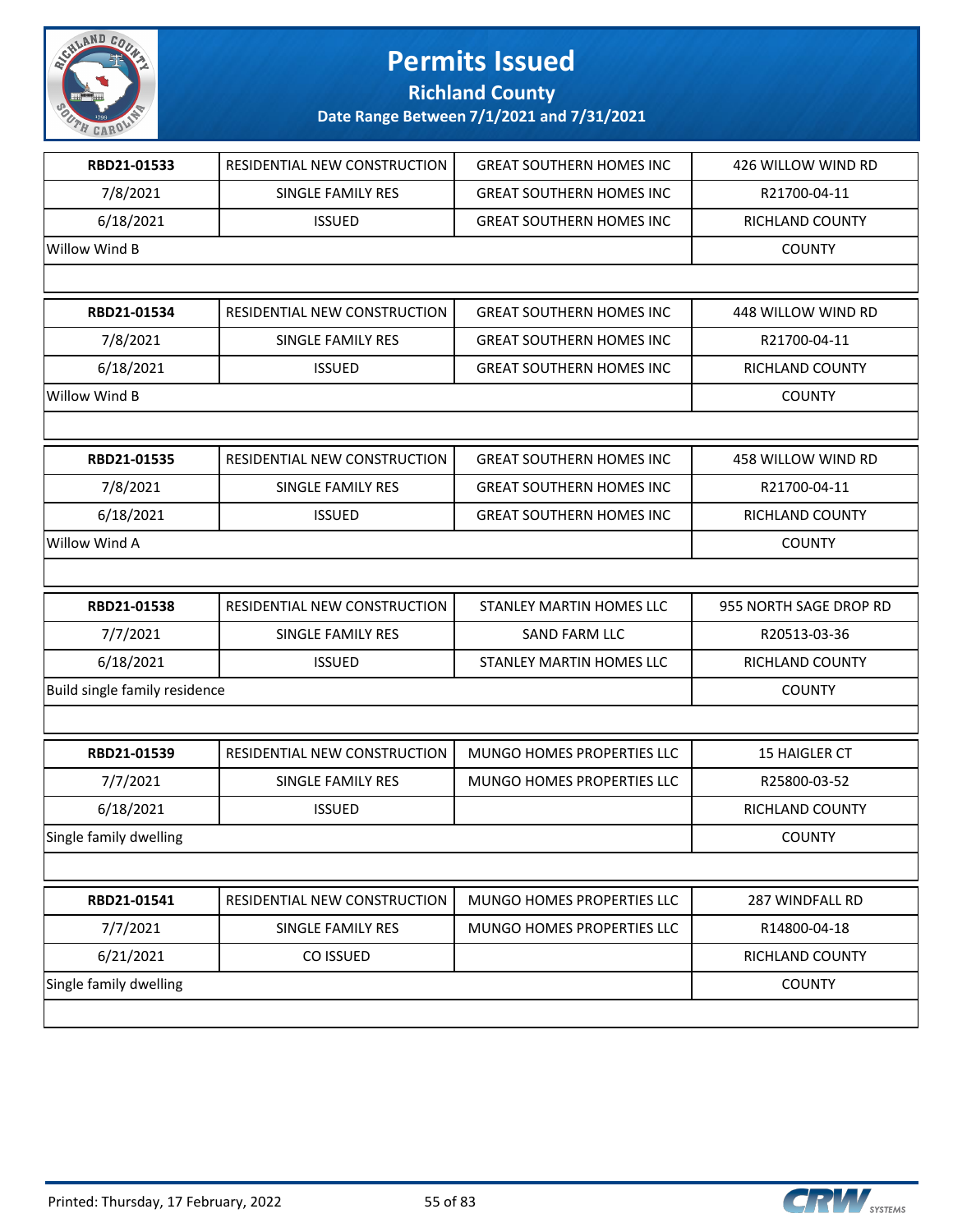

**Richland County**

| RBD21-01544                   | RESIDENTIAL NEW CONSTRUCTION | MUNGO HOMES PROPERTIES LLC      | 411 KEEBLE DR      |
|-------------------------------|------------------------------|---------------------------------|--------------------|
| 7/8/2021                      | SINGLE FAMILY RES            | MUNGO HOMES PROPERTIES LLC      | R17111-02-01       |
| 6/21/2021                     | CO ISSUED                    |                                 | RICHLAND COUNTY    |
| Single family dwelling        |                              |                                 | <b>COUNTY</b>      |
|                               |                              |                                 |                    |
| RBD21-01548                   | RESIDENTIAL NEW CONSTRUCTION | <b>GREAT SOUTHERN HOMES INC</b> | 1160 DEEP CREEK RD |
| 7/8/2021                      | SINGLE FAMILY RES            | <b>GREAT SOUTHERN HOMES INC</b> | R17800-04-96       |
| 6/21/2021                     | <b>ISSUED</b>                | <b>GREAT SOUTHERN HOMES INC</b> | RICHLAND COUNTY    |
| Crestfall A6                  |                              |                                 | <b>COUNTY</b>      |
|                               |                              |                                 |                    |
| RBD21-01558                   | RESIDENTIAL NEW CONSTRUCTION | MUNGO HOMES PROPERTIES LLC      | 415 KEEBLE DR      |
| 7/8/2021                      | SINGLE FAMILY RES            | MUNGO HOMES PROPERTIES LLC      | R17111-02-01       |
| 6/22/2021                     | CO ISSUED                    |                                 | RICHLAND COUNTY    |
| Single family dwelling        |                              |                                 | <b>COUNTY</b>      |
|                               |                              |                                 |                    |
| RBD21-01559                   | RESIDENTIAL NEW CONSTRUCTION | SCHUMACHER HOMES OF SC INC      | 941 LANGFORD RD    |
| 7/9/2021                      | SINGLE FAMILY RES            | <b>CLARK MELISSA &amp;</b>      | R20600-03-15       |
| 6/22/2021                     | CO ISSUED                    | SCHUMACHER HOMES OF SC INC      | RICHLAND COUNTY    |
| Build new single family home. |                              |                                 | <b>COUNTY</b>      |
|                               |                              |                                 |                    |
| RBD21-01560                   | RESIDENTIAL NEW CONSTRUCTION | MUNGO HOMES PROPERTIES LLC      | 716 SORENSON DR    |
| 7/9/2021                      | SINGLE FAMILY RES            | MUNGO HOMES PROPERTIES LLC      | R23305-12-04       |
| 6/22/2021                     | <b>ISSUED</b>                |                                 | RICHLAND COUNTY    |
| Single family dwelling        |                              |                                 | <b>COUNTY</b>      |
|                               |                              |                                 |                    |
| RBD21-01562                   | RESIDENTIAL NEW CONSTRUCTION | MUNGO HOMES PROPERTIES LLC      | 57 STARRY NIGHT CT |
| 7/12/2021                     | SINGLE FAMILY RES            | MUNGO HOMES PROPERTIES LLC      | R01700-04-12       |
| 6/22/2021                     | <b>ISSUED</b>                |                                 | RICHLAND COUNTY    |
| Single family dwelling        |                              |                                 | <b>COUNTY</b>      |
|                               |                              |                                 |                    |

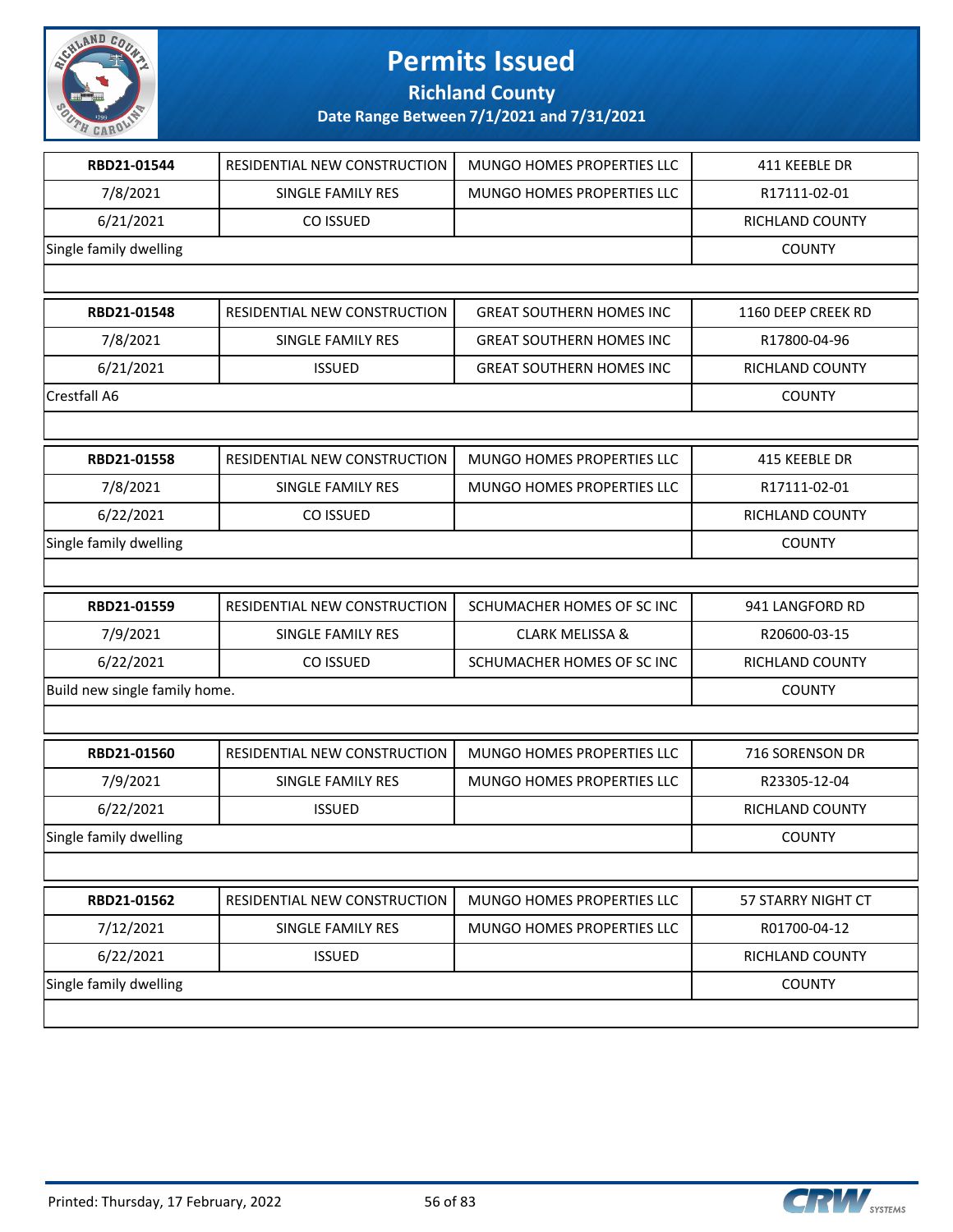

**Richland County**

| RBD21-01563                    | RESIDENTIAL NEW CONSTRUCTION | STANLEY MARTIN HOMES LLC   | 908 MAGWOOD CT      |
|--------------------------------|------------------------------|----------------------------|---------------------|
| 7/28/2021                      | SINGLE FAMILY RES            | LAKE SHORE VISION LLC      | R17316-01-40        |
| 6/22/2021                      | <b>ISSUED</b>                | STANLEY MARTIN HOMES LLC   | RICHLAND COUNTY     |
| Build single family residence  |                              |                            | <b>COUNTY</b>       |
|                                |                              |                            |                     |
| RBD21-01564                    | RESIDENTIAL NEW CONSTRUCTION | MUNGO HOMES PROPERTIES LLC | 530 MALACHITE LN    |
| 7/15/2021                      | SINGLE FAMILY RES            | MUNGO HOMES PROPERTIES LLC | R01716-04-20        |
| 6/23/2021                      | <b>ISSUED</b>                |                            | RICHLAND COUNTY     |
| Single family dwelling         |                              |                            | <b>COUNTY</b>       |
|                                |                              |                            |                     |
| RBD21-01566                    | RESIDENTIAL NEW CONSTRUCTION | D R HORTON INC (COA)       | 473 STONE HOLLOW DR |
| 7/15/2021                      | SINGLE FAMILY RES            | STONEMONT DEVELOPMENT LLC  | R04100-01-09        |
| 6/23/2021                      | CO ISSUED                    | D R HORTON INC (COA)       | RICHLAND COUNTY     |
| Single Family New Construction |                              |                            | <b>COUNTY</b>       |
|                                |                              |                            |                     |
| RBD21-01568                    | RESIDENTIAL NEW CONSTRUCTION | MUNGO HOMES PROPERTIES LLC | 515 MORESBY WAY     |
| 7/15/2021                      | SINGLE FAMILY RES            | MUNGO HOMES PROPERTIES LLC | R17111-02-01        |
| 6/23/2021                      | CO ISSUED                    |                            | RICHLAND COUNTY     |
| Single family dwelling         |                              |                            | <b>COUNTY</b>       |
|                                |                              |                            |                     |
| RBD21-01571                    | RESIDENTIAL NEW CONSTRUCTION | D R HORTON INC (COA)       | 467 STONE HOLLOW DR |
| 7/15/2021                      | SINGLE FAMILY RES            | STONEMONT DEVELOPMENT LLC  | R04100-01-09        |
| 6/23/2021                      | <b>ISSUED</b>                | D R HORTON INC (COA)       | RICHLAND COUNTY     |
| Single Family New Construction |                              |                            | <b>COUNTY</b>       |
|                                |                              |                            |                     |
| RBD21-01572                    | RESIDENTIAL NEW CONSTRUCTION | D R HORTON INC (COA)       | 468 STONE HOLLOW DR |
|                                |                              |                            |                     |
| 7/15/2021                      | <b>SINGLE FAMILY RES</b>     | STONEMONT DEVELOPMENT LLC  | R04100-01-09        |
| 6/23/2021                      | <b>ISSUED</b>                | D R HORTON INC (COA)       | RICHLAND COUNTY     |
| Single Family New Construction |                              |                            | <b>COUNTY</b>       |

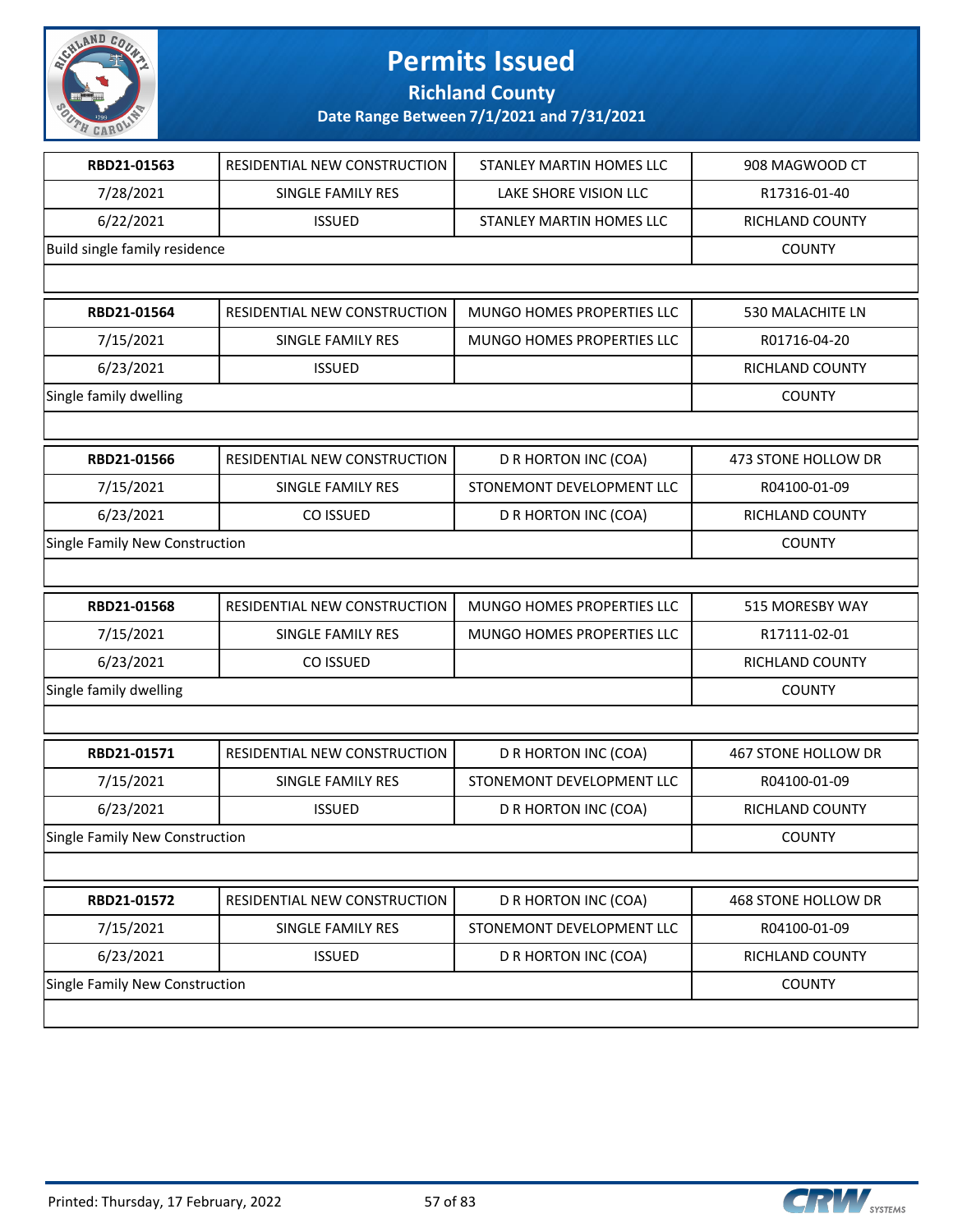

| RBD21-01573                    | RESIDENTIAL NEW CONSTRUCTION | D R HORTON INC (COA)       | 474 STONE HOLLOW DR   |
|--------------------------------|------------------------------|----------------------------|-----------------------|
| 7/15/2021                      | SINGLE FAMILY RES            | D R HORTON INC (COA)       | R04100-01-09          |
| 6/23/2021                      | <b>ISSUED</b>                | D R HORTON INC (COA)       | RICHLAND COUNTY       |
| Single Family New Construction |                              |                            | <b>COUNTY</b>         |
|                                |                              |                            |                       |
| RBD21-01574                    | RESIDENTIAL NEW CONSTRUCTION | D R HORTON INC (COA)       | 482 STONE HOLLOW DR   |
| 7/15/2021                      | SINGLE FAMILY RES            | D R HORTON INC (COA)       | R04100-01-09          |
| 6/23/2021                      | <b>ISSUED</b>                | D R HORTON INC (COA)       | RICHLAND COUNTY       |
| Single Family New Construction |                              |                            | <b>COUNTY</b>         |
|                                |                              |                            |                       |
| RBD21-01579                    | RESIDENTIAL NEW CONSTRUCTION | D R HORTON INC (COA)       | 515 STONE HOLLOW DR   |
| 7/15/2021                      | SINGLE FAMILY RES            | <b>D R HORTON INC</b>      | R04104-03-02          |
| 6/23/2021                      | <b>ISSUED</b>                | D R HORTON INC (COA)       | RICHLAND COUNTY       |
| Single Family New Construction |                              |                            | <b>COUNTY</b>         |
|                                |                              |                            |                       |
| RBD21-01580                    | RESIDENTIAL NEW CONSTRUCTION | D R HORTON INC (COA)       | 1057 BELMONT GREEN RD |
| 7/13/2021                      | SINGLE FAMILY RES            | D R HORTON INC (COA)       | R22006-02-03          |
| 6/23/2021                      | <b>ISSUED</b>                | D R HORTON INC (COA)       | RICHLAND COUNTY       |
| Single Family New Construction |                              |                            | <b>COUNTY</b>         |
|                                |                              |                            |                       |
| RBD21-01581                    | RESIDENTIAL NEW CONSTRUCTION | D R HORTON INC (COA)       | 1061 BELMONT GREEN RD |
| 7/13/2021                      | SINGLE FAMILY RES            | D R HORTON INC (COA)       | R22006-02-03          |
| 6/23/2021                      | <b>ISSUED</b>                | D R HORTON INC (COA)       | RICHLAND COUNTY       |
| Single Family New Construction |                              |                            | <b>COUNTY</b>         |
|                                |                              |                            |                       |
| RBD21-01582                    | RESIDENTIAL NEW CONSTRUCTION | MUNGO HOMES PROPERTIES LLC | 284 WINDFALL RD       |
| 7/13/2021                      | SINGLE FAMILY RES            | MUNGO HOMES PROPERTIES LLC | R14800-04-18          |
| 6/23/2021                      | CO ISSUED                    |                            | RICHLAND COUNTY       |
| Single family dwelling         |                              |                            | <b>COUNTY</b>         |
|                                |                              |                            |                       |

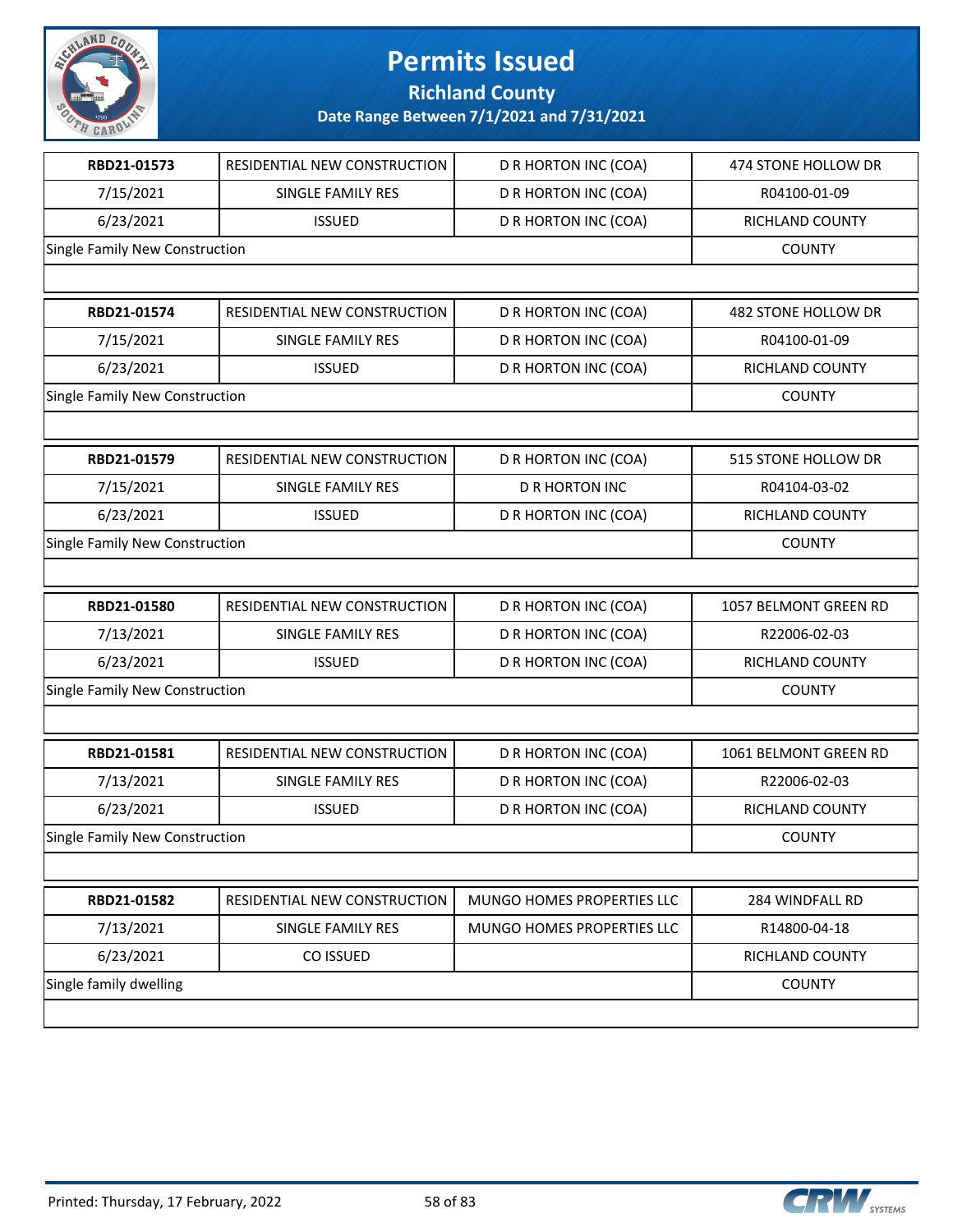

| RBD21-01583<br>7/13/2021<br>6/23/2021<br>RBD21-01584<br>7/19/2021<br>6/23/2021 | RESIDENTIAL NEW CONSTRUCTION<br>SINGLE FAMILY RES<br>CO ISSUED<br>RESIDENTIAL NEW CONSTRUCTION<br>SINGLE FAMILY RES<br><b>ISSUED</b> | D R HORTON INC (COA)<br>D R HORTON INC (COA)<br>D R HORTON INC (COA)<br><b>GREAT SOUTHERN HOMES INC</b><br><b>GREAT SOUTHERN HOMES INC</b> | 1063 BELMONT GREEN RD<br>R22006-02-03<br>RICHLAND COUNTY<br><b>COUNTY</b><br>438 WILLOW WIND RD |
|--------------------------------------------------------------------------------|--------------------------------------------------------------------------------------------------------------------------------------|--------------------------------------------------------------------------------------------------------------------------------------------|-------------------------------------------------------------------------------------------------|
| Single Family New Construction<br>Willow Wind A                                |                                                                                                                                      |                                                                                                                                            |                                                                                                 |
|                                                                                |                                                                                                                                      |                                                                                                                                            |                                                                                                 |
|                                                                                |                                                                                                                                      |                                                                                                                                            |                                                                                                 |
|                                                                                |                                                                                                                                      |                                                                                                                                            |                                                                                                 |
|                                                                                |                                                                                                                                      |                                                                                                                                            |                                                                                                 |
|                                                                                |                                                                                                                                      |                                                                                                                                            |                                                                                                 |
|                                                                                |                                                                                                                                      |                                                                                                                                            | R21700-04-11                                                                                    |
|                                                                                |                                                                                                                                      | <b>GREAT SOUTHERN HOMES INC</b>                                                                                                            | RICHLAND COUNTY                                                                                 |
|                                                                                |                                                                                                                                      |                                                                                                                                            | <b>COUNTY</b>                                                                                   |
|                                                                                |                                                                                                                                      |                                                                                                                                            |                                                                                                 |
| RBD21-01585                                                                    | RESIDENTIAL NEW CONSTRUCTION                                                                                                         | D R HORTON INC (COA)                                                                                                                       | 1056 BELMONT GREEN RD                                                                           |
| 7/13/2021                                                                      | SINGLE FAMILY RES                                                                                                                    | D R HORTON INC (COA)                                                                                                                       | R22006-02-03                                                                                    |
| 6/23/2021                                                                      | CO ISSUED                                                                                                                            | D R HORTON INC (COA)                                                                                                                       | RICHLAND COUNTY                                                                                 |
| Single Family New Construction                                                 | <b>COUNTY</b>                                                                                                                        |                                                                                                                                            |                                                                                                 |
|                                                                                |                                                                                                                                      |                                                                                                                                            |                                                                                                 |
| RBD21-01586                                                                    | RESIDENTIAL NEW CONSTRUCTION                                                                                                         | D R HORTON INC (COA)                                                                                                                       | 1060 BELMONT GREEN RD                                                                           |
| 7/13/2021                                                                      | SINGLE FAMILY RES                                                                                                                    | D R HORTON INC (COA)                                                                                                                       | R22006-02-03                                                                                    |
| 6/23/2021                                                                      | <b>ISSUED</b>                                                                                                                        | D R HORTON INC (COA)                                                                                                                       | RICHLAND COUNTY                                                                                 |
| Single Family New Construction                                                 |                                                                                                                                      |                                                                                                                                            | <b>COUNTY</b>                                                                                   |
|                                                                                |                                                                                                                                      |                                                                                                                                            |                                                                                                 |
| RBD21-01587                                                                    | RESIDENTIAL NEW CONSTRUCTION                                                                                                         | D R HORTON INC (COA)                                                                                                                       | 209 BELGRAVE DR                                                                                 |
| 7/14/2021                                                                      | SINGLE FAMILY RES                                                                                                                    | D R HORTON INC (COA)                                                                                                                       | R14810-03-09                                                                                    |
| 6/23/2021                                                                      | <b>ISSUED</b>                                                                                                                        | D R HORTON INC (COA)                                                                                                                       | RICHLAND COUNTY                                                                                 |
| Single Family New Construction                                                 |                                                                                                                                      |                                                                                                                                            | <b>COUNTY</b>                                                                                   |
|                                                                                |                                                                                                                                      |                                                                                                                                            |                                                                                                 |
| RBD21-01588                                                                    | RESIDENTIAL NEW CONSTRUCTION                                                                                                         | MCGUINN HOMES LLC                                                                                                                          | 319 LONGSTONE CT                                                                                |
| 7/20/2021                                                                      | SINGLE FAMILY RES                                                                                                                    | ALDEN GLEN LLC                                                                                                                             | R20110-05-06                                                                                    |
| 6/23/2021                                                                      | CO ISSUED                                                                                                                            | MCGUINN HOMES LLC                                                                                                                          | RICHLAND COUNTY                                                                                 |
| <b>Single Family Dwelling</b>                                                  |                                                                                                                                      |                                                                                                                                            | <b>COUNTY</b>                                                                                   |

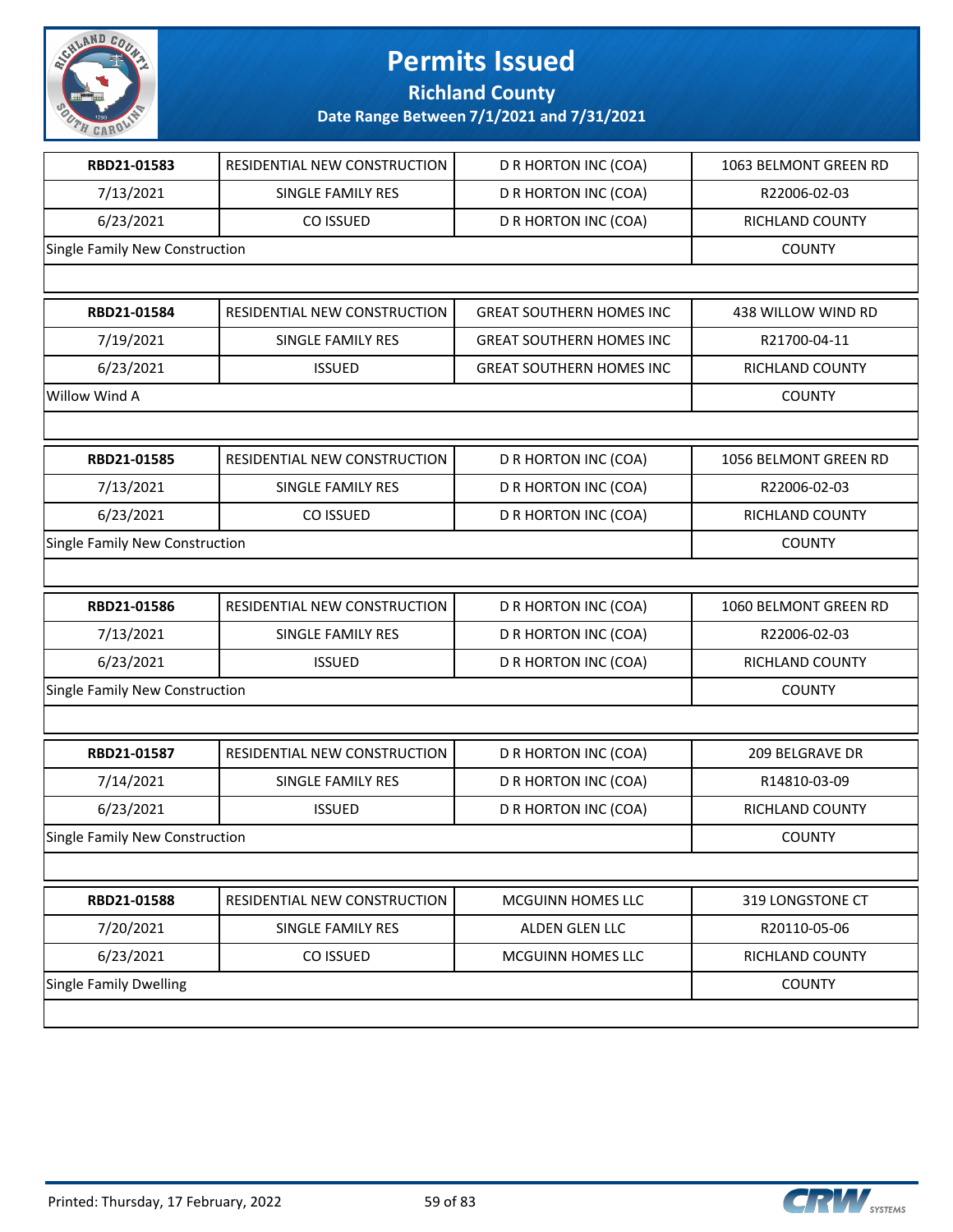

| RBD21-01589               | RESIDENTIAL NEW CONSTRUCTION | <b>MCGUINN HOMES LLC</b>                  | 314 LONGSTONE CT       |
|---------------------------|------------------------------|-------------------------------------------|------------------------|
| 7/20/2021                 | SINGLE FAMILY RES            | MCGUINN HOMES LLC                         | R20110-05-06           |
| 6/23/2021                 | CO ISSUED                    | MCGUINN HOMES LLC                         | RICHLAND COUNTY        |
| <b>SINGLE FAMILY RES</b>  | <b>COUNTY</b>                |                                           |                        |
|                           |                              |                                           |                        |
| RBD21-01590               | RESIDENTIAL NEW CONSTRUCTION | MCGUINN HOMES LLC                         | 323 LONGSTONE CT       |
| 7/20/2021                 | SINGLE FAMILY RES            | ALDEN GLEN LLC                            | R20110-05-06           |
| 6/23/2021                 | CO ISSUED                    | MCGUINN HOMES LLC                         | RICHLAND COUNTY        |
| Single Family Dwelling    |                              |                                           | <b>COUNTY</b>          |
|                           |                              |                                           |                        |
| RBD21-01591               | RESIDENTIAL NEW CONSTRUCTION | Eastwood Homes of Columbia, LLC           | 321 AUTUMN POND DR     |
| 7/12/2021                 | SINGLE FAMILY RES            | <b>EASTWOOD HOMES LLC</b>                 | R20515-12-07           |
| 6/23/2021                 | <b>ISSUED</b>                |                                           | RICHLAND COUNTY        |
| Single Family residential |                              |                                           | <b>COUNTY</b>          |
|                           |                              |                                           |                        |
| RBD21-01592               | RESIDENTIAL NEW CONSTRUCTION | EASTWOOD HOMES of COLUMBIA,<br><b>LLC</b> | 260 FALLING LEAVES LN  |
| 7/14/2021                 | SINGLE FAMILY RES            | EASTWOOD HOMES LLC                        | R20515-12-02           |
| 6/23/2021                 | <b>ISSUED</b>                |                                           | RICHLAND COUNTY        |
| Single Family residential |                              |                                           | <b>COUNTY</b>          |
|                           |                              |                                           |                        |
| RBD21-01593               | RESIDENTIAL NEW CONSTRUCTION | <b>MCGUINN HOMES LLC</b>                  | 316 LONGSTONE CT       |
| 7/20/2021                 | SINGLE FAMILY RES            | MCGUINN HOMES LLC                         | R20110-05-06           |
| 6/23/2021                 | CO ISSUED                    | MCGUINN HOMES LLC                         | <b>RICHLAND COUNTY</b> |
|                           |                              |                                           | <b>COUNTY</b>          |
|                           |                              |                                           |                        |
| RBD21-01594               | RESIDENTIAL NEW CONSTRUCTION | MCGUINN HOMES LLC                         | 320 LONGSTONE CT       |
| 7/20/2021                 | SINGLE FAMILY RES            | <b>MCGUINN HOMES LLC</b>                  | R20110-05-06           |
| 6/23/2021                 | CO ISSUED                    | MCGUINN HOMES LLC                         | RICHLAND COUNTY        |
|                           |                              |                                           | <b>COUNTY</b>          |
|                           |                              |                                           |                        |



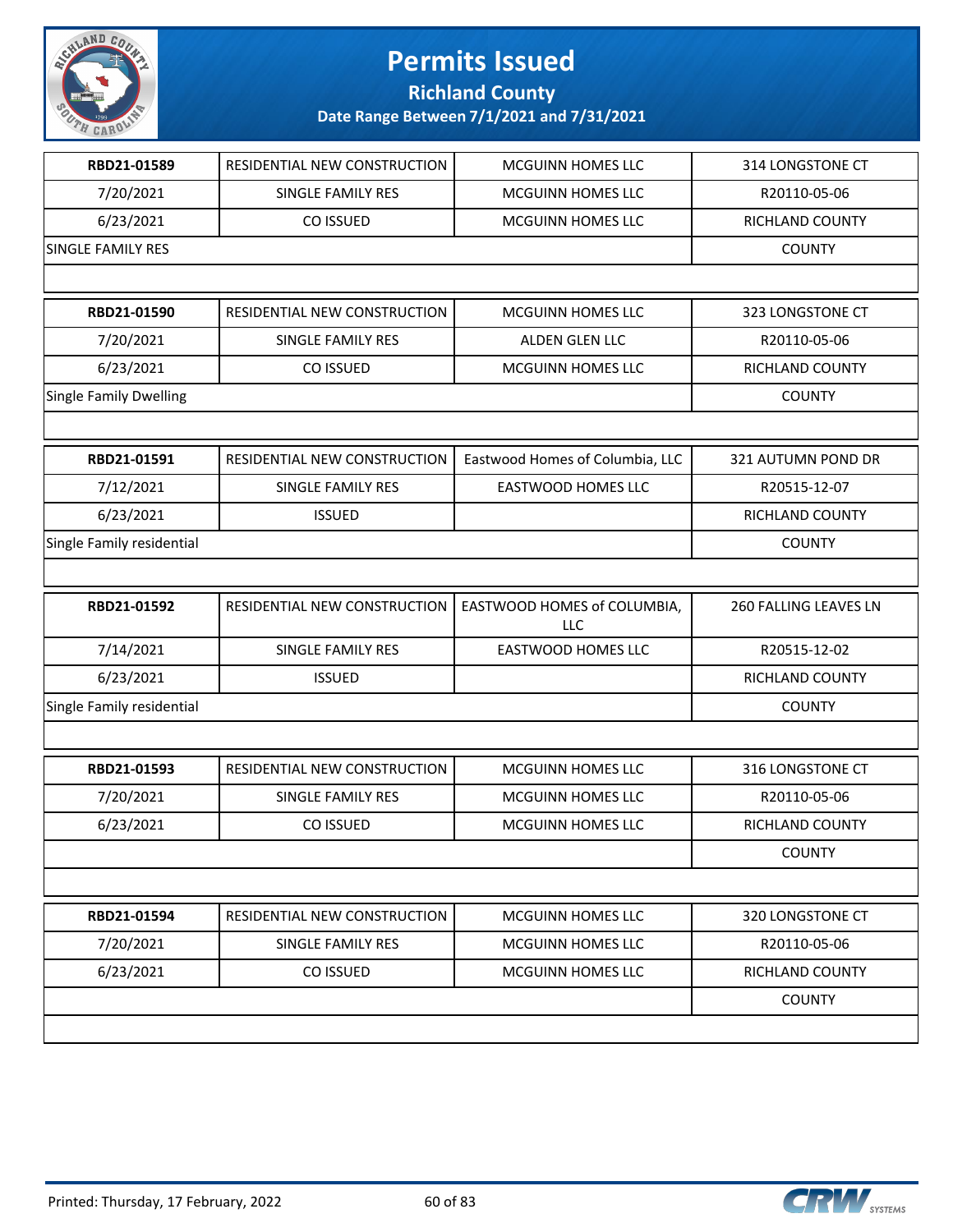

**Richland County**

| RBD21-01595               | RESIDENTIAL NEW CONSTRUCTION   EASTWOOD HOMES of COLUMBIA, | LLC                | 347 LANDOVER RD |
|---------------------------|------------------------------------------------------------|--------------------|-----------------|
| 7/14/2021                 | SINGLE FAMILY RES                                          | EASTWOOD HOMES LLC | R23200-01-32    |
| 6/23/2021                 | <b>ISSUED</b>                                              |                    | RICHLAND COUNTY |
| Single Family Residential |                                                            |                    | <b>COUNTY</b>   |
|                           |                                                            |                    |                 |

| RBD21-01597 | RESIDENTIAL NEW CONSTRUCTION I | MCGUINN HOMES LLC        | 322 LONGSTONE CT |
|-------------|--------------------------------|--------------------------|------------------|
| 7/20/2021   | SINGLE FAMILY RES              | MCGUINN HOMES LLC        | R20110-05-06     |
| 6/23/2021   | CO ISSUED                      | <b>MCGUINN HOMES LLC</b> | RICHLAND COUNTY  |
|             |                                |                          | COUNTY           |

| RBD21-01598               | <b>RESIDENTIAL NEW CONSTRUCTION I</b> | EASTWOOD HOMES of COLUMBIA,<br>LLC | 349 LANDOVER RD        |
|---------------------------|---------------------------------------|------------------------------------|------------------------|
| 7/14/2021                 | SINGLE FAMILY RES                     | EASTWOOD HOMES LLC                 | R23200-01-32           |
| 6/23/2021                 | <b>ISSUED</b>                         |                                    | <b>RICHLAND COUNTY</b> |
| Single Family residential |                                       |                                    | <b>COUNTY</b>          |

| RBD21-01599 | <b>RESIDENTIAL NEW CONSTRUCTION I</b> | <b>MCGUINN HOMES LLC</b> | 327 LONGSTONE CT |
|-------------|---------------------------------------|--------------------------|------------------|
| 7/20/2021   | SINGLE FAMILY RES                     | MCGUINN HOMES LLC        | R20110-05-06     |
| 6/23/2021   | CO ISSUED                             | MCGUINN HOMES LLC        | RICHLAND COUNTY  |
|             |                                       |                          | <b>COUNTY</b>    |

| RBD21-01601            | RESIDENTIAL NEW CONSTRUCTION | MUNGO HOMES PROPERTIES LLC | 288 WINDFALL RD |
|------------------------|------------------------------|----------------------------|-----------------|
| 7/15/2021              | SINGLE FAMILY RES            | MUNGO HOMES PROPERTIES LLC | R14800-04-18    |
| 6/24/2021              | CO ISSUED                    |                            | RICHLAND COUNTY |
| Single family dwelling |                              |                            | <b>COUNTY</b>   |

| RBD21-01602                   | <b>RESIDENTIAL NEW CONSTRUCTION I</b> | STANLEY MARTIN HOMES LLC | 959 NORTH SAGE DROP RD |
|-------------------------------|---------------------------------------|--------------------------|------------------------|
| 7/16/2021                     | SINGLE FAMILY RES                     | SAND FARM LLC            | R20513-03-35           |
| 6/24/2021                     | <b>ISSUED</b>                         | STANLEY MARTIN HOMES LLC | RICHLAND COUNTY        |
| Build single family residence |                                       |                          | <b>COUNTY</b>          |
|                               |                                       |                          |                        |

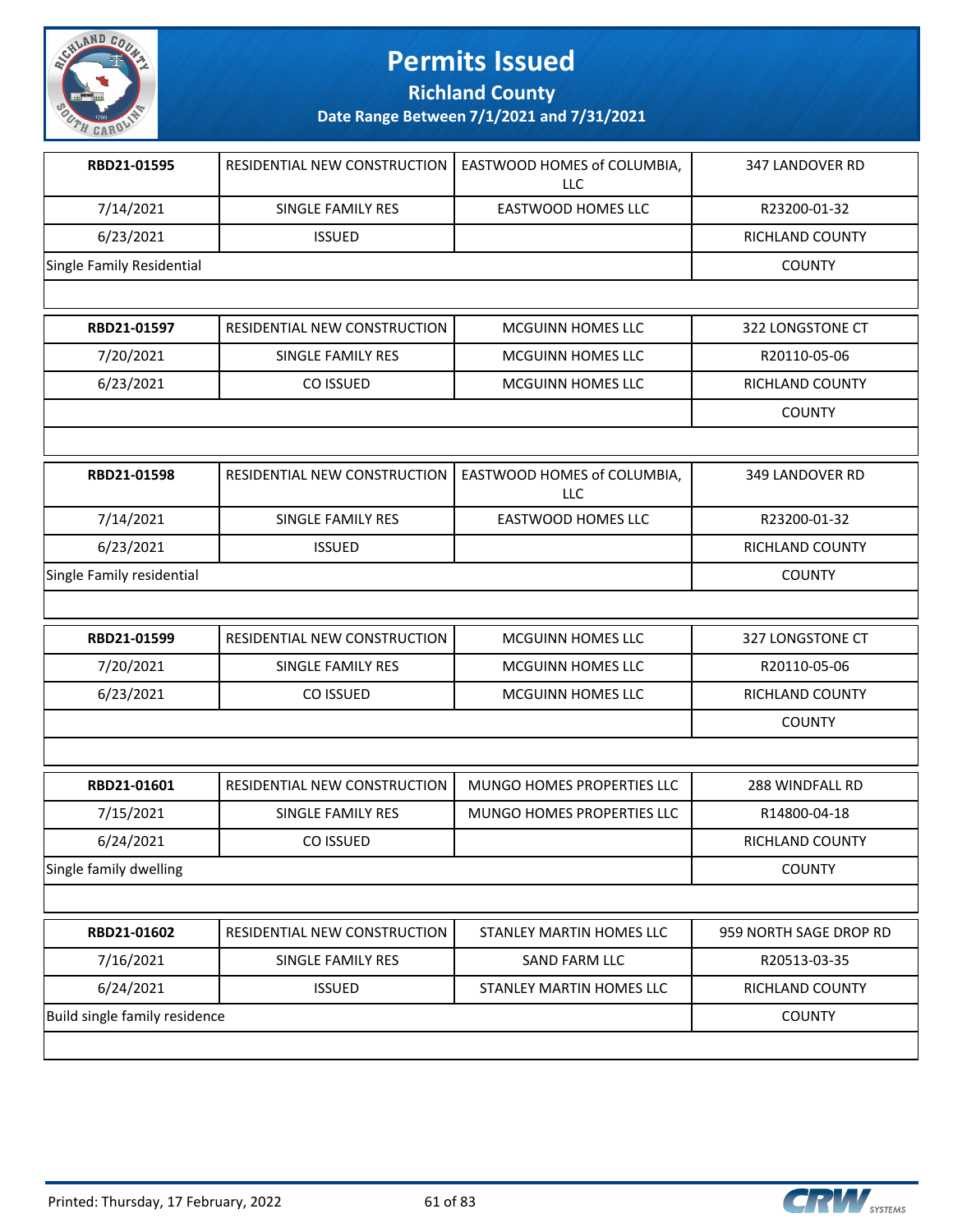

| RBD21-01603                        | RESIDENTIAL NEW CONSTRUCTION | STANLEY MARTIN HOMES LLC        | 768 DEERWOOD CROSSING DR |
|------------------------------------|------------------------------|---------------------------------|--------------------------|
| 7/16/2021                          | <b>SINGLE FAMILY RES</b>     | LAKE SHORE VISION LLC           | R17413-12-05             |
| 6/24/2021                          | <b>ISSUED</b>                | <b>STANLEY MARTIN HOMES LLC</b> | RICHLAND COUNTY          |
| Build single family residence      |                              |                                 | <b>COUNTY</b>            |
|                                    |                              |                                 |                          |
| RBD21-01605                        | RESIDENTIAL NEW CONSTRUCTION | D R HORTON INC (COA)            | 203 BELGRAVE DR          |
| 7/16/2021                          | SINGLE FAMILY RES            | D R HORTON INC (COA)            | R14810-03-10             |
| 6/24/2021                          | <b>ISSUED</b>                | D R HORTON INC (COA)            | RICHLAND COUNTY          |
| Single Family New Construction     |                              |                                 | <b>COUNTY</b>            |
|                                    |                              |                                 |                          |
| RBD21-01606                        | RESIDENTIAL NEW CONSTRUCTION | MUNGO HOMES PROPERTIES LLC      | 291 WINDFALL RD          |
| 7/16/2021                          | SINGLE FAMILY RES            | MUNGO HOMES PROPERTIES LLC      | R14800-04-18             |
| 6/24/2021                          | CO ISSUED                    |                                 | RICHLAND COUNTY          |
| Single family dwelling             |                              |                                 | <b>COUNTY</b>            |
|                                    |                              |                                 |                          |
| RBD21-01607                        | RESIDENTIAL NEW CONSTRUCTION | D R HORTON INC (COA)            | 197 BELGRAVE DR          |
| 7/16/2021                          | SINGLE FAMILY RES            | D R HORTON INC (COA)            | R14809-15-19             |
| 6/24/2021                          | <b>ISSUED</b>                | D R HORTON INC (COA)            | RICHLAND COUNTY          |
| Single Family New Construction     |                              |                                 | <b>COUNTY</b>            |
|                                    |                              |                                 |                          |
| RBD21-01608                        | RESIDENTIAL NEW CONSTRUCTION | D R HORTON INC (COA)            | <b>193 BELGRAVE DR</b>   |
| 7/19/2021                          | SINGLE FAMILY RES            | D R HORTON INC (COA)            | R14809-15-18             |
| 6/24/2021                          | <b>ISSUED</b>                | D R HORTON INC (COA)            | <b>RICHLAND COUNTY</b>   |
| Single Family New Construction     |                              |                                 | <b>COUNTY</b>            |
|                                    |                              |                                 |                          |
| RBD21-01614                        | RESIDENTIAL NEW CONSTRUCTION | <b>SCOTT GREEN</b>              | 1116 JAKE EARGLE RD      |
| 7/16/2021                          | SINGLE FAMILY RES            | HARRIS CHRISTOPHER I            | R01900-01-48             |
| 6/27/2021                          | CO ISSUED                    | <b>SCOTT GREEN</b>              | RICHLAND COUNTY          |
| 3 bed, 2.5 bath single family home | <b>COUNTY</b>                |                                 |                          |
|                                    |                              |                                 |                          |

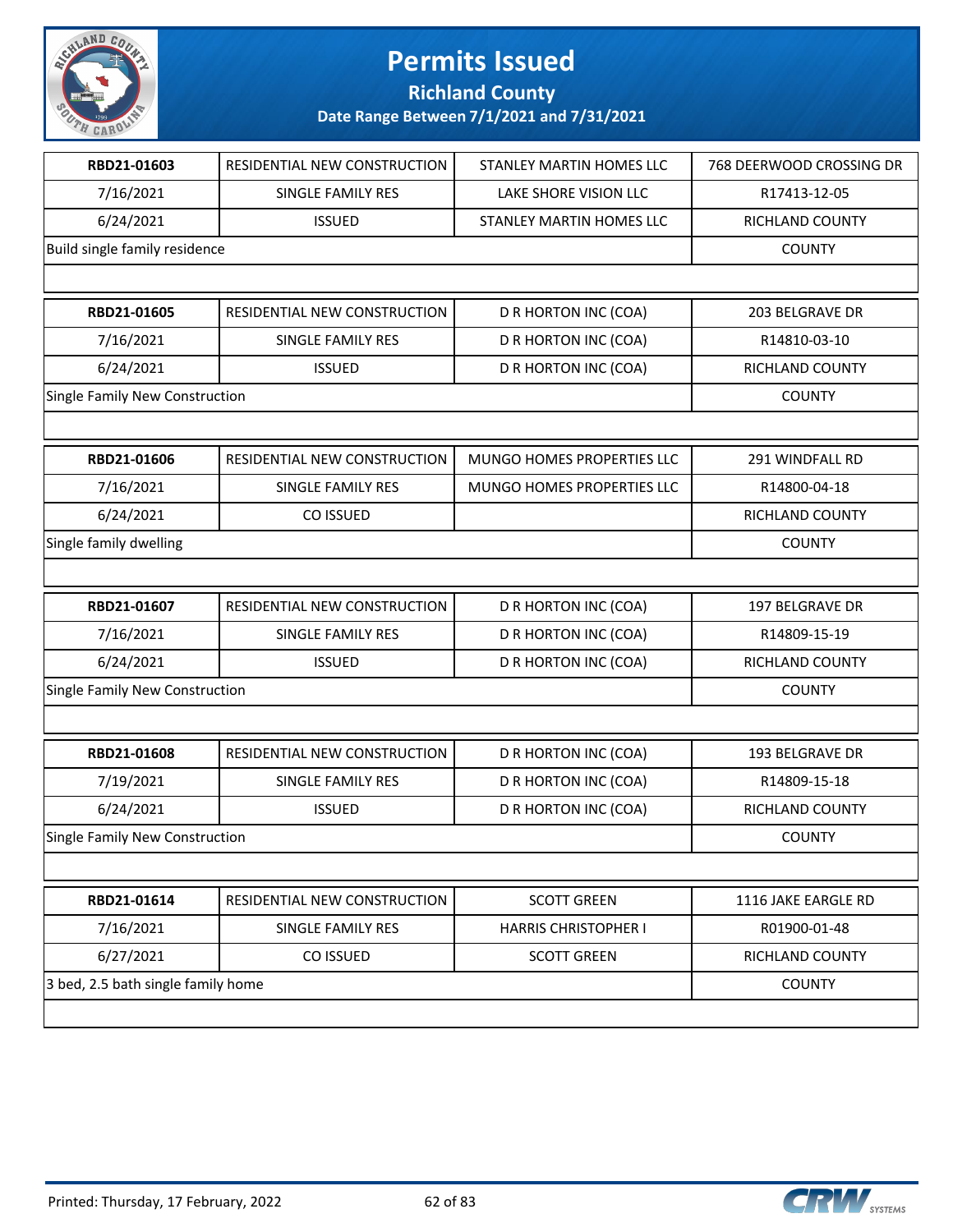

**Richland County**

| RBD21-01615                    | RESIDENTIAL NEW CONSTRUCTION | MUNGO HOMES PROPERTIES LLC | 8 HAIGLER CT     |
|--------------------------------|------------------------------|----------------------------|------------------|
| 7/19/2021                      | SINGLE FAMILY RES            | MUNGO HOMES PROPERTIES LLC | R25800-03-52     |
| 6/28/2021                      | <b>ISSUED</b>                |                            | RICHLAND COUNTY  |
| Single Family Home             |                              |                            | <b>COUNTY</b>    |
|                                |                              |                            |                  |
| RBD21-01617                    | RESIDENTIAL NEW CONSTRUCTION | D R HORTON INC (COA)       | 373 COMPASS TRL  |
| 7/19/2021                      | SINGLE FAMILY RES            | D R HORTON INC (COA)       | R20510-11-01     |
| 6/28/2021                      | CO ISSUED                    | D R HORTON INC (COA)       | RICHLAND COUNTY  |
| Single Family New Construction |                              |                            | <b>COUNTY</b>    |
|                                |                              |                            |                  |
| RBD21-01618                    | RESIDENTIAL NEW CONSTRUCTION | D R HORTON INC (COA)       | 379 COMPASS TRL  |
| 7/19/2021                      | SINGLE FAMILY RES            | D R HORTON INC (COA)       | R20510-11-01     |
| 6/28/2021                      | CO ISSUED                    | D R HORTON INC (COA)       | RICHLAND COUNTY  |
| Single Family New Construction |                              |                            | <b>COUNTY</b>    |
|                                |                              |                            |                  |
| RBD21-01619                    | RESIDENTIAL NEW CONSTRUCTION | MUNGO HOMES PROPERTIES LLC | 533 MALACHITE LN |
| 7/19/2021                      | SINGLE FAMILY RES            | MUNGO HOMES PROPERTIES LLC | R01716-01-38     |
| 6/28/2021                      | <b>ISSUED</b>                |                            | RICHLAND COUNTY  |
| Single Family Home             |                              |                            | <b>COUNTY</b>    |
|                                |                              |                            |                  |
| RBD21-01625                    | RESIDENTIAL NEW CONSTRUCTION | D R HORTON INC (COA)       | 388 COMPASS TRL  |
| 7/19/2021                      | <b>SINGLE FAMILY RES</b>     | D R HORTON INC (COA)       | R20510-11-01     |
| 6/28/2021                      | <b>ISSUED</b>                | D R HORTON INC (COA)       | RICHLAND COUNTY  |
| Single Family New Construction |                              |                            | <b>COUNTY</b>    |
|                                |                              |                            |                  |
| RBD21-01630                    | RESIDENTIAL NEW CONSTRUCTION | MUNGO HOMES PROPERTIES LLC | 760 RUSKIN DR    |
| 7/20/2021                      | SINGLE FAMILY RES            | MUNGO HOMES PROPERTIES LLC | R01700-04-12     |
| 6/28/2021                      | <b>ISSUED</b>                |                            | RICHLAND COUNTY  |
| Single Family Home             |                              |                            | <b>COUNTY</b>    |
|                                |                              |                            |                  |
|                                |                              |                            |                  |

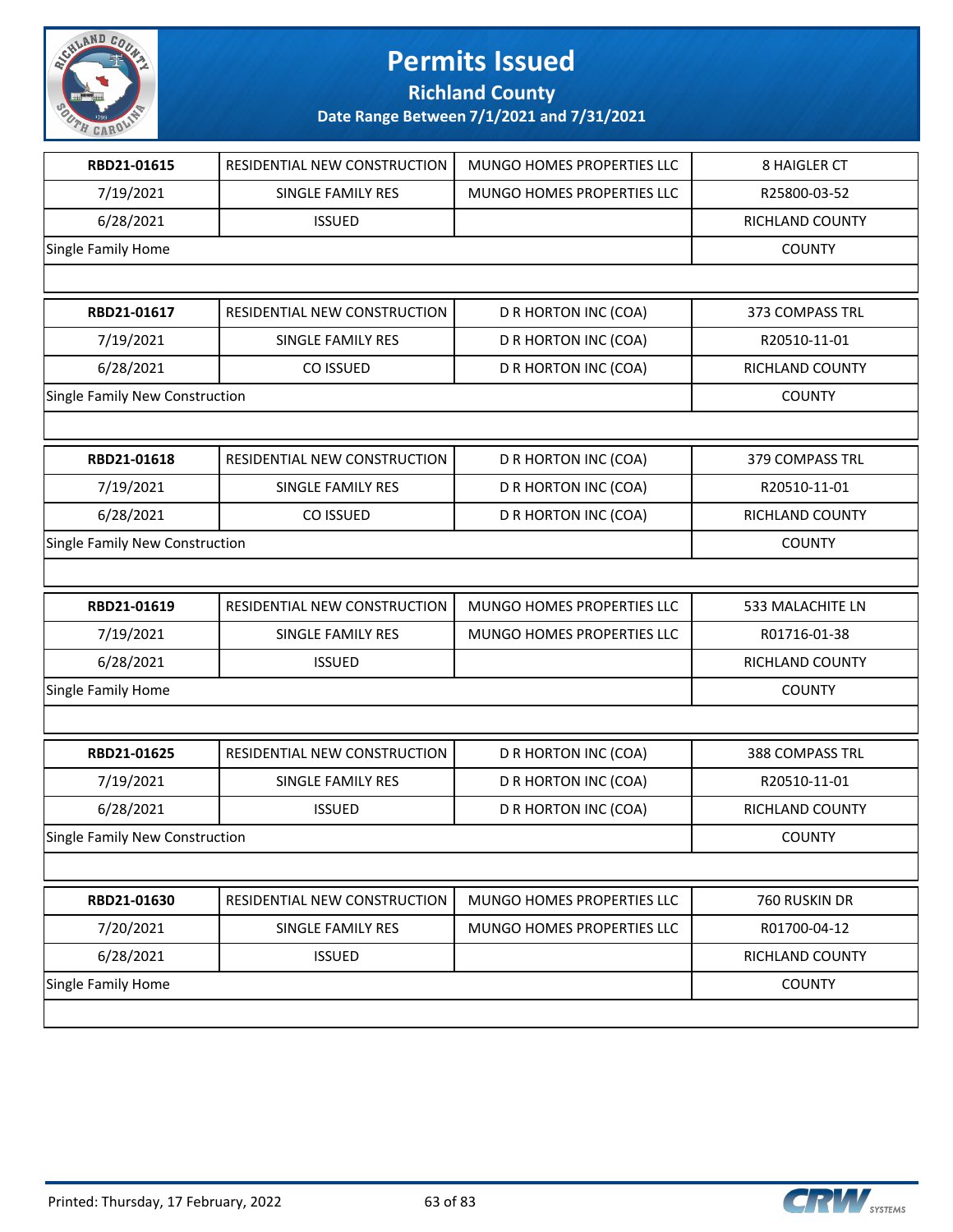

**Richland County**

| RBD21-01632                   | RESIDENTIAL NEW CONSTRUCTION | MUNGO HOMES PROPERTIES LLC        | 427 KEEBLE DR            |
|-------------------------------|------------------------------|-----------------------------------|--------------------------|
| 7/21/2021                     | SINGLE FAMILY RES            | MUNGO HOMES PROPERTIES LLC        | R17111-02-01             |
| 6/29/2021                     | CO ISSUED                    |                                   | RICHLAND COUNTY          |
| Single Family Home            |                              |                                   | <b>COUNTY</b>            |
|                               |                              |                                   |                          |
| RBD21-01633                   | RESIDENTIAL NEW CONSTRUCTION | MUNGO HOMES PROPERTIES LLC        | 12 HAIGLER CT            |
| 7/19/2021                     | SINGLE FAMILY RES            | <b>MUNGO HOMES PROPERTIES LLC</b> | R25800-03-52             |
| 6/29/2021                     | <b>ISSUED</b>                |                                   | <b>RICHLAND COUNTY</b>   |
| Single Family Home            |                              |                                   | <b>COUNTY</b>            |
|                               |                              |                                   |                          |
| RBD21-01641                   | RESIDENTIAL NEW CONSTRUCTION | MUNGO HOMES PROPERTIES LLC        | <b>362 SUNNYCREST LN</b> |
| 7/22/2021                     | SINGLE FAMILY RES            | MUNGO HOMES PROPERTIES LLC        | R23208-11-22             |
| 6/30/2021                     | <b>ISSUED</b>                |                                   | RICHLAND COUNTY          |
| Single Family Home            |                              |                                   | <b>COUNTY</b>            |
|                               |                              |                                   |                          |
| RBD21-01642                   | RESIDENTIAL NEW CONSTRUCTION | MUNGO HOMES PROPERTIES LLC        | 295 WINDFALL RD          |
| 7/22/2021                     | SINGLE FAMILY RES            | MUNGO HOMES PROPERTIES LLC        | R14800-04-18             |
| 6/30/2021                     | CO ISSUED                    |                                   | RICHLAND COUNTY          |
| Single Family Home            |                              |                                   | <b>COUNTY</b>            |
|                               |                              |                                   |                          |
| RBD21-01643                   | RESIDENTIAL NEW CONSTRUCTION | STANLEY MARTIN HOMES LLC          | 969 NORTH SAGE DROP RD   |
| 7/22/2021                     | SINGLE FAMILY RES            | <b>SAND FARM LLC</b>              | R20513-03-32             |
| 6/30/2021                     | <b>ISSUED</b>                | STANLEY MARTIN HOMES LLC          | RICHLAND COUNTY          |
| Build single family residence |                              |                                   | <b>COUNTY</b>            |
|                               |                              |                                   |                          |
| RBD21-01644                   | RESIDENTIAL NEW CONSTRUCTION | MADISON HOMEBUILDERS LLC          | 436 EASTOVER RD          |
| 7/19/2021                     | SINGLE FAMILY RES            | Charles and Lakestsha Dantzler    | R33200-02-07             |
| 6/30/2021                     | <b>ISSUED</b>                | Angela Tindal                     | RICHLAND COUNTY          |
| New Single Family Home        |                              |                                   | <b>COUNTY</b>            |
|                               |                              |                                   |                          |
|                               |                              |                                   |                          |

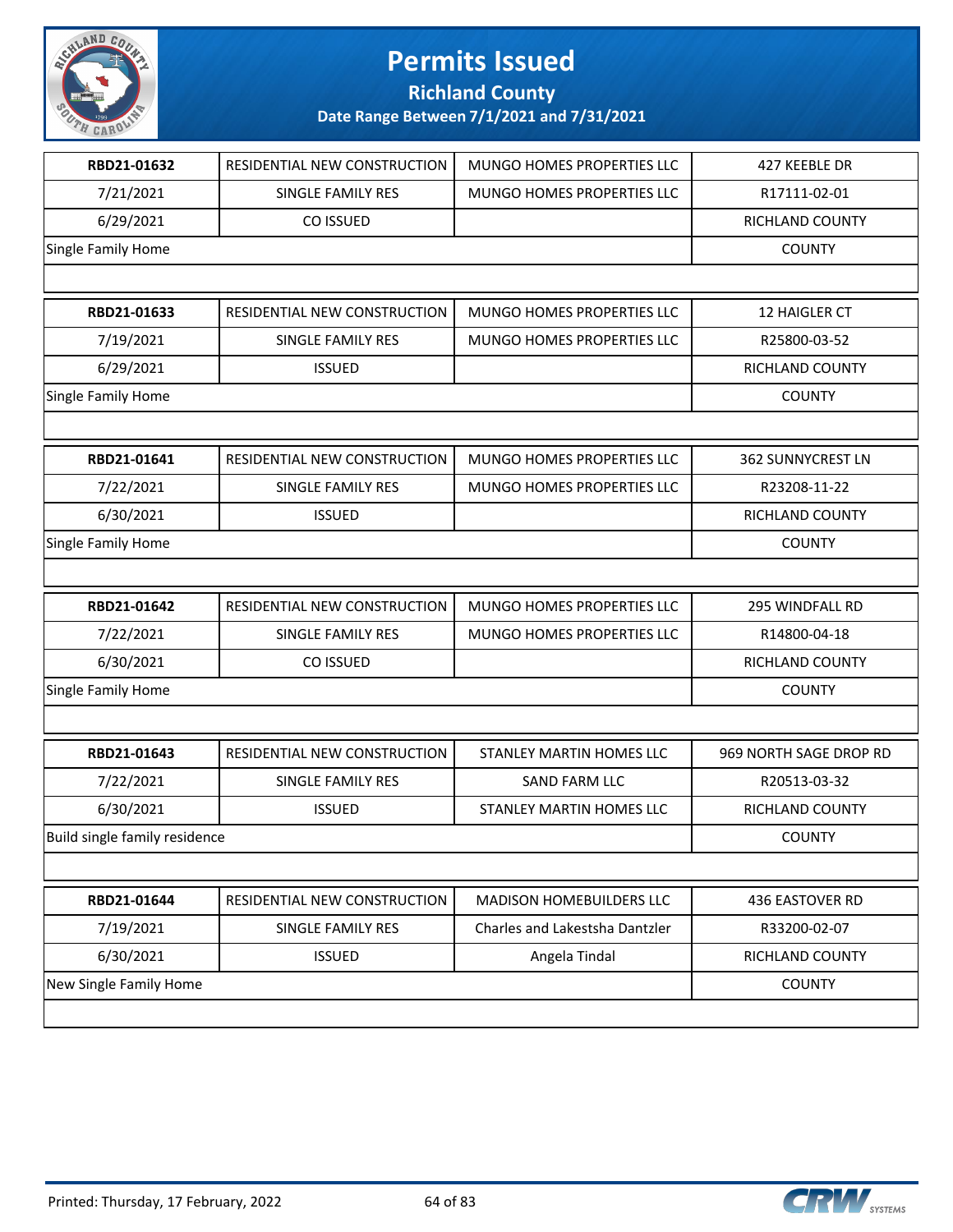

**Richland County**

| RBD21-01649        | RESIDENTIAL NEW CONSTRUCTION | <b>CIRCLE H BUILDERS LLC</b>    | 743 CLAMP RD           |
|--------------------|------------------------------|---------------------------------|------------------------|
| 7/20/2021          | <b>SINGLE FAMILY RES</b>     | MCELWAIN LONNIE & DANIELLE      | R20800-01-47           |
| 6/30/2021          | <b>ISSUED</b>                | <b>CIRCLE H BUILDERS LLC</b>    | RICHLAND COUNTY        |
| new Construction   |                              |                                 | <b>COUNTY</b>          |
|                    |                              |                                 |                        |
| RBD21-01650        | RESIDENTIAL NEW CONSTRUCTION | MUNGO HOMES PROPERTIES LLC      | 423 KEEBLE DR          |
| 7/22/2021          | SINGLE FAMILY RES            | MUNGO HOMES PROPERTIES LLC      | R17111-02-01           |
| 6/30/2021          | CO ISSUED                    |                                 | <b>RICHLAND COUNTY</b> |
| Single Family Home |                              |                                 | <b>COUNTY</b>          |
|                    |                              |                                 |                        |
| RBD21-01652        | RESIDENTIAL NEW CONSTRUCTION | MUNGO HOMES PROPERTIES LLC      | 290 WINDFALL RD        |
| 7/23/2021          | SINGLE FAMILY RES            | MUNGO HOMES PROPERTIES LLC      | R14800-04-18           |
| 7/1/2021           | CO ISSUED                    |                                 | RICHLAND COUNTY        |
| Single Family Home |                              |                                 | <b>COUNTY</b>          |
|                    |                              |                                 |                        |
| RBD21-01654        | RESIDENTIAL NEW CONSTRUCTION | MUNGO HOMES PROPERTIES LLC      | 59 STARRY NIGHT CT     |
| 7/26/2021          | SINGLE FAMILY RES            | MUNGO HOMES PROPERTIES LLC      | R01700-04-12           |
| 7/1/2021           | <b>ISSUED</b>                |                                 | RICHLAND COUNTY        |
| Single Family Home |                              |                                 | <b>COUNTY</b>          |
|                    |                              |                                 |                        |
| RBD21-01655        | RESIDENTIAL NEW CONSTRUCTION | <b>GREAT SOUTHERN HOMES INC</b> | 150 N WASHINGTON RD    |
| 7/27/2021          | SINGLE FAMILY RES            | <b>GREAT SOUTHERN HOMES INC</b> | R09700-02-69           |
| 7/1/2021           | <b>ISSUED</b>                | <b>GREAT SOUTHERN HOMES INC</b> | RICHLAND COUNTY        |
| Samuel             |                              |                                 | <b>COUNTY</b>          |
|                    |                              |                                 |                        |
| RBD21-01657        | RESIDENTIAL NEW CONSTRUCTION | MUNGO HOMES PROPERTIES LLC      | 326 COMPASS TRL        |
| 7/22/2021          | SINGLE FAMILY RES            | MUNGO HOMES PROPERTIES LLC      | R20506-08-24           |
| 7/1/2021           | <b>ISSUED</b>                |                                 | RICHLAND COUNTY        |
| Single Family Home |                              |                                 | <b>COUNTY</b>          |
|                    |                              |                                 |                        |
|                    |                              |                                 |                        |

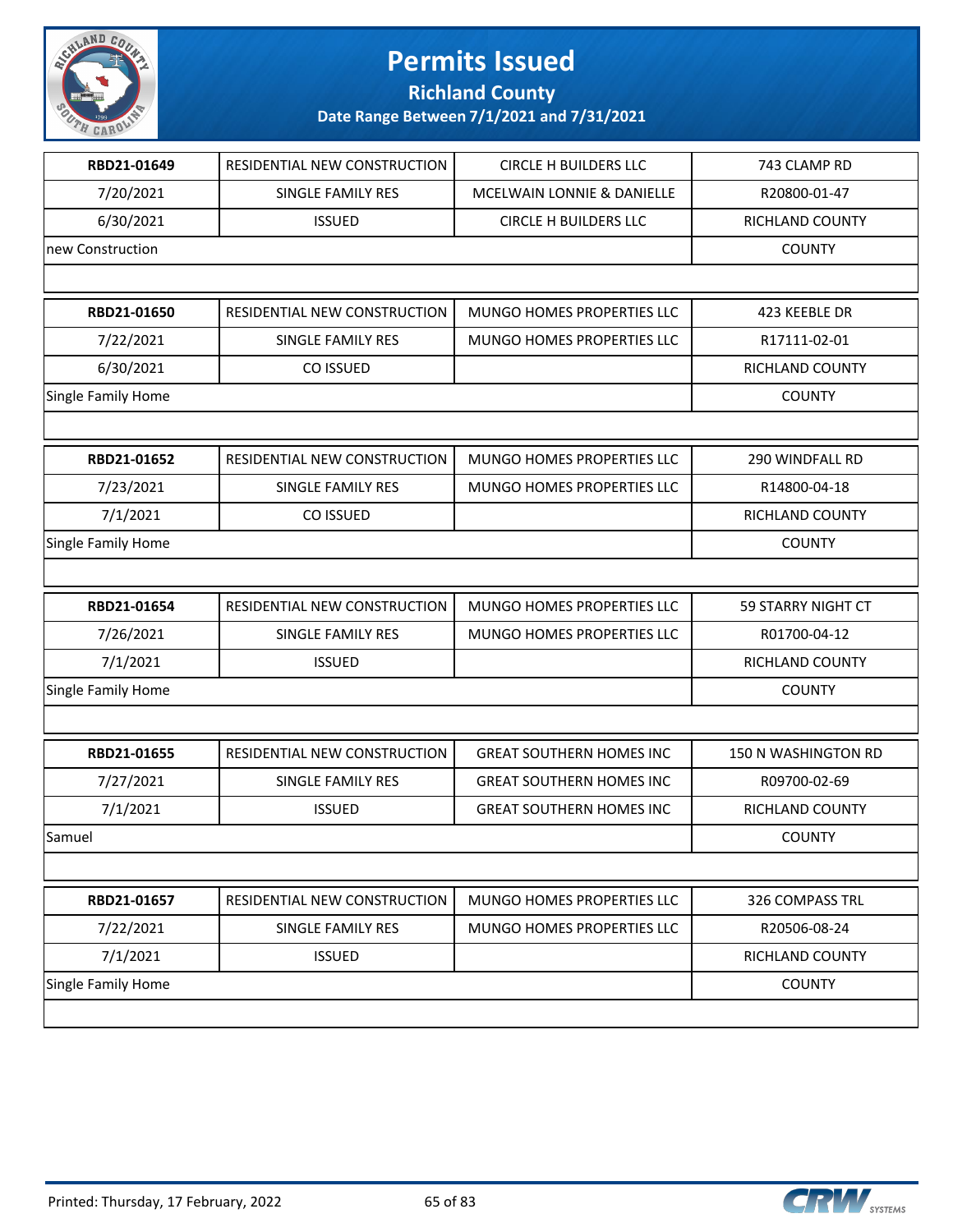

**Richland County**

| RBD21-01665                    | RESIDENTIAL NEW CONSTRUCTION   | MUNGO HOMES PROPERTIES LLC  | 53 STARRY NIGHT CT     |  |
|--------------------------------|--------------------------------|-----------------------------|------------------------|--|
| 7/27/2021                      | SINGLE FAMILY RES              | MUNGO HOMES PROPERTIES LLC  | R01700-04-12           |  |
| 7/6/2021                       | <b>ISSUED</b>                  |                             | RICHLAND COUNTY        |  |
| Single Family Home             |                                |                             |                        |  |
|                                |                                |                             |                        |  |
| RBD21-01666                    | RESIDENTIAL NEW CONSTRUCTION   | D R HORTON INC (COA)        | 381 COMPASS TRL        |  |
| 7/23/2021                      | SINGLE FAMILY RES              | D R HORTON INC (COA)        | R20510-11-01           |  |
| 7/6/2021                       | CO ISSUED                      | D R HORTON INC (COA)        | RICHLAND COUNTY        |  |
| Single Family New Construction |                                |                             | <b>COUNTY</b>          |  |
|                                |                                |                             |                        |  |
| RBD21-01667                    | RESIDENTIAL NEW CONSTRUCTION   | D R HORTON INC (COA)        | <b>387 COMPASS TRL</b> |  |
| 7/23/2021                      | SINGLE FAMILY RES              | D R HORTON INC (COA)        | R20510-11-01           |  |
| 7/6/2021                       | <b>ISSUED</b>                  | D R HORTON INC (COA)        | RICHLAND COUNTY        |  |
| Single Family New Construction |                                |                             | <b>COUNTY</b>          |  |
|                                |                                |                             |                        |  |
| RBD21-01668                    | RESIDENTIAL NEW CONSTRUCTION   | D R HORTON INC (COA)        | 393 COMPASS TRL        |  |
| 7/23/2021                      | SINGLE FAMILY RES              | D R HORTON INC (COA)        | R20510-11-01           |  |
| 7/6/2021                       | <b>ISSUED</b>                  | D R HORTON INC (COA)        | RICHLAND COUNTY        |  |
| Single Family New Construction |                                |                             | <b>COUNTY</b>          |  |
|                                |                                |                             |                        |  |
| RBD21-01669                    | RESIDENTIAL NEW CONSTRUCTION   | D R HORTON INC (COA)        | <b>397 COMPASS TRL</b> |  |
| 7/23/2021                      | SINGLE FAMILY RES              | D R HORTON INC (COA)        | R20510-11-01           |  |
| 7/6/2021                       | <b>ISSUED</b>                  | D R HORTON INC (COA)        | <b>RICHLAND COUNTY</b> |  |
| Single Family New Construction |                                |                             | <b>COUNTY</b>          |  |
|                                |                                |                             |                        |  |
| RBD21-01670                    | RESIDENTIAL NEW CONSTRUCTION   | D R HORTON INC (COA)        | <b>403 COMPASS TRL</b> |  |
| 7/23/2021                      | SINGLE FAMILY RES              | D R HORTON INC (COA)        | R20510-11-01           |  |
| 7/6/2021                       | CO ISSUED                      | <b>D R HORTON INC (COA)</b> | RICHLAND COUNTY        |  |
|                                | Single Family New Construction |                             |                        |  |
|                                |                                |                             |                        |  |

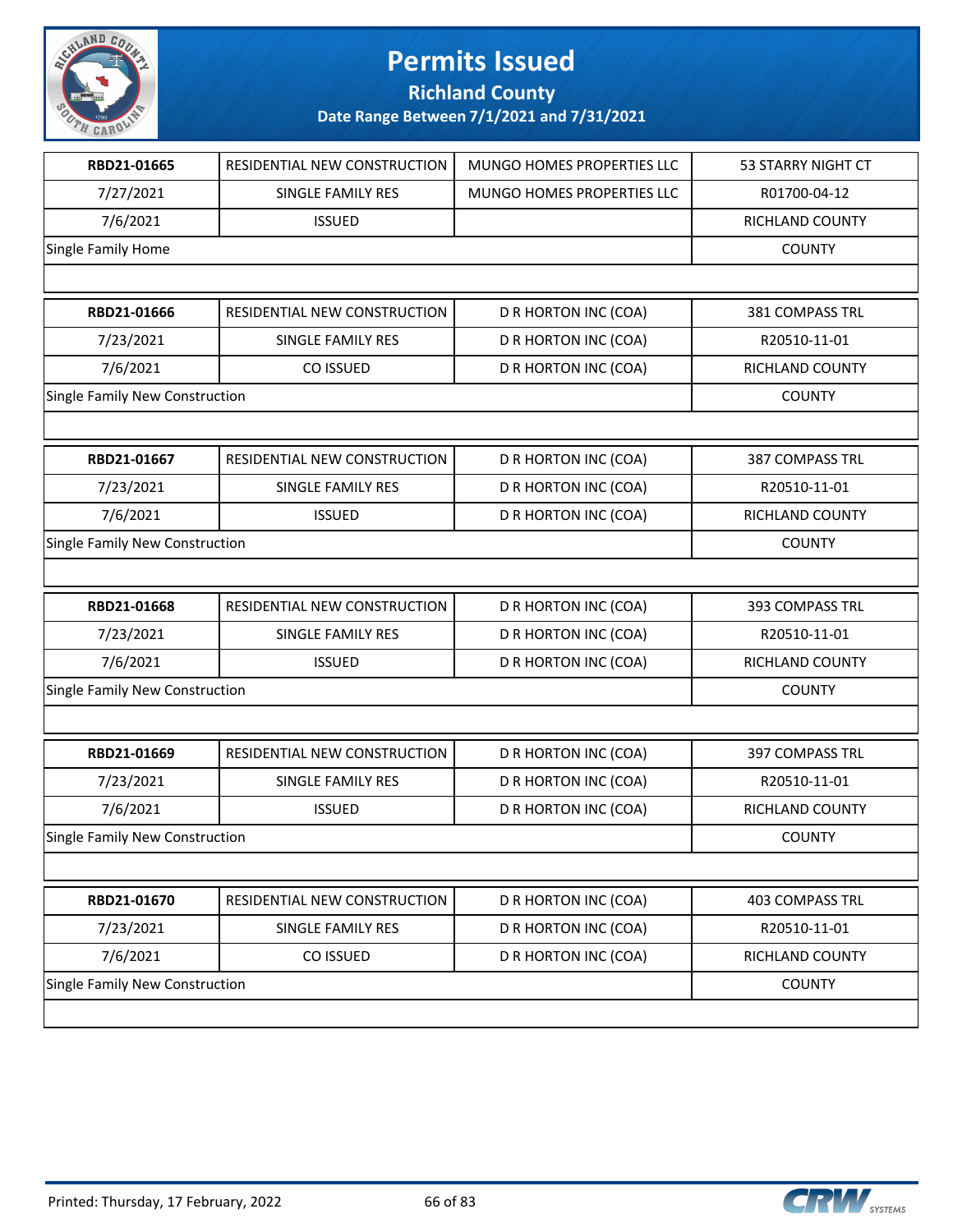

**Richland County**

| RBD21-01673               | RESIDENTIAL NEW CONSTRUCTION | MUNGO HOMES PROPERTIES LLC         | <b>320 COMPASS TRL</b>  |
|---------------------------|------------------------------|------------------------------------|-------------------------|
| 7/30/2021                 | SINGLE FAMILY RES            | MUNGO HOMES PROPERTIES LLC         | R20506-08-23            |
| 7/7/2021                  | <b>ISSUED</b>                |                                    | RICHLAND COUNTY         |
| Single Family Home        |                              |                                    | <b>COUNTY</b>           |
|                           |                              |                                    |                         |
| RBD21-01682               | RESIDENTIAL NEW CONSTRUCTION | MUNGO HOMES PROPERTIES LLC         | 431 KEEBLE DR           |
| 7/23/2021                 | SINGLE FAMILY RES            | MUNGO HOMES PROPERTIES LLC         | R17111-02-01            |
| 7/7/2021                  | CO ISSUED                    |                                    | RICHLAND COUNTY         |
| Single Family Home        |                              |                                    | <b>COUNTY</b>           |
|                           |                              |                                    |                         |
| RBD21-01686               | RESIDENTIAL NEW CONSTRUCTION | MUNGO HOMES PROPERTIES LLC         | 549 MALACHITE LN        |
| 7/28/2021                 | SINGLE FAMILY RES            | MUNGO HOMES PROPERTIES LLC         | R01716-01-42            |
| 7/8/2021                  | <b>ISSUED</b>                |                                    | RICHLAND COUNTY         |
| Single Family Home        |                              |                                    | <b>COUNTY</b>           |
|                           |                              |                                    |                         |
| RBD21-01687               | RESIDENTIAL NEW CONSTRUCTION | EASTWOOD HOMES of COLUMBIA,<br>LLC | <b>18 WHISK FERN CT</b> |
| 7/22/2021                 | SINGLE FAMILY RES            | EASTWOOD HOMES LLC                 | R20515-12-12            |
| 7/8/2021                  | <b>ISSUED</b>                |                                    | RICHLAND COUNTY         |
| Single Family residential |                              |                                    | <b>COUNTY</b>           |
|                           |                              |                                    |                         |
| RBD21-01689               | RESIDENTIAL NEW CONSTRUCTION | EASTWOOD HOMES of COLUMBIA,<br>LLC | 22 WHISK FERN CT        |
| 7/22/2021                 | SINGLE FAMILY RES            | <b>EASTWOOD HOMES LLC</b>          | R20515-12-11            |
| 7/8/2021                  | <b>ISSUED</b>                |                                    | RICHLAND COUNTY         |
| Single Family residential |                              |                                    | <b>COUNTY</b>           |
|                           |                              |                                    |                         |
| RBD21-01690               | RESIDENTIAL NEW CONSTRUCTION | EASTWOOD HOMES of COLUMBIA,<br>LLC | 351 SUNNYCREST LN       |
| 7/26/2021                 | SINGLE FAMILY RES            | EASTWOOD HOMES LLC                 | R23208-13-09            |
| 7/8/2021                  | <b>ISSUED</b>                |                                    | RICHLAND COUNTY         |
| Single Family residential |                              |                                    | <b>COUNTY</b>           |
|                           |                              |                                    |                         |

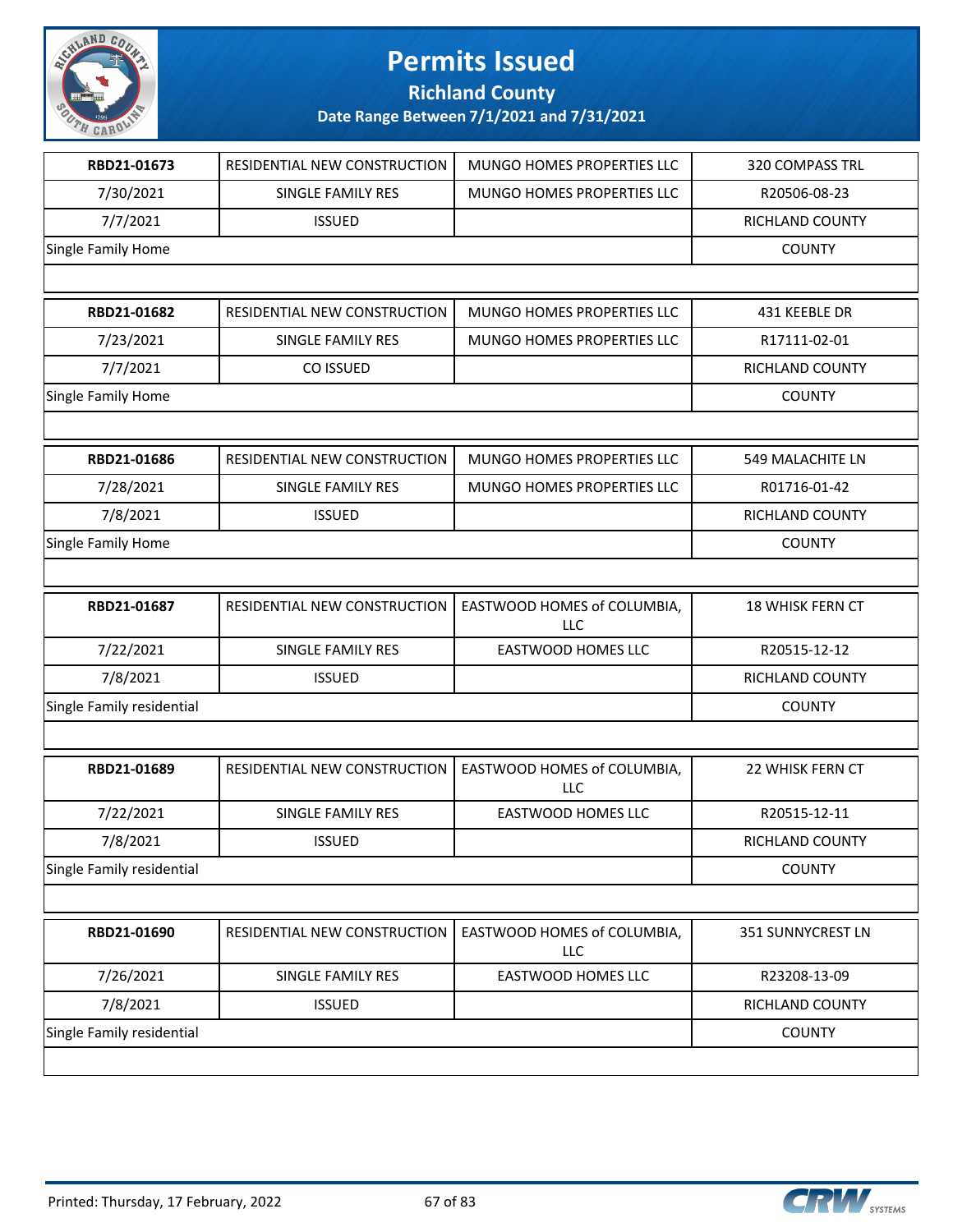

**Richland County**

| RESIDENTIAL NEW CONSTRUCTION   | MUNGO HOMES PROPERTIES LLC | 435 KEEBLE DR      |
|--------------------------------|----------------------------|--------------------|
| SINGLE FAMILY RES              | MUNGO HOMES PROPERTIES LLC | R17111-02-01       |
| CO ISSUED                      |                            | RICHLAND COUNTY    |
|                                |                            | <b>COUNTY</b>      |
|                                |                            |                    |
| RESIDENTIAL NEW CONSTRUCTION   | STANLEY MARTIN HOMES LLC   | 74 SPOTTED DEER CT |
| SINGLE FAMILY RES              | LAKE SHORE VISION LLC      | R17316-01-45       |
| <b>ISSUED</b>                  | STANLEY MARTIN HOMES LLC   | RICHLAND COUNTY    |
| Build single family residence  |                            | <b>COUNTY</b>      |
|                                |                            |                    |
| RESIDENTIAL NEW CONSTRUCTION   | STANLEY MARTIN HOMES LLC   | 976 MAGWOOD CT     |
| SINGLE FAMILY RES              | LAKE SHORE VISION LLC      | R17316-01-56       |
| <b>ISSUED</b>                  | STANLEY MARTIN HOMES LLC   | RICHLAND COUNTY    |
| Build single family residence  |                            | <b>COUNTY</b>      |
|                                |                            |                    |
| RESIDENTIAL NEW CONSTRUCTION   | MUNGO HOMES PROPERTIES LLC | 294 WINDFALL RD    |
| SINGLE FAMILY RES              | MUNGO HOMES PROPERTIES LLC | R14800-04-18       |
| CO ISSUED                      |                            | RICHLAND COUNTY    |
| Single Family Home             |                            |                    |
|                                |                            |                    |
| RESIDENTIAL NEW CONSTRUCTION   | D R HORTON INC (COA)       | 2031 ELMRIDGE RD   |
| SINGLE FAMILY RES              | D R HORTON INC (COA)       | R22006-02-03       |
| <b>ISSUED</b>                  | D R HORTON INC (COA)       | RICHLAND COUNTY    |
| Single Family New Construction |                            |                    |
|                                |                            |                    |
|                                |                            |                    |
| RESIDENTIAL NEW CONSTRUCTION   | D R HORTON INC (COA)       | 2033 ELMRIDGE RD   |
| SINGLE FAMILY RES              | D R HORTON INC (COA)       | R22006-02-03       |
| <b>ISSUED</b>                  | D R HORTON INC (COA)       | RICHLAND COUNTY    |
| Single Family New Construction |                            | <b>COUNTY</b>      |
|                                |                            |                    |

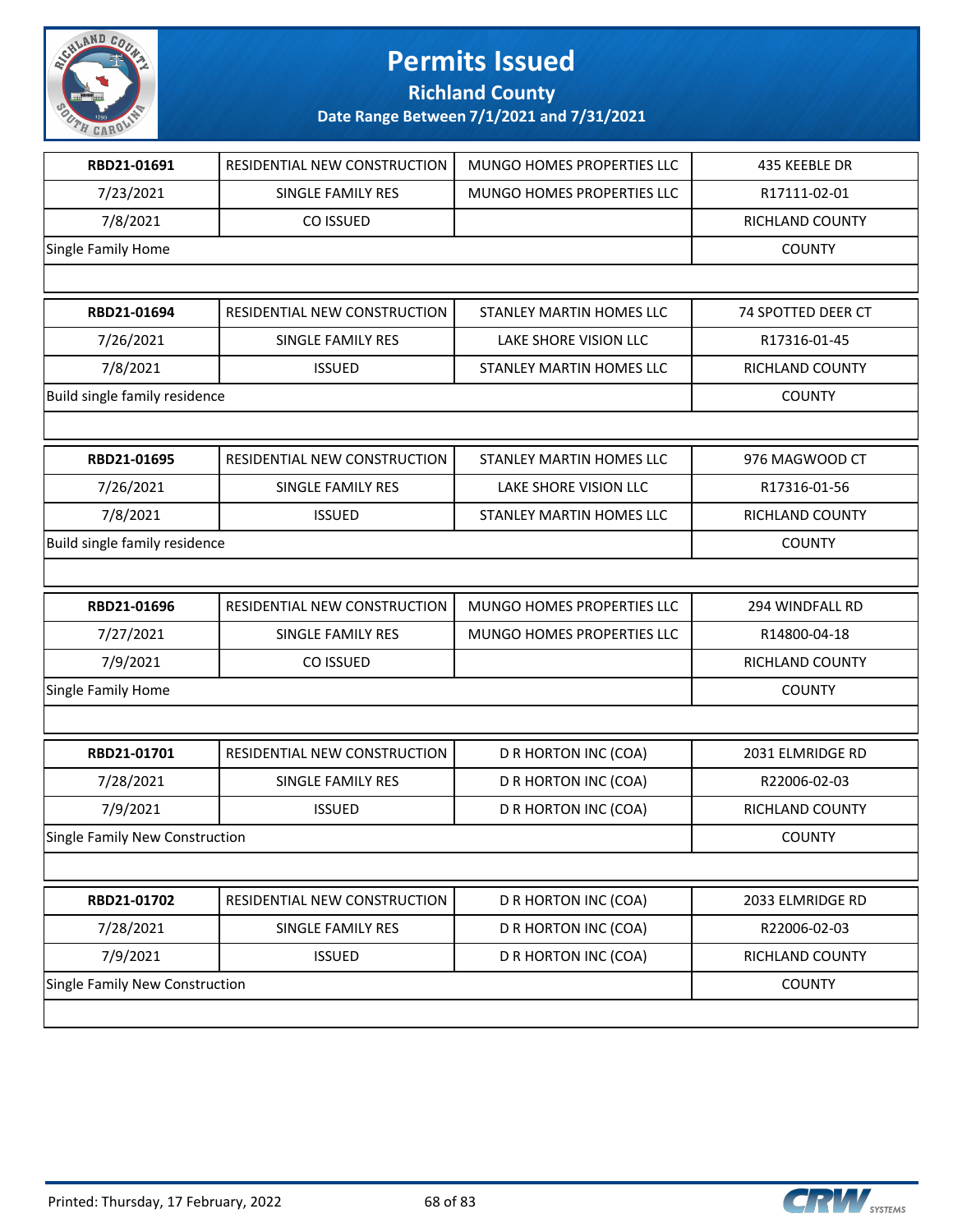

| RBD21-01703                    | RESIDENTIAL NEW CONSTRUCTION | D R HORTON INC (COA)               | 2037 ELMRIDGE RD       |
|--------------------------------|------------------------------|------------------------------------|------------------------|
| 7/28/2021                      | <b>SINGLE FAMILY RES</b>     | D R HORTON INC (COA)               | R22006-02-03           |
| 7/9/2021                       | <b>ISSUED</b>                | D R HORTON INC (COA)               | RICHLAND COUNTY        |
| Single Family New Construction |                              |                                    | <b>COUNTY</b>          |
|                                |                              |                                    |                        |
| RBD21-01704                    | RESIDENTIAL NEW CONSTRUCTION | <b>SUSAN D WALTER</b>              | 1356 OLD HILTON RD     |
| 7/28/2021                      | <b>SINGLE FAMILY RES</b>     | ROMER DANIEL & AMANDA S            | R01600-01-02           |
| 7/9/2021                       | <b>ISSUED</b>                | <b>SUSAN D WALTER</b>              | RICHLAND COUNTY        |
| Single Family Home             |                              |                                    | <b>COUNTY</b>          |
|                                |                              |                                    |                        |
| RBD21-01706                    | RESIDENTIAL NEW CONSTRUCTION | D R HORTON INC (COA)               | 2041 ELMRIDGE RD       |
| 7/28/2021                      | SINGLE FAMILY RES            | <b>GATEWAY ONE DEVELOPMENT LLC</b> | R22006-02-03           |
| 7/12/2021                      | CO ISSUED                    | D R HORTON INC (COA)               | RICHLAND COUNTY        |
| Single Family New Construction |                              |                                    | <b>COUNTY</b>          |
|                                |                              |                                    |                        |
| RBD21-01707                    | RESIDENTIAL NEW CONSTRUCTION | D R HORTON INC (COA)               | 2043 ELMRIDGE RD       |
| 7/28/2021                      | SINGLE FAMILY RES            | D R HORTON INC (COA)               | R22006-02-03           |
| 7/12/2021                      | CO ISSUED                    | D R HORTON INC (COA)               | RICHLAND COUNTY        |
| Single Family New Construction |                              | <b>COUNTY</b>                      |                        |
|                                |                              |                                    |                        |
| RBD21-01708                    | RESIDENTIAL NEW CONSTRUCTION | D R HORTON INC (COA)               | 2047 ELMRIDGE RD       |
| 7/28/2021                      | SINGLE FAMILY RES            | D R HORTON INC (COA)               | R22006-02-03           |
| 7/12/2021                      | CO ISSUED                    | D R HORTON INC (COA)               | RICHLAND COUNTY        |
| Single Family New Construction |                              |                                    | <b>COUNTY</b>          |
|                                |                              |                                    |                        |
| RBD21-01709                    | RESIDENTIAL NEW CONSTRUCTION | STANLEY MARTIN HOMES LLC           | 981 NORTH SAGE DROP RD |
| 7/28/2021                      | SINGLE FAMILY RES            | SAND FARM LLC                      | R20513-03-29           |
| 7/12/2021                      | <b>ISSUED</b>                | STANLEY MARTIN HOMES LLC           | RICHLAND COUNTY        |
| Build single family residence  |                              |                                    | <b>COUNTY</b>          |
|                                |                              |                                    |                        |

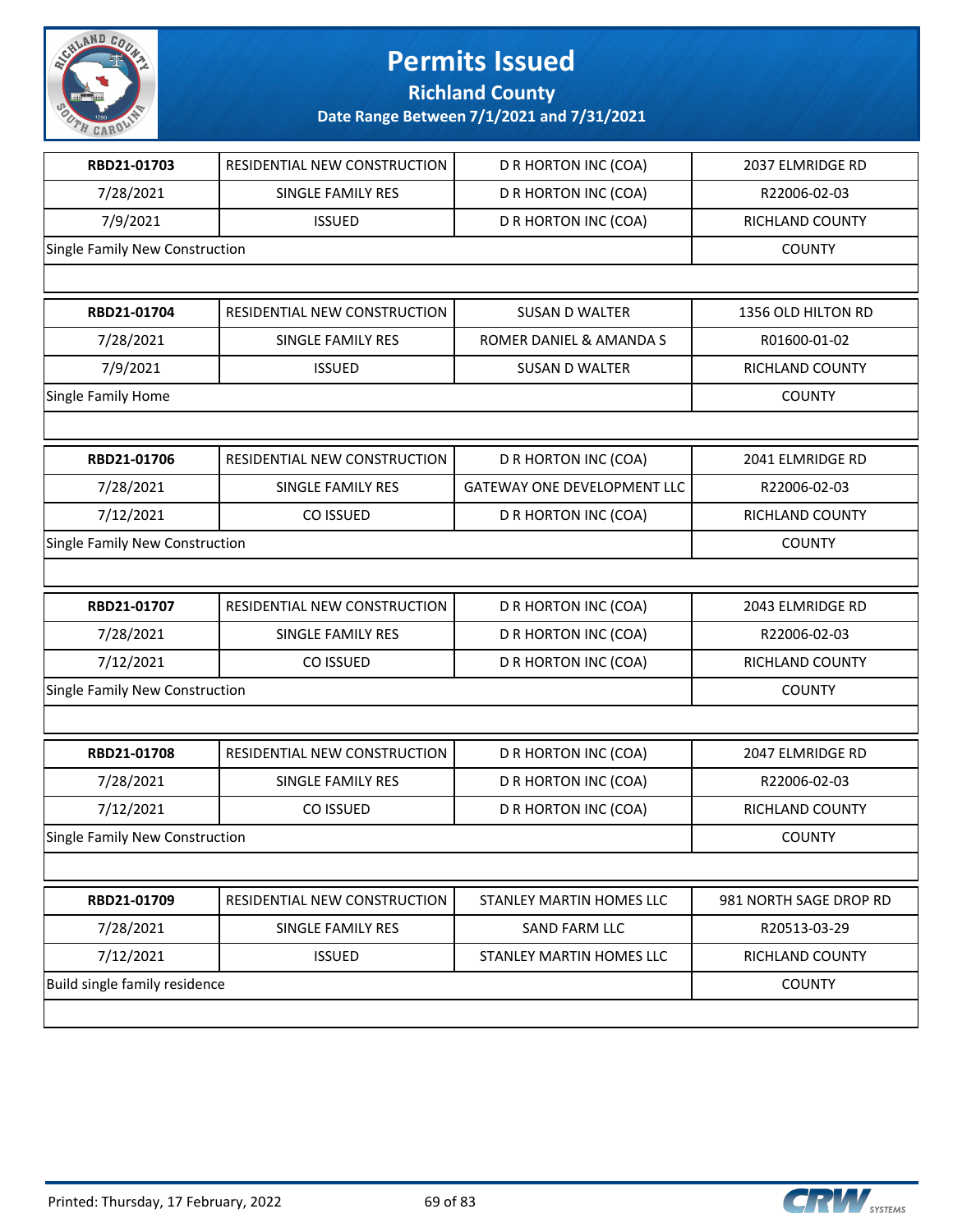

**Richland County**

**Date Range Between 7/1/2021 and 7/31/2021**

| RBD21-01723        | RESIDENTIAL NEW CONSTRUCTION                              | MUNGO HOMES PROPERTIES LLC        | <b>49 STARRY NIGHT CT</b> |
|--------------------|-----------------------------------------------------------|-----------------------------------|---------------------------|
| 7/30/2021          | <b>SINGLE FAMILY RES</b>                                  | <b>MUNGO HOMES PROPERTIES LLC</b> | R01700-04-12              |
| 7/13/2021          | <b>ISSUED</b>                                             |                                   | <b>RICHLAND COUNTY</b>    |
| Single Family Home |                                                           |                                   | <b>COUNTY</b>             |
|                    |                                                           |                                   |                           |
| RBD21-01733        | RESIDENTIAL NEW CONSTRUCTION                              | MUNGO HOMES PROPERTIES LLC        | 428 KEEBLE DR             |
| 7/29/2021          | SINGLE FAMILY RES                                         | <b>MUNGO HOMES PROPERTIES LLC</b> | R17111-02-01              |
| 7/14/2021          | CO ISSUED                                                 |                                   | <b>RICHLAND COUNTY</b>    |
| Single Family Home |                                                           |                                   | <b>COUNTY</b>             |
|                    |                                                           |                                   |                           |
| RBD21-01739        | RESIDENTIAL NEW CONSTRUCTION                              | <b>MUNGO HOMES PROPERTIES LLC</b> | <b>16 HAIGLER CT</b>      |
| 7/29/2021          | <b>SINGLE FAMILY RES</b>                                  | <b>MUNGO HOMES PROPERTIES LLC</b> | R25812-10-04              |
|                    |                                                           |                                   |                           |
| 7/14/2021          | <b>ISSUED</b>                                             |                                   | <b>RICHLAND COUNTY</b>    |
| Single Family Home |                                                           |                                   | <b>COUNTY</b>             |
|                    |                                                           |                                   |                           |
| RBD21-01740        | RESIDENTIAL NEW CONSTRUCTION                              | AMERICA'S HOME PLACE INC          | 6843 CABIN CREEK RD       |
| 7/29/2021          | SINGLE FAMILY RES                                         | DAVID & CHELLE RAUSCH             | R27601-01-01              |
| 7/14/2021          | <b>ISSUED</b>                                             | AMERICA'S HOME PLACE INC          | <b>RICHLAND COUNTY</b>    |
|                    | construction of a new, site-built single-family residence |                                   | <b>COUNTY</b>             |

#### **Number of RESIDENTIAL NEW CONSTRUCTION/SINGLE FAMILY RES Permits: 118**

| RBD21-01727                             | RESIDENTIAL REPAIRS | LPB OF SOUTH CAROLINA INC     | 19 TERACOTTA CT |
|-----------------------------------------|---------------------|-------------------------------|-----------------|
| 7/13/2021                               | ACCESSORY REPAIR    | HARP RYAN & CHRISTINE / JTWRS | R02315-01-30    |
| 7/13/2021                               | <b>FINALED</b>      | LPB OF SOUTH CAROLINA INC     | RICHLAND COUNTY |
| FINISHING ACCESSORY STRUCTURE FOR FINAL |                     |                               | <b>COUNTY</b>   |

Per Mr. Harper and house plans in the Trakit, his front door will face111 Laguna Vista Dr instead of 19 Teracotta Ct (see screenshot below).

Please update your files to reflect 111 Laguna Vista Dr, Irmo SC 29063 instead of 19 Teracotta Ct (see attached E9-1-1 Address Map). And pass on the appropriate inspector, etc.

Should you have any questions, please feel free to contact me. Thanks,

ALFREDA W. TINDAL E 9-1-1 Addressing Coordinator Richland County Government Community Planning & Development Department tindal.alfreda@richlandcountysc.gov

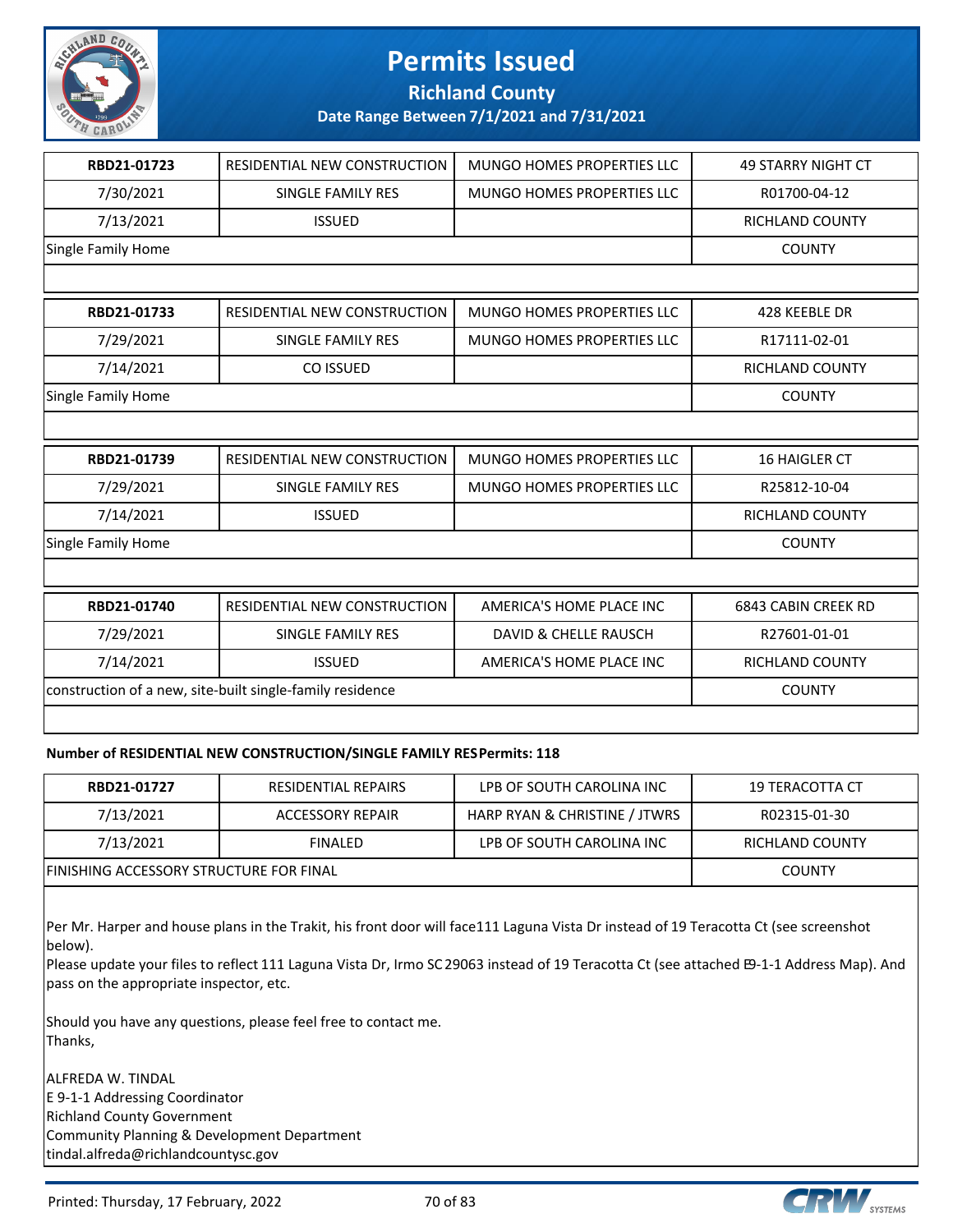

#### **Permits Issued Richland County Date Range Between 7/1/2021 and 7/31/2021**

#### **Number of RESIDENTIAL REPAIRS/ACCESSORY REPAIR Permits: 1**

| RBD21-01397        | RESIDENTIAL REPAIRS                                          | KITCHEN AND BATHROOM DESIGN<br><b>INC</b>                                                                 | 2168 LAKE CAROLINA DR      |
|--------------------|--------------------------------------------------------------|-----------------------------------------------------------------------------------------------------------|----------------------------|
| 7/9/2021           | <b>REPAIRS</b>                                               | <b>CONNELLY MELISSA TASKER</b>                                                                            | R26102-03-06               |
| 6/3/2021           | <b>FINALED</b>                                               | KITCHEN AND BATHROOM DESIGN<br><b>INC</b>                                                                 | RICHLAND COUNTY            |
|                    | Prepare an new opening for a window install. R&R backdoor.   |                                                                                                           | <b>COUNTY</b>              |
|                    |                                                              |                                                                                                           |                            |
| RBD21-01401        | RESIDENTIAL REPAIRS                                          | MCGREGOR REID WALLACE                                                                                     | <b>11 NORTHLAKE RD</b>     |
| 7/26/2021          | <b>REPAIRS</b>                                               | <b>KNOWLES BERNARD A</b>                                                                                  | R20006-04-05               |
| 6/3/2021           | <b>ISSUED</b>                                                | MCGREGOR REID WALLACE                                                                                     | RICHLAND COUNTY            |
|                    | Replace bath fixtures, plumbing fixtures, tile, countertops, |                                                                                                           | <b>COUNTY</b>              |
|                    |                                                              | Repair garage concrete, kitchen appliances, counter tops, cabinets, paint interior, build closet cabinets |                            |
| RBD21-01442        | RESIDENTIAL REPAIRS                                          | SOUTHERN SIDING & WINDOW<br><b>CORP</b>                                                                   | <b>215 CHERRY STONE DR</b> |
| 7/2/2021           | <b>REPAIRS</b>                                               | <b>FAULKS SHERRIN S</b>                                                                                   | R23103-03-30               |
| 6/8/2021           | <b>ISSUED</b>                                                | SOUTHERN SIDING & WINDOW<br><b>CORP</b>                                                                   | RICHLAND COUNTY            |
| replace 14 windows |                                                              |                                                                                                           | <b>COUNTY</b>              |
|                    |                                                              |                                                                                                           |                            |
| RBD21-01443        | RESIDENTIAL REPAIRS                                          | SOUTHERN SIDING & WINDOW<br><b>CORP</b>                                                                   | 9 ADDY CT                  |
| 7/2/2021           | <b>REPAIRS</b>                                               | <b>KENNEDY RALPH D &amp;</b>                                                                              | R11816-02-04               |
| 6/8/2021           | <b>ISSUED</b>                                                | SOUTHERN SIDING & WINDOW<br><b>CORP</b>                                                                   | RICHLAND COUNTY            |
| replace 7 windows  |                                                              |                                                                                                           | <b>COUNTY</b>              |
|                    |                                                              |                                                                                                           |                            |
| RBD21-01445        | RESIDENTIAL REPAIRS                                          | SOUTHERN SIDING & WINDOW<br><b>CORP</b>                                                                   | 164 VAN DER HORST DR       |
| 7/2/2021           | <b>REPAIRS</b>                                               | YATES DOUGLAS & JONELLE                                                                                   | R23204-14-21               |
| 6/8/2021           | <b>ISSUED</b>                                                | SOUTHERN SIDING & WINDOW<br><b>CORP</b>                                                                   | RICHLAND COUNTY            |
| replace entry door |                                                              |                                                                                                           | <b>COUNTY</b>              |
|                    |                                                              |                                                                                                           |                            |

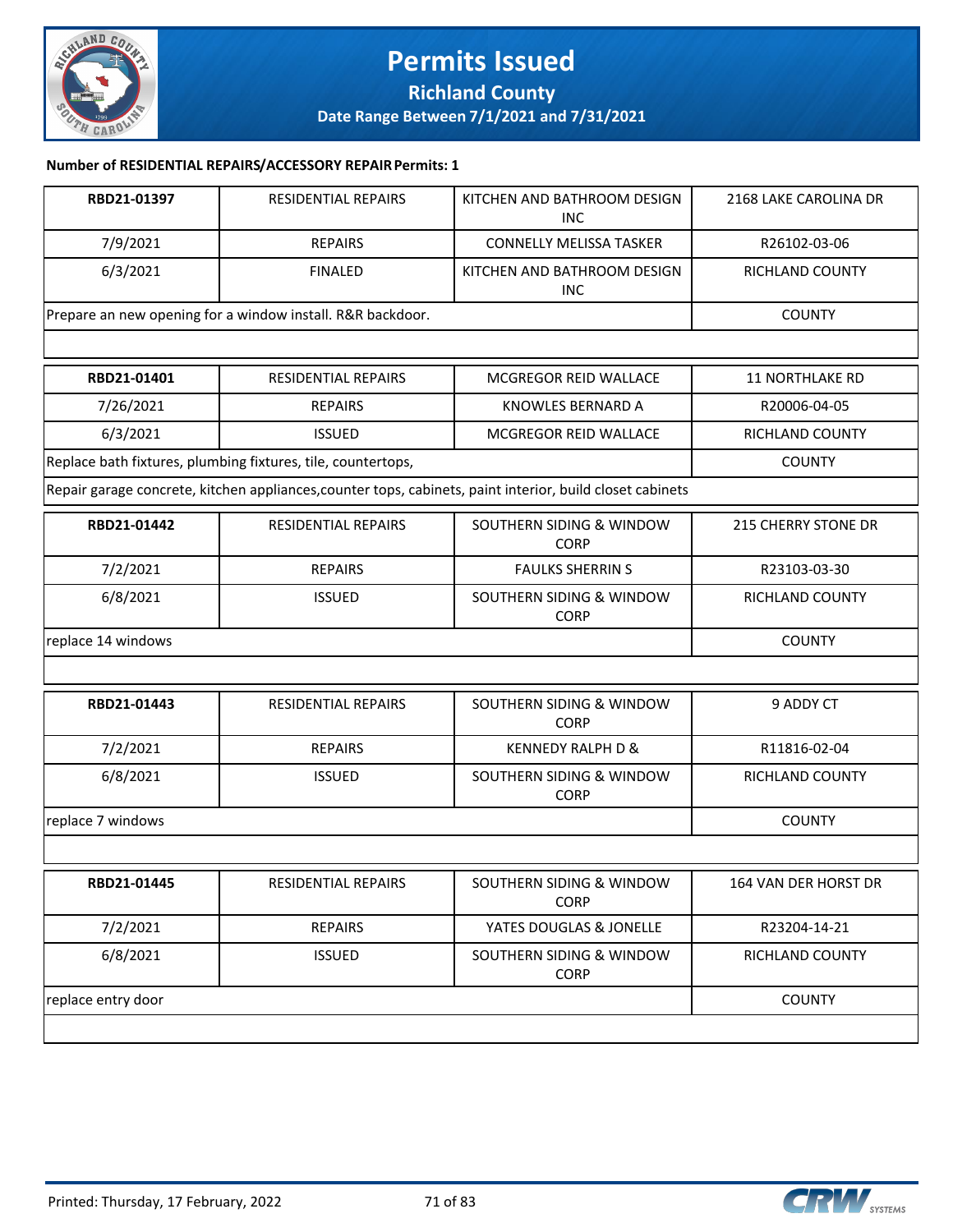

**Richland County**

| RBD21-01447                    | <b>RESIDENTIAL REPAIRS</b> | SOUTHERN SIDING & WINDOW<br><b>CORP</b>  | <b>212 SPRINGHURST DR</b> |
|--------------------------------|----------------------------|------------------------------------------|---------------------------|
| 7/2/2021                       | <b>REPAIRS</b>             | <b>FORTNER NICHOLAS A &amp;</b>          | R22906-03-13              |
| 6/8/2021                       | <b>ISSUED</b>              | SOUTHERN SIDING & WINDOW<br><b>CORP</b>  | <b>RICHLAND COUNTY</b>    |
| replace 260 ft soffit & fascia |                            |                                          | <b>COUNTY</b>             |
|                                |                            |                                          |                           |
| RBD21-01448                    | <b>RESIDENTIAL REPAIRS</b> | SOUTHERN SIDING & WINDOW<br><b>CORP</b>  | 1605 JAYNE LN             |
| 7/2/2021                       | <b>REPAIRS</b>             | <b>CAMPBELL RICHARDE E &amp;</b>         | R07409-06-04              |
| 6/8/2021                       | <b>ISSUED</b>              | SOUTHERN SIDING & WINDOW<br><b>CORP</b>  | <b>RICHLAND COUNTY</b>    |
| replace 1 window               |                            |                                          | <b>COUNTY</b>             |
|                                |                            |                                          |                           |
| RBD21-01449                    | RESIDENTIAL REPAIRS        | SOUTHERN SIDING & WINDOW<br>CORP         | 7229 HOLLOWAY RD          |
| 7/2/2021                       | <b>REPAIRS</b>             | <b>BURKS ELIZABETH H &amp; BILLY JOE</b> | R16414-06-06              |
| 6/8/2021                       | <b>ISSUED</b>              | SOUTHERN SIDING & WINDOW<br><b>CORP</b>  | RICHLAND COUNTY           |
| replace 13 windows             |                            |                                          | <b>COUNTY</b>             |
|                                |                            |                                          |                           |
| RBD21-01450                    | <b>RESIDENTIAL REPAIRS</b> | SOUTHERN SIDING & WINDOW<br><b>CORP</b>  | 7913 EXETER LN            |
| 7/2/2021                       | <b>REPAIRS</b>             | <b>ADAMS DORIS M</b>                     | R19704-01-06              |
| 6/8/2021                       | <b>ISSUED</b>              | SOUTHERN SIDING & WINDOW<br><b>CORP</b>  | <b>RICHLAND COUNTY</b>    |
|                                | replace 12 windows         |                                          |                           |

| RBD21-01468       | <b>RESIDENTIAL REPAIRS</b> | SOUTHERN SIDING & WINDOW<br><b>CORP</b> | 604 TORWOOD DR         |
|-------------------|----------------------------|-----------------------------------------|------------------------|
| 7/2/2021          | <b>REPAIRS</b>             | <b>SURGINER JANICE</b>                  | R11913-01-05           |
| 6/9/2021          | <b>ISSUED</b>              | SOUTHERN SIDING & WINDOW<br><b>CORP</b> | <b>RICHLAND COUNTY</b> |
| replace 6 windows |                            |                                         | <b>COUNTY</b>          |
|                   |                            |                                         |                        |

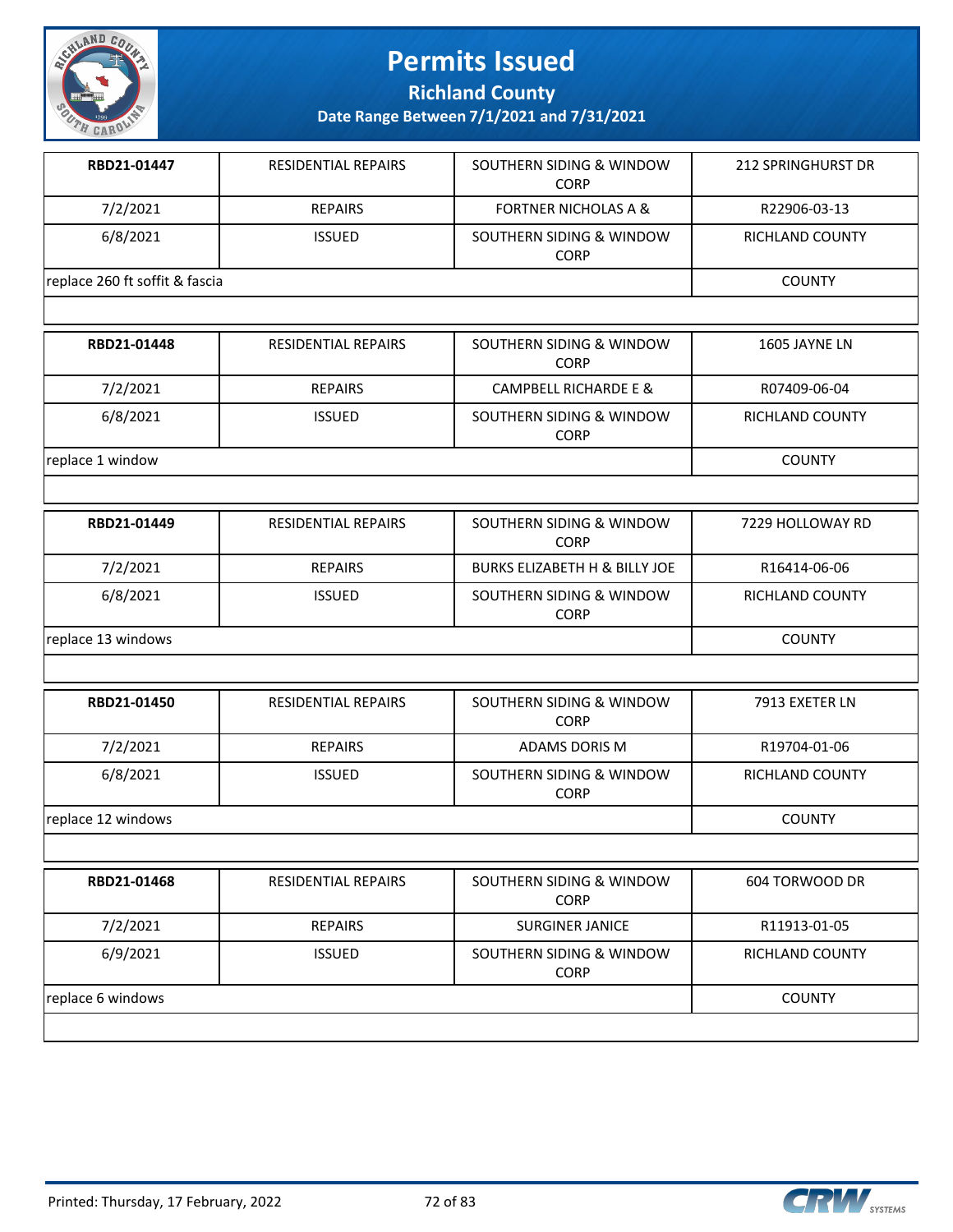

**Richland County**

RBD21-01596 RESIDENTIAL REPAIRS ATLANTA WALL STREET COM (IR2) 6034 COLONY DR

| 7/8/2021                                                  | <b>REPAIRS</b>                                   | <b>MICKENS STEPHANIE R</b>                                                                                       | R11809-02-20            |  |
|-----------------------------------------------------------|--------------------------------------------------|------------------------------------------------------------------------------------------------------------------|-------------------------|--|
| 6/23/2021                                                 | <b>ISSUED</b>                                    | ATLANTA WALL STREET COM (IR2)                                                                                    | <b>RICHLAND COUNTY</b>  |  |
| General repairs to existing residential structure         | <b>COUNTY</b>                                    |                                                                                                                  |                         |  |
|                                                           |                                                  | removing and replacing burned cosmetic material and debris, carpet, drywall, studs and insulation from residence |                         |  |
| CONTRACTOR IS NOT LICENSE TO DO MEP'S.                    |                                                  |                                                                                                                  |                         |  |
| RBD21-01611                                               | RESIDENTIAL REPAIRS                              | <b>TERMINIX SERVICE INC</b>                                                                                      | <b>104 FOLKSTONE RD</b> |  |
| 7/1/2021                                                  | <b>REPAIRS</b>                                   | SIMS BERNARD                                                                                                     | R17213-08-14            |  |
| 6/25/2021                                                 | <b>ISSUED</b>                                    | <b>TERMINIX SERVICE INC</b>                                                                                      | <b>RICHLAND COUNTY</b>  |  |
| Replace sills, joist, bathroom floor, and finished floors |                                                  |                                                                                                                  | <b>COUNTY</b>           |  |
|                                                           |                                                  |                                                                                                                  |                         |  |
| RBD21-01616                                               | RESIDENTIAL REPAIRS                              | <b>RUMSEY CONSTRUCTION &amp;</b><br><b>RENOVATION LLC</b>                                                        | <b>394 BOWHUNTER DR</b> |  |
| 7/1/2021                                                  | <b>REPAIRS</b>                                   | MACO PAUL R & GALE M                                                                                             | R23411-02-12            |  |
| 6/28/2021                                                 | <b>ISSUED</b>                                    | <b>RUMSEY CONSTRUCTION &amp;</b><br><b>RENOVATION LLC</b>                                                        | RICHLAND COUNTY         |  |
| Roof repair, master bedroom repair                        |                                                  |                                                                                                                  | <b>COUNTY</b>           |  |
| tree impact                                               |                                                  |                                                                                                                  |                         |  |
| RBD21-01629                                               | RESIDENTIAL REPAIRS                              | <b>DESTINY BUILDERS</b>                                                                                          | 132 FORTY LOVE PT       |  |
| 7/6/2021                                                  | <b>REPAIRS</b>                                   | <b>Barbara King</b>                                                                                              | R01402-01-13            |  |
| 6/28/2021                                                 | <b>ISSUED</b>                                    | <b>DESTINY BUILDERS</b>                                                                                          | RICHLAND COUNTY         |  |
|                                                           | FULL FRAME REMOVAL/INSTALL OF 8 CASEMENT WINDOWS |                                                                                                                  | <b>COUNTY</b>           |  |
|                                                           |                                                  |                                                                                                                  |                         |  |
| RBD21-01637                                               | <b>RESIDENTIAL REPAIRS</b>                       | Melissa Nelson                                                                                                   | 2233 HILLBECK DR        |  |
| 7/7/2021                                                  | <b>REPAIRS</b>                                   | <b>BLANTON WINN SCHUMPERT &amp;</b>                                                                              | R07506-07-11            |  |
| 6/29/2021                                                 | <b>ISSUED</b>                                    | JES COLUMBIA LLC DBA MOUNT<br><b>VALLEY FOUND</b>                                                                | RICHLAND COUNTY         |  |
| Foundation repair                                         |                                                  |                                                                                                                  | <b>COUNTY</b>           |  |
| Please expedite if possible. Thank you.                   |                                                  |                                                                                                                  |                         |  |
| RBD21-01638                                               | RESIDENTIAL REPAIRS                              | JES COLUMBIA LLC DBA MOUNT<br><b>VALLEY FOUND</b>                                                                | 10 HILAND CT            |  |
| 7/1/2021                                                  | <b>REPAIRS</b>                                   | LUCKEY WANDA P & WILLIAM N JR                                                                                    | R26001-10-02            |  |
| 6/29/2021                                                 | <b>ISSUED</b>                                    | JES COLUMBIA LLC DBA MOUNT<br><b>VALLEY FOUND</b>                                                                | RICHLAND COUNTY         |  |
| Foundation repair                                         | <b>COUNTY</b>                                    |                                                                                                                  |                         |  |
| Please expedite if possible. Thank you.                   |                                                  |                                                                                                                  |                         |  |

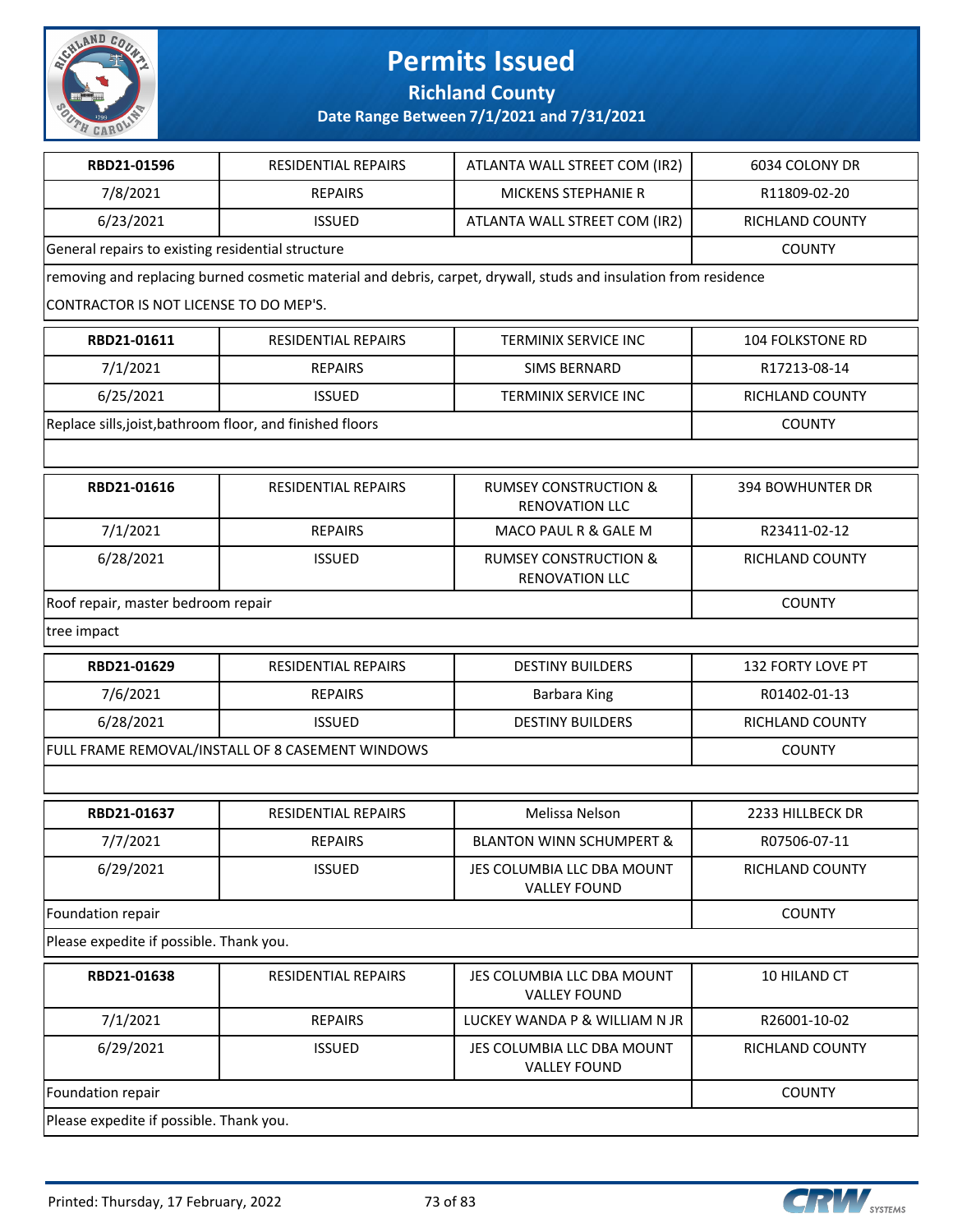

**Richland County**

| RBD21-01651                                  | <b>RESIDENTIAL REPAIRS</b>                                              | JES COLUMBIA LLC DBA MOUNT<br><b>VALLEY FOUND</b>                                                                   | 723 KENNERLY RD          |  |
|----------------------------------------------|-------------------------------------------------------------------------|---------------------------------------------------------------------------------------------------------------------|--------------------------|--|
| 7/7/2021                                     | <b>REPAIRS</b>                                                          | <b>SWYGERT CLARA B ETAL</b>                                                                                         | R05004-02-01             |  |
| 6/30/2021                                    | <b>ISSUED</b>                                                           | JES COLUMBIA LLC DBA MOUNT<br><b>VALLEY FOUND</b>                                                                   | <b>RICHLAND COUNTY</b>   |  |
| Foundation repair                            |                                                                         | <b>COUNTY</b>                                                                                                       |                          |  |
| Please expedite if possible. Thank you.      |                                                                         |                                                                                                                     |                          |  |
| RBD21-01653                                  | <b>RESIDENTIAL REPAIRS</b>                                              | <b>JAMES SCOTT ELLIOTT</b>                                                                                          | 5727 LAKESHORE DR        |  |
| 7/2/2021                                     | <b>REPAIRS</b>                                                          |                                                                                                                     | R16707-01-15             |  |
| 7/1/2021                                     | <b>ISSUED</b>                                                           | <b>JAMES SCOTT ELLIOTT</b>                                                                                          | RICHLAND COUNTY          |  |
|                                              | BTHRM REMODEL, INSTALL NEW CABINETS, STORMWATER DOOR, SHELVE            |                                                                                                                     | <b>COUNTY</b>            |  |
|                                              |                                                                         |                                                                                                                     |                          |  |
| RBD21-01656                                  | RESIDENTIAL REPAIRS                                                     | JES COLUMBIA LLC DBA MOUNT<br><b>VALLEY FOUND</b>                                                                   | <b>6 HOLLY HOCK CT</b>   |  |
| 7/7/2021                                     | <b>REPAIRS</b>                                                          | <b>GOFF BILLY W</b>                                                                                                 | R05010-05-08             |  |
| 7/1/2021                                     | <b>ISSUED</b>                                                           | JES COLUMBIA LLC DBA MOUNT<br><b>VALLEY FOUND</b>                                                                   | RICHLAND COUNTY          |  |
| Foundation repair                            |                                                                         |                                                                                                                     | <b>COUNTY</b>            |  |
|                                              |                                                                         | This says City of Cola. I called them and verified as well as Town of Irmo. They say it is Richland co jurisdiction |                          |  |
| RBD21-01671                                  | <b>RESIDENTIAL REPAIRS</b>                                              | JES COLUMBIA LLC DBA MOUNT<br><b>VALLEY FOUND</b>                                                                   | 7619 PATRICIA DR         |  |
| 7/8/2021                                     | <b>REPAIRS</b>                                                          | <b>JONES CAROLYN</b>                                                                                                | R19201-09-02             |  |
| 7/6/2021                                     | <b>ISSUED</b>                                                           | JES COLUMBIA LLC DBA MOUNT<br><b>VALLEY FOUND</b>                                                                   | RICHLAND COUNTY          |  |
| Foundation repair                            | <b>COUNTY</b>                                                           |                                                                                                                     |                          |  |
| Please expedite if possible. Thank you.      |                                                                         |                                                                                                                     |                          |  |
| RBD21-01672                                  | RESIDENTIAL REPAIRS                                                     | Sanford Investors LLC DBA Window<br>World of the Midlands                                                           | <b>29 RUNNING FOX RD</b> |  |
| 7/9/2021                                     | <b>REPAIRS</b>                                                          | <b>KELLEY JERMYN &amp;</b>                                                                                          | R22805-01-13             |  |
| 7/7/2021                                     | <b>FINALED</b>                                                          | Sanford Investors LLC DBA Window<br>World of the Midlands                                                           | RICHLAND COUNTY          |  |
|                                              | $(20)$ double hung, $(1)$ picture, $(2)$ casement, $(1)$ spclty windows |                                                                                                                     |                          |  |
|                                              |                                                                         |                                                                                                                     |                          |  |
| RBD21-01674                                  | RESIDENTIAL REPAIRS                                                     | CARL D GREEN                                                                                                        | 1016 ROCKYKNOLL DR       |  |
| 7/7/2021                                     | <b>REPAIRS</b>                                                          |                                                                                                                     | R09516-07-18             |  |
| 7/7/2021                                     | <b>FINALED</b>                                                          | CARL D GREEN                                                                                                        | RICHLAND COUNTY          |  |
| REPLACE PORCH, STEPS, ENT DOOR, FLOOR COVING |                                                                         |                                                                                                                     | <b>COUNTY</b>            |  |
|                                              |                                                                         |                                                                                                                     |                          |  |

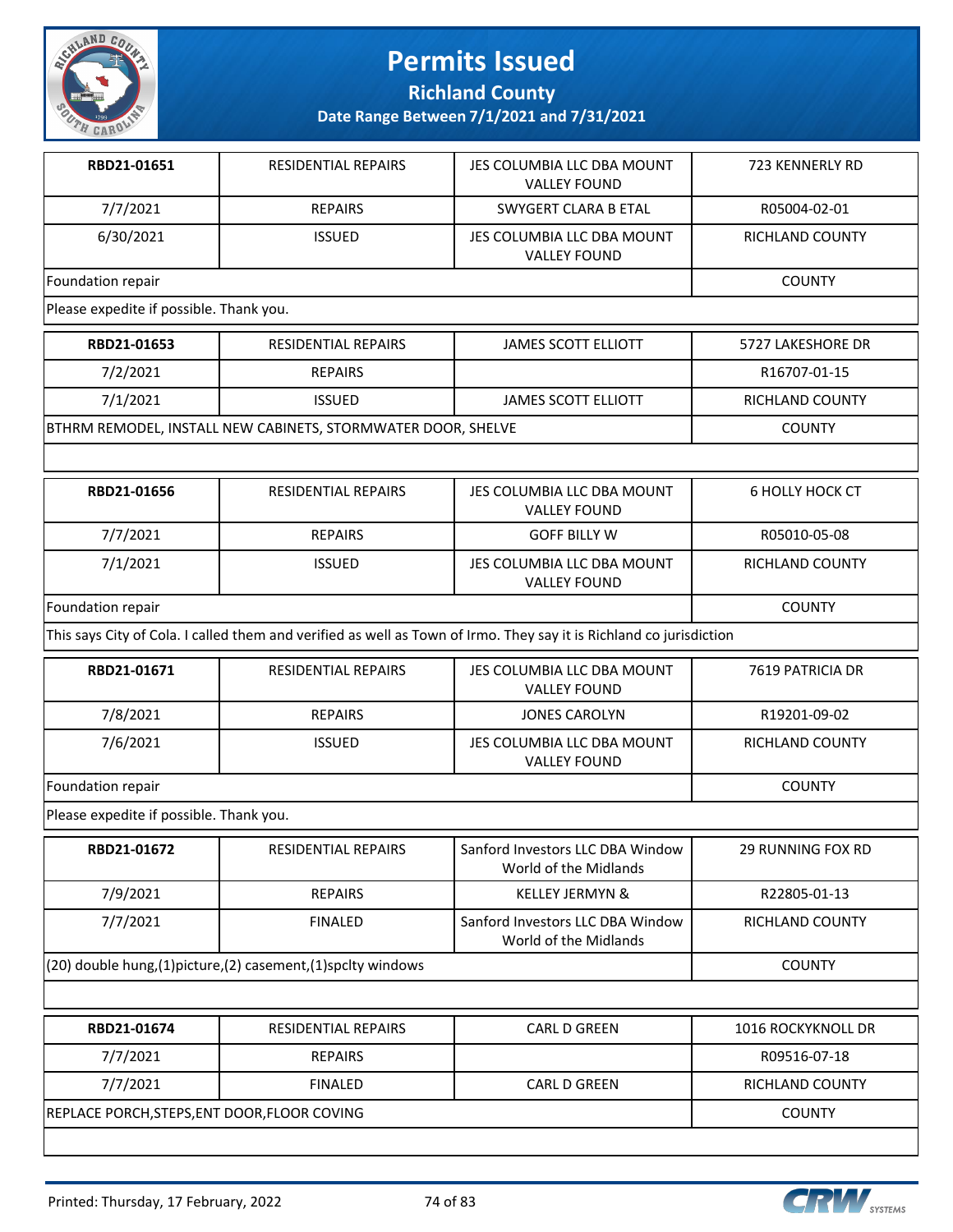

**Richland County**

| RBD21-01675                                | RESIDENTIAL REPAIRS | CARL D GREEN                                      | 98 ASTER ST            |
|--------------------------------------------|---------------------|---------------------------------------------------|------------------------|
| 7/7/2021                                   | <b>REPAIRS</b>      |                                                   | R13603-03-01           |
| 7/7/2021                                   | <b>FINALED</b>      | CARL D GREEN                                      | RICHLAND COUNTY        |
| <b>BATHROOM RENOVATION</b>                 |                     |                                                   | <b>COUNTY</b>          |
|                                            |                     |                                                   |                        |
| RBD21-01697                                | RESIDENTIAL REPAIRS | BELFOR USA GROUP INC (GC)                         | 7812 TEAGUE RD         |
| 7/9/2021                                   | <b>REPAIRS</b>      |                                                   | R19213-10-12           |
| 7/9/2021                                   | <b>FINALED</b>      | BELFOR USA GROUP INC (GC)                         | <b>RICHLAND COUNTY</b> |
| <b>FIRE DAMAGE REPAIR</b>                  |                     |                                                   | <b>COUNTY</b>          |
|                                            |                     |                                                   |                        |
| RBD21-01698                                | RESIDENTIAL REPAIRS | JES COLUMBIA LLC DBA MOUNT<br><b>VALLEY FOUND</b> | 2113 TAMMY DR          |
| 7/12/2021                                  | <b>REPAIRS</b>      | <b>BURGESS DOROTHY L</b>                          | R17108-02-12           |
| 7/9/2021                                   | <b>ISSUED</b>       | JES COLUMBIA LLC DBA MOUNT<br><b>VALLEY FOUND</b> | RICHLAND COUNTY        |
| Foundation repair                          |                     |                                                   | <b>COUNTY</b>          |
|                                            |                     |                                                   |                        |
| RBD21-01712                                | RESIDENTIAL REPAIRS | SOUTHERN SIDING & WINDOW<br><b>CORP</b>           | 9 GOLDEN CT            |
| 7/30/2021                                  | <b>REPAIRS</b>      | <b>GRIFFIN ALBERT P &amp;</b>                     | R11816-14-19           |
| 7/12/2021                                  | <b>ISSUED</b>       | SOUTHERN SIDING & WINDOW<br><b>CORP</b>           | RICHLAND COUNTY        |
| replace 16 windows                         | <b>COUNTY</b>       |                                                   |                        |
|                                            |                     |                                                   |                        |
| RBD21-01713                                | RESIDENTIAL REPAIRS | SOUTHERN SIDING & WINDOW<br><b>CORP</b>           | 1080 RIDGE RD          |
| 7/30/2021                                  | <b>REPAIRS</b>      | <b>FOSTER BARBARA L</b>                           | R24904-02-48           |
| 7/12/2021                                  | <b>ISSUED</b>       | SOUTHERN SIDING & WINDOW<br><b>CORP</b>           | RICHLAND COUNTY        |
| replace 8 windows                          |                     |                                                   | <b>COUNTY</b>          |
|                                            |                     |                                                   |                        |
| RBD21-01714                                | RESIDENTIAL REPAIRS | SOUTHERN SIDING & WINDOW<br><b>CORP</b>           | <b>33 SOUTHBURY LN</b> |
| 7/30/2021                                  | <b>REPAIRS</b>      | BYAM DOROTHY E LIFE ESTATE                        | R21969-01-04           |
| 7/12/2021                                  | <b>ISSUED</b>       | SOUTHERN SIDING & WINDOW<br><b>CORP</b>           | RICHLAND COUNTY        |
| replace 6 windows and a sliding glass door |                     |                                                   | <b>COUNTY</b>          |
|                                            |                     |                                                   |                        |

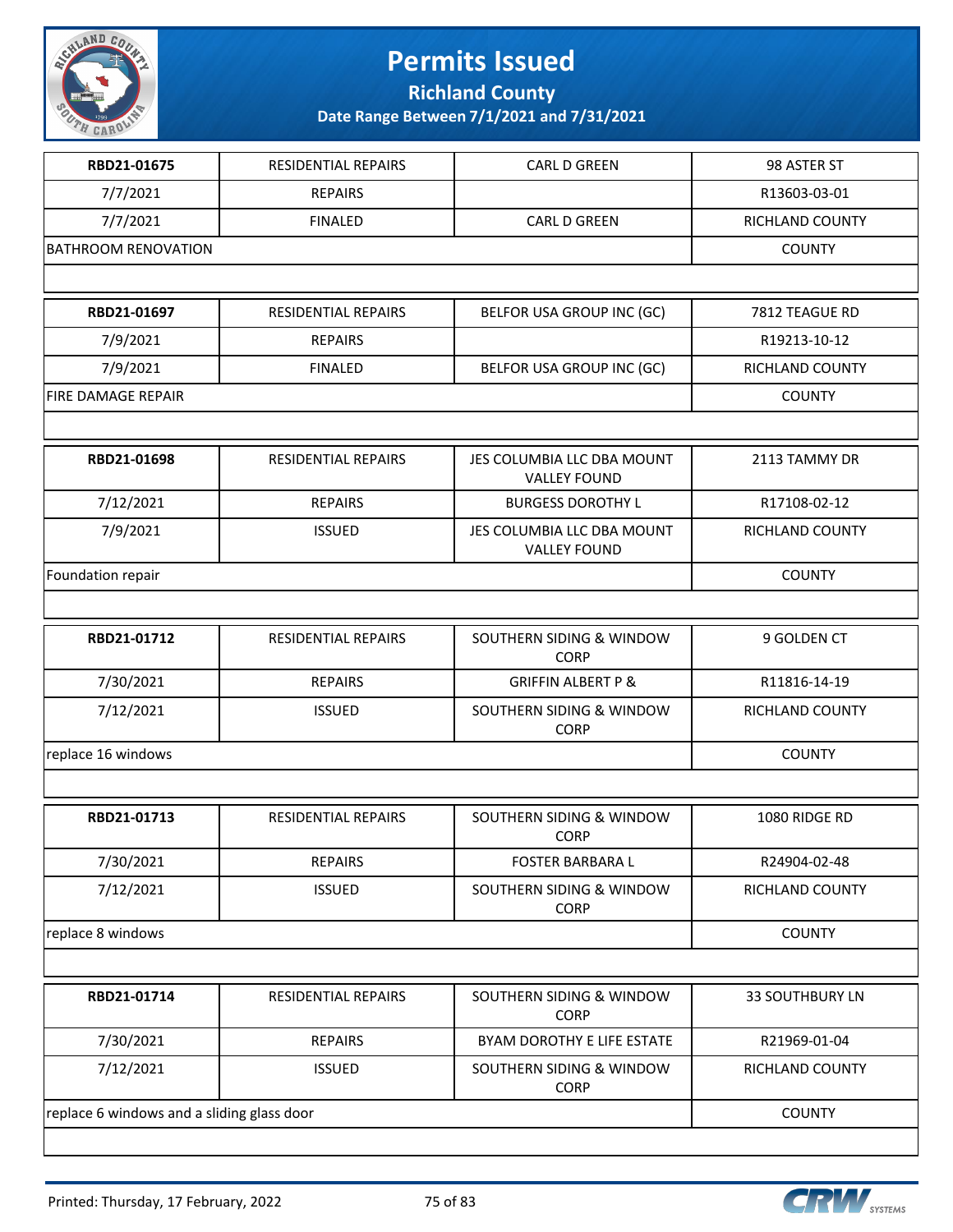

**Richland County**

| RBD21-01715                          | <b>RESIDENTIAL REPAIRS</b> | SOUTHERN SIDING & WINDOW<br><b>CORP</b> | 213 OLD OAK DR         |
|--------------------------------------|----------------------------|-----------------------------------------|------------------------|
| 7/30/2021                            | <b>REPAIRS</b>             | <b>CANTY ODESSA</b>                     | R11909-06-03           |
| 7/12/2021                            | <b>ISSUED</b>              | SOUTHERN SIDING & WINDOW<br><b>CORP</b> | <b>RICHLAND COUNTY</b> |
| replace 11 windows & replace roofing |                            |                                         | <b>COUNTY</b>          |
|                                      |                            |                                         |                        |
| RBD21-01716                          | <b>RESIDENTIAL REPAIRS</b> | SOUTHERN SIDING & WINDOW<br><b>CORP</b> | 204 WILD CHERRY RD     |
| 7/30/2021                            | <b>REPAIRS</b>             | <b>DELAINE BRENNA B</b>                 | R20109-06-02           |
| 7/12/2021                            | <b>ISSUED</b>              | SOUTHERN SIDING & WINDOW<br><b>CORP</b> | RICHLAND COUNTY        |
| replace 3 windows                    |                            |                                         | <b>COUNTY</b>          |
|                                      |                            |                                         |                        |
| RBD21-01717                          | RESIDENTIAL REPAIRS        | SOUTHERN SIDING & WINDOW<br><b>CORP</b> | 116 HUNTERS POND DR    |
| 7/30/2021                            | <b>REPAIRS</b>             | HERNANDEZ FRED L & MIRTA M              | R23008-02-17           |
| 7/12/2021                            | <b>ISSUED</b>              | SOUTHERN SIDING & WINDOW<br><b>CORP</b> | RICHLAND COUNTY        |
| replace 4 windows                    | <b>COUNTY</b>              |                                         |                        |
|                                      |                            |                                         |                        |
| RBD21-01718                          | RESIDENTIAL REPAIRS        | SOUTHERN SIDING & WINDOW<br><b>CORP</b> | 216 AUTUMN WOODS DR    |
| 7/30/2021                            | <b>REPAIRS</b>             | HOFFMAN MARK E & LORRAINE               | R05205-06-27           |
| 7/12/2021                            | <b>ISSUED</b>              | SOUTHERN SIDING & WINDOW<br>CORP        | RICHLAND COUNTY        |
| replace 4 windows                    |                            |                                         | <b>COUNTY</b>          |
|                                      |                            |                                         |                        |
| RBD21-01719                          | RESIDENTIAL REPAIRS        | SOUTHERN SIDING & WINDOW<br><b>CORP</b> | 248 BRIDGEDALE DR      |
| 7/30/2021                            | <b>REPAIRS</b>             | <b>WILKIE CHARLES LEE</b>               | R02513-03-14           |
| 7/12/2021                            | <b>ISSUED</b>              | SOUTHERN SIDING & WINDOW<br><b>CORP</b> | RICHLAND COUNTY        |
| replace a sliding glass door         | <b>COUNTY</b>              |                                         |                        |

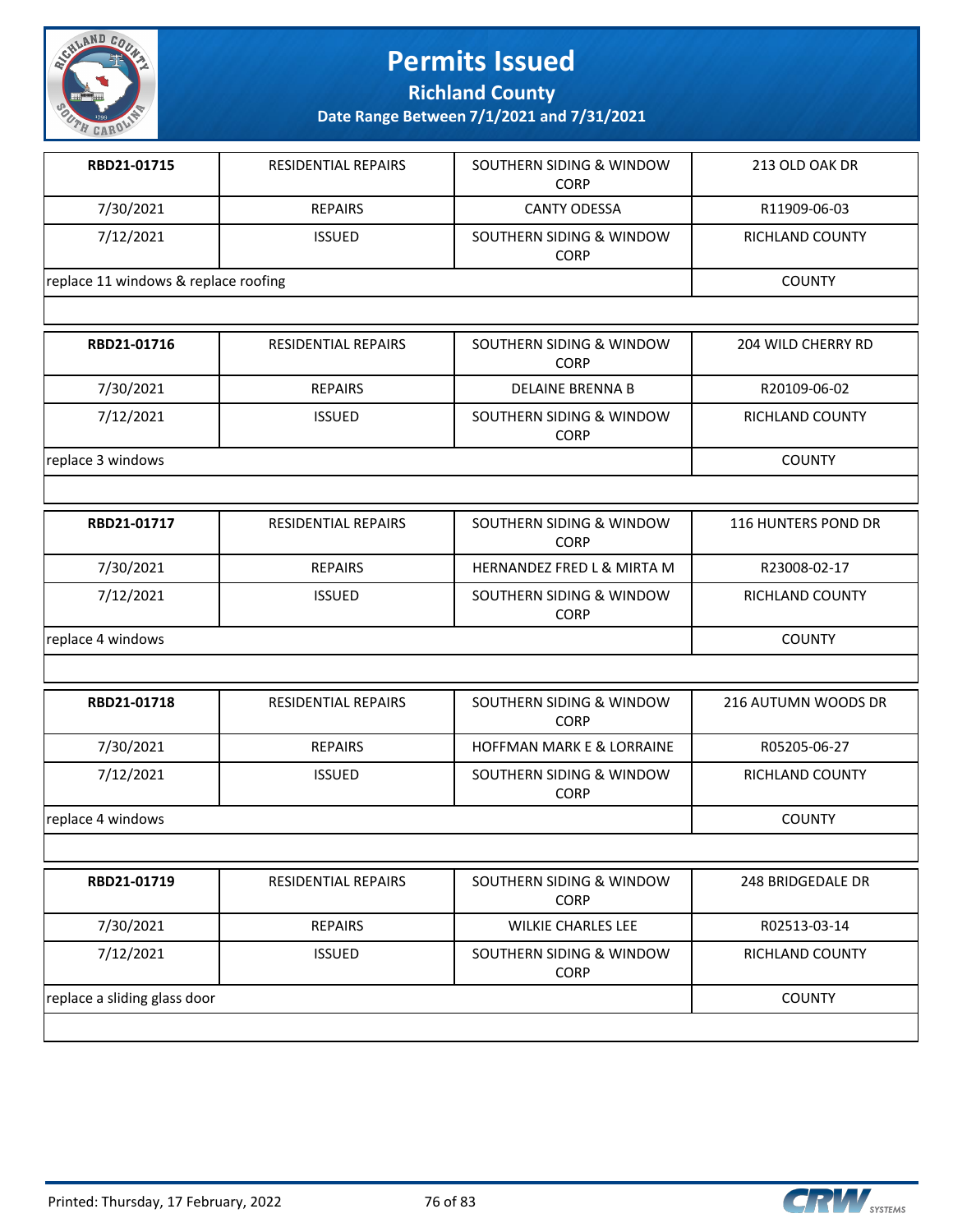

**Richland County**

**Date Range Between 7/1/2021 and 7/31/2021**

| RBD21-01720       | <b>RESIDENTIAL REPAIRS</b> | SOUTHERN SIDING & WINDOW<br><b>CORP</b> | 416 ELDORADO CT        |
|-------------------|----------------------------|-----------------------------------------|------------------------|
| 7/30/2021         | <b>REPAIRS</b>             | <b>JEFFCOAT BILLY</b>                   | R14304-05-07           |
| 7/12/2021         | <b>ISSUED</b>              | SOUTHERN SIDING & WINDOW<br><b>CORP</b> | <b>RICHLAND COUNTY</b> |
| replace 8 windows |                            |                                         | <b>COUNTY</b>          |
|                   |                            |                                         |                        |

| RBD21-01721        | <b>RESIDENTIAL REPAIRS</b> | SOUTHERN SIDING & WINDOW<br><b>CORP</b> | 6406 PINEFIELD RD |
|--------------------|----------------------------|-----------------------------------------|-------------------|
| 7/30/2021          | REPAIRS                    | PETERSON ROBERT E & LYNN H              | R16803-03-02      |
| 7/12/2021          | <b>ISSUED</b>              | SOUTHERN SIDING & WINDOW<br><b>CORP</b> | RICHLAND COUNTY   |
| replace 16 windows | <b>COUNTY</b>              |                                         |                   |

| RBD21-01725          | <b>RESIDENTIAL REPAIRS</b> | J.C. HOLSTON HOME<br><b>IMPROVEMENT</b> | 1817 LAKE CAROLINA DR |
|----------------------|----------------------------|-----------------------------------------|-----------------------|
| 7/13/2021            | <b>REPAIRS</b>             |                                         | R23209-06-13          |
| 7/13/2021            | <b>ISSUED</b>              | J.C. HOLSTON HOME<br><b>IMPROVEMENT</b> | RICHLAND COUNTY       |
| <b>GARAGE REPAIR</b> |                            |                                         | <b>COUNTY</b>         |

| RBD21-01736                                                  | <b>RESIDENTIAL REPAIRS</b> | <b>RUMSEY CONSTRUCTION &amp;</b><br><b>RENOVATION LLC</b> | 23 SHORELINE DR        |
|--------------------------------------------------------------|----------------------------|-----------------------------------------------------------|------------------------|
| 7/15/2021                                                    | <b>REPAIRS</b>             |                                                           | R23201-01-05           |
| 7/14/2021                                                    | <b>VOID</b>                | <b>RUMSEY CONSTRUCTION &amp;</b><br><b>RENOVATION LLC</b> | <b>RICHLAND COUNTY</b> |
| Extensive drywall, flooring replacement due to water damage. |                            |                                                           | <b>COUNTY</b>          |

Please cancel permit # RBD21-01736 pertaining to 23 Shoreline Dr.

Thank you kindly,

Clemens Greis 803-665-1829 Clemens@rumseycr.com Rumsey Construction & Restoration Office: 803-764-0222 / Fax: 866-587-7816 2630 Shop Rd Columbia SC 29209 www.rumseycr.com

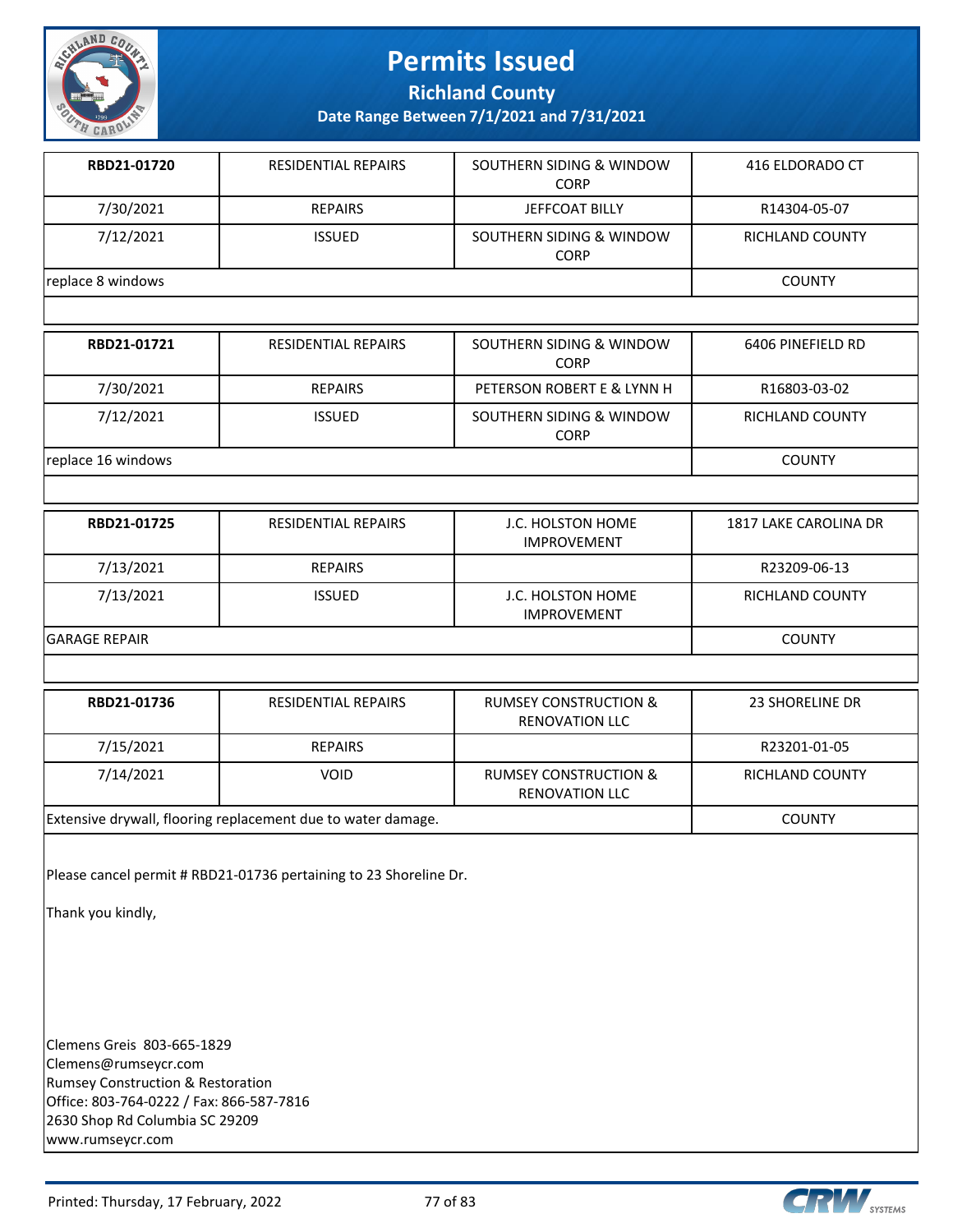

**Richland County**

**Date Range Between 7/1/2021 and 7/31/2021**

| RBD21-01743       | <b>RESIDENTIAL REPAIRS</b> | SOUTHERN SIDING & WINDOW<br><b>CORP</b> | 200 VIEWMONT RD |
|-------------------|----------------------------|-----------------------------------------|-----------------|
| 7/30/2021         | REPAIRS                    | <b>FELDER VERNICE FULLER</b>            | R25906-02-05    |
| 7/15/2021         | <b>ISSUED</b>              | SOUTHERN SIDING & WINDOW<br><b>CORP</b> | RICHLAND COUNTY |
| replace 4 windows |                            |                                         | <b>COUNTY</b>   |
|                   |                            |                                         |                 |

| RBD21-01744                                       | <b>RESIDENTIAL REPAIRS</b> | SOUTHERN SIDING & WINDOW<br><b>CORP</b> | 7904 TURNBRIDGE LN |
|---------------------------------------------------|----------------------------|-----------------------------------------|--------------------|
| 7/30/2021                                         | <b>REPAIRS</b>             | WILLIAMS LAKOSKSKI S                    | R19703-14-02       |
| 7/15/2021                                         | <b>ISSUED</b>              | SOUTHERN SIDING & WINDOW<br><b>CORP</b> | RICHLAND COUNTY    |
| replace 26 sq siding and 260 ft soffit and fascia |                            |                                         | <b>COUNTY</b>      |

| RBD21-01745        | <b>RESIDENTIAL REPAIRS</b> | SOUTHERN SIDING & WINDOW<br><b>CORP</b> | 1201 SOUTH CEDAR CREEK RD |
|--------------------|----------------------------|-----------------------------------------|---------------------------|
| 7/30/2021          | <b>REPAIRS</b>             | ELEAZER CATHERINE BUSH                  | R30000-03-20              |
| 7/15/2021          | <b>ISSUED</b>              | SOUTHERN SIDING & WINDOW<br><b>CORP</b> | RICHLAND COUNTY           |
| replace 11 windows | <b>COUNTY</b>              |                                         |                           |

| RBD21-01758       | <b>RESIDENTIAL REPAIRS</b> | JES COLUMBIA LLC DBA MOUNT<br><b>VALLEY FOUND</b> | 235 HEARTHWOOD CIR |
|-------------------|----------------------------|---------------------------------------------------|--------------------|
| 7/19/2021         | <b>REPAIRS</b>             | <b>TOWNLEY BRADLEY R &amp;</b>                    | R03503-04-07       |
| 7/16/2021         | <b>ISSUED</b>              | JES COLUMBIA LLC DBA MOUNT<br><b>VALLEY FOUND</b> | RICHLAND COUNTY    |
| Foundation repair |                            |                                                   | <b>COUNTY</b>      |

Please expedite if possible. Thank you.

| RBD21-01763               | <b>RESIDENTIAL REPAIRS</b> | <b>BRACKETT ALBERT D &amp;</b> | 605 LONGWOOD RD        |
|---------------------------|----------------------------|--------------------------------|------------------------|
| 7/19/2021                 | <b>REPAIRS</b>             |                                | R19005-01-31           |
| 7/19/2021                 | <b>FINALED</b>             | <b>BRACKETT ALBERT D &amp;</b> | <b>RICHLAND COUNTY</b> |
| <b>FIRE DAMAGE REPAIR</b> |                            |                                | <b>COUNTY</b>          |
|                           |                            |                                |                        |
| RBD21-01770               | <b>RESIDENTIAL REPAIRS</b> | <b>PATRICK G CLARK</b>         | 512 WHITEWATER DR      |
| 7/19/2021                 | <b>REPAIRS</b>             |                                | R02608-01-06           |
| 7/19/2021                 | <b>ISSUED</b>              | <b>PATRICK G CLARK</b>         | <b>RICHLAND COUNTY</b> |
| BATHROOM REPAIR           |                            |                                | <b>COUNTY</b>          |



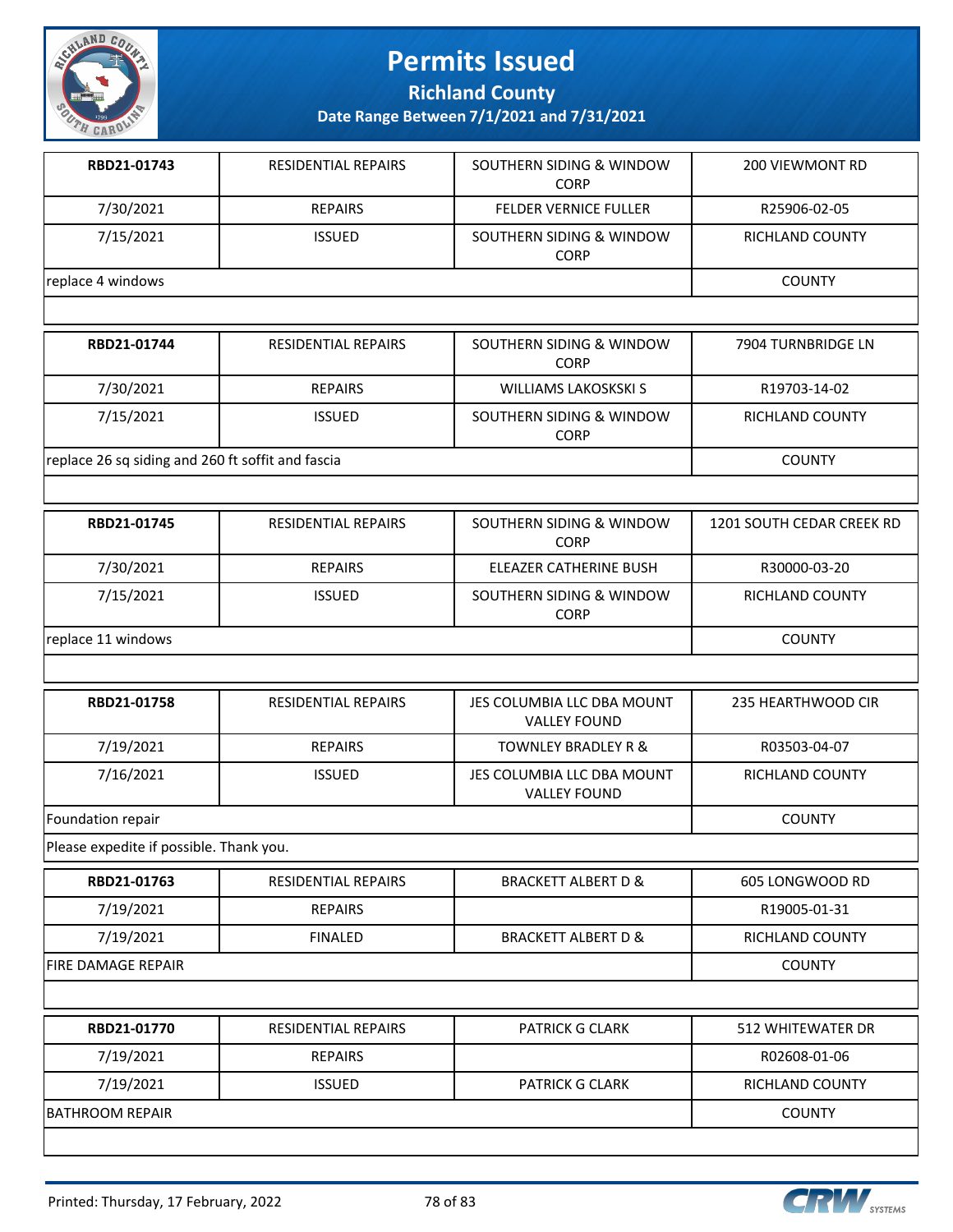

**Richland County**

| RBD21-01773                      | <b>RESIDENTIAL REPAIRS</b>                          | JES COLUMBIA LLC DBA MOUNT<br><b>VALLEY FOUND</b> | 105 SILVER LAKE RD E       |
|----------------------------------|-----------------------------------------------------|---------------------------------------------------|----------------------------|
| 7/20/2021                        | <b>REPAIRS</b>                                      | <b>HEATH JEFFREY B</b>                            | R22708-04-26               |
| 7/20/2021                        | <b>ISSUED</b>                                       | JES COLUMBIA LLC DBA MOUNT<br><b>VALLEY FOUND</b> | RICHLAND COUNTY            |
| Foundation repair                |                                                     |                                                   | <b>COUNTY</b>              |
|                                  |                                                     |                                                   |                            |
| RBD21-01774                      | RESIDENTIAL REPAIRS                                 | JES COLUMBIA LLC DBA MOUNT<br><b>VALLEY FOUND</b> | <b>108 STONEY POINT LN</b> |
| 7/21/2021                        | <b>REPAIRS</b>                                      | RONALD WILLIAM MIMS TRUST &                       | R01505-01-11               |
| 7/20/2021                        | <b>ISSUED</b>                                       | JES COLUMBIA LLC DBA MOUNT<br><b>VALLEY FOUND</b> | RICHLAND COUNTY            |
| Foundation repair                |                                                     |                                                   | <b>COUNTY</b>              |
|                                  |                                                     |                                                   |                            |
| RBD21-01776                      | <b>RESIDENTIAL REPAIRS</b>                          | RAM JACK OF SOUTH CAROLINA INC                    | 14 OLDE SPRINGS RD         |
| 7/21/2021                        | <b>REPAIRS</b>                                      | <b>THOMPSON MACHELLE</b>                          | R20007-01-23               |
| 7/20/2021                        | <b>FINALED</b>                                      | RAM JACK OF SOUTH CAROLINA INC                    | RICHLAND COUNTY            |
| <b>Foundation Repair</b>         |                                                     |                                                   | <b>COUNTY</b>              |
|                                  |                                                     |                                                   |                            |
| RBD21-01777                      | RESIDENTIAL REPAIRS                                 | JES COLUMBIA LLC DBA MOUNT<br><b>VALLEY FOUND</b> | 548 NEW CUT LN             |
| 7/22/2021                        | <b>REPAIRS</b>                                      | NICHOLS RHONDA HOLLIDAY                           | R17608-02-05               |
| 7/20/2021                        | <b>ISSUED</b>                                       | JES COLUMBIA LLC DBA MOUNT<br><b>VALLEY FOUND</b> | RICHLAND COUNTY            |
| Foundation repair                |                                                     |                                                   | <b>COUNTY</b>              |
|                                  |                                                     |                                                   |                            |
| RBD21-01797                      | RESIDENTIAL REPAIRS                                 | HOME DEPOT USA INC                                | <b>17 HARVEST RIDGE DR</b> |
| 7/21/2021                        | <b>REPAIRS</b>                                      | <b>MANN CATHERINE W</b>                           | R23106-03-01               |
| 7/20/2021                        | <b>FINALED</b>                                      | HOME DEPOT USA INC                                | RICHLAND COUNTY            |
| replace 10 windows size for size |                                                     |                                                   | <b>COUNTY</b>              |
|                                  |                                                     |                                                   |                            |
| RBD21-01809                      | RESIDENTIAL REPAIRS                                 |                                                   | 122 DURHAM CREEK CT        |
| 7/21/2021                        | <b>REPAIRS</b>                                      |                                                   | R20207-03-09               |
| 7/21/2021                        | <b>ISSUED</b>                                       | BELFOR USA GROUP INC (GC)                         | RICHLAND COUNTY            |
|                                  | REPAIRS DUE TO FIRE.FRAMING, ELEC, PLUMBING DRYWALL |                                                   | <b>COUNTY</b>              |
|                                  |                                                     |                                                   |                            |

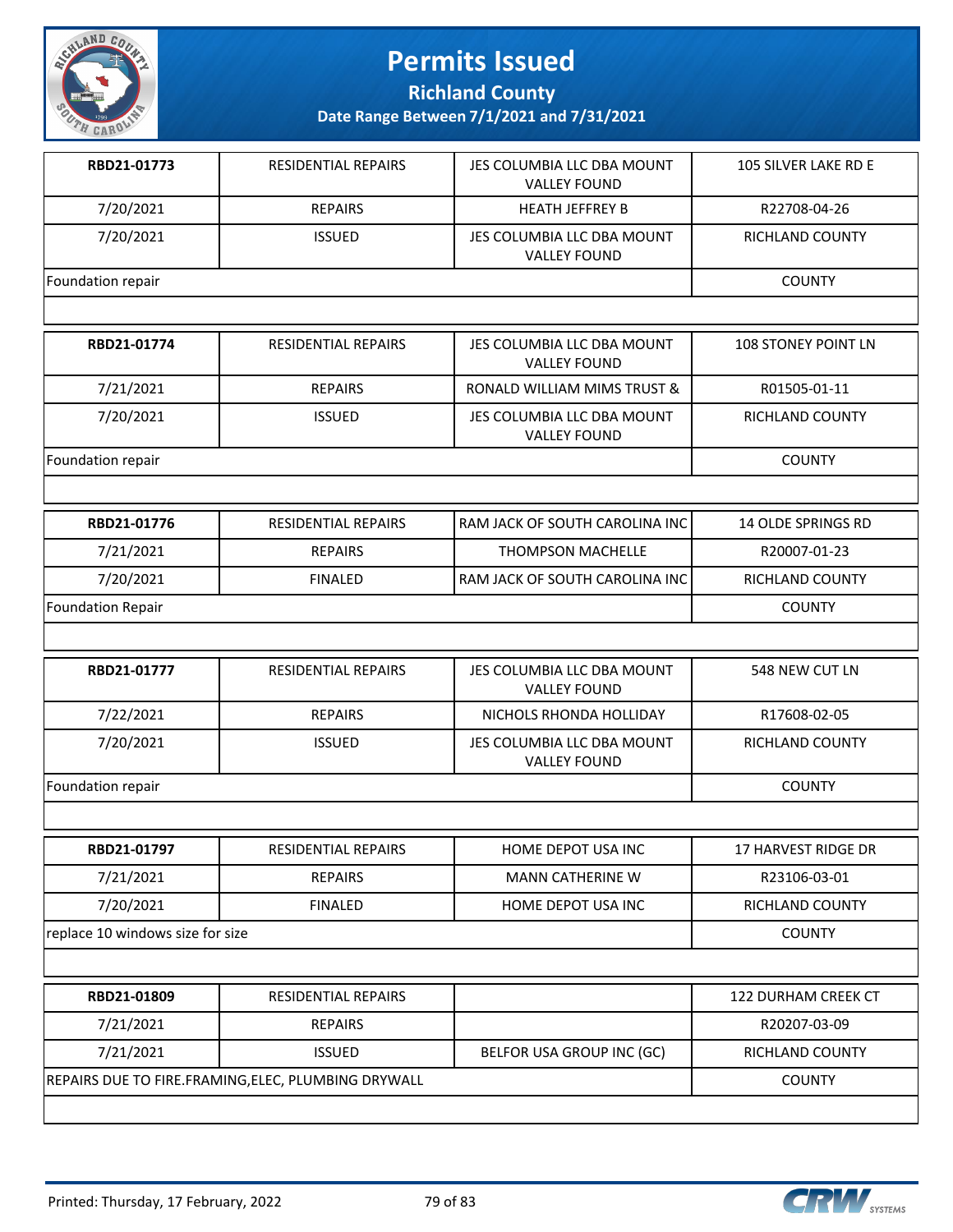

**Richland County**

| RBD21-01833                                  | RESIDENTIAL REPAIRS        | HOME DEPOT USA INC                                        | 1562 HAZELWOOD RD        |
|----------------------------------------------|----------------------------|-----------------------------------------------------------|--------------------------|
| 7/27/2021                                    | <b>REPAIRS</b>             | <b>CRISP JAMES DARYL</b>                                  | R19108-01-11             |
| 7/23/2021                                    | <b>FINALED</b>             | HOME DEPOT USA INC                                        | RICHLAND COUNTY          |
| replace 9 windows size for size              |                            |                                                           | <b>COUNTY</b>            |
|                                              |                            |                                                           |                          |
| RBD21-01835                                  | <b>RESIDENTIAL REPAIRS</b> | W O CANTEY SERVICES INC (GC)                              | 1912 SHELBY DR           |
| 7/23/2021                                    | <b>REPAIRS</b>             |                                                           | R19712-05-11             |
| 7/23/2021                                    | <b>ISSUED</b>              | W O CANTEY SERVICES INC (GC)                              | RICHLAND COUNTY          |
| SMART JACKS/WOOD WORKS                       |                            |                                                           | <b>COUNTY</b>            |
|                                              |                            |                                                           |                          |
| RBD21-01841                                  | <b>RESIDENTIAL REPAIRS</b> | HOME DEPOT USA INC                                        | <b>504 BRIARCLIFFE W</b> |
| 7/27/2021                                    | <b>REPAIRS</b>             | <b>BUOY SHARRON D</b>                                     | R25908-04-03             |
| 7/23/2021                                    | <b>FINALED</b>             | HOME DEPOT USA INC                                        | RICHLAND COUNTY          |
| replace 4 windows size for size              |                            |                                                           | <b>COUNTY</b>            |
|                                              |                            |                                                           |                          |
| RBD21-01854                                  | RESIDENTIAL REPAIRS        | RAM JACK OF SOUTH CAROLINA INC                            | 100 W SHAWNEE RD         |
| 7/28/2021                                    | <b>REPAIRS</b>             | WHITE ARTHUR G JR &                                       | R07216-01-03             |
| 7/26/2021                                    | <b>ISSUED</b>              | RAM JACK OF SOUTH CAROLINA INC                            | RICHLAND COUNTY          |
| <b>Foundation Repair</b>                     |                            |                                                           | <b>COUNTY</b>            |
|                                              |                            |                                                           |                          |
| RBD21-01855                                  | <b>RESIDENTIAL REPAIRS</b> | Sanford Investors LLC DBA Window<br>World of the Midlands | 1187 CORALBEAN WAY       |
| 7/29/2021                                    | <b>REPAIRS</b>             | <b>GIDSON JACQUELINE &amp;</b>                            | R17610-08-08             |
| 7/27/2021                                    | <b>FINALED</b>             | Sanford Investors LLC DBA Window<br>World of the Midlands | RICHLAND COUNTY          |
| Install (15) double hung replacement windows |                            |                                                           | <b>COUNTY</b>            |
|                                              |                            |                                                           |                          |
| RBD21-01879                                  | RESIDENTIAL REPAIRS        | JES COLUMBIA LLC DBA MOUNT<br><b>VALLEY FOUND</b>         | 30 ARBORVIEW CT          |
| 7/30/2021                                    | <b>REPAIRS</b>             | MINOGUE JOSEPH & MARY                                     | R05013-03-01             |
| 7/29/2021                                    | <b>ISSUED</b>              | JES COLUMBIA LLC DBA MOUNT<br><b>VALLEY FOUND</b>         | RICHLAND COUNTY          |
| Foundation repair                            |                            |                                                           | <b>COUNTY</b>            |
| Please expedite is possible - Thank you :)   |                            |                                                           |                          |

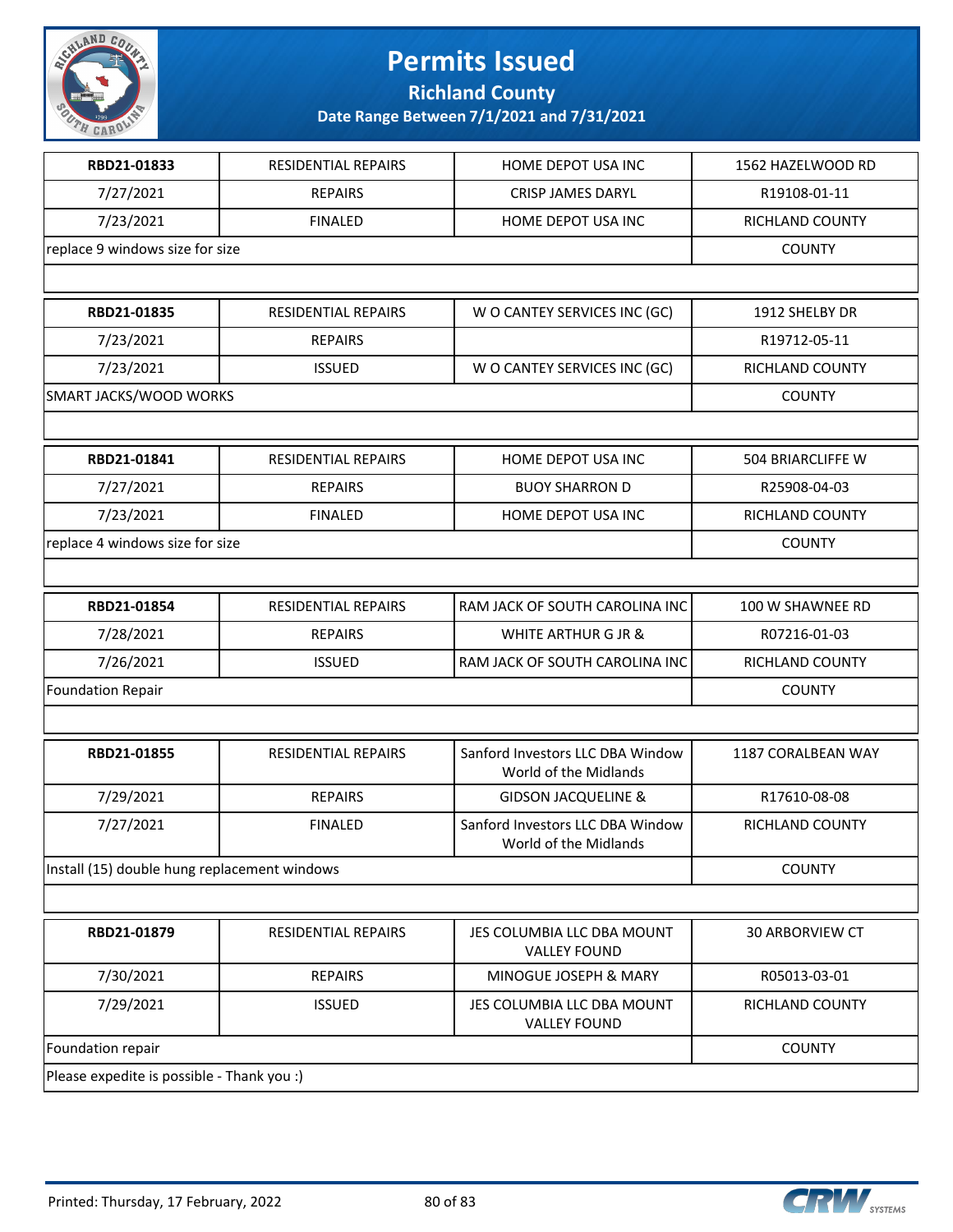

**Richland County**

**Date Range Between 7/1/2021 and 7/31/2021**

| RBD21-01883       | <b>RESIDENTIAL REPAIRS</b> | JES COLUMBIA LLC DBA MOUNT<br><b>VALLEY FOUND</b> | 4711 NORWOOD RD |
|-------------------|----------------------------|---------------------------------------------------|-----------------|
| 7/30/2021         | REPAIRS                    | KEILANI ZEID M                                    | R14112-06-11    |
| 7/29/2021         | <b>ISSUED</b>              | JES COLUMBIA LLC DBA MOUNT<br><b>VALLEY FOUND</b> | RICHLAND COUNTY |
| Foundation repair |                            |                                                   | <b>COUNTY</b>   |
|                   |                            |                                                   |                 |

### **Number of RESIDENTIAL REPAIRS/REPAIRS Permits: 56**

| SP21-00164                                         | SWIMMING POOL  | PALMETTO OUTDOOR LIVING | 12 TALLAWOOD LN |
|----------------------------------------------------|----------------|-------------------------|-----------------|
| 7/20/2021                                          | <b>BARRIER</b> | PALACIO CESAR & MARIA   | R25900-02-13    |
| 7/15/2021                                          | <b>ISSUED</b>  | PALMETTO OUTDOOR LIVING | RICHLAND COUNTY |
| Installation of a 14 x 28 fiberglass swimming pool |                |                         | <b>COUNTY</b>   |

| SP21-00166     | <b>SWIMMING POOL</b>             | PHILLIPS JAMES D & ERICKA W       | 1342 SEASE RD            |
|----------------|----------------------------------|-----------------------------------|--------------------------|
| 7/16/2021      | <b>BARRIER</b>                   | PHILLIPS JAMES D & ERICKA W       | R20900-02-34             |
| 7/16/2021      | <b>ISSUED</b>                    |                                   | <b>RICHLAND COUNTY</b>   |
|                | STORAGE BUILDING WITH ELECTRICAL |                                   |                          |
|                |                                  |                                   |                          |
| SP21-00169     | SWIMMING POOL                    | <b>JACK OLIVER'S POOL SERVICE</b> | <b>6030 LAKESHORE DR</b> |
| 7/20/2021      | <b>BARRIER</b>                   | <b>BAUKNIGHT MELANIE LUX</b>      | R16805-06-13             |
| 7/16/2021      | <b>ISSUED</b>                    | JACK OLIVER'S POOL SERVICE        | <b>RICHLAND COUNTY</b>   |
| Fence for pool |                                  |                                   | <b>COUNTY</b>            |

Fence

### **Number of SWIMMING POOL/BARRIER Permits: 3**

| SP21-00144                                 | SWIMMING POOL     | MULLER CONTRACTORS INC | 829 PLUNGE POOL LN |
|--------------------------------------------|-------------------|------------------------|--------------------|
| 7/1/2021                                   | <b>COMMERCIAL</b> | SAND FARM LLC          | R20513-03-11       |
| 6/16/2021                                  | <b>ISSUED</b>     | MULLER CONTRACTORS INC | RICHLAND COUNTY    |
| Commercial pool for The Falls subdivision. |                   |                        | <b>COUNTY</b>      |
| All licenced MEP by others.                |                   |                        |                    |

#### **Number of SWIMMING POOL/COMMERCIAL Permits: 1**

| SP21-00131     | SWIMMING POOL | <b>GRIFFIN POOLS &amp; SPAS</b> | 617 HAMLIN WAY  |
|----------------|---------------|---------------------------------|-----------------|
| 7/7/2021       | RESIDENTIAL   | ARTIS LATOSHA DENISE & NORMAN   | R02614-01-07    |
| 6/3/2021       | <b>ISSUED</b> | <b>GRIFFIN POOLS &amp; SPAS</b> | RICHLAND COUNTY |
| in ground pool |               |                                 | <b>COUNTY</b>   |
| lliner pool    |               |                                 |                 |

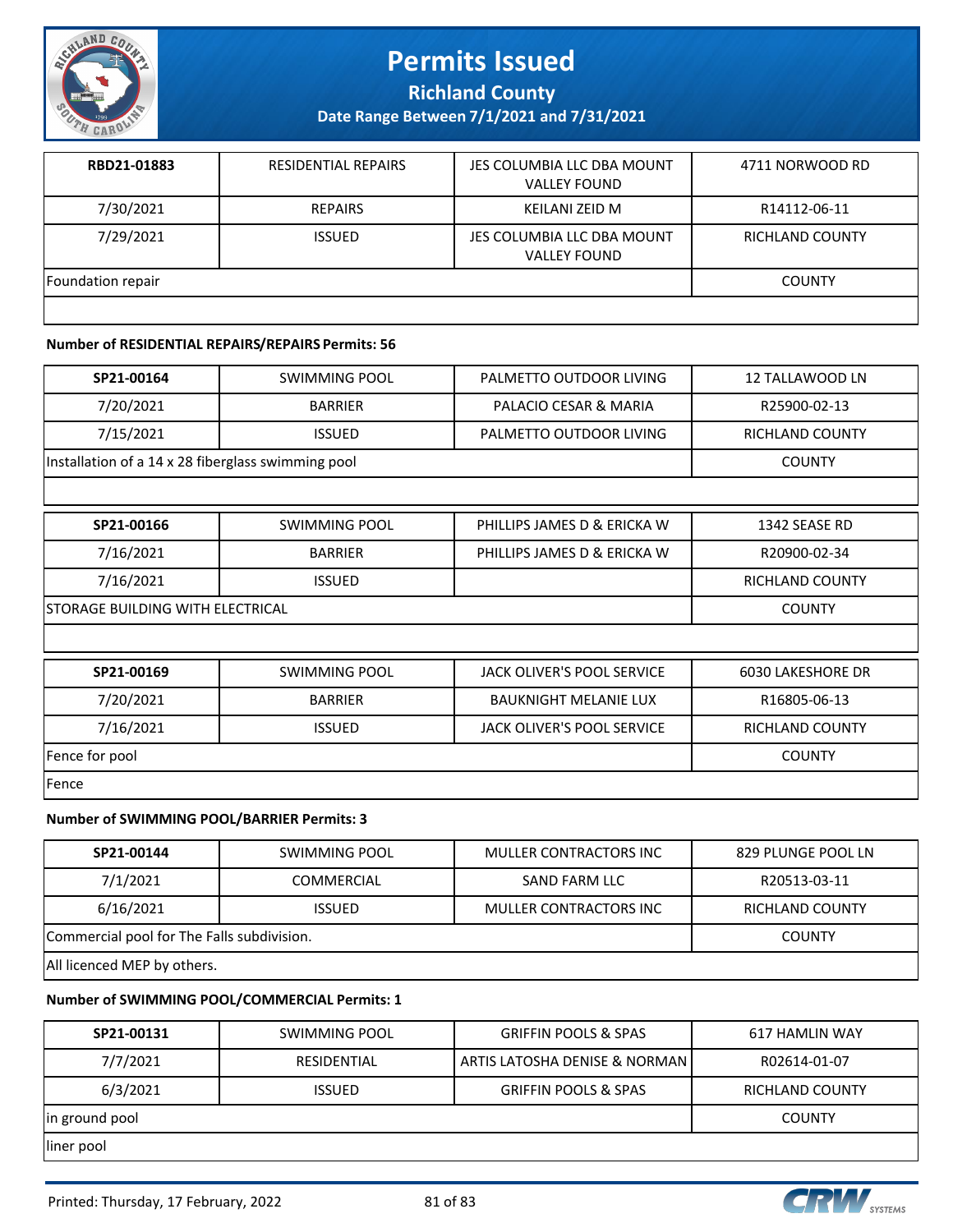

**Richland County**

| SP21-00151                               | <b>SWIMMING POOL</b> | <b>CROMER POOLS</b>                     | 765 DUTCHMANS BRANCH CT |
|------------------------------------------|----------------------|-----------------------------------------|-------------------------|
| 7/1/2021                                 | RESIDENTIAL          |                                         | R02612-05-21            |
| 6/28/2021                                | <b>ISSUED</b>        | <b>CROMER POOLS</b>                     | RICHLAND COUNTY         |
| <b>INGROUND POOL</b>                     |                      |                                         | <b>COUNTY</b>           |
|                                          |                      |                                         |                         |
| SP21-00154                               | <b>SWIMMING POOL</b> | CONTEMPORARY POOL WORKS LLC             | 558 EAGLES REST DR      |
| 7/7/2021                                 | RESIDENTIAL          | <b>GEIMECKE JOSHUA R &amp; RACHEL N</b> | R01416-09-10            |
| 7/2/2021                                 | <b>FINALED</b>       | CONTEMPORARY POOL WORKS LLC             | RICHLAND COUNTY         |
| vinyl liner swimming pool                |                      |                                         | <b>COUNTY</b>           |
| 16' x 32" Rectangle with radius corners. |                      |                                         |                         |
| SP21-00156                               | <b>SWIMMING POOL</b> | <b>GRIFFIN POOLS &amp; SPAS</b>         | 656 AUTUMN RIDGE RD     |
| 7/7/2021                                 | RESIDENTIAL          | <b>BROWN SHERRELL A &amp; AARON C</b>   | R02606-03-15            |
| 7/7/2021                                 | <b>ISSUED</b>        | <b>GRIFFIN POOLS &amp; SPAS</b>         | RICHLAND COUNTY         |
| in ground pool                           |                      |                                         | <b>COUNTY</b>           |
| fiberglass                               |                      |                                         |                         |
| SP21-00157                               | <b>SWIMMING POOL</b> | PALMETTO POOL MANAGEMENT<br>LLC         | 4 CRESCENT PARK CT      |
| 7/12/2021                                | RESIDENTIAL          |                                         | R17616-02-16            |
| 7/8/2021                                 | <b>ISSUED</b>        | PALMETTO POOL MANAGEMENT<br>LLC         | RICHLAND COUNTY         |
| <b>INSTALL NEW FIBER POOL</b>            |                      |                                         | <b>COUNTY</b>           |
|                                          |                      |                                         |                         |
| SP21-00158                               | <b>SWIMMING POOL</b> | THE CLEARWATER COMPANY                  | 12 LAURENT CT           |
| 7/14/2021                                | RESIDENTIAL          | BILBREY DAVID M & JULIA D               | R04214-03-16            |
| 7/8/2021                                 | <b>ISSUED</b>        | THE CLEARWATER COMPANY                  | <b>RICHLAND COUNTY</b>  |
| Gunite Pool Installation                 |                      |                                         | <b>COUNTY</b>           |
|                                          |                      |                                         |                         |
| SP21-00160                               | <b>SWIMMING POOL</b> | HEAVENLY POOLS LLC                      | 332 BEULAH LN           |
| 7/14/2021                                | RESIDENTIAL          | Troy Whitaker                           | R03503-03-03            |
| 7/13/2021                                | <b>ISSUED</b>        | HEAVENLY POOLS LLC                      | RICHLAND COUNTY         |
| vinyl pool                               |                      |                                         | <b>COUNTY</b>           |
|                                          |                      |                                         |                         |